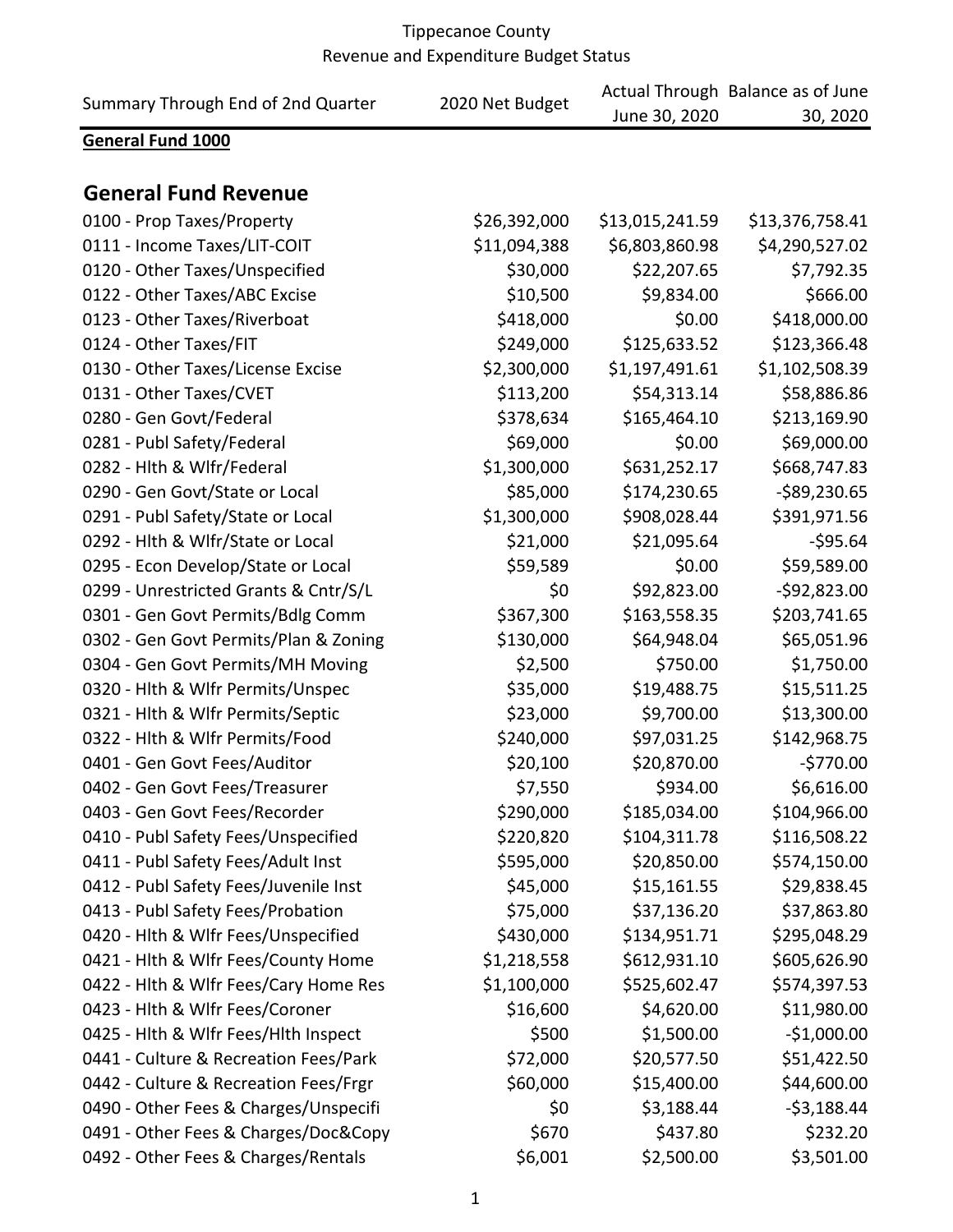| Summary Through End of 2nd Quarter      | 2020 Net Budget |                 | Actual Through Balance as of June |
|-----------------------------------------|-----------------|-----------------|-----------------------------------|
|                                         |                 | June 30, 2020   | 30, 2020                          |
| 0510 - Publ Safety Fines/General        | \$1,000         | \$655.22        | \$344.78                          |
| 0511 - Publ Safety Fines/County Court   | \$700,000       | \$268,706.94    | \$431,293.06                      |
| 0512 - Publ Safety Fines/City Court     | \$600           | \$210.00        | \$390.00                          |
| 0522 - Health & Welfare / Fines         | \$4,500         | \$0.00          | \$4,500.00                        |
| 0660 - Other Rcpts/Investment Earning   | \$1,416,000     | \$616,524.74    | \$799,475.26                      |
| 0670 - Other Rcpts/Misc Sources         | \$1,750         | \$11,886.29     | $-$10,136.29$                     |
| 0730 - Refunds Reimb or Redeposits      | \$1,000         | \$19,369.35     | $-$18,369.35$                     |
| 0731 - Refunds or Reimbursements/Tax    | \$0             | \$901.86        | $-5901.86$                        |
| 0740 - Other Srcs/Sale Surplus Assets   | \$10,000        | \$996.85        | \$9,003.15                        |
| 0761 - Interfund Trnsfers/Transfer In   | \$1,030,000     | \$499,999.98    | \$530,000.02                      |
| <b>County General Revenue Total:</b>    | \$51,940,760    | \$26,702,210.66 | \$25,238,549.34                   |
| <b>General Fund Expenditures</b>        |                 |                 |                                   |
| <b>General Fund 1000-0110 Auditor</b>   |                 |                 |                                   |
| Expenditure                             |                 |                 |                                   |
| 1110 - Sal & Wages/Full Time            | \$378,814       | \$184,434.49    | \$194,379.51                      |
| 1111 - Sal & Wages/Elected Official     | \$71,838        | \$35,919.00     | \$35,919.00                       |
| 1112 - Sal & Wages/Chief Dep & Appt     | \$54,427        | \$27,213.55     | \$27,213.45                       |
| 1210 - EE Benefits/Social Security      | \$38,639        | \$18,025.22     | \$20,613.78                       |
| 1220 - EE Benefits/PERF Retirement      | \$48,523        | \$23,704.69     | \$24,818.31                       |
| <b>Expenditure Total:</b>               | \$592,241       | \$289,296.95    | \$302,944.05                      |
| <b>General Fund 1000-0210 Treasurer</b> |                 |                 |                                   |
| Expenditure                             |                 |                 |                                   |
| 1110 - Sal & Wages/Full Time            | \$93,488        | \$46,744.10     | \$46,743.90                       |
| 1111 - Sal & Wages/Elected Official     | \$71,838        | \$35,919.00     | \$35,919.00                       |
| 1112 - Sal & Wages/Chief Dep & Appt     | \$54,427        | \$27,213.55     | \$27,213.45                       |
| 1130 - Sal & Wages/Part Time            | \$22,800        | \$9,804.00      | \$12,996.00                       |
| 1210 - EE Benefits/Social Security      | \$18,555        | \$8,656.11      | \$9,898.89                        |
| 1220 - EE Benefits/PERF Retirement      | \$24,613        | \$12,306.32     | \$12,306.68                       |
| 2110 - Office Supplies/General          | \$1,874         | \$1,806.46      | \$67.54                           |
| 2120 - Office Supplies/Forms            | \$4,320         | \$4,185.36      | \$134.64                          |
| 3210 - Comm & Transp/Travel/Training    | \$400           | \$379.36        | \$20.64                           |
| 3910 - Other Disb/Dues & Subscription   | \$390           | \$0.00          | \$390.00                          |
| <b>Expenditure Total:</b>               | \$292,705       | \$147,014.26    | \$145,690.74                      |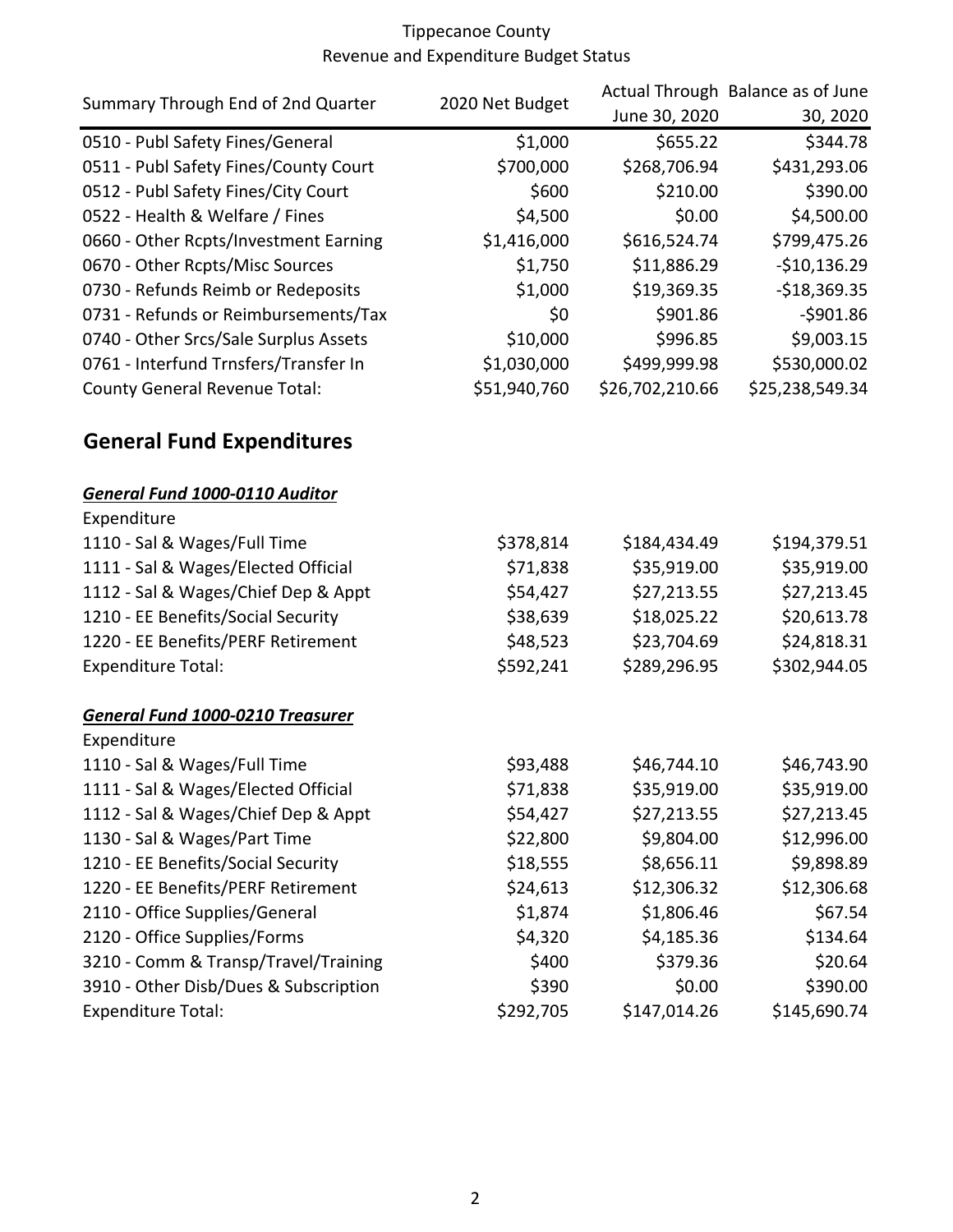| Summary Through End of 2nd Quarter     | 2020 Net Budget |               | Actual Through Balance as of June |
|----------------------------------------|-----------------|---------------|-----------------------------------|
|                                        |                 | June 30, 2020 | 30, 2020                          |
| <b>General Fund 1000-0410 Surveyor</b> |                 |               |                                   |
| Expenditure                            |                 |               |                                   |
| 1110 - Sal & Wages/Full Time           | \$39,996        | \$19,930.02   | \$20,065.98                       |
| 1130 - Sal & Wages/Part Time           | \$500           | \$0.00        | \$500.00                          |
| 1150 - Sal & Wages/Overtime            | \$500           | \$13.80       | \$486.20                          |
| 1210 - EE Benefits/Social Security     | \$3,137         | \$1,484.32    | \$1,652.68                        |
| 1220 - EE Benefits/PERF Retirement     | \$4,536         | \$2,252.74    | \$2,283.26                        |
| 2110 - Office Supplies/General         | \$1,000         | \$0.00        | \$1,000.00                        |
| 2210 - Oper Supplies/Gasoline & Oil    | \$3,000         | \$0.00        | \$3,000.00                        |
| 2290 - Oper Supplies/Other             | \$2,500         | \$991.79      | \$1,508.21                        |
| 2990 - Other Supplies/Non-specified    | \$500           | \$350.94      | \$149.06                          |
| 3120 - Prof Svcs/Engineer & Architect  | \$5,000         | \$0.00        | \$5,000.00                        |
| 3150 - Prof Svcs/Training              | \$1,000         | \$11.26       | \$988.74                          |
| 3210 - Comm & Transp/Travel/Training   | \$1,500         | \$0.00        | \$1,500.00                        |
| 3310 - Printing & Advertising/Legal    | \$800           | \$0.00        | \$800.00                          |
| 3320 - Printing & Advertising/Duplica  | \$300           | \$0.00        | \$300.00                          |
| 3510 - Utility Service/Utilities       | \$800           | \$360.10      | \$439.90                          |
| 3620 - Rep & Maint/Vehicle & Equip     | \$1,000         | \$57.11       | \$942.89                          |
| 3910 - Other Disb/Dues & Subscription  | \$700           | \$805.56      | $-$105.56$                        |
| <b>Expenditure Total:</b>              | \$66,769        | \$26,257.64   | \$40,511.36                       |
| General Fund 1000-0430 Drainage Board  |                 |               |                                   |
| Expenditure                            |                 |               |                                   |
| 1110 - Sal & Wages/Full Time           | \$55,696        | \$27,733.49   | \$27,962.51                       |
| 1150 - Sal & Wages/Overtime            | \$500           | \$125.85      | \$374.15                          |
| 1210 - EE Benefits/Social Security     | \$4,299         | \$2,059.68    | \$2,239.32                        |
| 1220 - EE Benefits/PERF Retirement     | \$6,294         | \$3,129.76    | \$3,164.24                        |
| 2110 - Office Supplies/General         | \$2,000         | \$177.38      | \$1,822.62                        |
| 2210 - Oper Supplies/Gasoline & Oil    | \$2,000         | \$1,444.84    | \$555.16                          |
| 3110 - Prof Svcs/Legal                 | \$15,000        | \$5,580.00    | \$9,420.00                        |
| 3120 - Prof Svcs/Engineer & Architect  | \$9,000         | \$9,000.00    | \$0.00                            |
| 3150 - Prof Svcs/Training              | \$1,000         | \$0.00        | \$1,000.00                        |
| 3190 - Prof Svcs/Other                 | \$4,750         | \$1,999.99    | \$2,750.01                        |
| 3210 - Comm & Transp/Travel/Training   | \$1,000         | \$12.00       | \$988.00                          |
| 3310 - Printing & Advertising/Legal    | \$1,000         | \$400.90      | \$599.10                          |
| 3610 - Rep & Maint/Buildings & Proper  | \$250           | \$0.00        | \$250.00                          |
| 3620 - Rep & Maint/Vehicle & Equip     | \$1,000         | \$0.00        | \$1,000.00                        |
| <b>Expenditure Total:</b>              | \$103,789       | \$51,663.89   | \$52,125.11                       |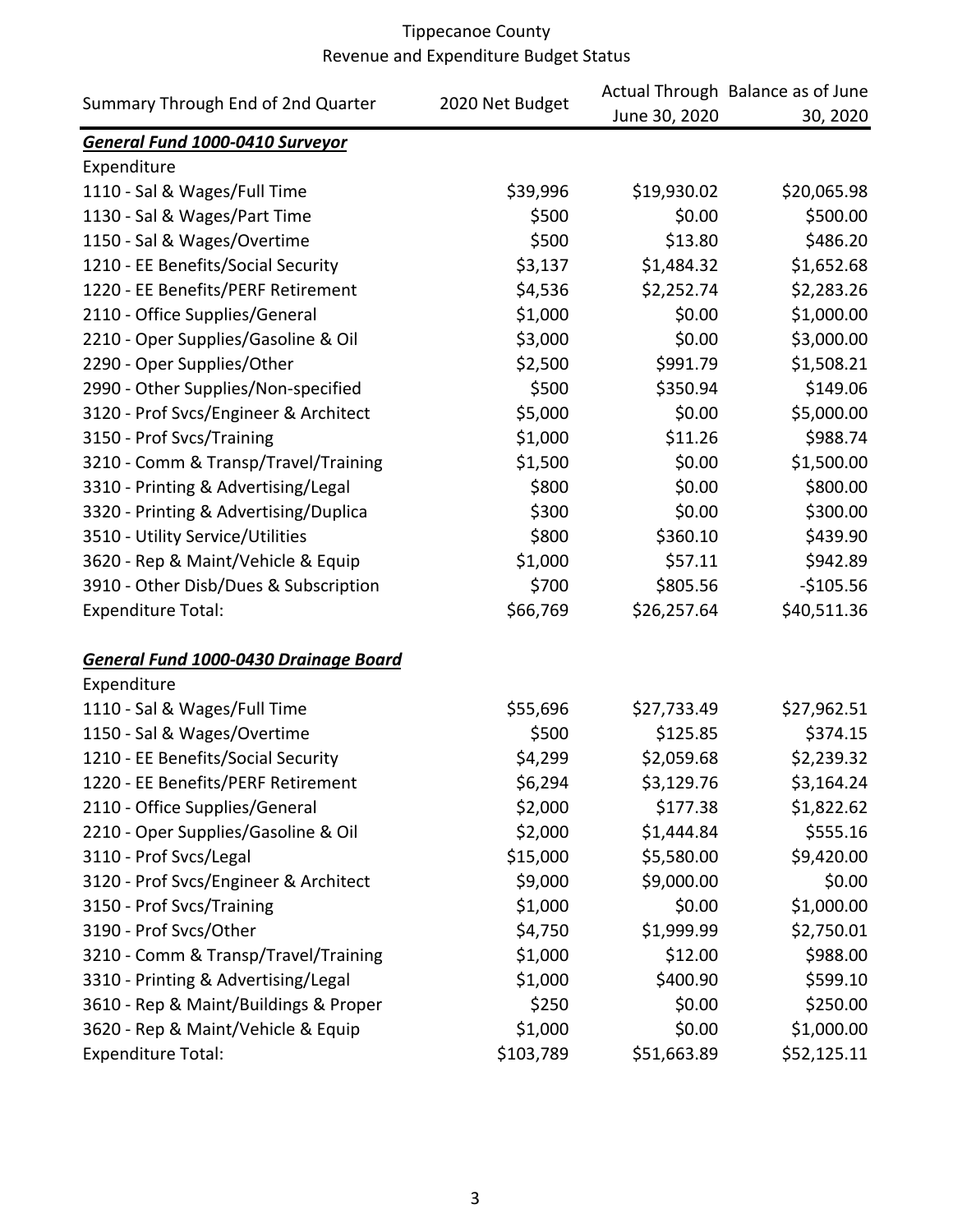| Summary Through End of 2nd Quarter           | 2020 Net Budget | June 30, 2020  | Actual Through Balance as of June<br>30, 2020 |
|----------------------------------------------|-----------------|----------------|-----------------------------------------------|
| <b>General Fund 1000-0510 Assessor</b>       |                 |                |                                               |
| Expenditure                                  |                 |                |                                               |
| 1110 - Sal & Wages/Full Time                 | \$564,607       | \$262,082.41   | \$302,524.59                                  |
| 1111 - Sal & Wages/Elected Official          | \$71,838        | \$35,919.00    | \$35,919.00                                   |
| 1112 - Sal & Wages/Chief Dep & Appt          | \$54,427        | \$27,213.55    | \$27,213.45                                   |
| 1210 - EE Benefits/Social Security           | \$52,852        | \$23,106.27    | \$29,745.73                                   |
| 1220 - EE Benefits/PERF Retirement           | \$77,378        | \$36,424.21    | \$40,953.79                                   |
| <b>Expenditure Total:</b>                    | \$821,102       | \$384,745.44   | \$436,356.56                                  |
| <b>General Fund 1000-1010 County Council</b> |                 |                |                                               |
| Expenditure                                  |                 |                |                                               |
| 1111 - Sal & Wages/Elected Official          | \$100,856       | \$45,440.30    | \$55,415.70                                   |
| 1210 - EE Benefits/Social Security           | \$7,716         | \$3,057.27     | \$4,658.73                                    |
| 3210 - Comm & Transp/Travel/Training         | \$1,500         | \$0.00         | \$1,500.00                                    |
| 3910 - Other Disb/Dues & Subscription        | \$140           | \$140.00       | \$0.00                                        |
| <b>Expenditure Total:</b>                    | \$110,212       | \$48,637.57    | \$61,574.43                                   |
| <b>General Fund 1000-1110 Commissioners</b>  |                 |                |                                               |
| Expenditure                                  |                 |                |                                               |
| 1110 - Sal & Wages/Full Time                 | \$135,160       | \$66,517.39    | \$68,642.61                                   |
| 1111 - Sal & Wages/Elected Official          | \$192,138       | \$96,069.09    | \$96,068.91                                   |
| 1112 - Sal & Wages/Chief Dep & Appt          | \$67,110        | \$33,554.95    | \$33,555.05                                   |
| 1130 - Sal & Wages/Part Time                 | \$2,000         | \$0.00         | \$2,000.00                                    |
| 1210 - EE Benefits/Social Security           | \$30,326        | \$14,331.52    | \$15,994.48                                   |
| 1220 - EE Benefits/PERF Retirement           | \$44,174        | \$19,515.89    | \$24,658.11                                   |
| 2110 - Office Supplies/General               | \$32,000        | \$13,459.81    | \$18,540.19                                   |
| 2990 - Other Supplies/Non-specified          | \$1,500         | \$102.60       | \$1,397.40                                    |
| 3145 - Prof Svcs/Hlth & Med Prof             | \$4,000         | \$2,866.67     | \$1,133.33                                    |
| 3230 - Comm & Transp/Postage & Frght         | \$209,028       | \$97,217.15    | \$111,810.85                                  |
| 3310 - Printing & Advertising/Legal          | \$9,004         | \$4,376.26     | \$4,627.74                                    |
| 3430 - Insur/Liability                       | \$13,756        | \$13,755.50    | \$0.50                                        |
| 3440 - Insur/Public Official Bonds           | \$5,475         | \$0.00         | \$5,475.00                                    |
| 3910 - Other Disb/Dues & Subscription        | \$15,000        | \$0.00         | \$15,000.00                                   |
| 3930 - Other Disb/Tax Levies                 | \$2,119,510     | \$1,062,939.50 | \$1,056,570.50                                |
| <b>Expenditure Total:</b>                    | \$2,880,181     | \$1,424,706.33 | \$1,455,474.67                                |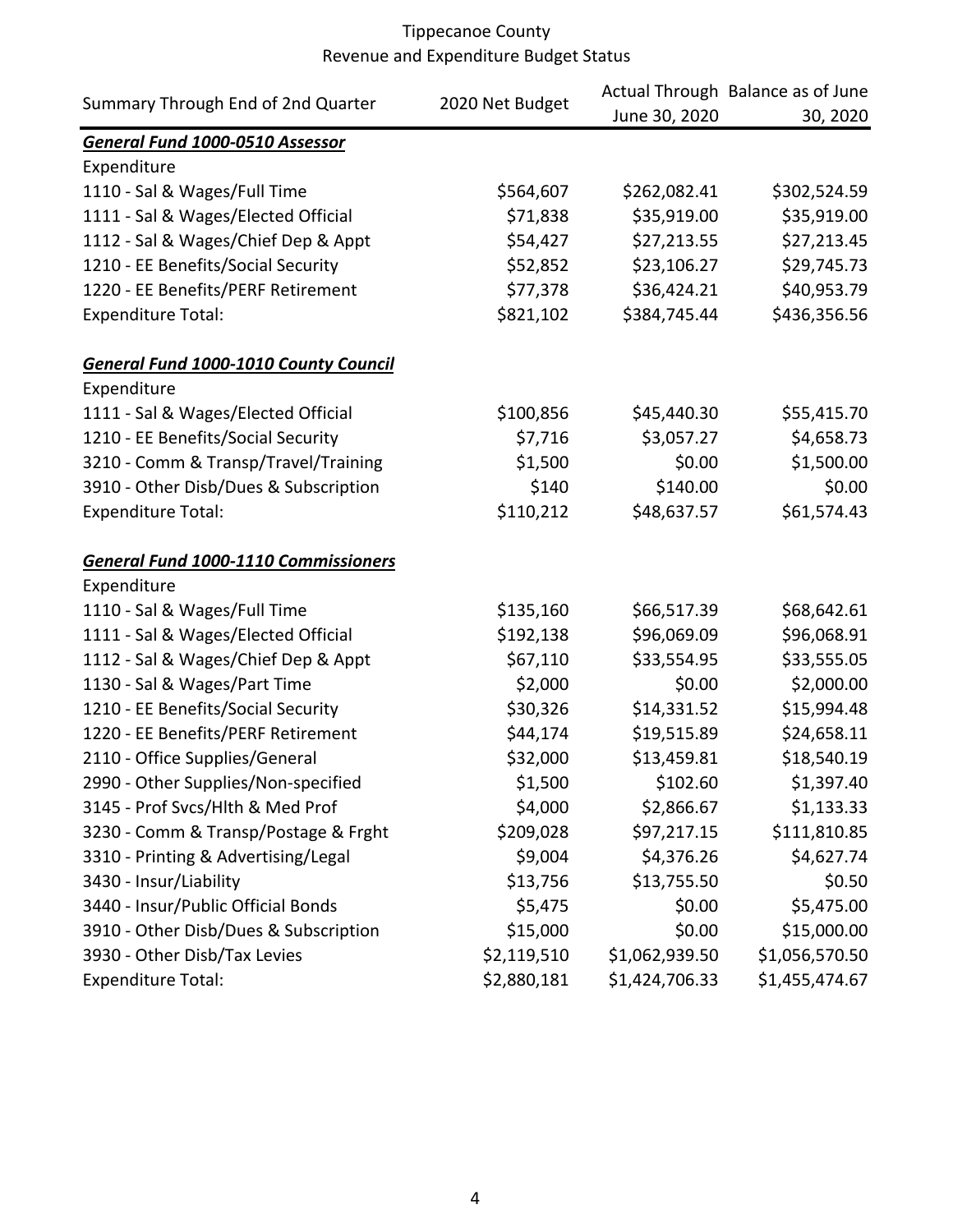| Summary Through End of 2nd Quarter            | 2020 Net Budget |               | Actual Through Balance as of June |
|-----------------------------------------------|-----------------|---------------|-----------------------------------|
|                                               |                 | June 30, 2020 | 30, 2020                          |
| <b>General Fund 1000-1120 Human Resources</b> |                 |               |                                   |
| Expenditure                                   |                 |               |                                   |
| 1110 - Sal & Wages/Full Time                  | \$49,423        | \$24,711.44   | \$24,711.56                       |
| 1112 - Sal & Wages/Chief Dep & Appt           | \$73,622        | \$36,811.06   | \$36,810.94                       |
| 1210 - EE Benefits/Social Security            | \$9,413         | \$4,424.44    | \$4,988.56                        |
| 1220 - EE Benefits/PERF Retirement            | \$13,782        | \$6,890.52    | \$6,891.48                        |
| <b>Expenditure Total:</b>                     | \$146,240       | \$72,837.46   | \$73,402.54                       |
| <b>General Fund 1000-1130 Maintenance</b>     |                 |               |                                   |
| Expenditure                                   |                 |               |                                   |
| 1110 - Sal & Wages/Full Time                  | \$679,565       | \$337,823.54  | \$341,741.46                      |
| 1112 - Sal & Wages/Chief Dep & Appt           | \$72,011        | \$36,005.45   | \$36,005.55                       |
| 1210 - EE Benefits/Social Security            | \$57,496        | \$26,853.68   | \$30,642.32                       |
| 1220 - EE Benefits/PERF Retirement            | \$84,177        | \$41,928.21   | \$42,248.79                       |
| 2220 - Oper Supplies/Inst'l or Med            | \$2,500         | \$0.00        | \$2,500.00                        |
| 3210 - Comm & Transp/Travel/Training          | \$1,200         | \$0.00        | \$1,200.00                        |
| 3510 - Utility Service/Utilities              | \$580,909       | \$236,443.49  | \$344,465.51                      |
| <b>Expenditure Total:</b>                     | \$1,477,858     | \$679,054.37  | \$798,803.63                      |
| General Fund 1000-1140 Soil & Water           |                 |               |                                   |
| Expenditure                                   |                 |               |                                   |
| 1110 - Sal & Wages/Full Time                  | \$106,546       | \$53,032.07   | \$53,513.93                       |
| 1210 - EE Benefits/Social Security            | \$8,151         | \$3,847.94    | \$4,303.06                        |
| 1220 - EE Benefits/PERF Retirement            | \$11,934        | \$5,939.57    | \$5,994.43                        |
| 3920 - Other Disb/Grants & Cmnty Supp         | \$15,000        | \$0.00        | \$15,000.00                       |
| <b>Expenditure Total:</b>                     | \$141,631       | \$62,819.58   | \$78,811.42                       |
| General Fund 1000-1410 DoIT (IT)              |                 |               |                                   |
| Expenditure                                   |                 |               |                                   |
| 1110 - Sal & Wages/Full Time                  | \$292,364       | \$132,747.14  | \$159,616.86                      |
| 1112 - Sal & Wages/Chief Dep & Appt           | \$41,185        | \$20,592.26   | \$20,592.74                       |
| 1130 - Sal & Wages/Part Time                  | \$19,500        | \$11,374.06   | \$8,125.94                        |
| 1210 - EE Benefits/Social Security            | \$27,009        | \$12,067.02   | \$14,941.98                       |
| 1220 - EE Benefits/PERF Retirement            | \$37,358        | \$17,233.10   | \$20,124.90                       |
| 2110 - Office Supplies/General                | \$1,315         | \$743.30      | \$571.70                          |
| 2130 - Office Supplies/Printing               | \$21,123        | \$5,780.66    | \$15,342.34                       |
| 3150 - Prof Svcs/Training                     | \$7,060         | \$2,660.00    | \$4,400.00                        |
| 3210 - Comm & Transp/Travel/Training          | \$3,800         | \$174.88      | \$3,625.12                        |
| 3910 - Other Disb/Dues & Subscription         | \$235           | \$0.00        | \$235.00                          |
| <b>Expenditure Total:</b>                     | \$450,949       | \$203,372.42  | \$247,576.58                      |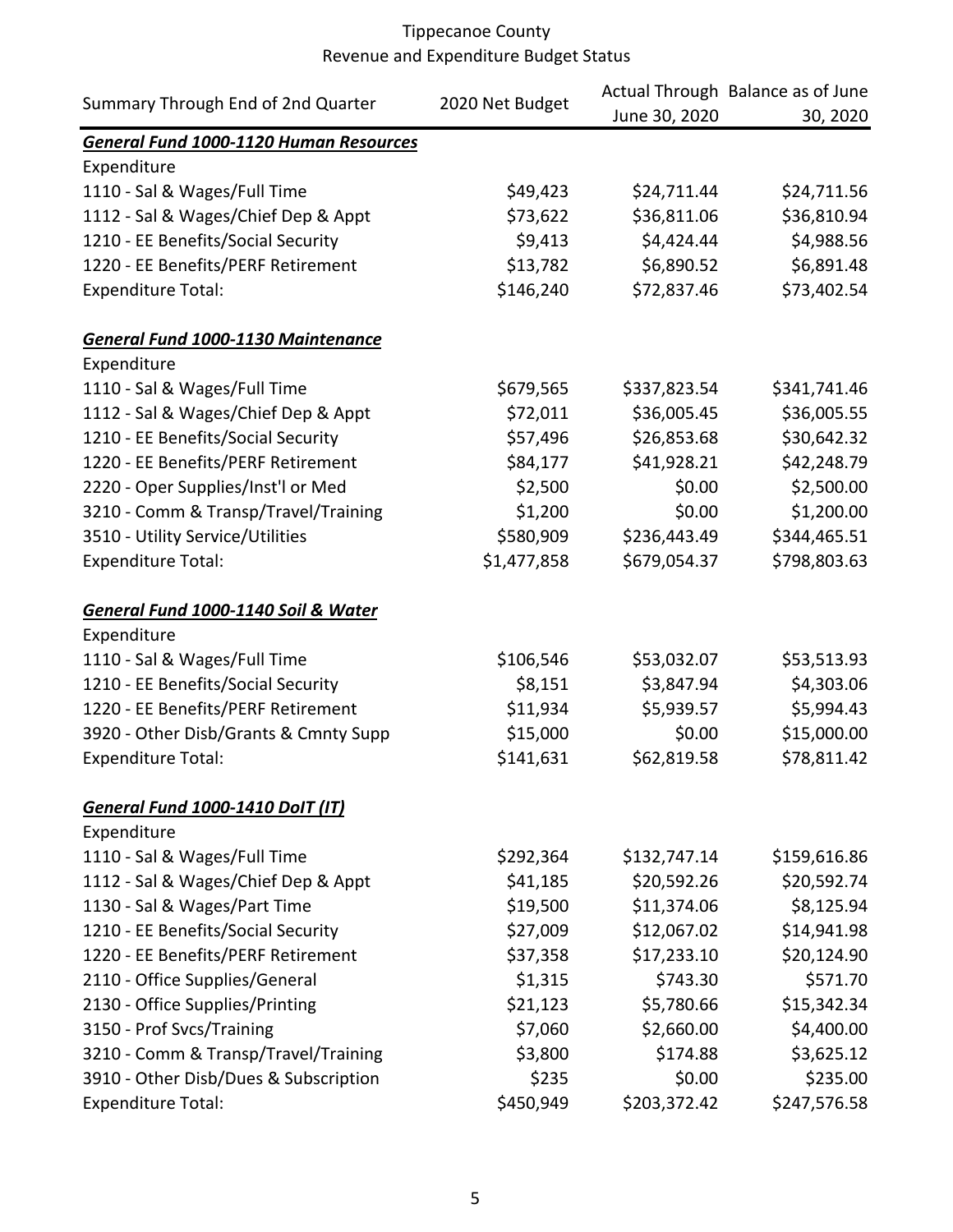| Summary Through End of 2nd Quarter                        | 2020 Net Budget |               | Actual Through Balance as of June |
|-----------------------------------------------------------|-----------------|---------------|-----------------------------------|
|                                                           |                 | June 30, 2020 | 30, 2020                          |
| <b>General Fund 1000-2010 Election/Voter Registration</b> |                 |               |                                   |
| Expenditure                                               |                 |               |                                   |
| 1112 - Sal & Wages/Chief Dep & Appt                       | \$84,476        | \$35,252.52   | \$49,223.48                       |
| 1130 - Sal & Wages/Part Time                              | \$25,000        | \$2,271.50    | \$22,728.50                       |
| 1131 - Sal & Wages/Election Workers                       | \$100,563       | \$27,974.50   | \$72,588.50                       |
| 1132 - Sal & Wages/Board Members                          | \$21,200        | \$10,600.00   | \$10,600.00                       |
| 1150 - Sal & Wages/Overtime                               | \$3,000         | \$1,386.01    | \$1,613.99                        |
| 1210 - EE Benefits/Social Security                        | \$18,259        | \$5,010.45    | \$13,248.55                       |
| 1220 - EE Benefits/PERF Retirement                        | \$11,905        | \$4,239.51    | \$7,665.49                        |
| 2110 - Office Supplies/General                            | \$2,414         | \$824.80      | \$1,589.20                        |
| 2120 - Office Supplies/Forms                              | \$10,050        | \$5,963.41    | \$4,086.59                        |
| 2250 - Oper Supplies/Food                                 | \$1,700         | \$26.46       | \$1,673.54                        |
| 2290 - Oper Supplies/Other                                | \$3,000         | \$2,237.70    | \$762.30                          |
| 3190 - Prof Svcs/Other                                    | \$83,000        | \$216.00      | \$82,784.00                       |
| 3210 - Comm & Transp/Travel/Training                      | \$2,354         | \$484.15      | \$1,869.85                        |
| 3230 - Comm & Transp/Postage & Frght                      | \$3,000         | \$99.42       | \$2,900.58                        |
| 3240 - Comm & Transp/Software                             | \$22,000        | \$0.00        | \$22,000.00                       |
| 3310 - Printing & Advertising/Legal                       | \$3,000         | \$0.00        | \$3,000.00                        |
| 3620 - Rep & Maint/Vehicle & Equip                        | \$7,000         | \$0.00        | \$7,000.00                        |
| 3730 - Rentals & Leases/Minor Equip                       | \$5,000         | \$0.00        | \$5,000.00                        |
| 3910 - Other Disb/Dues & Subscription                     | \$100           | \$30.00       | \$70.00                           |
| 3955 - Other Disb/Poll Worker Expense                     | \$50,000        | \$0.00        | \$50,000.00                       |
| <b>Expenditure Total:</b>                                 | \$457,021       | \$96,616.43   | \$360,404.57                      |
| General Fund 1000-2510 Area Plan                          |                 |               |                                   |
| Expenditure                                               |                 |               |                                   |
| 1110 - Sal & Wages/Full Time                              | \$767,490       | \$356,403.71  | \$411,086.29                      |
| 1112 - Sal & Wages/Chief Dep & Appt                       | \$87,279        | \$43,639.96   | \$43,639.04                       |
| 1130 - Sal & Wages/Part Time                              | \$5,000         | \$0.00        | \$5,000.00                        |
| 1210 - EE Benefits/Social Security                        | \$65,773        | \$29,133.47   | \$36,639.53                       |
| 1220 - EE Benefits/PERF Retirement                        | \$95,735        | \$44,805.02   | \$50,929.98                       |
| 2110 - Office Supplies/General                            | \$4,000         | \$122.17      | \$3,877.83                        |
| 2130 - Office Supplies/Printing                           | \$2,000         | \$0.00        | \$2,000.00                        |
| 2140 - Office Supplies/Minor Equip                        | \$1,000         | \$0.00        | \$1,000.00                        |
| 3110 - Prof Svcs/Legal                                    | \$31,120        | \$11,264.50   | \$19,855.50                       |
| 3190 - Prof Svcs/Other                                    | \$500           | \$0.00        | \$500.00                          |
| 3210 - Comm & Transp/Travel/Training                      | \$8,010         | \$372.72      | \$7,637.28                        |
| 3310 - Printing & Advertising/Legal                       | \$790           | \$63.68       | \$726.32                          |
| 3620 - Rep & Maint/Vehicle & Equip                        | \$2,046         | \$546.53      | \$1,499.47                        |
| 3910 - Other Disb/Dues & Subscription                     | \$5,300         | \$2,074.00    | \$3,226.00                        |
| <b>Expenditure Total:</b>                                 | \$1,076,043     | \$488,425.76  | \$587,617.24                      |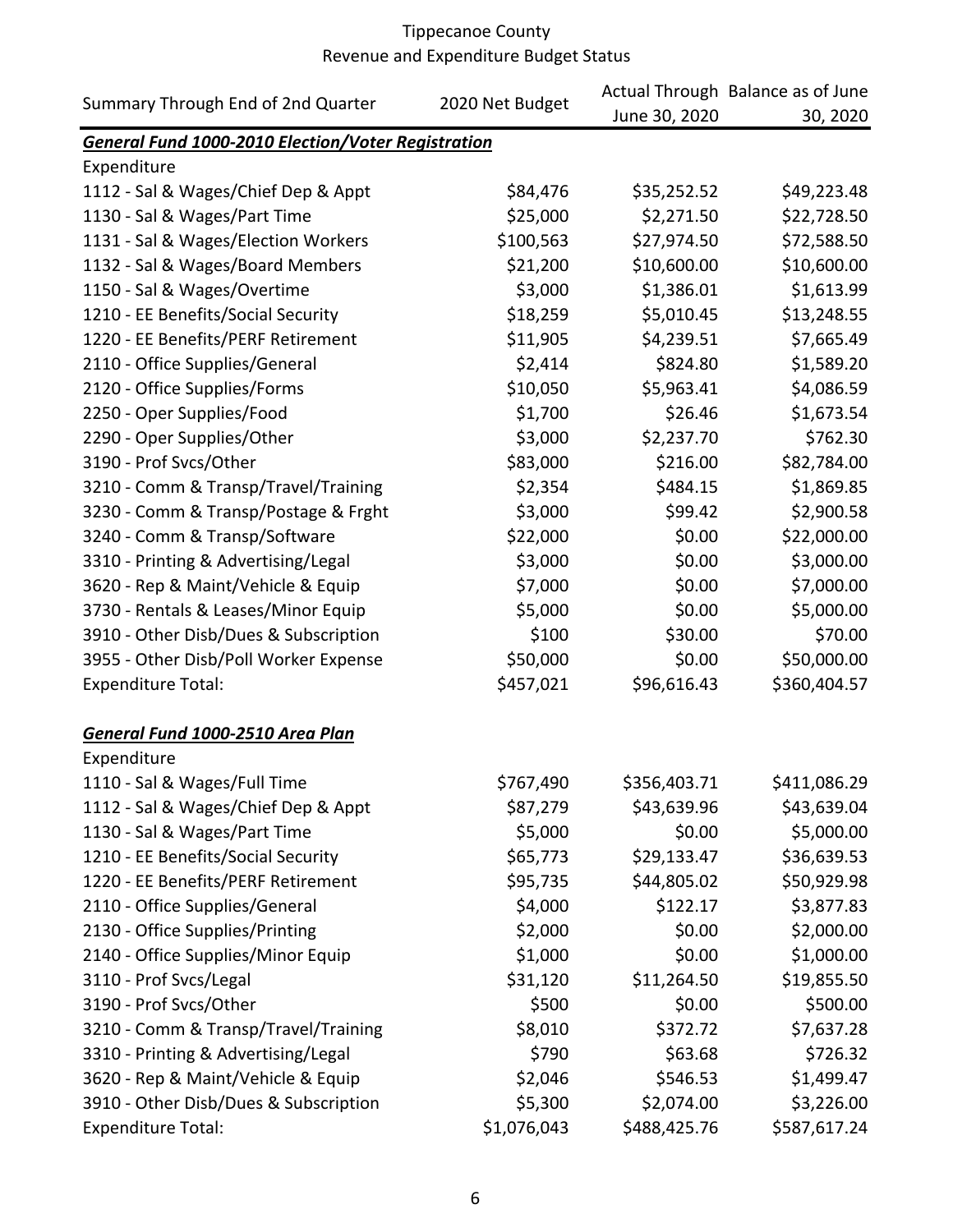| Summary Through End of 2nd Quarter                               | 2020 Net Budget |               | Actual Through Balance as of June |
|------------------------------------------------------------------|-----------------|---------------|-----------------------------------|
|                                                                  |                 | June 30, 2020 | 30, 2020                          |
| <b>General Fund 1000-2610 Building Commission</b><br>Expenditure |                 |               |                                   |
| 1110 - Sal & Wages/Full Time                                     | \$246,549       | \$122,641.48  | \$123,907.52                      |
| 1112 - Sal & Wages/Chief Dep & Appt                              | \$67,110        | \$33,554.95   | \$33,555.05                       |
| 1210 - EE Benefits/Social Security                               | \$23,995        | \$11,039.55   | \$12,955.45                       |
| 1220 - EE Benefits/PERF Retirement                               | \$35,130        | \$17,494.10   | \$17,635.90                       |
| 2110 - Office Supplies/General                                   | \$4,500         | \$1,005.60    | \$3,494.40                        |
| 2210 - Oper Supplies/Gasoline & Oil                              | \$6,000         | \$0.00        | \$6,000.00                        |
| 3210 - Comm & Transp/Travel/Training                             | \$2,500         | \$287.00      | \$2,213.00                        |
| 3510 - Utility Service/Utilities                                 | \$1,300         | \$625.50      | \$674.50                          |
| 3620 - Rep & Maint/Vehicle & Equip                               | \$4,500         | \$623.20      | \$3,876.80                        |
| 3910 - Other Disb/Dues & Subscription                            | \$1,300         | \$630.00      | \$670.00                          |
| <b>Expenditure Total:</b>                                        | \$392,884       | \$187,901.38  | \$204,982.62                      |
|                                                                  |                 |               |                                   |
| General Fund 1000-2810 Veteran Service                           |                 |               |                                   |
| Expenditure                                                      |                 |               |                                   |
| 1110 - Sal & Wages/Full Time                                     | \$43,786        | \$21,893.04   | \$21,892.96                       |
| 1112 - Sal & Wages/Chief Dep & Appt                              | \$51,043        | \$25,340.51   | \$25,702.49                       |
| 1210 - EE Benefits/Social Security                               | \$7,255         | \$3,354.56    | \$3,900.44                        |
| 1220 - EE Benefits/PERF Retirement                               | \$10,621        | \$5,290.22    | \$5,330.78                        |
| 2110 - Office Supplies/General                                   | \$3,000         | \$2,031.84    | \$968.16                          |
| 3190 - Prof Svcs/Other                                           | \$12,500        | \$2,400.00    | \$10,100.00                       |
| 3210 - Comm & Transp/Travel/Training                             | \$800           | \$0.00        | \$800.00                          |
| 3925 - Other Disb/Burial Allowance                               | \$20,000        | \$4,600.00    | \$15,400.00                       |
| <b>Expenditure Total:</b>                                        | \$149,005       | \$64,910.17   | \$84,094.83                       |
| <b>General Fund 1000-2910 Weights &amp; Measures</b>             |                 |               |                                   |
| Expenditure                                                      |                 |               |                                   |
| 1112 - Sal & Wages/Chief Dep & Appt                              | \$53,816        | \$26,908.05   | \$26,907.95                       |
| 1210 - EE Benefits/Social Security                               | \$4,117         | \$1,964.53    | \$2,152.47                        |
| 1220 - EE Benefits/PERF Retirement                               | \$6,028         | \$3,013.66    | \$3,014.34                        |
| 2110 - Office Supplies/General                                   | \$700           | \$0.00        | \$700.00                          |
| 2210 - Oper Supplies/Gasoline & Oil                              | \$2,000         | \$2,000.00    | \$0.00                            |
| 3210 - Comm & Transp/Travel/Training                             | \$750           | \$369.00      | \$381.00                          |
| 3620 - Rep & Maint/Vehicle & Equip                               | \$750           | \$269.76      | \$480.24                          |
| 3910 - Other Disb/Dues & Subscription                            | \$200           | \$30.00       | \$170.00                          |
| <b>Expenditure Total:</b>                                        | \$68,361        | \$34,555.00   | \$33,806.00                       |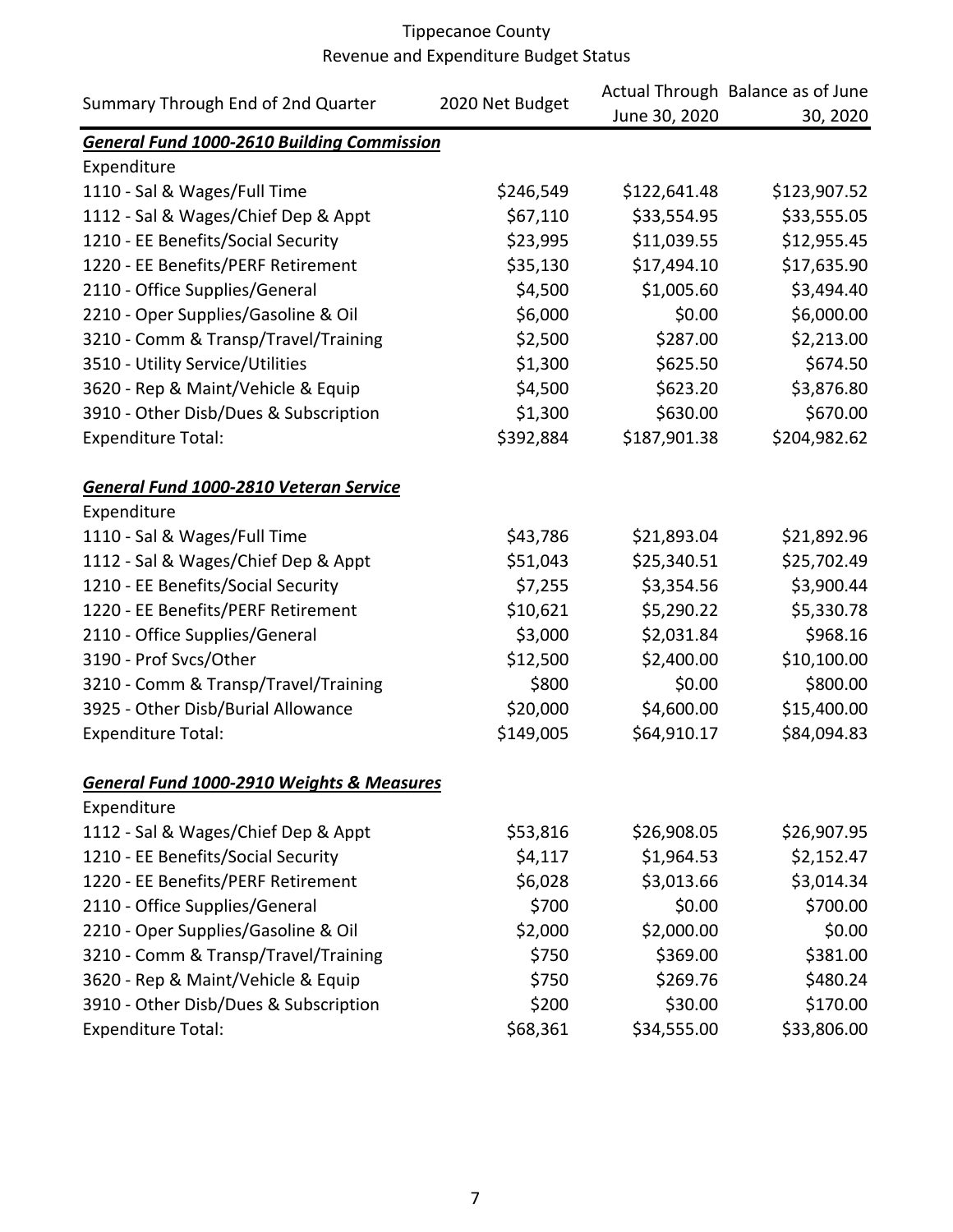|                                         |                 |               | Actual Through Balance as of June |
|-----------------------------------------|-----------------|---------------|-----------------------------------|
| Summary Through End of 2nd Quarter      | 2020 Net Budget | June 30, 2020 | 30, 2020                          |
| General Fund 1000-3510 Tippecanoe Villa |                 |               |                                   |
| Expenditure                             |                 |               |                                   |
| 1110 - Sal & Wages/Full Time            | \$868,057       | \$431,073.52  | \$436,983.48                      |
| 1112 - Sal & Wages/Chief Dep & Appt     | \$73,622        | \$36,811.06   | \$36,810.94                       |
| 1130 - Sal & Wages/Part Time            | \$35,000        | \$11,883.00   | \$23,117.00                       |
| 1150 - Sal & Wages/Overtime             | \$10,000        | \$5,554.26    | \$4,445.74                        |
| 1210 - EE Benefits/Social Security      | \$75,481        | \$34,716.64   | \$40,764.36                       |
| 1220 - EE Benefits/PERF Retirement      | \$106,589       | \$53,025.30   | \$53,563.70                       |
| 2110 - Office Supplies/General          | \$800           | \$0.00        | \$800.00                          |
| 2220 - Oper Supplies/Inst'l or Med      | \$20,000        | \$11,198.46   | \$8,801.54                        |
| 2250 - Oper Supplies/Food               | \$117,546       | \$53,804.22   | \$63,741.78                       |
| 2990 - Other Supplies/Non-specified     | \$68,827        | \$34,693.10   | \$34,133.90                       |
| 3145 - Prof Svcs/Hlth & Med Prof        | \$31,000        | \$11,271.96   | \$19,728.04                       |
| 3150 - Prof Svcs/Training               | \$700           | \$0.00        | \$700.00                          |
| 3210 - Comm & Transp/Travel/Training    | \$800           | \$0.00        | \$800.00                          |
| 3510 - Utility Service/Utilities        | \$110,737       | \$49,877.43   | \$60,859.57                       |
| 3610 - Rep & Maint/Buildings & Proper   | \$10,000        | \$900.10      | \$9,099.90                        |
| 3620 - Rep & Maint/Vehicle & Equip      | \$6,600         | \$636.48      | \$5,963.52                        |
| 3730 - Rentals & Leases/Minor Equip     | \$1,129         | \$587.28      | \$541.72                          |
| <b>Expenditure Total:</b>               | \$1,536,888     | \$736,032.81  | \$800,855.19                      |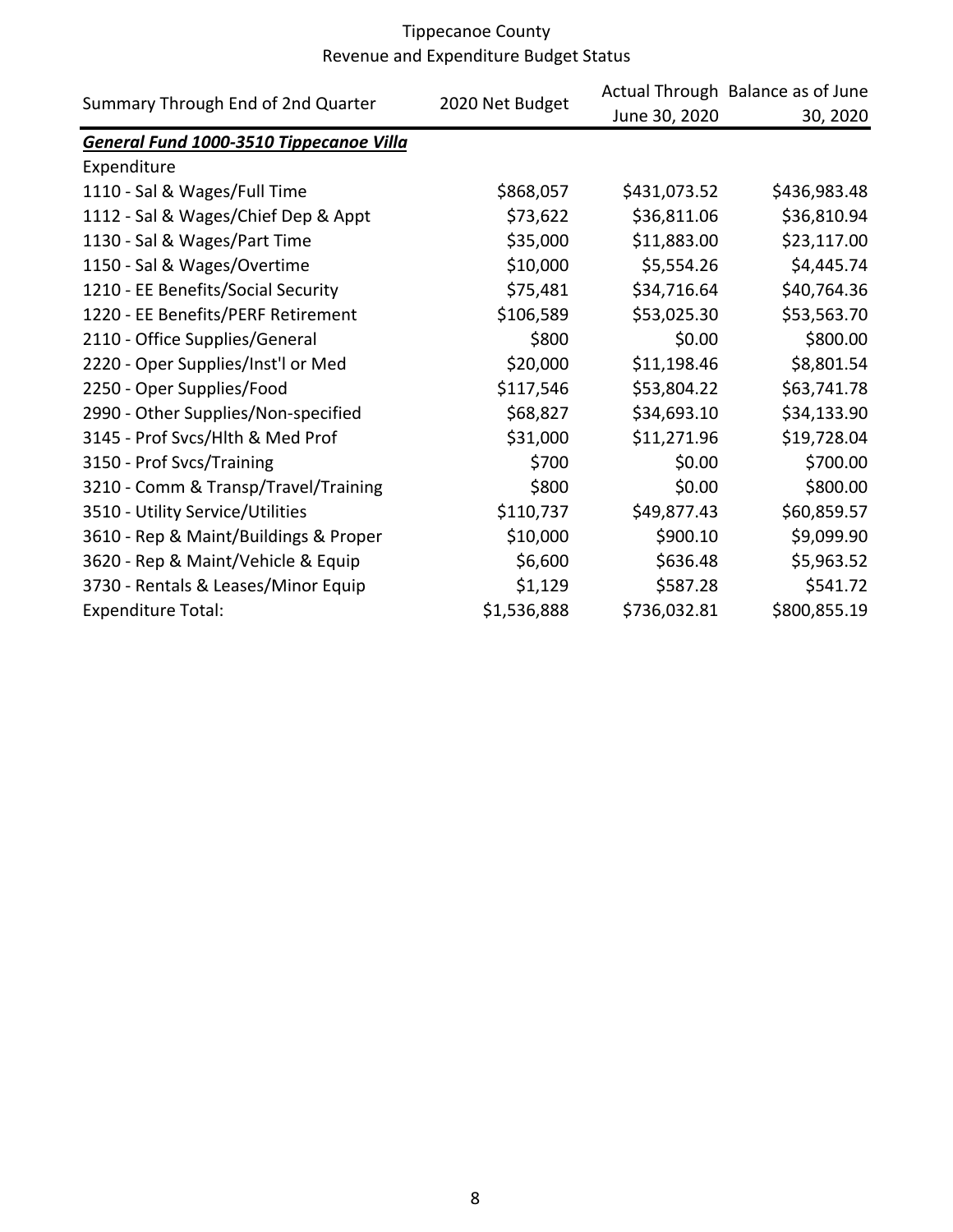| Summary Through End of 2nd Quarter                   | 2020 Net Budget |               | Actual Through Balance as of June |
|------------------------------------------------------|-----------------|---------------|-----------------------------------|
|                                                      |                 | June 30, 2020 | 30, 2020                          |
| <b>General Fund 1000-3610 Cary Home for Children</b> |                 |               |                                   |
| Expenditure                                          |                 |               |                                   |
| 1110 - Sal & Wages/Full Time                         | \$1,223,384     | \$588,529.51  | \$634,854.49                      |
| 1112 - Sal & Wages/Chief Dep & Appt                  | \$93,500        | \$46,749.95   | \$46,750.05                       |
| 1113 - Sal & Wages/Benefit Elig PT                   | \$27,650        | \$13,825.24   | \$13,824.76                       |
| 1130 - Sal & Wages/Part Time                         | \$110,000       | \$32,987.88   | \$77,012.12                       |
| 1150 - Sal & Wages/Overtime                          | \$50,000        | \$13,332.37   | \$36,667.63                       |
| 1210 - EE Benefits/Social Security                   | \$115,097       | \$49,464.92   | \$65,632.08                       |
| 1220 - EE Benefits/PERF Retirement                   | \$153,092       | \$72,582.11   | \$80,509.89                       |
| 2110 - Office Supplies/General                       | \$7,587         | \$1,827.79    | \$5,759.21                        |
| 2220 - Oper Supplies/Inst'l or Med                   | \$8,086         | \$4,787.07    | \$3,298.93                        |
| 2230 - Oper Supplies/Cleaning                        | \$5,750         | \$4,022.37    | \$1,727.63                        |
| 2245 - Oper Supplies/Grounds                         | \$21,059        | \$3,512.83    | \$17,546.17                       |
| 2250 - Oper Supplies/Food                            | \$43,518        | \$11,890.12   | \$31,627.88                       |
| 2270 - Oper Supplies/Educational Mtls                | \$1,021         | \$830.03      | \$190.97                          |
| 2340 - Rep & Maint/Minor Equipment                   | \$12,199        | \$2,061.33    | \$10,137.67                       |
| 3140 - Prof Svcs/Counselng Consults                  | \$23,654        | \$12,041.78   | \$11,612.22                       |
| 3150 - Prof Svcs/Training                            | \$2,000         | \$1,650.60    | \$349.40                          |
| 3210 - Comm & Transp/Travel/Training                 | \$12,530        | \$6,550.71    | \$5,979.29                        |
| 3510 - Utility Service/Utilities                     | \$41,177        | \$20,105.74   | \$21,071.26                       |
| 3610 - Rep & Maint/Buildings & Proper                | \$137,003       | \$66,791.50   | \$70,211.50                       |
| 3620 - Rep & Maint/Vehicle & Equip                   | \$5,392         | \$2,206.07    | \$3,185.93                        |
| 3910 - Other Disb/Dues & Subscription                | \$4,750         | \$4,317.00    | \$433.00                          |
| 4510 - Machinery & Equipment/General                 | \$14,663        | \$14,663.11   | $-50.11$                          |
| <b>Expenditure Total:</b>                            | \$2,113,112     | \$974,730.03  | \$1,138,381.97                    |
| <b>General Fund 1000-3710 Juvenile Alternatives</b>  |                 |               |                                   |
| Expenditure                                          |                 |               |                                   |
| 1110 - Sal & Wages/Full Time                         | \$96,807        | \$44,138.17   | \$52,668.83                       |
| 1113 - Sal & Wages/Benefit Elig PT                   | \$30,699        | \$9,308.80    | \$21,390.20                       |
| 1130 - Sal & Wages/Part Time                         | \$15,000        | \$8,538.50    | \$6,461.50                        |
| 1210 - EE Benefits/Social Security                   | \$10,902        | \$4,468.21    | \$6,433.79                        |
| 1220 - EE Benefits/PERF Retirement                   | \$10,843        | \$4,943.45    | \$5,899.55                        |
| 2110 - Office Supplies/General                       | \$750           | \$23.99       | \$726.01                          |
| 3210 - Comm & Transp/Travel/Training                 | \$500           | \$52.82       | \$447.18                          |
| <b>Expenditure Total:</b>                            | \$165,501       | \$71,473.94   | \$94,027.06                       |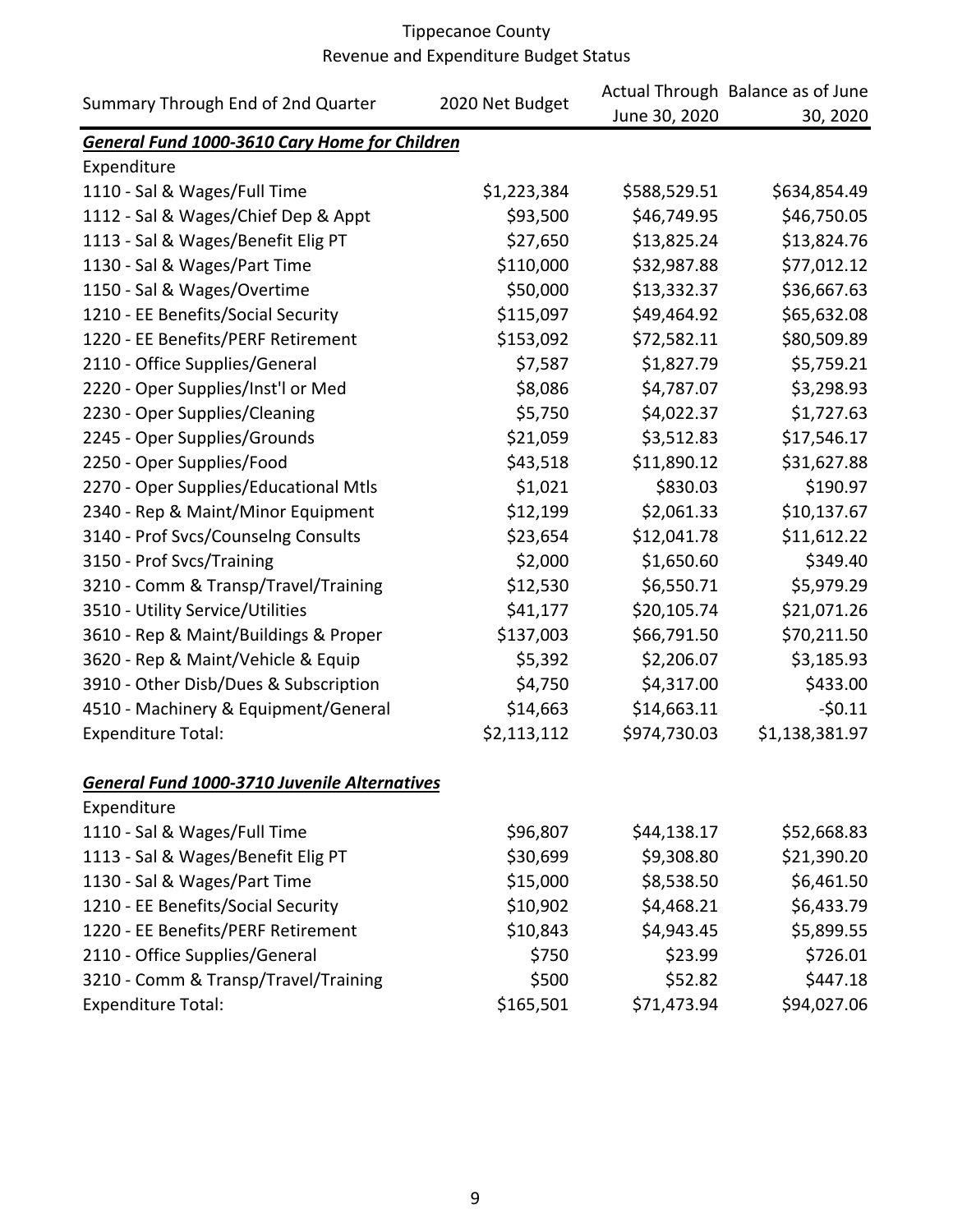| Summary Through End of 2nd Quarter                   | 2020 Net Budget |               | Actual Through Balance as of June |
|------------------------------------------------------|-----------------|---------------|-----------------------------------|
|                                                      |                 | June 30, 2020 | 30, 2020                          |
| <b>General Fund 1000-4310 Parks &amp; Recreation</b> |                 |               |                                   |
| Expenditure                                          |                 |               |                                   |
| 1110 - Sal & Wages/Full Time                         | \$565,435       | \$282,492.53  | \$282,942.47                      |
| 1112 - Sal & Wages/Chief Dep & Appt                  | \$73,622        | \$36,811.06   | \$36,810.94                       |
| 1130 - Sal & Wages/Part Time                         | \$43,500        | \$11,415.50   | \$32,084.50                       |
| 1210 - EE Benefits/Social Security                   | \$52,216        | \$23,732.24   | \$28,483.76                       |
| 1220 - EE Benefits/PERF Retirement                   | \$71,575        | \$36,009.60   | \$35,565.40                       |
| 1910 - Other Personal Services/WC                    | \$18,000        | \$0.00        | \$18,000.00                       |
| 2110 - Office Supplies/General                       | \$3,500         | \$745.36      | \$2,754.64                        |
| 2210 - Oper Supplies/Gasoline & Oil                  | \$28,150        | \$8,368.33    | \$19,781.67                       |
| 2215 - Oper Supplies/Garage & Fleet                  | \$8,000         | \$5,433.03    | \$2,566.97                        |
| 2220 - Oper Supplies/Inst'l or Med                   | \$500           | \$0.00        | \$500.00                          |
| 2245 - Oper Supplies/Grounds                         | \$8,000         | \$1,494.52    | \$6,505.48                        |
| 2310 - Rep & Maint/Building Mtls                     | \$41,906        | \$11,835.30   | \$30,070.70                       |
| 2320 - Rep & Maint/Street Mtls                       | \$5,500         | \$55.92       | \$5,444.08                        |
| 2340 - Rep & Maint/Minor Equipment                   | \$4,333         | \$1,641.13    | \$2,691.87                        |
| 3110 - Prof Svcs/Legal                               | \$25,375        | \$18,890.00   | \$6,485.00                        |
| 3190 - Prof Svcs/Other                               | \$5,000         | \$560.00      | \$4,440.00                        |
| 3210 - Comm & Transp/Travel/Training                 | \$1,250         | \$133.16      | \$1,116.84                        |
| 3230 - Comm & Transp/Postage & Frght                 | \$200           | \$8.85        | \$191.15                          |
| 3410 - Insur/Building & Property                     | \$31,000        | \$0.00        | \$31,000.00                       |
| 3510 - Utility Service/Utilities                     | \$120,115       | \$56,013.54   | \$64,101.46                       |
| 3610 - Rep & Maint/Buildings & Proper                | \$111,168       | \$34,097.54   | \$77,070.46                       |
| 3620 - Rep & Maint/Vehicle & Equip                   | \$8,000         | \$3,540.05    | \$4,459.95                        |
| 3910 - Other Disb/Dues & Subscription                | \$800           | \$0.00        | \$800.00                          |
| 3970 - Other Disb/Costs of Business                  | \$250           | \$28.76       | \$221.24                          |
| 4590 - Machinery & Equipment/Other                   | \$7,959         | \$3,959.00    | \$4,000.00                        |
| <b>Expenditure Total:</b>                            | \$1,235,354     | \$537,265.42  | \$698,088.58                      |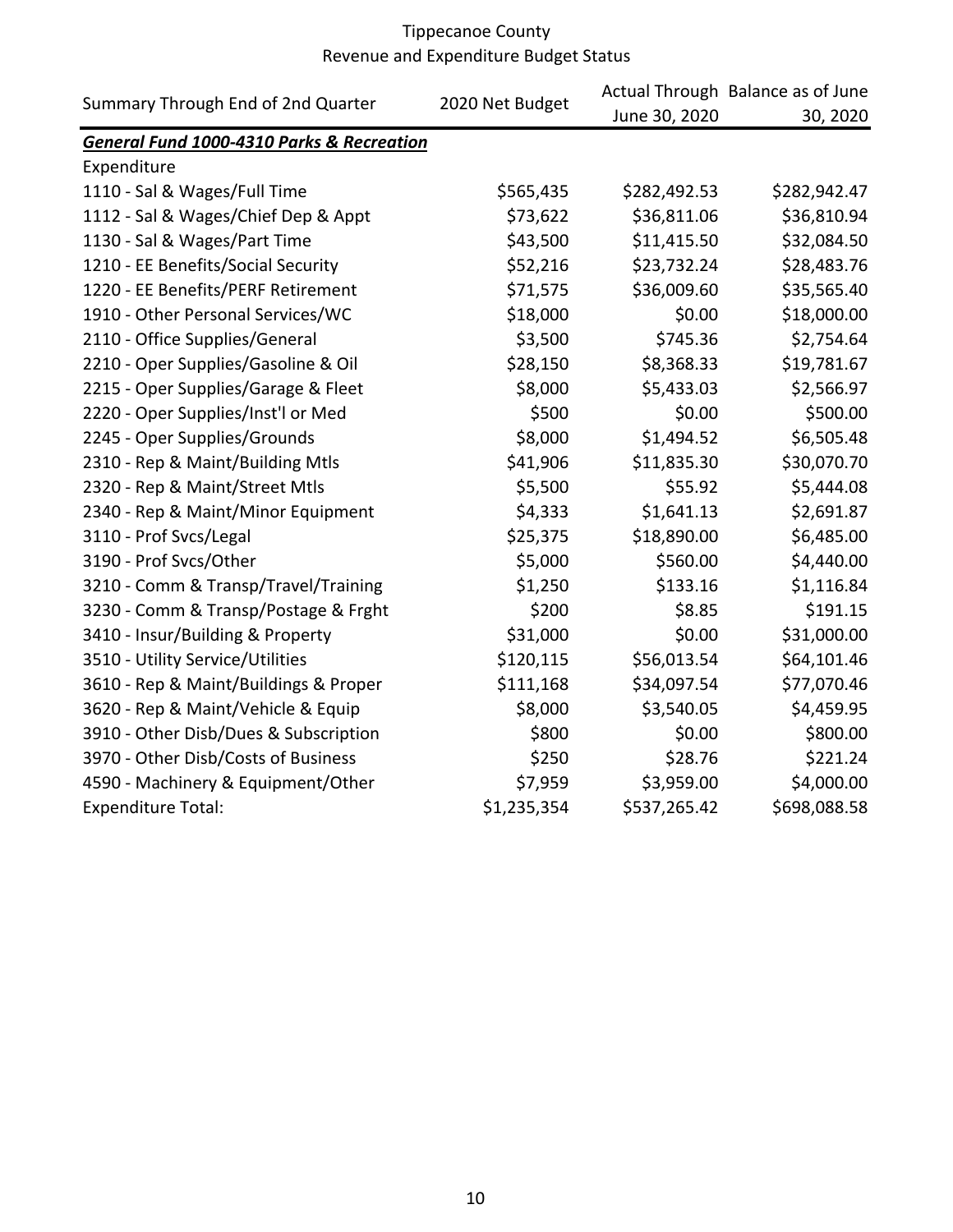| Summary Through End of 2nd Quarter             | 2020 Net Budget |               | Actual Through Balance as of June |
|------------------------------------------------|-----------------|---------------|-----------------------------------|
|                                                |                 | June 30, 2020 | 30, 2020                          |
| <b>General Fund 1000-4410 County Extension</b> |                 |               |                                   |
| Expenditure                                    |                 |               |                                   |
| 1110 - Sal & Wages/Full Time                   | \$122,850       | \$54,030.54   | \$68,819.46                       |
| 1130 - Sal & Wages/Part Time                   | \$14,400        | \$1,770.00    | \$12,630.00                       |
| 1150 - Sal & Wages/Overtime                    | \$8,000         | \$1,676.75    | \$6,323.25                        |
| 1210 - EE Benefits/Social Security             | \$11,112        | \$4,250.52    | \$6,861.48                        |
| 1220 - EE Benefits/PERF Retirement             | \$14,656        | \$6,239.32    | \$8,416.68                        |
| 2110 - Office Supplies/General                 | \$11,000        | \$2,824.56    | \$8,175.44                        |
| 2230 - Oper Supplies/Cleaning                  | \$1,500         | \$262.88      | \$1,237.12                        |
| 2330 - Rep & Maint/Small Tools                 | \$400           | \$0.00        | \$400.00                          |
| 3150 - Prof Svcs/Training                      | \$5,000         | \$0.00        | \$5,000.00                        |
| 3190 - Prof Svcs/Other                         | \$226,495       | \$226,495.00  | \$0.00                            |
| 3210 - Comm & Transp/Travel/Training           | \$8,000         | \$2,385.86    | \$5,614.14                        |
| 3230 - Comm & Transp/Postage & Frght           | \$6,000         | \$2,466.72    | \$3,533.28                        |
| 3510 - Utility Service/Utilities               | \$17,200        | \$5,153.85    | \$12,046.15                       |
| 3610 - Rep & Maint/Buildings & Proper          | \$4,000         | \$1,482.68    | \$2,517.32                        |
| 3730 - Rentals & Leases/Minor Equip            | \$6,800         | \$958.70      | \$5,841.30                        |
| 3910 - Other Disb/Dues & Subscription          | \$1,000         | \$24.99       | \$975.01                          |
| <b>Expenditure Total:</b>                      | \$458,413       | \$310,022.37  | \$148,390.63                      |
| General Fund 1000-4510 Fairgrounds             |                 |               |                                   |
| Expenditure                                    |                 |               |                                   |
| 1110 - Sal & Wages/Full Time                   | \$36,988        | \$18,494.06   | \$18,493.94                       |
| 1112 - Sal & Wages/Chief Dep & Appt            | \$57,960        | \$28,607.41   | \$29,352.59                       |
| 1210 - EE Benefits/Social Security             | \$7,264         | \$3,244.46    | \$4,019.54                        |
| 1220 - EE Benefits/PERF Retirement             | \$10,635        | \$5,275.35    | \$5,359.65                        |
| 2110 - Office Supplies/General                 | \$1,500         | \$176.16      | \$1,323.84                        |
| 2210 - Oper Supplies/Gasoline & Oil            | \$5,000         | \$1,613.47    | \$3,386.53                        |
| 2215 - Oper Supplies/Garage & Fleet            | \$6,000         | \$2,232.53    | \$3,767.47                        |
| 2230 - Oper Supplies/Cleaning                  | \$7,000         | \$2,748.42    | \$4,251.58                        |
| 2240 - Oper Supplies/Snow Removal              | \$1,500         | \$0.00        | \$1,500.00                        |
| 2330 - Rep & Maint/Small Tools                 | \$1,500         | \$305.63      | \$1,194.37                        |
| 2340 - Rep & Maint/Minor Equipment             | \$1,000         | \$737.38      | \$262.62                          |
| 2990 - Other Supplies/Non-specified            | \$2,000         | \$1,962.19    | \$37.81                           |
| 3210 - Comm & Transp/Travel/Training           | \$1,700         | \$945.00      | \$755.00                          |
| 3510 - Utility Service/Utilities               | \$60,000        | \$32,393.06   | \$27,606.94                       |
| 3610 - Rep & Maint/Buildings & Proper          | \$26,300        | \$1,183.71    | \$25,116.29                       |
| 3620 - Rep & Maint/Vehicle & Equip             | \$5,500         | \$1,438.32    | \$4,061.68                        |
| <b>Expenditure Total:</b>                      | \$231,847       | \$101,357.15  | \$130,489.85                      |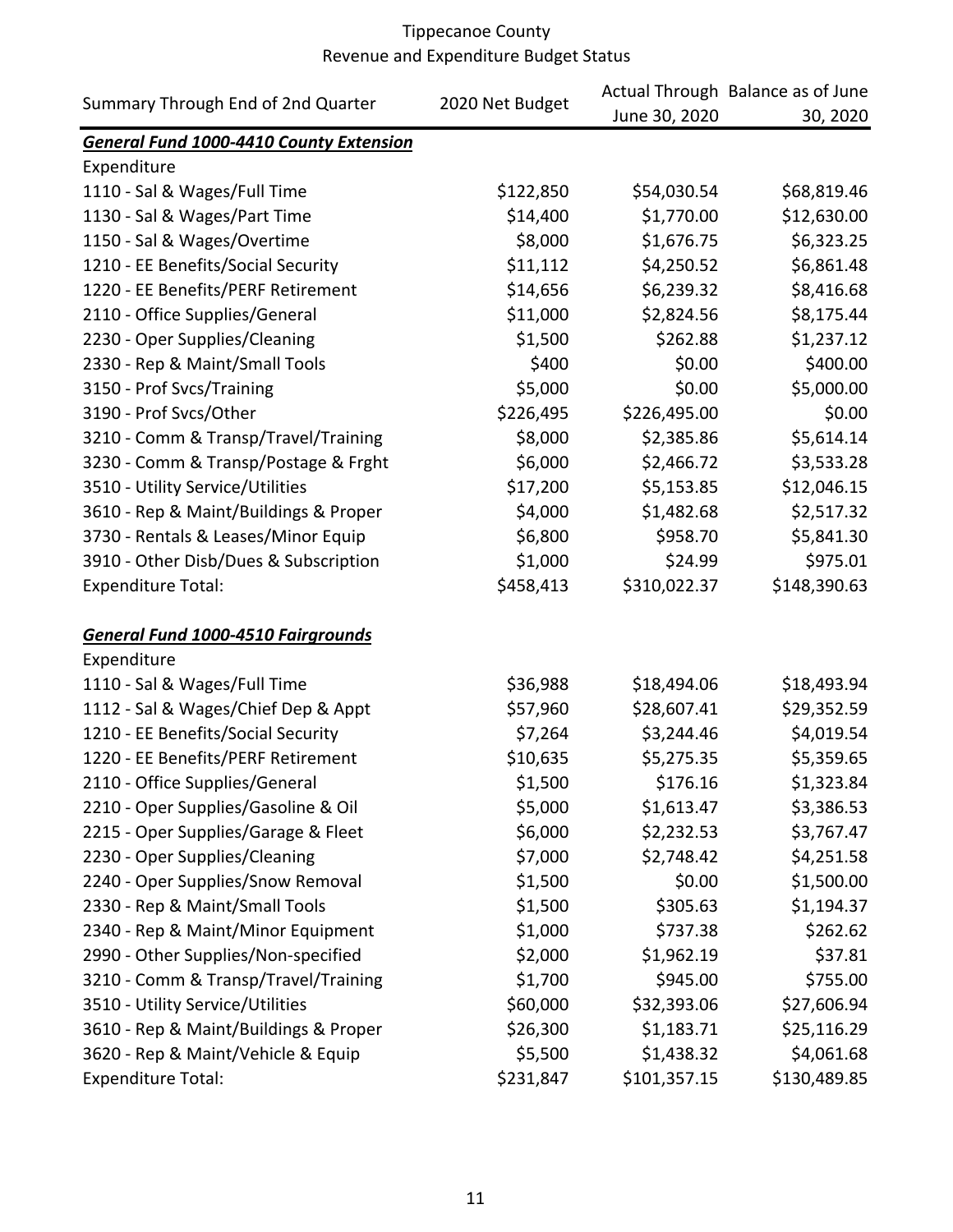| Summary Through End of 2nd Quarter                 | 2020 Net Budget |               | Actual Through Balance as of June |
|----------------------------------------------------|-----------------|---------------|-----------------------------------|
|                                                    |                 | June 30, 2020 | 30, 2020                          |
| <b>County General 1000-5010 Coroner</b>            |                 |               |                                   |
| Expenditure                                        |                 |               |                                   |
| 1110 - Sal & Wages/Full Time                       | \$43,786        | \$24,385.71   | \$19,400.29                       |
| 1111 - Sal & Wages/Elected Official                | \$31,496        | \$15,747.94   | \$15,748.06                       |
| 1130 - Sal & Wages/Part Time                       | \$40,000        | \$13,804.69   | \$26,195.31                       |
| 1190 - Sal & Wages/Other Wages                     | \$35,000        | \$20,619.91   | \$14,380.09                       |
| 1210 - EE Benefits/Social Security                 | \$11,497        | \$5,657.79    | \$5,839.21                        |
| 1220 - EE Benefits/PERF Retirement                 | \$8,432         | \$4,499.97    | \$3,932.03                        |
| 2110 - Office Supplies/General                     | \$3,024         | \$556.65      | \$2,467.35                        |
| 2220 - Oper Supplies/Inst'l or Med                 | \$31,883        | \$20,926.80   | \$10,956.20                       |
| 3145 - Prof Svcs/Hlth & Med Prof                   | \$50,942        | \$20,275.00   | \$30,667.00                       |
| 3146 - Prof Svcs/Autopsies                         | \$189,650       | \$93,516.00   | \$96,134.00                       |
| 3147 - Prof Svcs/Body Transfer                     | \$53,825        | \$26,226.45   | \$27,598.55                       |
| 3210 - Comm & Transp/Travel/Training               | \$20,000        | \$3,058.71    | \$16,941.29                       |
| 3910 - Other Disb/Dues & Subscription              | \$2,990         | \$1,432.54    | \$1,557.46                        |
| <b>Expenditure Total:</b>                          | \$522,525       | \$250,708.16  | \$271,816.84                      |
| <b>General Fund 1000-5210 Emergency Management</b> |                 |               |                                   |
| Expenditure                                        |                 |               |                                   |
| 1110 - Sal & Wages/Full Time                       | \$145,068       | \$72,534.15   | \$72,533.85                       |
| 1112 - Sal & Wages/Chief Dep & Appt                | \$67,110        | \$33,554.95   | \$33,555.05                       |
| 1150 - Sal & Wages/Overtime                        | \$6,000         | \$2,589.68    | \$3,410.32                        |
| 1210 - EE Benefits/Social Security                 | \$16,691        | \$7,789.94    | \$8,901.06                        |
| 1220 - EE Benefits/PERF Retirement                 | \$24,436        | \$12,172.04   | \$12,263.96                       |
| 2110 - Office Supplies/General                     | \$1,000         | \$508.59      | \$491.41                          |
| 2210 - Oper Supplies/Gasoline & Oil                | \$9,141         | \$7,019.74    | \$2,121.26                        |
| 2220 - Oper Supplies/Inst'l or Med                 | \$1,435         | \$637.65      | \$797.35                          |
| 2340 - Rep & Maint/Minor Equipment                 | \$8,722         | \$3,530.33    | \$5,191.67                        |
| 3190 - Prof Svcs/Other                             | \$100           | \$56.85       | \$43.15                           |
| 3210 - Comm & Transp/Travel/Training               | \$1,200         | \$0.00        | \$1,200.00                        |
| 3510 - Utility Service/Utilities                   | \$10,714        | \$4,619.08    | \$6,094.92                        |
| 3620 - Rep & Maint/Vehicle & Equip                 | \$13,240        | \$4,658.19    | \$8,581.81                        |
| 3910 - Other Disb/Dues & Subscription              | \$5,850         | \$350.00      | \$5,500.00                        |
| <b>Expenditure Total:</b>                          | \$310,707       | \$150,021.19  | \$160,685.81                      |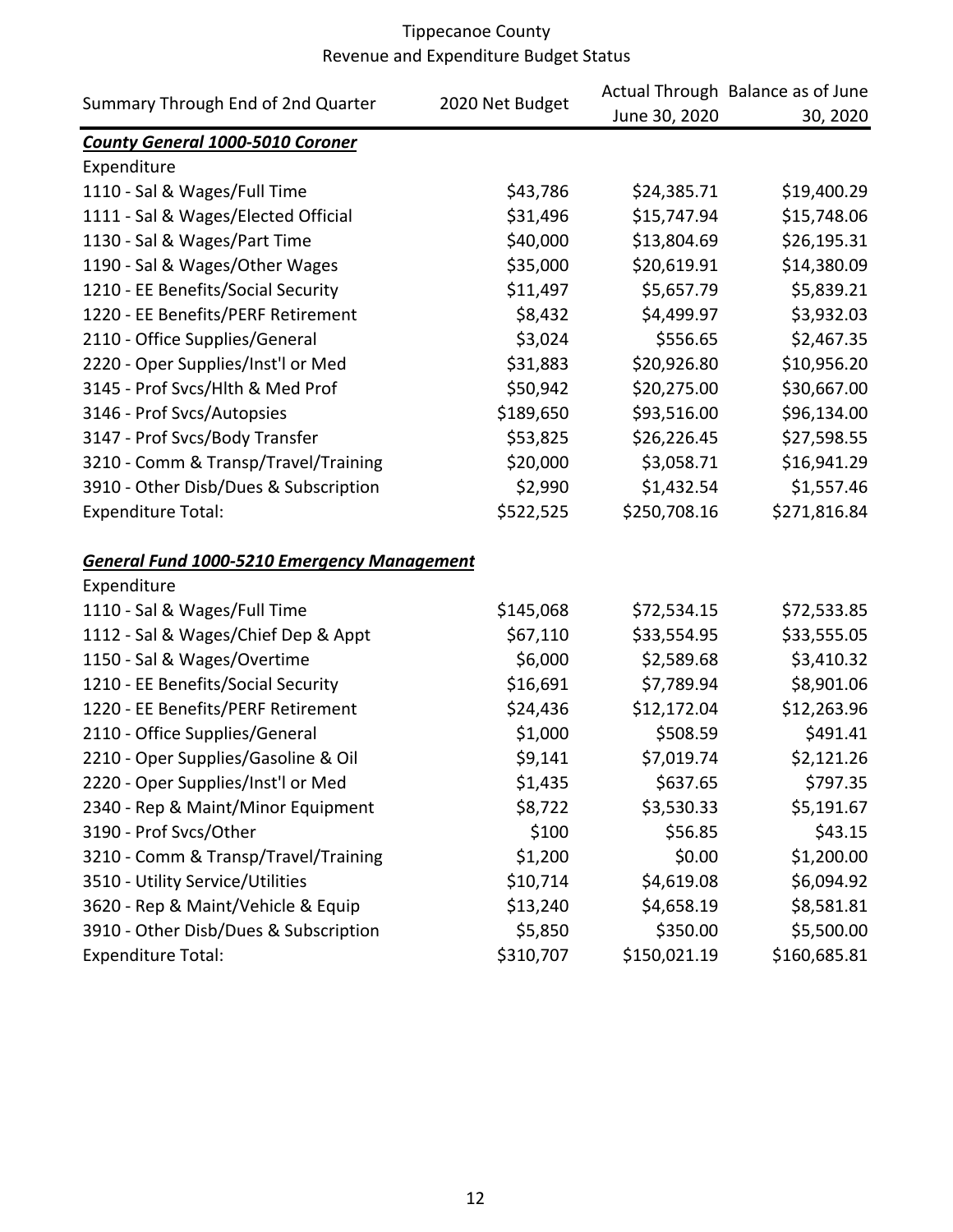| Summary Through End of 2nd Quarter    | 2020 Net Budget |                | Actual Through Balance as of June |
|---------------------------------------|-----------------|----------------|-----------------------------------|
|                                       |                 | June 30, 2020  | 30, 2020                          |
| <b>General Fund 1000-5410 Sheriff</b> |                 |                |                                   |
| Expenditure                           |                 |                |                                   |
| 1110 - Sal & Wages/Full Time          | \$4,920,181     | \$2,326,490.68 | \$2,593,690.32                    |
| 1111 - Sal & Wages/Elected Official   | \$122,506       | \$61,253.01    | \$61,252.99                       |
| 1112 - Sal & Wages/Chief Dep & Appt   | \$78,885        | \$39,442.52    | \$39,442.48                       |
| 1115 - Sal & Wages/Merit Deputies     | \$3,670,595     | \$1,725,491.71 | \$1,945,103.29                    |
| 1130 - Sal & Wages/Part Time          | \$60,000        | \$11,242.92    | \$48,757.08                       |
| 1132 - Sal & Wages/Board Members      | \$3,000         | \$650.00       | \$2,350.00                        |
| 1150 - Sal & Wages/Overtime           | \$200,000       | \$198,767.08   | \$1,232.92                        |
| 1160 - Sal & Wages/Additional Pay     | \$45,000        | \$0.00         | \$45,000.00                       |
| 1210 - EE Benefits/Social Security    | \$696,163       | \$313,443.09   | \$382,719.91                      |
| 1220 - EE Benefits/PERF Retirement    | \$562,261       | \$269,352.89   | \$292,908.11                      |
| 1221 - EE Benefits/Sheriff Retirement | \$1,050,482     | \$1,050,482.00 | \$0.00                            |
| 2110 - Office Supplies/General        | \$32,000        | \$15,517.83    | \$16,482.17                       |
| 2215 - Oper Supplies/Garage & Fleet   | \$330,000       | \$136,817.79   | \$193,182.21                      |
| 2220 - Oper Supplies/Inst'l or Med    | \$125,000       | \$55,696.35    | \$69,303.65                       |
| 2230 - Oper Supplies/Cleaning         | \$5,600         | \$1,673.07     | \$3,926.93                        |
| 2250 - Oper Supplies/Food             | \$613,354       | \$331,548.26   | \$281,805.74                      |
| 2990 - Other Supplies/Non-specified   | \$50,000        | \$29,221.06    | \$20,778.94                       |
| 3145 - Prof Svcs/Hlth & Med Prof      | \$150,000       | \$141,420.39   | \$8,579.61                        |
| 3150 - Prof Svcs/Training             | \$30,000        | \$14,587.00    | \$15,413.00                       |
| 3190 - Prof Svcs/Other                | \$964,908       | \$514,564.89   | \$450,343.11                      |
| 3210 - Comm & Transp/Travel/Training  | \$13,000        | \$6,864.00     | \$6,136.00                        |
| 3230 - Comm & Transp/Postage & Frght  | \$2,100         | \$485.65       | \$1,614.35                        |
| 3510 - Utility Service/Utilities      | \$36,750        | \$32,719.51    | \$4,030.49                        |
| 3610 - Rep & Maint/Buildings & Proper | \$187,499       | \$111,642.82   | \$75,856.18                       |
| 3620 - Rep & Maint/Vehicle & Equip    | \$30,814        | \$24,767.51    | \$6,046.49                        |
| <b>Expenditure Total:</b>             | \$13,980,098    | \$7,414,142.03 | \$6,565,955.97                    |
| General Fund 1000-5420 Jail           |                 |                |                                   |
| Expenditure                           |                 |                |                                   |
| 2110 - Office Supplies/General        | \$157,500       | \$128,129.91   | \$29,370.09                       |
| 2220 - Oper Supplies/Inst'l or Med    | \$10,500        | \$583.00       | \$9,917.00                        |
| 3510 - Utility Service/Utilities      | \$420,000       | \$151,192.65   | \$268,807.35                      |
| <b>Expenditure Total:</b>             | \$588,000       | \$279,905.56   | \$308,094.44                      |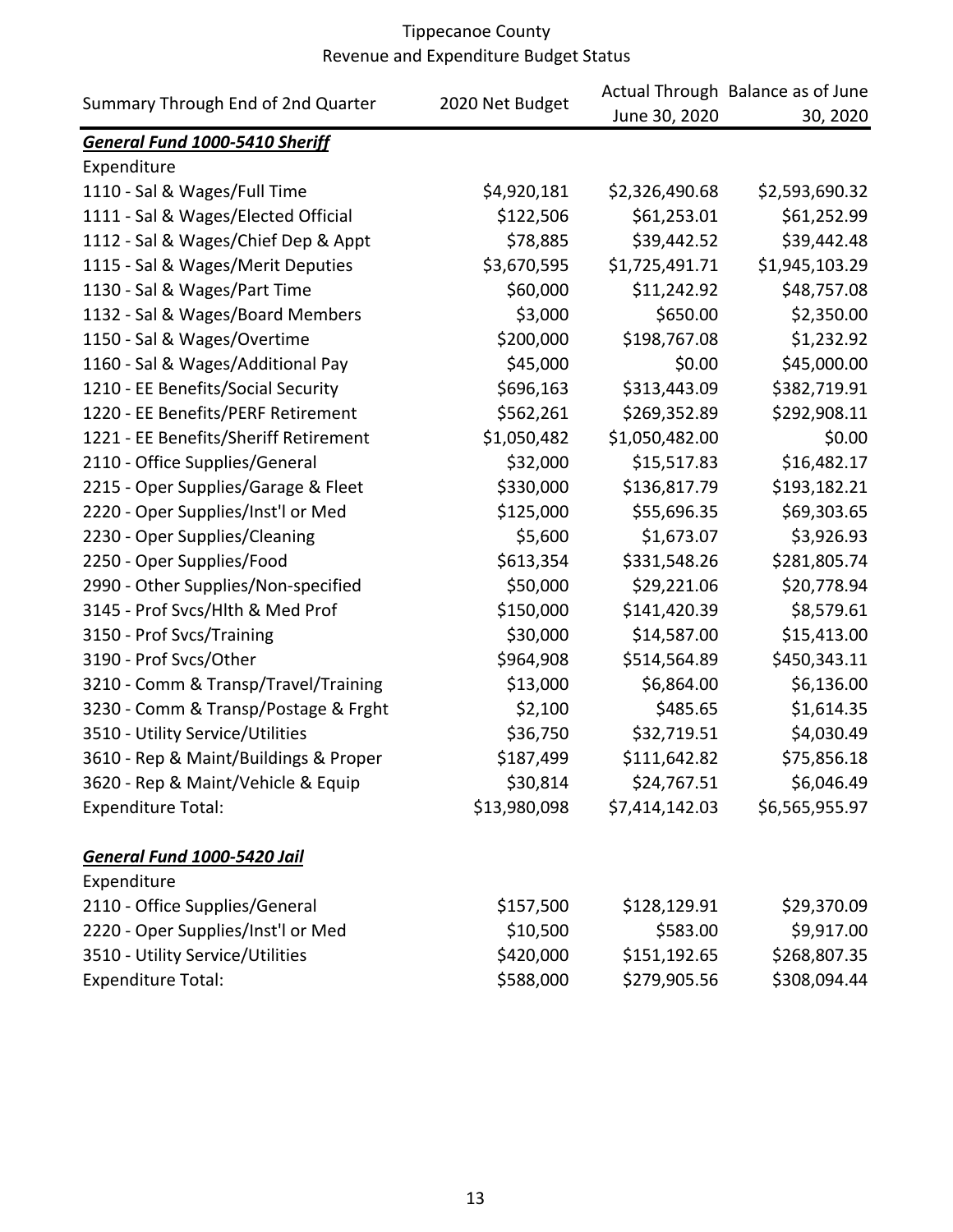| Summary Through End of 2nd Quarter                  | 2020 Net Budget |               | Actual Through Balance as of June |
|-----------------------------------------------------|-----------------|---------------|-----------------------------------|
|                                                     |                 | June 30, 2020 | 30, 2020                          |
| <b>General Fund 1000-5510 Community Corrections</b> |                 |               |                                   |
| Expenditure                                         |                 |               |                                   |
| 1110 - Sal & Wages/Full Time                        | \$210,346       | \$101,858.08  | \$108,487.92                      |
| 1130 - Sal & Wages/Part Time                        | \$30,160        | \$13,117.00   | \$17,043.00                       |
| 1150 - Sal & Wages/Overtime                         | \$5,500         | \$3,220.01    | \$2,279.99                        |
| 1210 - EE Benefits/Social Security                  | \$18,820        | \$8,396.02    | \$10,423.98                       |
| 1220 - EE Benefits/PERF Retirement                  | \$24,175        | \$11,768.67   | \$12,406.33                       |
| 2220 - Oper Supplies/Inst'l or Med                  | \$4,000         | \$0.00        | \$4,000.00                        |
| 2230 - Oper Supplies/Cleaning                       | \$25,000        | \$117.95      | \$24,882.05                       |
| 2250 - Oper Supplies/Food                           | \$52,000        | \$5,762.00    | \$46,238.00                       |
| 2340 - Rep & Maint/Minor Equipment                  | \$3,000         | \$265.00      | \$2,735.00                        |
| 2990 - Other Supplies/Non-specified                 | \$15,000        | \$13,787.37   | \$1,212.63                        |
| 3110 - Prof Svcs/Legal                              | \$10,000        | \$0.00        | \$10,000.00                       |
| 3145 - Prof Svcs/Hlth & Med Prof                    | \$26,000        | \$14,744.31   | \$11,255.69                       |
| 3190 - Prof Svcs/Other                              | \$129,075       | \$83,096.17   | \$45,978.83                       |
| 3210 - Comm & Transp/Travel/Training                | \$10,000        | \$1,116.61    | \$8,883.39                        |
| 3510 - Utility Service/Utilities                    | \$15,000        | \$2,776.39    | \$12,223.61                       |
| 3610 - Rep & Maint/Buildings & Proper               | \$6,591         | \$6,558.26    | \$32.74                           |
| 3620 - Rep & Maint/Vehicle & Equip                  | \$17,700        | \$2,596.68    | \$15,103.32                       |
| 4590 - Machinery & Equipment/Other                  | \$4,045         | \$4,045.00    | \$0.00                            |
| <b>Expenditure Total:</b>                           | \$606,412       | \$273,225.52  | \$333,186.48                      |
| General Fund 1000-5810 Clerk                        |                 |               |                                   |
| Expenditure                                         |                 |               |                                   |
| 1110 - Sal & Wages/Full Time                        | \$853,941       | \$412,542.56  | \$441,398.44                      |
| 1111 - Sal & Wages/Elected Official                 | \$71,838        | \$35,919.00   | \$35,919.00                       |
| 1112 - Sal & Wages/Chief Dep & Appt                 | \$54,427        | \$27,213.55   | \$27,213.45                       |
| 1130 - Sal & Wages/Part Time                        | \$30,000        | \$3,534.00    | \$26,466.00                       |
| 1210 - EE Benefits/Social Security                  | \$77,281        | \$33,795.74   | \$43,485.26                       |
| 1220 - EE Benefits/PERF Retirement                  | \$109,784       | \$53,276.32   | \$56,507.68                       |
| 2110 - Office Supplies/General                      | \$7,987         | \$1,449.81    | \$6,537.19                        |
| 2120 - Office Supplies/Forms                        | \$7,749         | \$2,381.77    | \$5,367.23                        |
| 3190 - Prof Svcs/Other                              | \$14,400        | \$0.00        | \$14,400.00                       |
| 3210 - Comm & Transp/Travel/Training                | \$5,000         | \$145.66      | \$4,854.34                        |
| 3230 - Comm & Transp/Postage & Frght                | \$200           | \$0.00        | \$200.00                          |
| 3620 - Rep & Maint/Vehicle & Equip                  | \$1,609         | \$309.79      | \$1,299.21                        |
| 3910 - Other Disb/Dues & Subscription               | \$1,800         | \$510.00      | \$1,290.00                        |
| 4520 - Machinery & Equipment/Vehicle                | \$500           | \$0.00        | \$500.00                          |
| <b>Expenditure Total:</b>                           | \$1,236,516     | \$571,078.20  | \$665,437.80                      |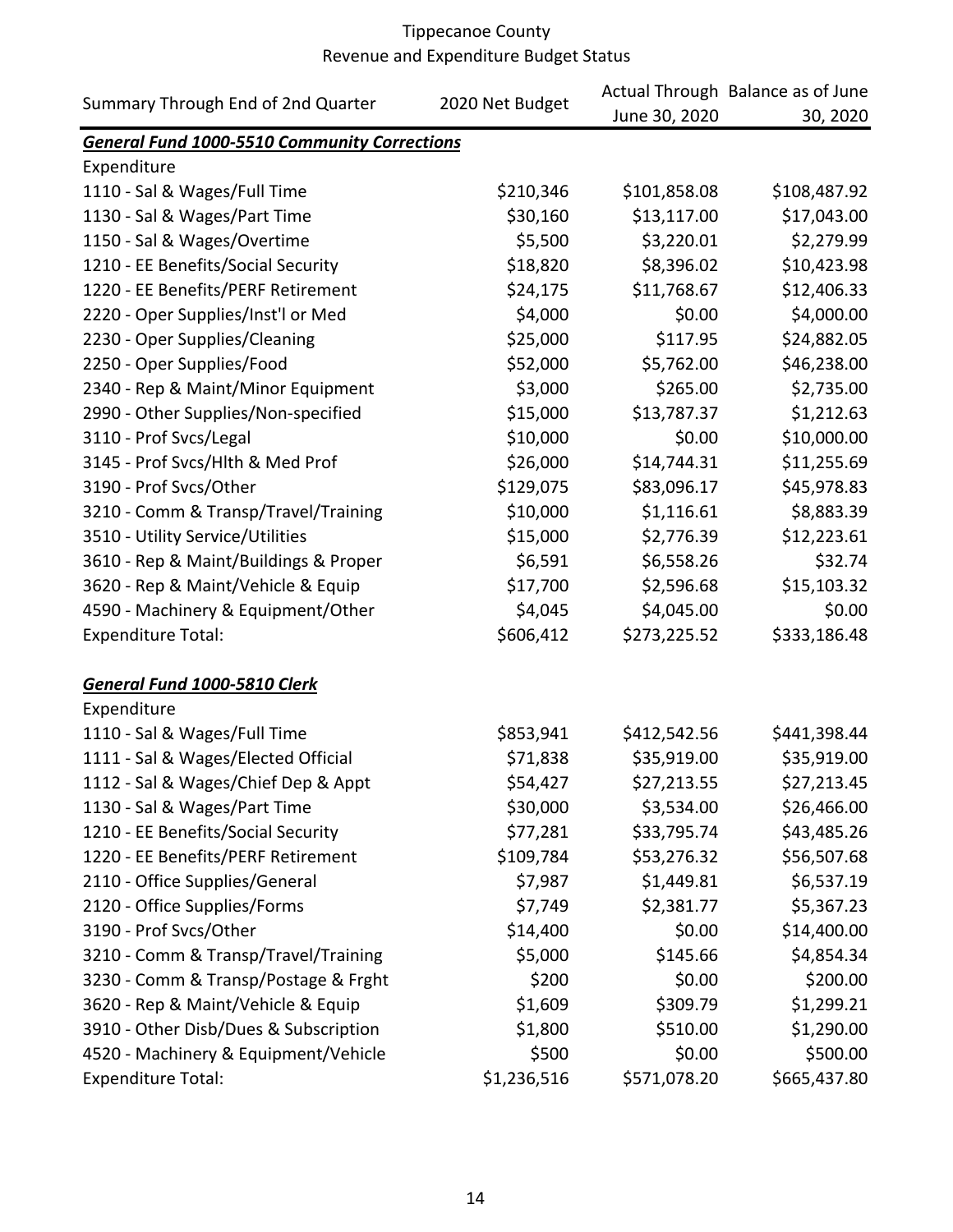| Summary Through End of 2nd Quarter            | 2020 Net Budget |                | Actual Through Balance as of June |
|-----------------------------------------------|-----------------|----------------|-----------------------------------|
|                                               |                 | June 30, 2020  | 30, 2020                          |
| General Fund 1000-5910 Prosecutor             |                 |                |                                   |
| Expenditure                                   |                 |                |                                   |
| 1110 - Sal & Wages/Full Time                  | \$2,913,816     | \$1,342,263.01 | \$1,571,552.99                    |
| 1130 - Sal & Wages/Part Time                  | \$10,000        | \$350.00       | \$9,650.00                        |
| 1210 - EE Benefits/Social Security            | \$223,672       | \$98,317.61    | \$125,354.39                      |
| 1220 - EE Benefits/PERF Retirement            | \$327,468       | \$150,334.18   | \$177,133.82                      |
| <b>Expenditure Total:</b>                     | \$3,474,956     | \$1,591,264.80 | \$1,883,691.20                    |
| General Fund 1000-5920 Prosecutor IV-D        |                 |                |                                   |
| Expenditure                                   |                 |                |                                   |
| 1110 - Sal & Wages/Full Time                  | \$755,918       | \$363,732.61   | \$392,185.39                      |
| 1210 - EE Benefits/Social Security            | \$57,828        | \$25,711.39    | \$32,116.61                       |
| 1220 - EE Benefits/PERF Retirement            | \$84,663        | \$40,738.49    | \$43,924.51                       |
| <b>Expenditure Total:</b>                     | \$898,409       | \$430,182.49   | \$468,226.51                      |
| <b>General Fund 1000-6010 Ancillary Court</b> |                 |                |                                   |
| Expenditure                                   |                 |                |                                   |
| 1110 - Sal & Wages/Full Time                  | \$100,360       | \$47,596.27    | \$52,763.73                       |
| 1210 - EE Benefits/Social Security            | \$7,678         | \$3,498.61     | \$4,179.39                        |
| 1220 - EE Benefits/PERF Retirement            | \$11,241        | \$5,330.76     | \$5,910.24                        |
| 2110 - Office Supplies/General                | \$500           | \$205.92       | \$294.08                          |
| 3170 - Prof Svcs/Translator                   | \$1,000         | \$0.00         | \$1,000.00                        |
| <b>Expenditure Total:</b>                     | \$120,779       | \$56,631.56    | \$64,147.44                       |
| General Fund 1000-6310 Public Defender        |                 |                |                                   |
| Expenditure                                   |                 |                |                                   |
| 1110 - Sal & Wages/Full Time                  | \$687,614       | \$340,252.60   | \$347,361.40                      |
| 1112 - Sal & Wages/Chief Dep & Appt           | \$265,006       | \$132,503.02   | \$132,502.98                      |
| 1113 - Sal & Wages/Benefit Elig PT            | \$1,455,256     | \$722,624.23   | \$732,631.77                      |
| 1130 - Sal & Wages/Part Time                  | \$123,000       | \$35,519.62    | \$87,480.38                       |
| 1210 - EE Benefits/Social Security            | \$193,613       | \$88,562.54    | \$105,050.46                      |
| 1220 - EE Benefits/PERF Retirement            | \$106,694       | \$52,948.50    | \$53,745.50                       |
| 2110 - Office Supplies/General                | \$24,474        | \$9,351.98     | \$15,122.02                       |
| 3110 - Prof Svcs/Legal                        | \$84,284        | \$52,458.19    | \$31,825.81                       |
| 3150 - Prof Svcs/Training                     | \$12,000        | \$0.00         | \$12,000.00                       |
| 3190 - Prof Svcs/Other                        | \$355,904       | \$170,551.45   | \$185,352.55                      |
| 3210 - Comm & Transp/Travel/Training          | \$21,228        | \$2,987.24     | \$18,240.76                       |
| 3510 - Utility Service/Utilities              | \$140           | \$61.62        | \$78.38                           |
| 3910 - Other Disb/Dues & Subscription         | \$22,013        | \$10,108.31    | \$11,904.69                       |
| <b>Expenditure Total:</b>                     | \$3,351,226     | \$1,617,929.30 | \$1,733,296.70                    |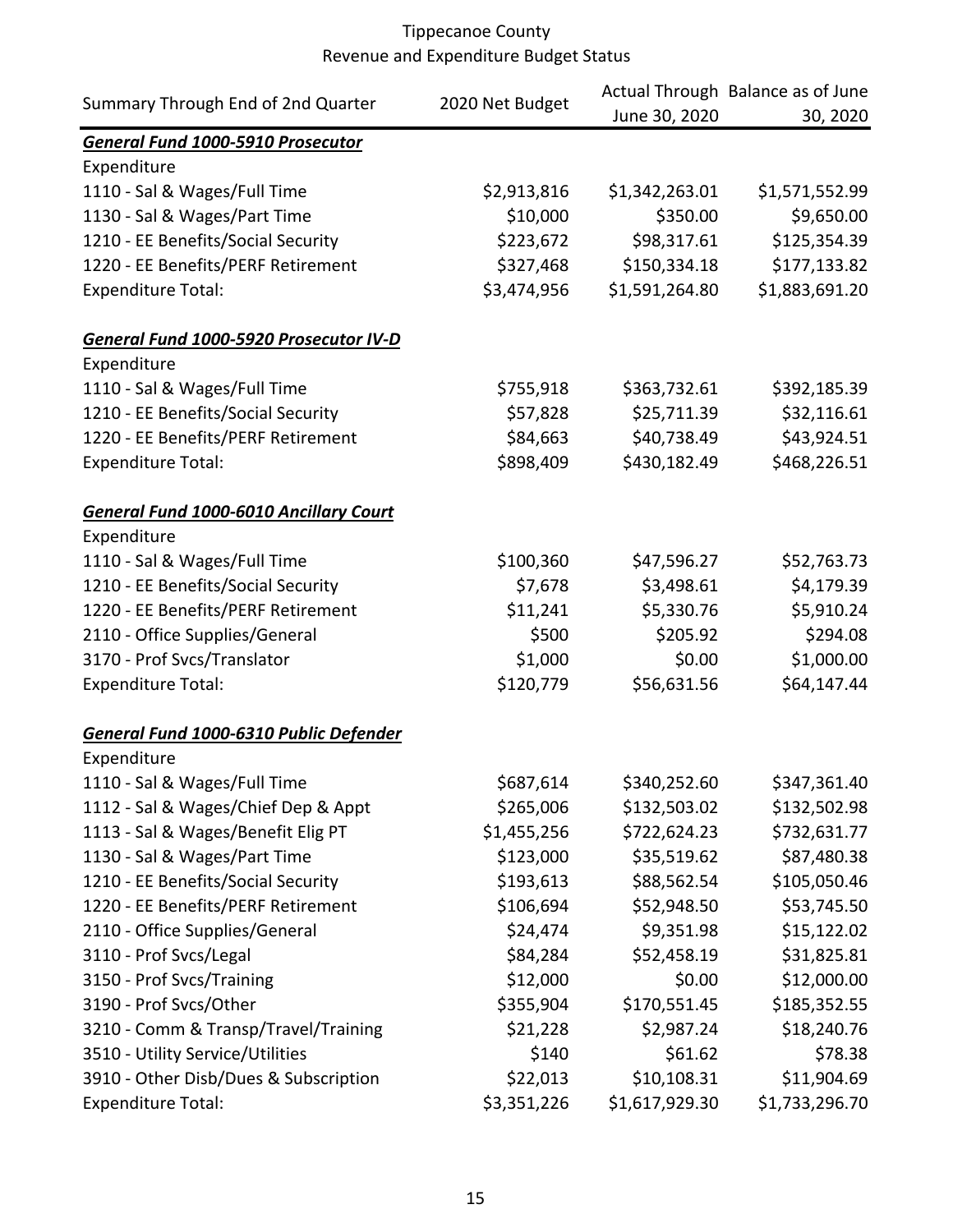| Summary Through End of 2nd Quarter       | 2020 Net Budget | June 30, 2020 | Actual Through Balance as of June<br>30, 2020 |
|------------------------------------------|-----------------|---------------|-----------------------------------------------|
| <b>General Fund 1000-6410 Probation</b>  |                 |               |                                               |
| Expenditure                              |                 |               |                                               |
| 1110 - Sal & Wages/Full Time             | \$1,561,570     | \$735,571.74  | \$825,998.26                                  |
| 1112 - Sal & Wages/Chief Dep & Appt      | \$79,886        | \$39,943.02   | \$39,942.98                                   |
| 1130 - Sal & Wages/Part Time             | \$52,000        | \$27,792.65   | \$24,207.35                                   |
| 1210 - EE Benefits/Social Security       | \$129,550       | \$57,510.59   | \$72,039.41                                   |
| 1220 - EE Benefits/PERF Retirement       | \$183,844       | \$86,858.02   | \$96,985.98                                   |
| <b>Expenditure Total:</b>                | \$2,006,850     | \$947,676.02  | \$1,059,173.98                                |
| <b>General Fund 1000-6510 Magistrate</b> |                 |               |                                               |
| Expenditure                              |                 |               |                                               |
| 1110 - Sal & Wages/Full Time             | \$98,846        | \$48,988.73   | \$49,857.27                                   |
| 1150 - Sal & Wages/Overtime              | \$2,000         | \$506.90      | \$1,493.10                                    |
| 1210 - EE Benefits/Social Security       | \$7,665         | \$3,496.81    | \$4,168.19                                    |
| 1220 - EE Benefits/PERF Retirement       | \$11,295        | \$5,543.54    | \$5,751.46                                    |
| 2110 - Office Supplies/General           | \$800           | \$108.77      | \$691.23                                      |
| 3210 - Comm & Transp/Travel/Training     | \$800           | \$76.56       | \$723.44                                      |
| 3910 - Other Disb/Dues & Subscription    | \$875           | \$485.00      | \$390.00                                      |
| <b>Expenditure Total:</b>                | \$122,281       | \$59,206.31   | \$63,074.69                                   |
| General Fund 1000-6520 IV-D Magistrate   |                 |               |                                               |
| Expenditure                              |                 |               |                                               |
| 1110 - Sal & Wages/Full Time             | \$49,423        | \$24,711.44   | \$24,711.56                                   |
| 1112 - Sal & Wages/Chief Dep & Appt      | \$63,000        | \$31,500.04   | \$31,499.96                                   |
| 1130 - Sal & Wages/Part Time             | \$25,000        | \$8,481.36    | \$16,518.64                                   |
| 1210 - EE Benefits/Social Security       | \$10,513        | \$4,664.55    | \$5,848.45                                    |
| 1220 - EE Benefits/PERF Retirement       | \$5,536         | \$2,767.70    | \$2,768.30                                    |
| 2110 - Office Supplies/General           | \$300           | \$169.79      | \$130.21                                      |
| 3160 - Prof Svcs/Judge Pro-Tem           | \$250           | \$150.00      | \$100.00                                      |
| 3210 - Comm & Transp/Travel/Training     | \$600           | \$0.00        | \$600.00                                      |
| 3910 - Other Disb/Dues & Subscription    | \$500           | \$0.00        | \$500.00                                      |
| <b>Expenditure Total:</b>                | \$155,122       | \$72,444.88   | \$82,677.12                                   |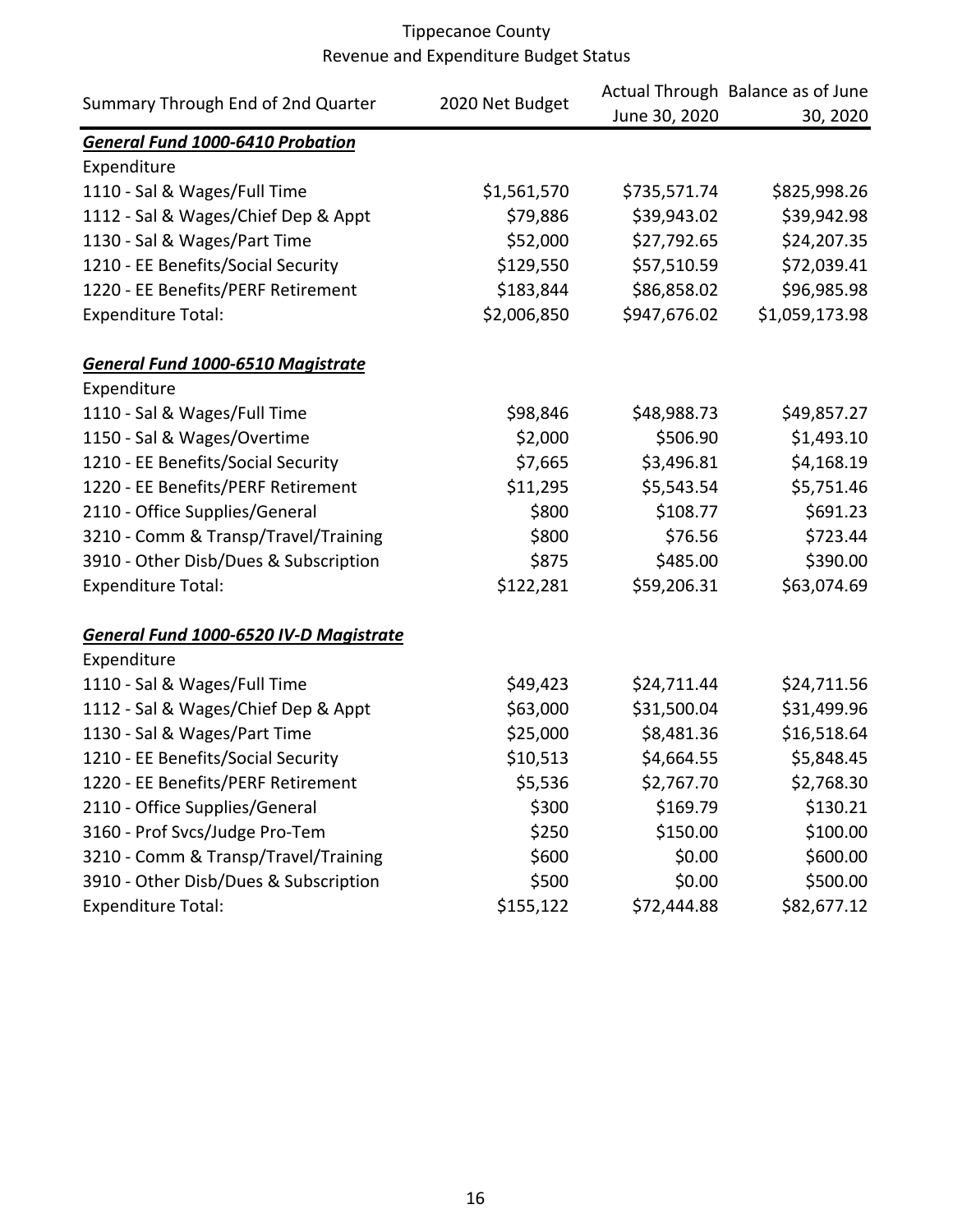| Summary Through End of 2nd Quarter      | 2020 Net Budget |               | Actual Through Balance as of June |
|-----------------------------------------|-----------------|---------------|-----------------------------------|
|                                         |                 | June 30, 2020 | 30, 2020                          |
| General Fund 1000-7010 Circuit Court    |                 |               |                                   |
| Expenditure                             |                 |               |                                   |
| 1110 - Sal & Wages/Full Time            | \$151,751       | \$75,875.54   | \$75,875.46                       |
| 1210 - EE Benefits/Social Security      | \$11,609        | \$5,238.87    | \$6,370.13                        |
| 1220 - EE Benefits/PERF Retirement      | \$16,997        | \$8,498.10    | \$8,498.90                        |
| 2110 - Office Supplies/General          | \$1,194         | \$567.03      | \$626.97                          |
| 3115 - Prof Svcs/Pauper Atty            | \$40,000        | \$18,783.00   | \$21,217.00                       |
| 3160 - Prof Svcs/Judge Pro-Tem          | \$500           | \$25.00       | \$475.00                          |
| 3190 - Prof Svcs/Other                  | \$4,000         | \$1,212.50    | \$2,787.50                        |
| 3210 - Comm & Transp/Travel/Training    | \$250           | \$0.00        | \$250.00                          |
| 3910 - Other Disb/Dues & Subscription   | \$2,500         | \$750.24      | \$1,749.76                        |
| 3950 - Other Disb/Jury Expense          | \$24,931        | \$3,060.81    | \$21,870.19                       |
| <b>Expenditure Total:</b>               | \$253,732       | \$114,011.09  | \$139,720.91                      |
| General Fund 1000-7101 Superior Court 1 |                 |               |                                   |
| Expenditure                             |                 |               |                                   |
| 1110 - Sal & Wages/Full Time            | \$96,167        | \$47,086.92   | \$49,080.08                       |
| 1113 - Sal & Wages/Benefit Elig PT      | \$35,217        | \$18,123.24   | \$17,093.76                       |
| 1150 - Sal & Wages/Overtime             | \$3,000         | \$758.10      | \$2,241.90                        |
| 1210 - EE Benefits/Social Security      | \$10,281        | \$4,532.05    | \$5,748.95                        |
| 1220 - EE Benefits/PERF Retirement      | \$11,107        | \$5,358.69    | \$5,748.31                        |
| 2110 - Office Supplies/General          | \$1,000         | \$0.00        | \$1,000.00                        |
| 2130 - Office Supplies/Printing         | \$300           | \$0.00        | \$300.00                          |
| 3115 - Prof Svcs/Pauper Atty            | \$49,601        | \$11,037.00   | \$38,564.00                       |
| 3140 - Prof Svcs/Counselng Consults     | \$2,399         | \$2,398.50    | \$0.50                            |
| 3160 - Prof Svcs/Judge Pro-Tem          | \$300           | \$0.00        | \$300.00                          |
| 3190 - Prof Svcs/Other                  | \$1,500         | \$0.00        | \$1,500.00                        |
| 3210 - Comm & Transp/Travel/Training    | \$500           | \$45.60       | \$454.40                          |
| 3910 - Other Disb/Dues & Subscription   | \$1,231         | \$1,230.68    | \$0.32                            |
| 3950 - Other Disb/Jury Expense          | \$14,769        | \$846.69      | \$13,922.31                       |
| <b>Expenditure Total:</b>               | \$227,372       | \$91,417.47   | \$135,954.53                      |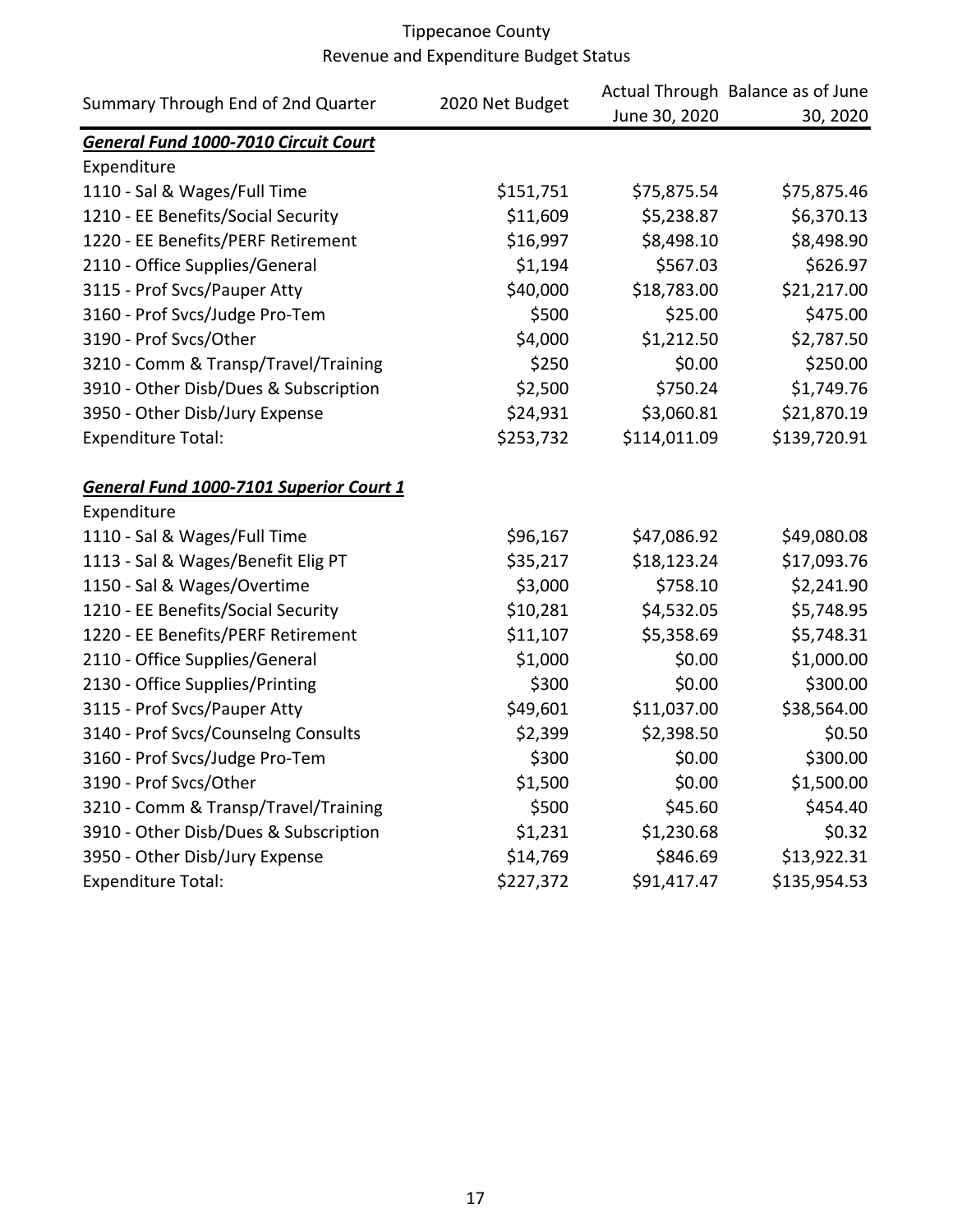| Summary Through End of 2nd Quarter      | 2020 Net Budget |               | Actual Through Balance as of June |
|-----------------------------------------|-----------------|---------------|-----------------------------------|
|                                         |                 | June 30, 2020 | 30, 2020                          |
| General Fund 1000-7102 Superior Court 2 |                 |               |                                   |
| Expenditure                             |                 |               |                                   |
| 1110 - Sal & Wages/Full Time            | \$95,059        | \$47,363.55   | \$47,695.45                       |
| 1113 - Sal & Wages/Benefit Elig PT      | \$35,217        | \$17,608.37   | \$17,608.63                       |
| 1130 - Sal & Wages/Part Time            | \$1,000         | \$0.00        | \$1,000.00                        |
| 1150 - Sal & Wages/Overtime             | \$4,000         | \$942.17      | \$3,057.83                        |
| 1210 - EE Benefits/Social Security      | \$10,349        | \$4,640.06    | \$5,708.94                        |
| 1220 - EE Benefits/PERF Retirement      | \$11,095        | \$5,383.74    | \$5,711.26                        |
| 2110 - Office Supplies/General          | \$1,313         | \$235.75      | \$1,077.25                        |
| 3115 - Prof Svcs/Pauper Atty            | \$37,593        | \$20,011.50   | \$17,581.50                       |
| 3145 - Prof Svcs/Hlth & Med Prof        | \$21,443        | \$21,442.50   | \$0.50                            |
| 3160 - Prof Svcs/Judge Pro-Tem          | \$525           | \$150.00      | \$375.00                          |
| 3165 - Prof Svcs/Transcriptionist       | \$69,375        | \$41,875.00   | \$27,500.00                       |
| 3190 - Prof Svcs/Other                  | \$250           | \$0.00        | \$250.00                          |
| 3210 - Comm & Transp/Travel/Training    | \$500           | \$342.83      | \$157.17                          |
| 3910 - Other Disb/Dues & Subscription   | \$3,044         | \$2,265.84    | \$778.16                          |
| 3950 - Other Disb/Jury Expense          | \$10,000        | \$823.45      | \$9,176.55                        |
| <b>Expenditure Total:</b>               | \$300,763       | \$163,084.76  | \$137,678.24                      |
| General Fund 1000-7104 Superior Court 4 |                 |               |                                   |
| Expenditure                             |                 |               |                                   |
| 1110 - Sal & Wages/Full Time            | \$189,376       | \$94,687.97   | \$94,688.03                       |
| 1150 - Sal & Wages/Overtime             | \$1,200         | \$0.00        | \$1,200.00                        |
| 1210 - EE Benefits/Social Security      | \$14,580        | \$6,835.55    | \$7,744.45                        |
| 1220 - EE Benefits/PERF Retirement      | \$21,345        | \$10,605.14   | \$10,739.86                       |
| 2110 - Office Supplies/General          | \$795           | \$178.78      | \$616.22                          |
| 3115 - Prof Svcs/Pauper Atty            | \$30,000        | \$2,790.00    | \$27,210.00                       |
| 3160 - Prof Svcs/Judge Pro-Tem          | \$350           | \$50.00       | \$300.00                          |
| 3210 - Comm & Transp/Travel/Training    | \$500           | \$0.00        | \$500.00                          |
| 3910 - Other Disb/Dues & Subscription   | \$300           | \$0.00        | \$300.00                          |
| 3950 - Other Disb/Jury Expense          | \$2,000         | \$0.00        | \$2,000.00                        |
| <b>Expenditure Total:</b>               | \$260,446       | \$115,147.44  | \$145,298.56                      |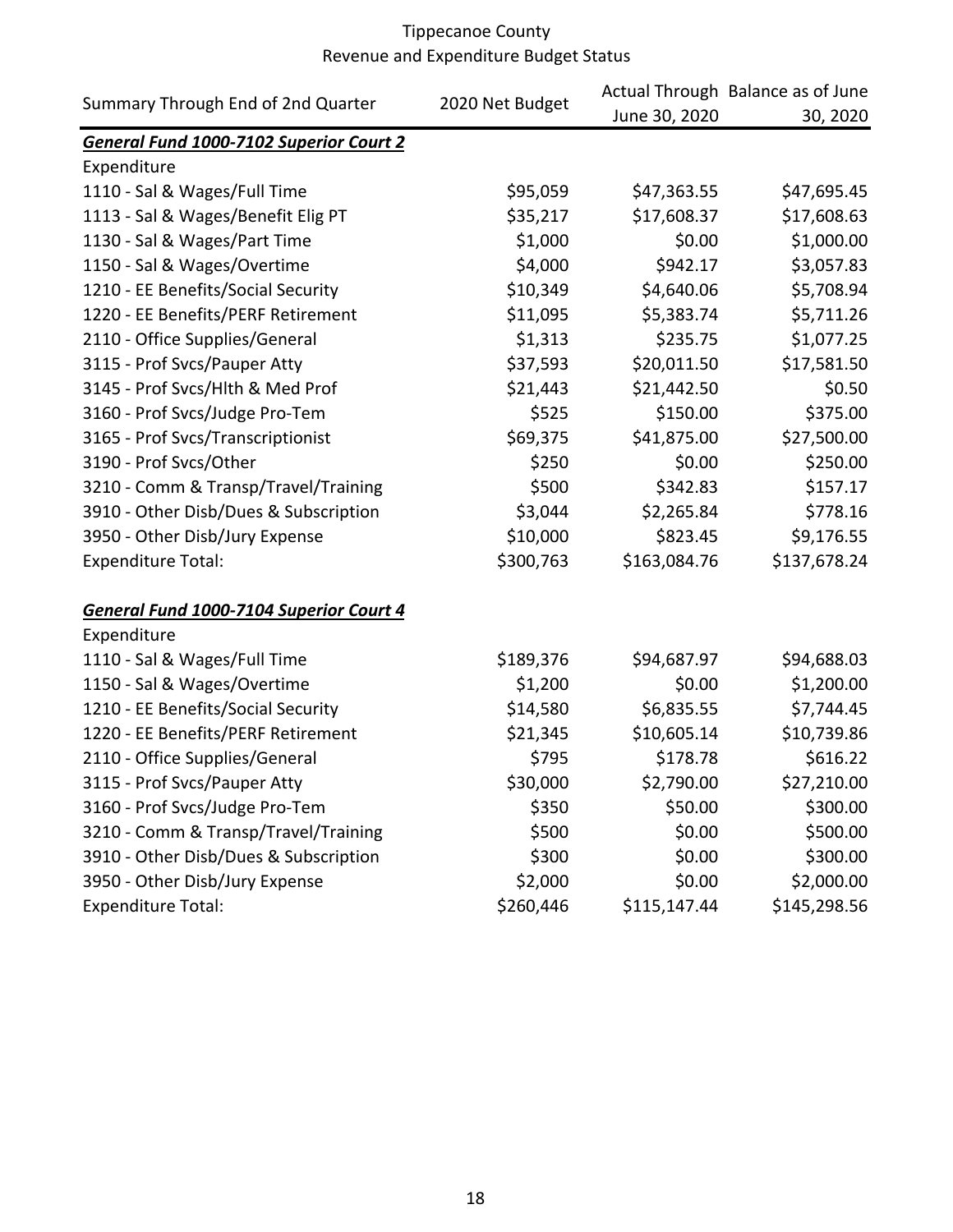| Summary Through End of 2nd Quarter      | 2020 Net Budget |               | Actual Through Balance as of June |
|-----------------------------------------|-----------------|---------------|-----------------------------------|
|                                         |                 | June 30, 2020 | 30, 2020                          |
| General Fund 1000-7105 Superior Court 5 |                 |               |                                   |
| Expenditure                             |                 |               |                                   |
| 1110 - Sal & Wages/Full Time            | \$189,611       | \$94,591.08   | \$95,019.92                       |
| 1210 - EE Benefits/Social Security      | \$14,506        | \$6,609.59    | \$7,896.41                        |
| 1220 - EE Benefits/PERF Retirement      | \$21,237        | \$10,594.25   | \$10,642.75                       |
| 2110 - Office Supplies/General          | \$2,000         | \$227.19      | \$1,772.81                        |
| 3115 - Prof Svcs/Pauper Atty            | \$39,000        | \$5,796.00    | \$33,204.00                       |
| 3140 - Prof Svcs/Counselng Consults     | \$60,000        | \$11,361.25   | \$48,638.75                       |
| 3160 - Prof Svcs/Judge Pro-Tem          | \$400           | \$50.00       | \$350.00                          |
| 3190 - Prof Svcs/Other                  | \$1,000         | \$955.59      | \$44.41                           |
| 3210 - Comm & Transp/Travel/Training    | \$250           | \$0.00        | \$250.00                          |
| 3910 - Other Disb/Dues & Subscription   | \$600           | \$0.00        | \$600.00                          |
| 3950 - Other Disb/Jury Expense          | \$1,500         | \$119.30      | \$1,380.70                        |
| <b>Expenditure Total:</b>               | \$330,104       | \$130,304.25  | \$199,799.75                      |
| General Fund 1000-7106 Superior Court 6 |                 |               |                                   |
| Expenditure                             |                 |               |                                   |
| 1110 - Sal & Wages/Full Time            | \$235,865       | \$116,430.42  | \$119,434.58                      |
| 1130 - Sal & Wages/Part Time            | \$500           | \$0.00        | \$500.00                          |
| 1150 - Sal & Wages/Overtime             | \$500           | \$0.00        | \$500.00                          |
| 1210 - EE Benefits/Social Security      | \$18,121        | \$8,482.80    | \$9,638.20                        |
| 1220 - EE Benefits/PERF Retirement      | \$26,473        | \$13,040.33   | \$13,432.67                       |
| 2110 - Office Supplies/General          | \$1,962         | \$702.72      | \$1,259.28                        |
| 3115 - Prof Svcs/Pauper Atty            | \$5,126         | \$5,125.50    | \$0.50                            |
| 3145 - Prof Svcs/Hlth & Med Prof        | \$374           | \$0.00        | \$374.00                          |
| 3160 - Prof Svcs/Judge Pro-Tem          | \$500           | \$200.00      | \$300.00                          |
| 3210 - Comm & Transp/Travel/Training    | \$500           | \$0.00        | \$500.00                          |
| 3910 - Other Disb/Dues & Subscription   | \$850           | \$652.00      | \$198.00                          |
| 3950 - Other Disb/Jury Expense          | \$1,049         | \$228.36      | \$820.64                          |
| <b>Expenditure Total:</b>               | \$291,820       | \$144,862.13  | \$146,957.87                      |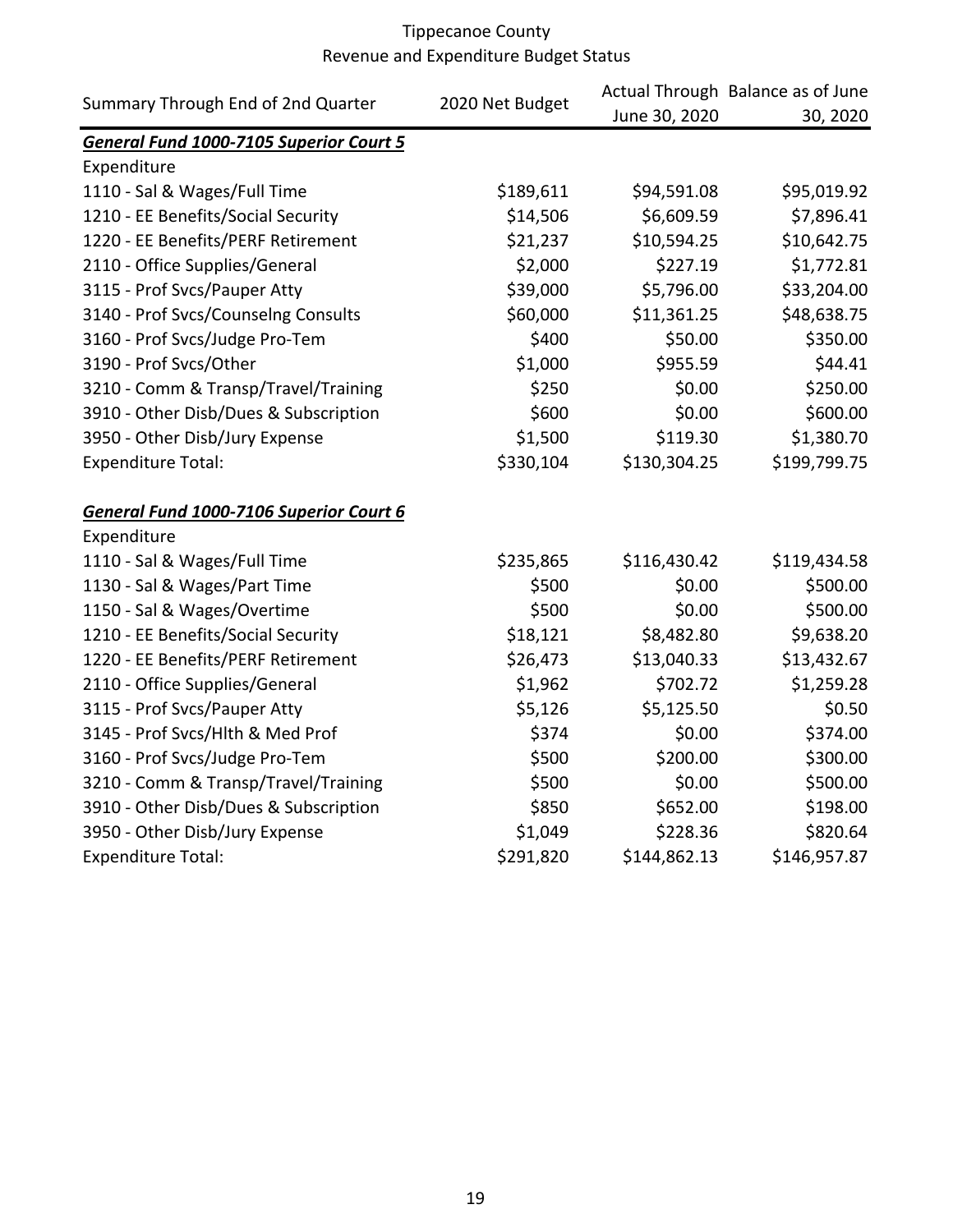| Summary Through End of 2nd Quarter                 | 2020 Net Budget |               | Actual Through Balance as of June |
|----------------------------------------------------|-----------------|---------------|-----------------------------------|
|                                                    |                 | June 30, 2020 | 30, 2020                          |
| General Fund 1000-7203 Superior Court 3 (Juvenile) |                 |               |                                   |
| Expenditure                                        |                 |               |                                   |
| 1110 - Sal & Wages/Full Time                       | \$248,518       | \$111,384.37  | \$137,133.63                      |
| 1112 - Sal & Wages/Chief Dep & Appt                | \$41,393        | \$20,696.52   | \$20,696.48                       |
| 1130 - Sal & Wages/Part Time                       | \$30,000        | \$10,311.00   | \$19,689.00                       |
| 1210 - EE Benefits/Social Security                 | \$24,474        | \$10,348.62   | \$14,125.38                       |
| 1220 - EE Benefits/PERF Retirement                 | \$27,835        | \$12,475.13   | \$15,359.87                       |
| 2110 - Office Supplies/General                     | \$3,000         | \$469.92      | \$2,530.08                        |
| 2220 - Oper Supplies/Inst'l or Med                 | \$9,209         | \$7,813.62    | \$1,395.38                        |
| 3115 - Prof Svcs/Pauper Atty                       | \$50,000        | \$9,342.30    | \$40,657.70                       |
| 3145 - Prof Svcs/Hlth & Med Prof                   | \$294,061       | \$149,269.00  | \$144,792.00                      |
| 3160 - Prof Svcs/Judge Pro-Tem                     | \$1,000         | \$75.00       | \$925.00                          |
| 3190 - Prof Svcs/Other                             | \$12,700        | \$5,625.00    | \$7,075.00                        |
| 3210 - Comm & Transp/Travel/Training               | \$2,500         | \$68.00       | \$2,432.00                        |
| 3730 - Rentals & Leases/Minor Equip                | \$30,000        | \$8,703.80    | \$21,296.20                       |
| 3910 - Other Disb/Dues & Subscription              | \$2,000         | \$160.00      | \$1,840.00                        |
| <b>Expenditure Total:</b>                          | \$776,690       | \$346,742.28  | \$429,947.72                      |
| General Fund 1000-7310 CASA                        |                 |               |                                   |
| Expenditure                                        |                 |               |                                   |
| 1110 - Sal & Wages/Full Time                       | \$345,312       | \$169,312.03  | \$175,999.97                      |
| 1113 - Sal & Wages/Benefit Elig PT                 | \$118,133       | \$58,843.47   | \$59,289.53                       |
| 1210 - EE Benefits/Social Security                 | \$35,442        | \$16,698.03   | \$18,743.97                       |
| 1220 - EE Benefits/PERF Retirement                 | \$38,675        | \$18,963.03   | \$19,711.97                       |
| 2110 - Office Supplies/General                     | \$227           | \$226.49      | \$0.51                            |
| 3210 - Comm & Transp/Travel/Training               | \$19            | \$18.62       | \$0.38                            |
| <b>Expenditure Total:</b>                          | \$537,808       | \$264,061.67  | \$273,746.33                      |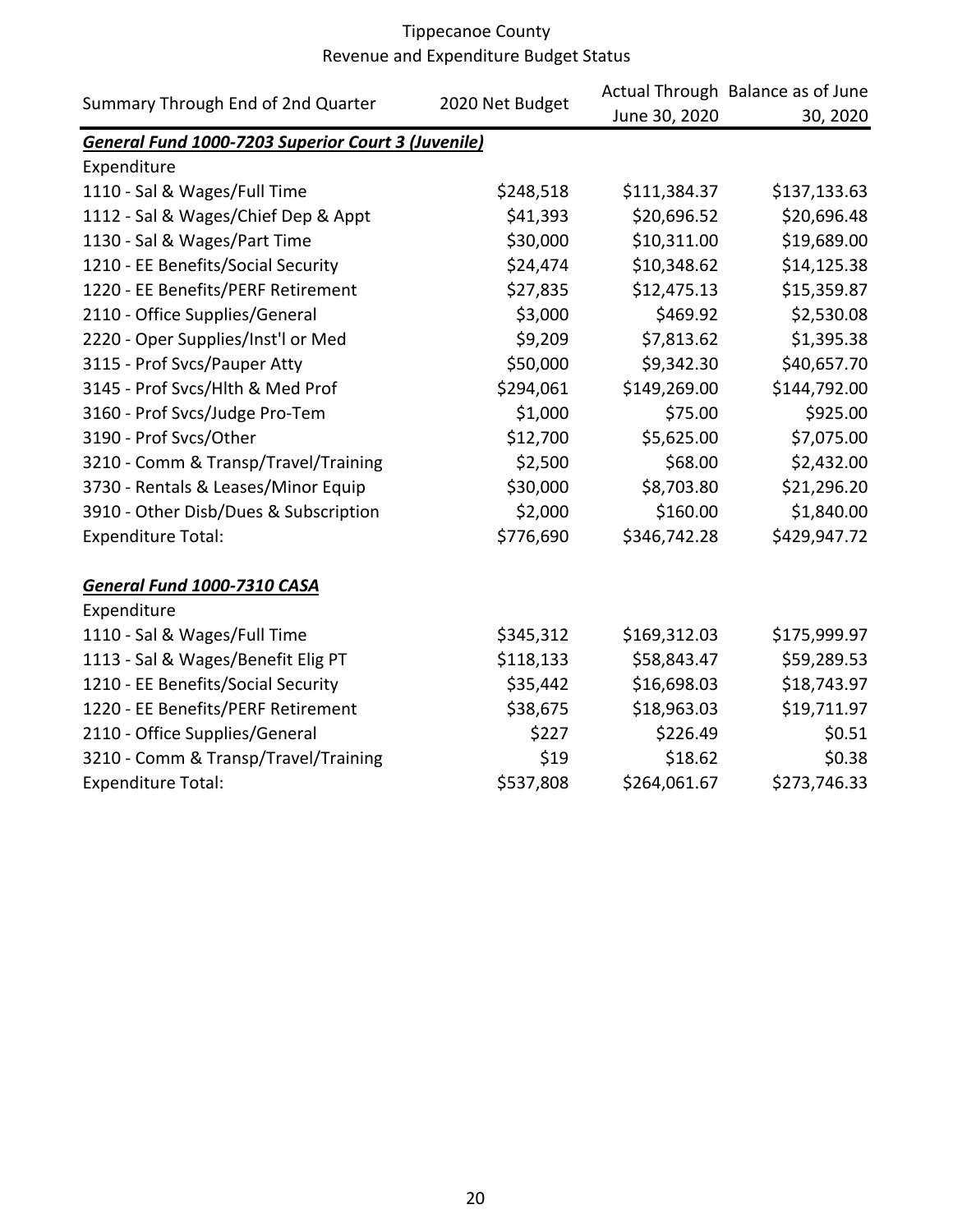| Summary Through End of 2nd Quarter          | 2020 Net Budget |                 | Actual Through Balance as of June |
|---------------------------------------------|-----------------|-----------------|-----------------------------------|
|                                             |                 | June 30, 2020   | 30, 2020                          |
| General Fund 1000-9010 Health Department    |                 |                 |                                   |
| Expenditure                                 |                 |                 |                                   |
| 1110 - Sal & Wages/Full Time                | \$957,208       | \$427,594.90    | \$529,613.10                      |
| 1112 - Sal & Wages/Chief Dep & Appt         | \$55,329        | \$27,664.52     | \$27,664.48                       |
| 1150 - Sal & Wages/Overtime                 | \$436           | \$435.79        | \$0.21                            |
| 1210 - EE Benefits/Social Security          | \$77,493        | \$33,253.38     | \$44,239.62                       |
| 1220 - EE Benefits/PERF Retirement          | \$107,257       | \$47,939.55     | \$59,317.45                       |
| 2110 - Office Supplies/General              | \$4,328         | \$2,552.33      | \$1,775.67                        |
| 2120 - Office Supplies/Forms                | \$3,000         | \$552.41        | \$2,447.59                        |
| 2210 - Oper Supplies/Gasoline & Oil         | \$2,500         | \$840.00        | \$1,660.00                        |
| 2220 - Oper Supplies/Inst'l or Med          | \$103,247       | \$44,192.99     | \$59,054.01                       |
| 2340 - Rep & Maint/Minor Equipment          | \$2,400         | \$2,282.25      | \$117.75                          |
| 2990 - Other Supplies/Non-specified         | \$3,000         | \$916.00        | \$2,084.00                        |
| 3110 - Prof Svcs/Legal                      | \$9,000         | \$3,948.20      | \$5,051.80                        |
| 3150 - Prof Svcs/Training                   | \$1,700         | \$236.46        | \$1,463.54                        |
| 3170 - Prof Svcs/Translator                 | \$7,552         | \$3,596.94      | \$3,955.06                        |
| 3190 - Prof Svcs/Other                      | \$1,700         | \$0.00          | \$1,700.00                        |
| 3210 - Comm & Transp/Travel/Training        | \$6,180         | \$2,514.04      | \$3,665.96                        |
| 3240 - Comm & Transp/Software               | \$9,035         | \$8,989.99      | \$45.01                           |
| 3310 - Printing & Advertising/Legal         | \$40            | \$0.00          | \$40.00                           |
| 3510 - Utility Service/Utilities            | \$3,000         | \$1,725.82      | \$1,274.18                        |
| 3620 - Rep & Maint/Vehicle & Equip          | \$1,700         | \$200.00        | \$1,500.00                        |
| 3720 - Rentals & Leases/Heavy Mach          | \$6,395         | \$2,372.10      | \$4,022.90                        |
| 3910 - Other Disb/Dues & Subscription       | \$5,160         | \$1,085.00      | \$4,075.00                        |
| <b>Expenditure Total:</b>                   | \$1,367,660     | \$612,892.67    | \$754,767.33                      |
| General Fund 1000-9410 Employee Insurance   |                 |                 |                                   |
| Expenditure                                 |                 |                 |                                   |
| 1222 - EE Benefits/Hoosier START 401a       | \$12,000        | \$4,428.90      | \$7,571.10                        |
| 1230 - EE Benefits/Health                   | \$7,248,000     | \$3,549,921.67  | \$3,698,078.33                    |
| 1231 - EE Benefits/LTD                      | \$95,000        | \$51,354.52     | \$43,645.48                       |
| 1232 - EE Benefits/Life                     | \$59,000        | \$28,522.82     | \$30,477.18                       |
| 1910 - Other Personal Services/WC           | \$350,300       | \$0.00          | \$350,300.00                      |
| 1920 - Other Personal Services/Unempl       | \$22,200        | \$3,923.00      | \$18,277.00                       |
| <b>Expenditure Total:</b>                   | \$7,786,500     | \$3,638,150.91  | \$4,148,349.09                    |
| <b>General Fund Department Expenditures</b> | \$54,474,882    | \$26,328,787.06 | \$28,146,094.94                   |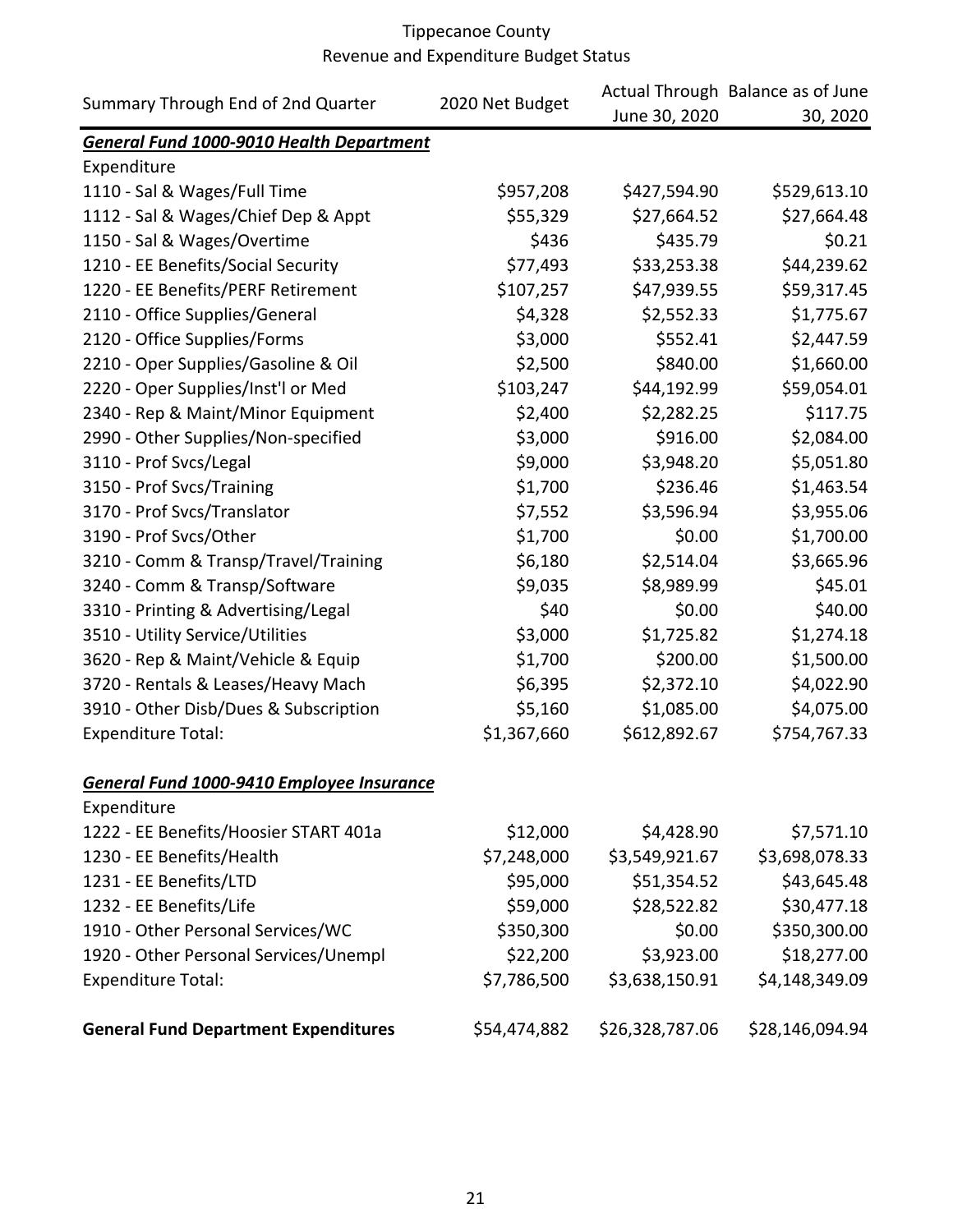| Summary Through End of 2nd Quarter                     | 2020 Net Budget | June 30, 2020 | Actual Through Balance as of June<br>30, 2020 |
|--------------------------------------------------------|-----------------|---------------|-----------------------------------------------|
| <b>General Fund 1000-9600 Miscellaneous Refunds</b>    |                 |               |                                               |
| Expenditure                                            |                 |               |                                               |
| 3945 - Other Disb/Refund of Prop Tax                   | \$0             | \$22,766.47   | $-$ \$22,766.47                               |
| General Fund 1000-9603 Property Tax Refunds Tax Set 03 |                 |               |                                               |
| Expenditure                                            |                 |               |                                               |
| 3945 - Other Disb/Refund of Prop Tax                   | \$0             | \$4,424.93    | $-$4,424.93$                                  |
| General Fund 1000-9604 Property Tax Refunds Tax Set 04 |                 |               |                                               |
| Expenditure                                            |                 |               |                                               |
| 3945 - Other Disb/Refund of Prop Tax                   | \$0             | \$43,101.29   | $-$ \$43,101.29                               |
| General Fund 1000-9605 Property Tax Refunds Tax Set 05 |                 |               |                                               |
| Expenditure                                            |                 |               |                                               |
| 3945 - Other Disb/Refund of Prop Tax                   | \$0             | \$255,124.66  | $-5255,124.66$                                |
| General Fund 1000-9608 Property Tax Refunds Tax Set 08 |                 |               |                                               |
| Expenditure                                            |                 |               |                                               |
| 3945 - Other Disb/Refund of Prop Tax                   | \$0             | \$187.69      | $-$187.69$                                    |
| General Fund 1000-9609 Property Tax Refunds Tax Set 09 |                 |               |                                               |
| Expenditure                                            |                 |               |                                               |
| 3945 - Other Disb/Refund of Prop Tax                   | \$0             | \$1,286.76    | $-$1,286.76$                                  |
| General Fund 1000-9611 Property Tax Refunds Tax Set 11 |                 |               |                                               |
| Expenditure                                            |                 |               |                                               |
| 3945 - Other Disb/Refund of Prop Tax                   | \$0             | \$848.26      | $-$ \$848.26                                  |
| General Fund 1000-9613 Property Tax Refunds Tax Set 13 |                 |               |                                               |
| Expenditure                                            |                 |               |                                               |
| 3945 - Other Disb/Refund of Prop Tax                   | \$0             | \$1,607.77    | $-$1,607.77$                                  |
| General Fund 1000-9614 Property Tax Refunds Tax Set 14 |                 |               |                                               |
| Expenditure                                            |                 |               |                                               |
| 3945 - Other Disb/Refund of Prop Tax                   | \$0             | \$375.78      | $-$ \$375.78                                  |
| General Fund 1000-9617 Property Tax Refunds Tax Set 17 |                 |               |                                               |
| Expenditure                                            |                 |               |                                               |
| 3945 - Other Disb/Refund of Prop Tax                   | \$0             | \$2,311.95    | $-52,311.95$                                  |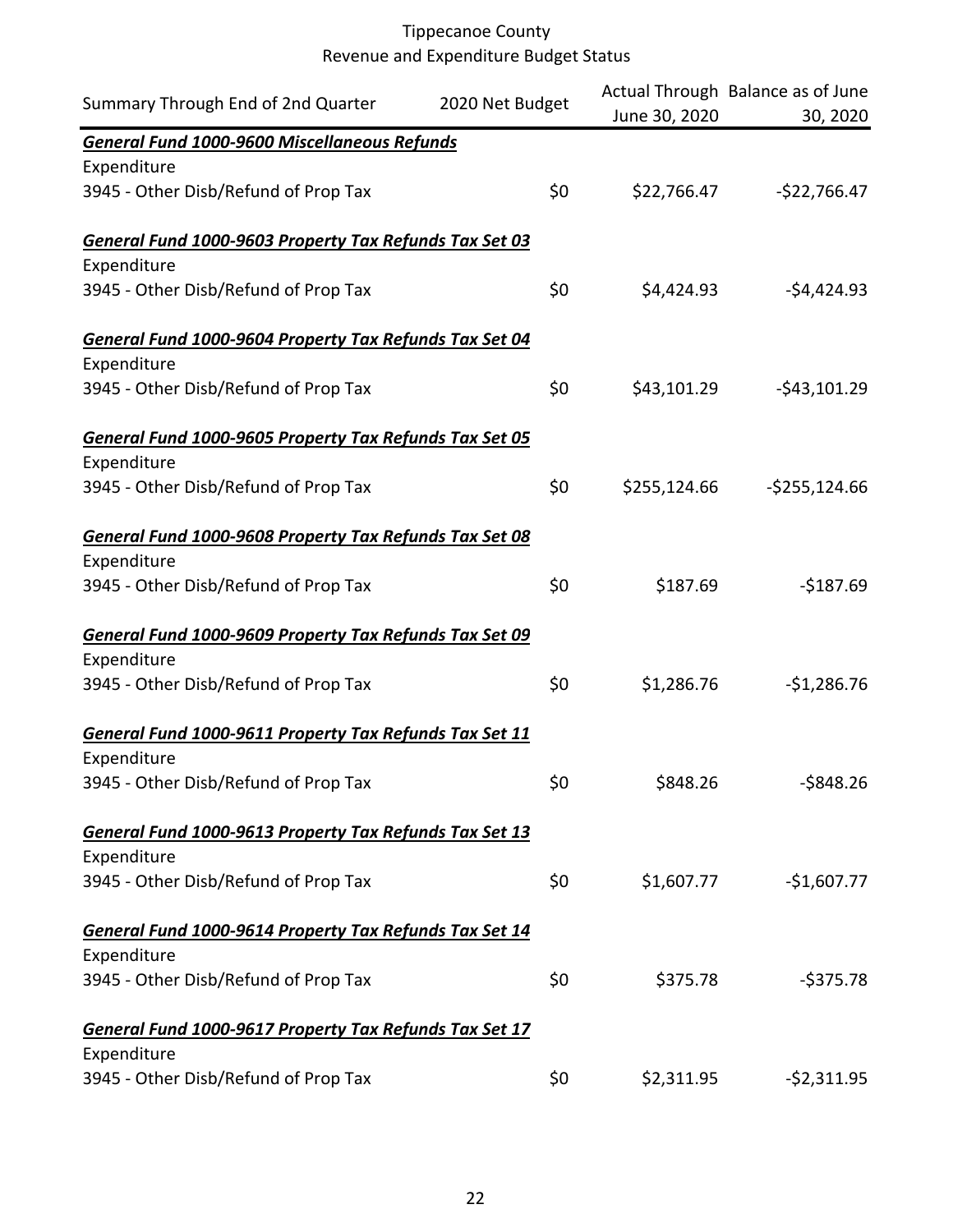| Summary Through End of 2nd Quarter                            | 2020 Net Budget |                    | Actual Through Balance as of June |
|---------------------------------------------------------------|-----------------|--------------------|-----------------------------------|
|                                                               |                 | June 30, 2020      | 30, 2020                          |
| General Fund 1000-9619 Property Tax Refunds Tax Set 19        |                 |                    |                                   |
| Expenditure<br>3945 - Other Disb/Refund of Prop Tax           | \$0             | \$940.31           | $-$940.31$                        |
|                                                               |                 |                    |                                   |
| General Fund 1000-9620 Property Tax Refunds Tax Set 20        |                 |                    |                                   |
| Expenditure                                                   |                 |                    |                                   |
| 3945 - Other Disb/Refund of Prop Tax                          | \$0             | \$8,378.94         | $-58,378.94$                      |
| General Fund 1000-9622 Property Tax Refunds Tax Set 22        |                 |                    |                                   |
| Expenditure                                                   |                 |                    |                                   |
| 3945 - Other Disb/Refund of Prop Tax                          | \$0             | \$10,611.14        | $-$10,611.14$                     |
| General Fund 1000-9623 Property Tax Refunds Tax Set 23        |                 |                    |                                   |
| Expenditure                                                   |                 |                    |                                   |
| 3945 - Other Disb/Refund of Prop Tax                          | \$0             | \$4,512.04         | $-54,512.04$                      |
| General Fund 1000-9626 Property Tax Refunds Tax Set 26        |                 |                    |                                   |
| Expenditure                                                   |                 |                    |                                   |
| 3945 - Other Disb/Refund of Prop Tax                          | \$0             | \$6,701.89         | $-56,701.89$                      |
| <b>General Fund 1000-9627 Property Tax Refunds Tax Set 27</b> |                 |                    |                                   |
| Expenditure                                                   |                 |                    |                                   |
| 3945 - Other Disb/Refund of Prop Tax                          | \$0             | \$1,033.22         | $-$1,033.22$                      |
| General Fund 1000-9628 Property Tax Refunds Tax Set 28        |                 |                    |                                   |
| Expenditure                                                   |                 |                    |                                   |
| 3945 - Other Disb/Refund of Prop Tax                          | \$0             | \$303.82           | $-5303.82$                        |
| General Fund 1000-9629 Property Tax Refunds Tax Set 29        |                 |                    |                                   |
| Expenditure                                                   |                 |                    |                                   |
| 3945 - Other Disb/Refund of Prop Tax                          |                 | \$0<br>\$27,221.32 | $-527,221.32$                     |
| General Fund 1000-9630 Property Tax Refunds Tax Set 30        |                 |                    |                                   |
| Expenditure                                                   |                 |                    |                                   |
| 3945 - Other Disb/Refund of Prop Tax                          |                 | \$0<br>\$12,921.94 | $-$12,921.94$                     |
| General Fund 1000-9631 Property Tax Refunds Tax Set 31        |                 |                    |                                   |
| Expenditure                                                   |                 |                    |                                   |
| 3945 - Other Disb/Refund of Prop Tax                          |                 | \$1,589.31<br>\$0  | $-51,589.31$                      |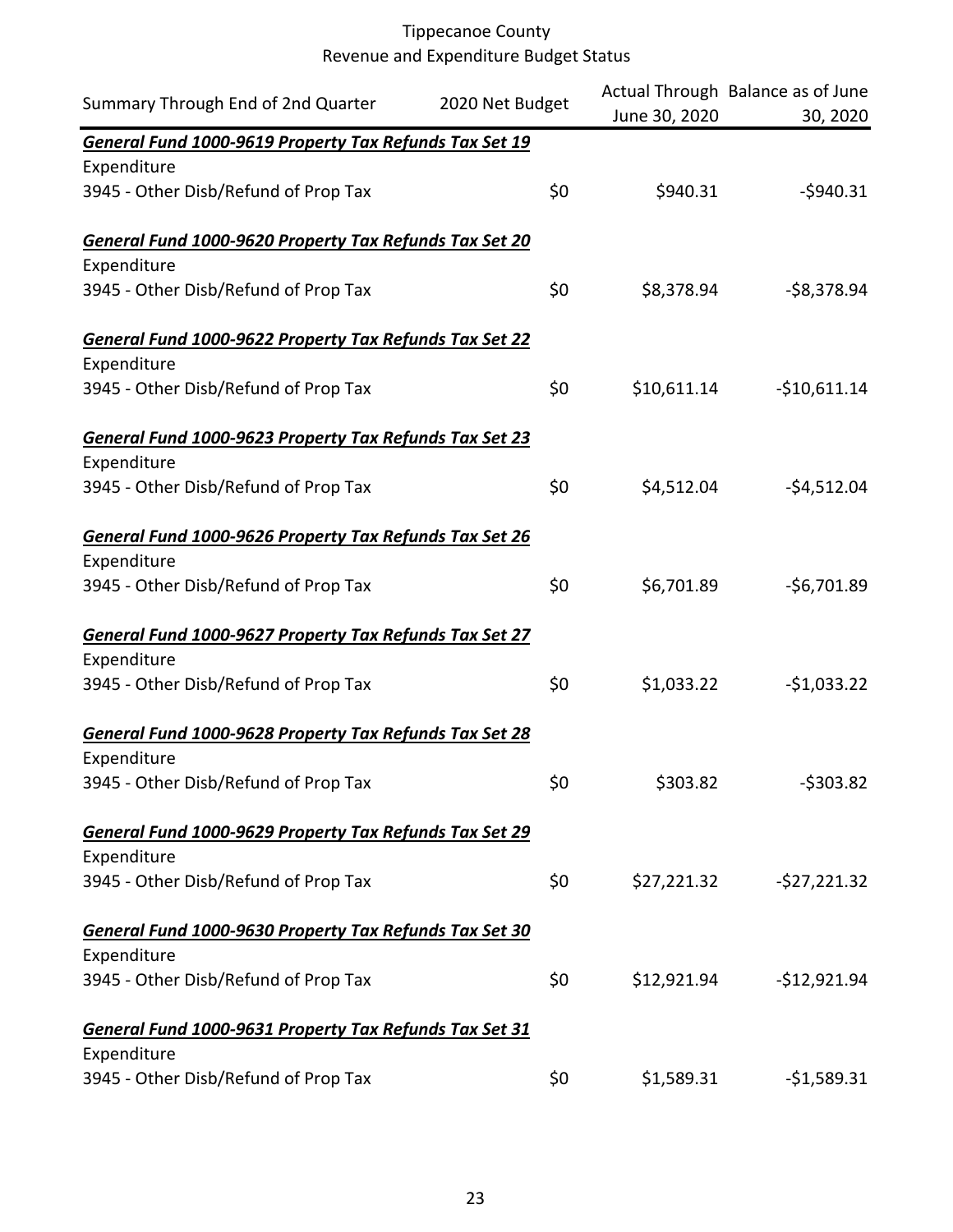| Summary Through End of 2nd Quarter                         | 2020 Net Budget |                 | Actual Through Balance as of June |
|------------------------------------------------------------|-----------------|-----------------|-----------------------------------|
|                                                            |                 | June 30, 2020   | 30, 2020                          |
| General Fund 1000-9632 Property Tax Refunds Tax Set 32     |                 |                 |                                   |
| Expenditure                                                |                 |                 |                                   |
| 3945 - Other Disb/Refund of Prop Tax                       | \$0             | \$9,344.61      | $-59,344.61$                      |
| General Fund 1000-9633 Property Tax Refunds Tax Set 33     |                 |                 |                                   |
| Expenditure                                                |                 |                 |                                   |
| 3945 - Other Disb/Refund of Prop Tax                       | \$0             | \$127,142.71    | $-$127,142.71$                    |
| General Fund 1000-9639 Property Tax Refunds Tax Set 39     |                 |                 |                                   |
| Expenditure                                                |                 |                 |                                   |
| 3945 - Other Disb/Refund of Prop Tax                       | \$0             | \$4,053.00      | $-$4,053.00$                      |
| <b>General Fund 1000-9800 Unappropriated Miscellaneous</b> |                 |                 |                                   |
| Expenditure                                                |                 |                 |                                   |
| 3190 - Prof Svcs/Other                                     | \$0             | \$95,476.77     | $-$ \$95,476.77                   |
| 3940 - Other Disb/General Refunds                          | \$0             | \$9,536.45      | $-59,536.45$                      |
| <b>Expenditure Total:</b>                                  | \$0             | \$105,013.22    | $-$105,013.22$                    |
| <b>General Fund Totals</b>                                 | \$54,474,882    | \$26,980,590.09 | \$27,494,291.91                   |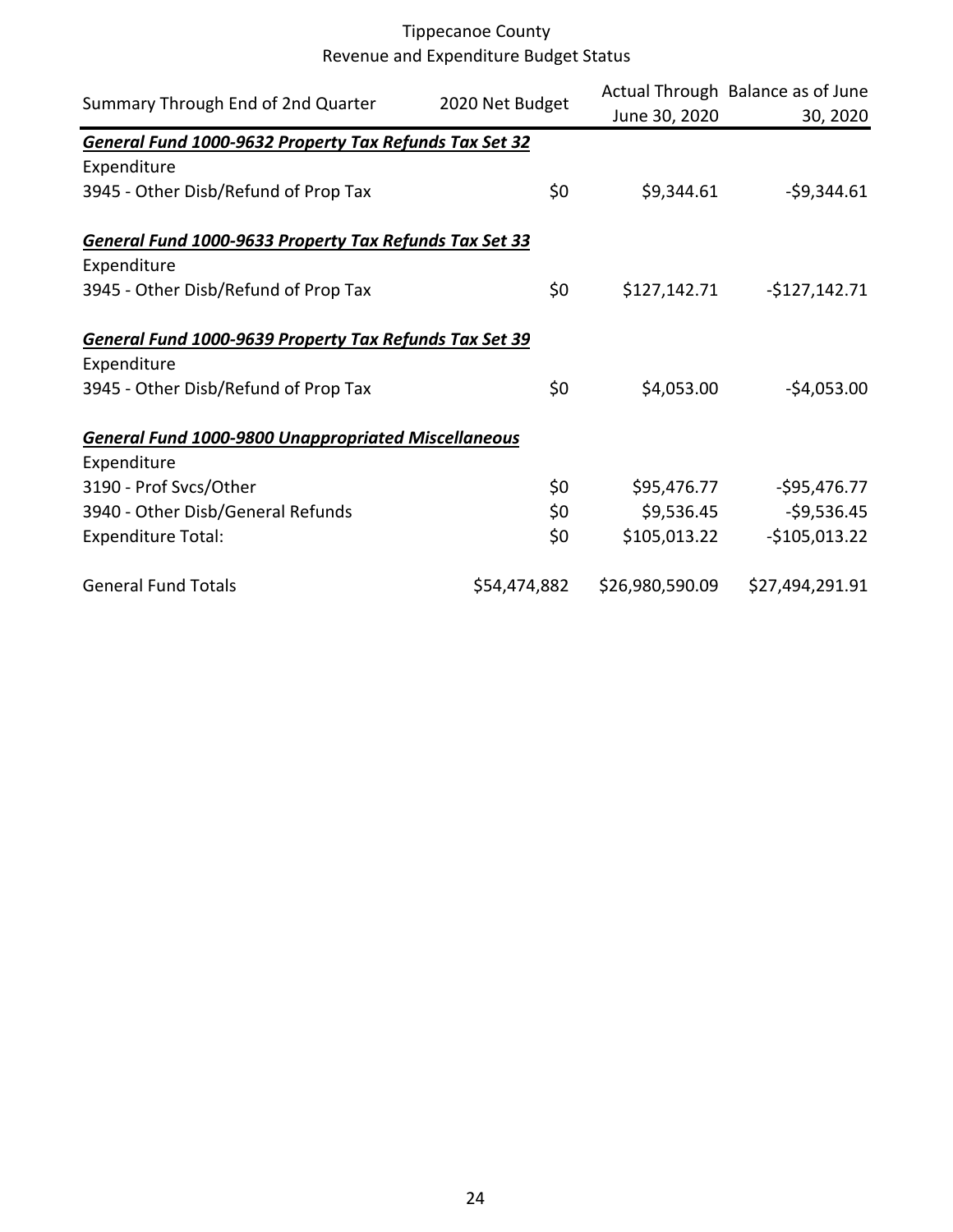| Summary Through End of 2nd Quarter                       | 2020 Net Budget | June 30, 2020  | Actual Through Balance as of June<br>30, 2020 |
|----------------------------------------------------------|-----------------|----------------|-----------------------------------------------|
| <b>Accident Report 1101</b>                              |                 |                |                                               |
| Revenue                                                  |                 |                |                                               |
| 0491 - Other Fees & Charges/Doc&Copy                     | \$0             | \$7,229.45     | $-57,229.45$                                  |
| <b>Accident Report 1101-5410 Sheriff</b>                 |                 |                |                                               |
| Expenditure                                              |                 |                |                                               |
| 3190 - Prof Svcs/Other                                   | \$50,000        | \$895.00       | \$49,105.00                                   |
| <b>Bid Deposits &amp; Bond Holding 1108</b>              |                 |                |                                               |
| Revenue                                                  |                 |                |                                               |
| 0990 - Funds Held on Behalf of Others                    | \$0             | \$606,528.59   | $-5606,528.59$                                |
| <b>Bid Deposits &amp; Bond Holding 1108-0110 Auditor</b> |                 |                |                                               |
| Expenditure                                              |                 |                |                                               |
| 3190 - Prof Svcs/Other                                   | \$0             | \$14,691.12    | $-$14,691.12$                                 |
| 3940 - Other Disb/General Refunds                        | \$0             | \$123,865.08   | $-$123,865.08$                                |
| <b>Expenditure Total:</b>                                | \$0             | \$138,556.20   | $-$138,556.20$                                |
| <b>Economic Development Income Tax (EDIT) 1112</b>       |                 |                |                                               |
| Revenue                                                  |                 |                |                                               |
| 0112 - Income Taxes/LIT-CEDIT                            | \$8,870,166     | \$5,445,622.06 | \$3,424,543.94                                |
| 0290 - Gen Govt/State or Local                           | \$0             | \$112,975.42   | $-$112,975.42$                                |
| 0291 - Publ Safety/State or Local                        | \$0             | \$10,181.59    | $-$10,181.59$                                 |
| 0295 - Econ Develop/State or Local                       | \$0             | \$405,319.38   | $-$ \$405,319.38                              |
| 0660 - Other Rcpts/Investment Earning                    | \$264,000       | \$139,182.89   | \$124,817.11                                  |
| 0670 - Other Rcpts/Misc Sources                          | \$0             | \$19,015.80    | $-$19,015.80$                                 |
| 0730 - Refunds Reimb or Redeposits                       | \$0             | \$146.61       | $-$146.61$                                    |
| Revenue Total:                                           | \$9,134,166     | \$6,132,443.75 | \$3,001,722.25                                |
| EDIT 1112-0420 Surveyor                                  |                 |                |                                               |
| Expenditure                                              |                 |                |                                               |
| 1110 - Sal & Wages/Full Time                             | \$141,699       | \$70,849.48    | \$70,849.52                                   |
| 1111 - Sal & Wages/Elected Official                      | \$19,868        | \$9,934.21     | \$9,933.79                                    |
| 1130 - Sal & Wages/Part Time                             | \$8,000         | \$0.00         | \$8,000.00                                    |
| 1150 - Sal & Wages/Overtime                              | \$4,000         | \$0.00         | \$4,000.00                                    |
| 1210 - EE Benefits/Social Security                       | \$13,278        | \$5,899.90     | \$7,378.10                                    |
| 1220 - EE Benefits/PERF Retirement                       | \$18,544        | \$9,047.74     | \$9,496.26                                    |
| <b>Expenditure Total:</b>                                | \$205,389       | \$95,731.33    | \$109,657.67                                  |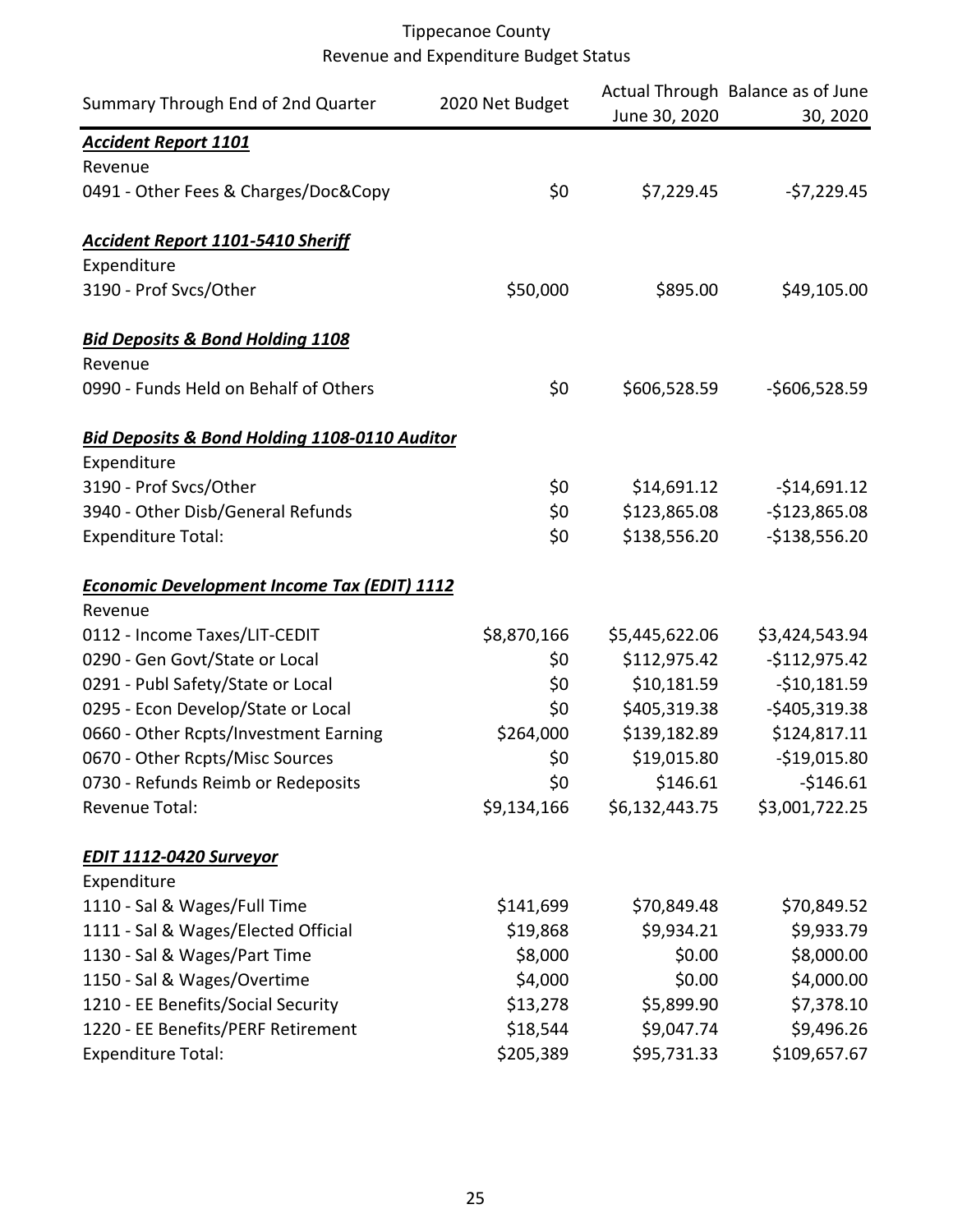| Summary Through End of 2nd Quarter    | 2020 Net Budget | June 30, 2020  | Actual Through Balance as of June<br>30, 2020 |
|---------------------------------------|-----------------|----------------|-----------------------------------------------|
| <b>EDIT 1112-0430 Drainage Board</b>  |                 |                |                                               |
| Expenditure                           |                 |                |                                               |
| 4240 - Infrastructure/Culverts & Drai | \$4,257,939     | \$7,539.75     | \$4,250,399.25                                |
|                                       |                 |                |                                               |
| <b>EDIT 1112-1110 Commissioners</b>   |                 |                |                                               |
| Expenditure                           |                 |                |                                               |
| 1110 - Sal & Wages/Full Time          | \$52,007        | \$25,882.94    | \$26,124.06                                   |
| 1130 - Sal & Wages/Part Time          | \$2,500         | \$0.00         | \$2,500.00                                    |
| 1210 - EE Benefits/Social Security    | \$4,170         | \$1,759.56     | \$2,410.44                                    |
| 1220 - EE Benefits/PERF Retirement    | \$5,825         | \$2,898.91     | \$2,926.09                                    |
| 2140 - Office Supplies/Minor Equip    | \$1,000         | \$641.35       | \$358.65                                      |
| 2990 - Other Supplies/Non-specified   | \$22,002        | \$21,601.35    | \$400.65                                      |
| 3110 - Prof Svcs/Legal                | \$200,000       | \$140,845.50   | \$59,154.50                                   |
| 3150 - Prof Svcs/Training             | \$15,000        | \$2,908.00     | \$12,092.00                                   |
| 3190 - Prof Svcs/Other                | \$966,300       | \$226,824.29   | \$739,475.71                                  |
| 3210 - Comm & Transp/Travel/Training  | \$10,000        | \$1,344.96     | \$8,655.04                                    |
| 3510 - Utility Service/Utilities      | \$0             | \$396.44       | $-5396.44$                                    |
| 3910 - Other Disb/Dues & Subscription | \$15,199        | \$11,032.19    | \$4,166.81                                    |
| 3920 - Other Disb/Grants & Cmnty Supp | \$1,632,750     | \$756,576.05   | \$876,173.95                                  |
| 4115 - Land/Other Land                | \$3,500         | \$0.00         | \$3,500.00                                    |
| 4210 - Infrastructure/Roads & Streets | \$2,959,218     | \$1,029,099.82 | \$1,930,118.18                                |
| 4310 - Buildings/Municipal            | \$3,334,115     | \$861,385.16   | \$2,472,729.84                                |
| 4330 - Buildings/Housing              | \$785,000       | \$104,680.00   | \$680,320.00                                  |
| 4510 - Machinery & Equipment/General  | \$14,000        | \$0.00         | \$14,000.00                                   |
| 4520 - Machinery & Equipment/Vehicle  | \$5,000         | \$0.00         | \$5,000.00                                    |
| 4590 - Machinery & Equipment/Other    | \$67,500        | \$10,000.00    | \$57,500.00                                   |
| 5300 - Bond & Loan/Principal          | \$2,158,287     | \$1,387,393.75 | \$770,893.25                                  |
| 6100 - Interfund Transfers/Transfer O | \$310,000       | \$310,000.00   | \$0.00                                        |
| <b>Expenditure Total:</b>             | \$12,563,373    | \$4,895,270.27 | \$7,668,102.73                                |
| <b>EDIT 1112-1410 DoIT</b>            |                 |                |                                               |
| Expenditure                           |                 |                |                                               |
| 3150 - Prof Svcs/Training             | \$18,400        | \$9,260.00     | \$9,140.00                                    |
| 3190 - Prof Svcs/Other                | \$4,000         | \$2,580.00     | \$1,420.00                                    |
| 3240 - Comm & Transp/Software         | \$734,833       | \$416,227.08   | \$318,605.92                                  |
| 4510 - Machinery & Equipment/General  | \$566,341       | \$317,878.65   | \$248,462.35                                  |
| <b>Expenditure Total:</b>             | \$1,323,574     | \$745,945.73   | \$577,628.27                                  |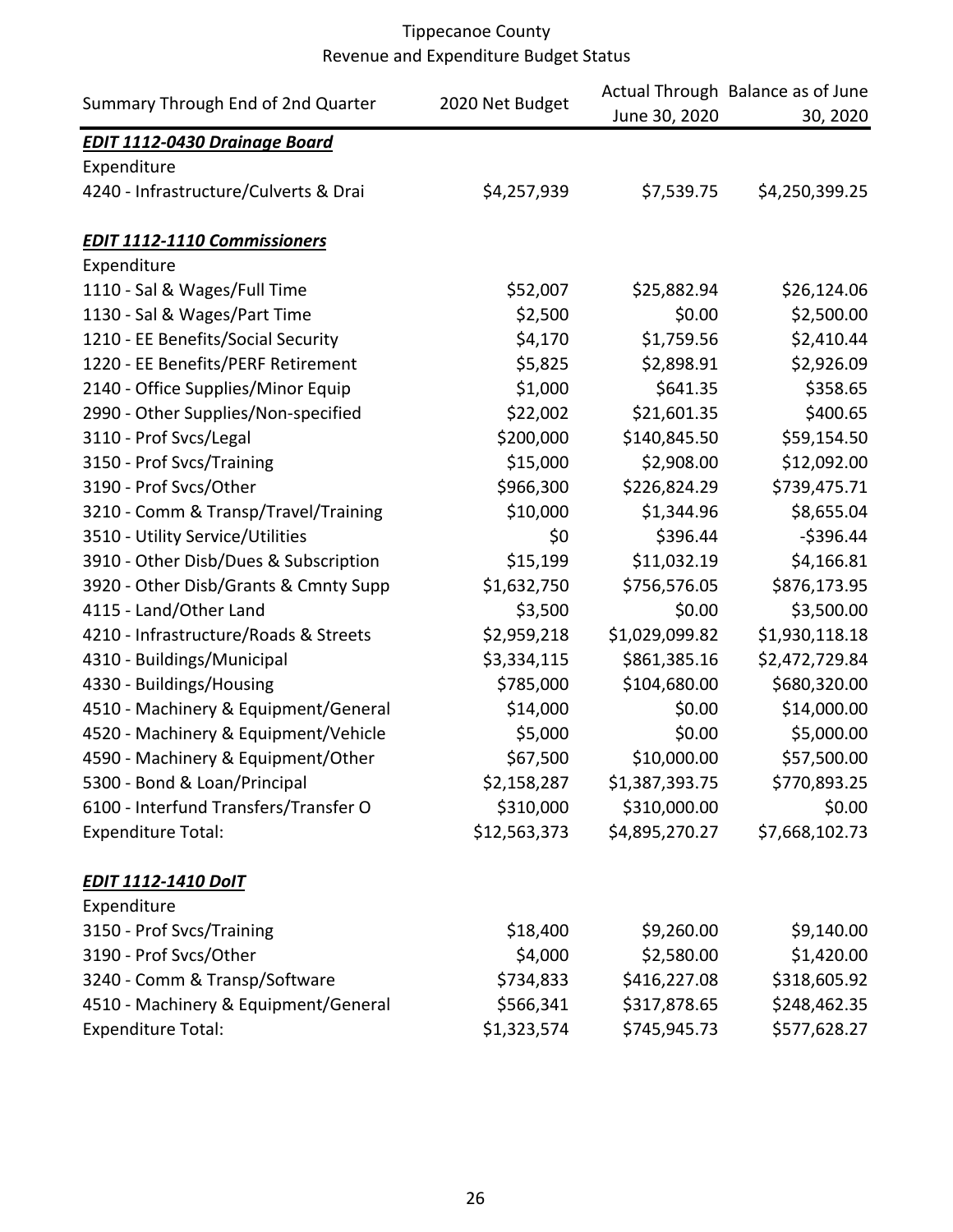| Summary Through End of 2nd Quarter        | 2020 Net Budget |               | Actual Through Balance as of June |
|-------------------------------------------|-----------------|---------------|-----------------------------------|
|                                           |                 | June 30, 2020 | 30, 2020                          |
| <b>EDIT 1112-1420 GIS</b>                 |                 |               |                                   |
| Expenditure                               |                 |               |                                   |
| 1110 - Sal & Wages/Full Time              | \$123,462       | \$53,851.19   | \$69,610.81                       |
| 1112 - Sal & Wages/Chief Dep & Appt       | \$41,185        | \$20,592.26   | \$20,592.74                       |
| 1210 - EE Benefits/Social Security        | \$12,353        | \$5,502.66    | \$6,850.34                        |
| 1220 - EE Benefits/PERF Retirement        | \$18,130        | \$8,345.04    | \$9,784.96                        |
| 2110 - Office Supplies/General            | \$4,000         | \$505.92      | \$3,494.08                        |
| 3150 - Prof Svcs/Training                 | \$3,870         | \$1,895.00    | \$1,975.00                        |
| 3190 - Prof Svcs/Other                    | \$77,775        | \$32,825.25   | \$44,949.75                       |
| 3210 - Comm & Transp/Travel/Training      | \$3,452         | \$0.00        | \$3,452.00                        |
| 3240 - Comm & Transp/Software             | \$80,200        | \$52,022.00   | \$28,178.00                       |
| <b>Expenditure Total:</b>                 | \$364,427       | \$175,539.32  | \$188,887.68                      |
| <b>EDIT 1112-9410 Enployee Insurance</b>  |                 |               |                                   |
| Expenditure                               |                 |               |                                   |
| 1230 - EE Benefits/Health                 | \$116,340       | \$35,938.43   | \$80,401.57                       |
| 1231 - EE Benefits/LTD                    | \$1,610         | \$639.76      | \$970.24                          |
| 1232 - EE Benefits/Life                   | \$857           | \$309.96      | \$547.04                          |
| 1910 - Other Personal Services/WC         | \$13,927        | \$0.00        | \$13,927.00                       |
| 1920 - Other Personal Services/Unempl     | \$9,800         | \$7,459.48    | \$2,340.52                        |
| <b>Expenditure Total:</b>                 | \$142,534       | \$44,347.63   | \$98,186.37                       |
| Court Costs 1116                          |                 |               |                                   |
| Revenue                                   |                 |               |                                   |
| 0490 - Other Fees & Charges/Unspecifi     | \$0             | \$26.20       | $-526.20$                         |
| 0807 - Settlement/Local Certified Col     | \$0             | \$19,958.35   | $-$19,958.35$                     |
| Revenue Total:                            | \$0             | \$19,984.55   | $-$19,984.55$                     |
| Court Costs 1116 -0120 Auditor Settlement |                 |               |                                   |
| Expenditure                               |                 |               |                                   |
| 8007 - Settlement/Local Disbursements     | \$0             | \$16,188.80   | $-516,188.80$                     |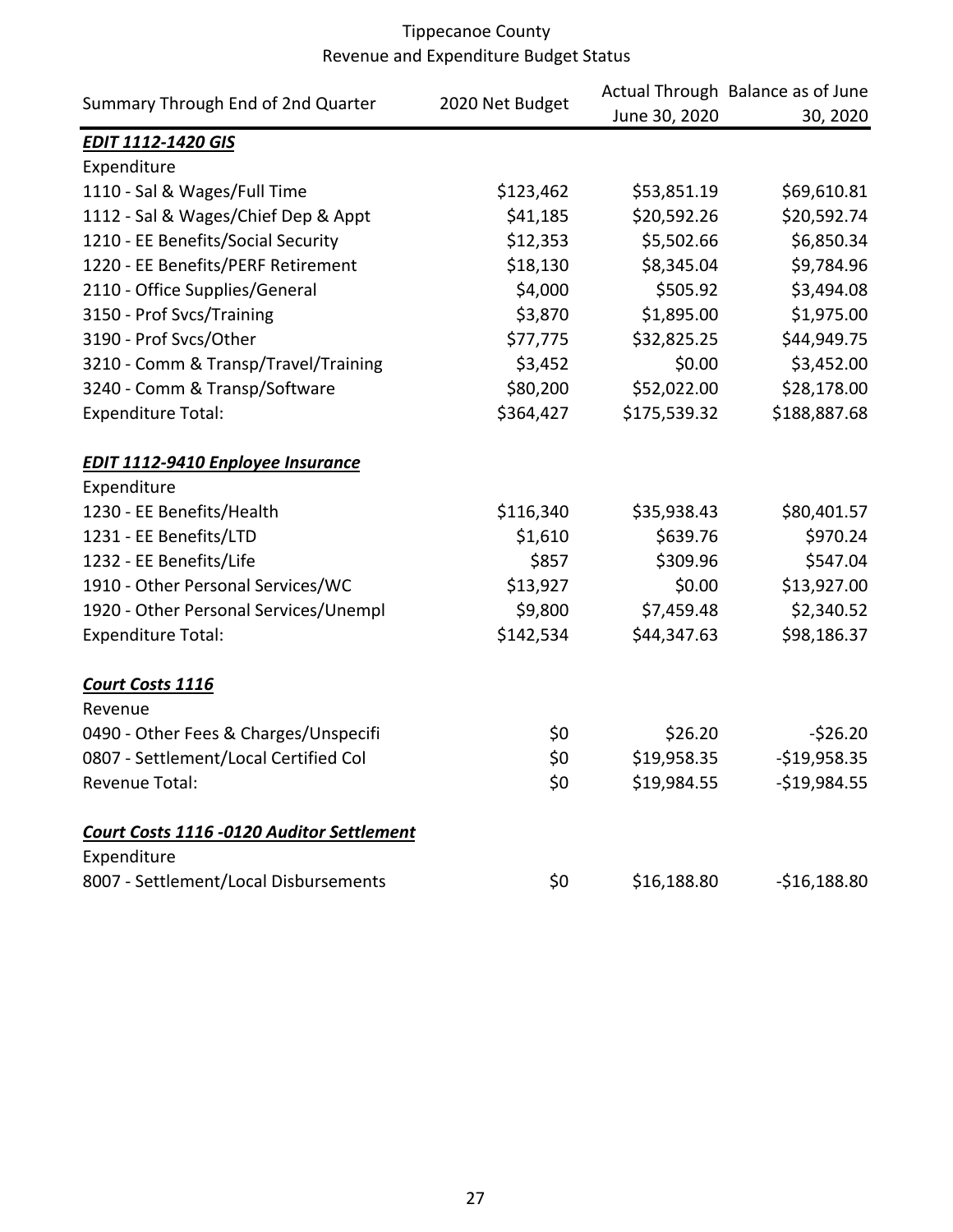|                                                               | 2020 Net Budget |               | Actual Through Balance as of June |
|---------------------------------------------------------------|-----------------|---------------|-----------------------------------|
| Summary Through End of 2nd Quarter                            |                 | June 30, 2020 | 30, 2020                          |
| <b>Clerk Record Perpetuation 1119</b>                         |                 |               |                                   |
| Revenue                                                       |                 |               |                                   |
| 0282 - Hith & Wifr/Federal                                    | \$0             | \$7,882.79    | $-57,882.79$                      |
| 0408 - Gen Govt Fees/Clerk                                    | \$183,000       | \$63,287.12   | \$119,712.88                      |
| <b>Revenue Total:</b>                                         | \$183,000       | \$71,169.91   | \$111,830.09                      |
| <b>Clerk Record Perpetuation 1119-5810</b>                    |                 |               |                                   |
| Expenditure                                                   |                 |               |                                   |
| 1110 - Sal & Wages/Full Time                                  | \$62,292        | \$15,728.90   | \$46,563.10                       |
| 1130 - Sal & Wages/Part Time                                  | \$40,000        | \$20,626.38   | \$19,373.62                       |
| 1210 - EE Benefits/Social Security                            | \$7,826         | \$2,725.87    | \$5,100.13                        |
| 1220 - EE Benefits/PERF Retirement                            | \$4,800         | \$1,761.64    | \$3,038.36                        |
| 2110 - Office Supplies/General                                | \$2,000         | \$0.00        | \$2,000.00                        |
| 2340 - Rep & Maint/Minor Equipment                            | \$5,000         | \$0.00        | \$5,000.00                        |
| 3240 - Comm & Transp/Software                                 | \$6,000         | \$2,500.00    | \$3,500.00                        |
| 4590 - Machinery & Equipment/Other                            | \$2,000         | \$720.00      | \$1,280.00                        |
| <b>Expenditure Total:</b>                                     | \$129,918       | \$44,062.79   | \$85,855.21                       |
| <b>Clerk Record Perpetuation 1119-9410 Employee Insurance</b> |                 |               |                                   |
| Expenditure                                                   |                 |               |                                   |
| 1230 - EE Benefits/Health                                     | \$15,900        | \$2,844.95    | \$13,055.05                       |
| 1231 - EE Benefits/LTD                                        | \$220           | \$57.04       | \$162.96                          |
| 1232 - EE Benefits/Life                                       | \$170           | \$30.76       | \$139.24                          |
| <b>Expenditure Total:</b>                                     | \$16,290        | \$2,932.75    | \$13,357.25                       |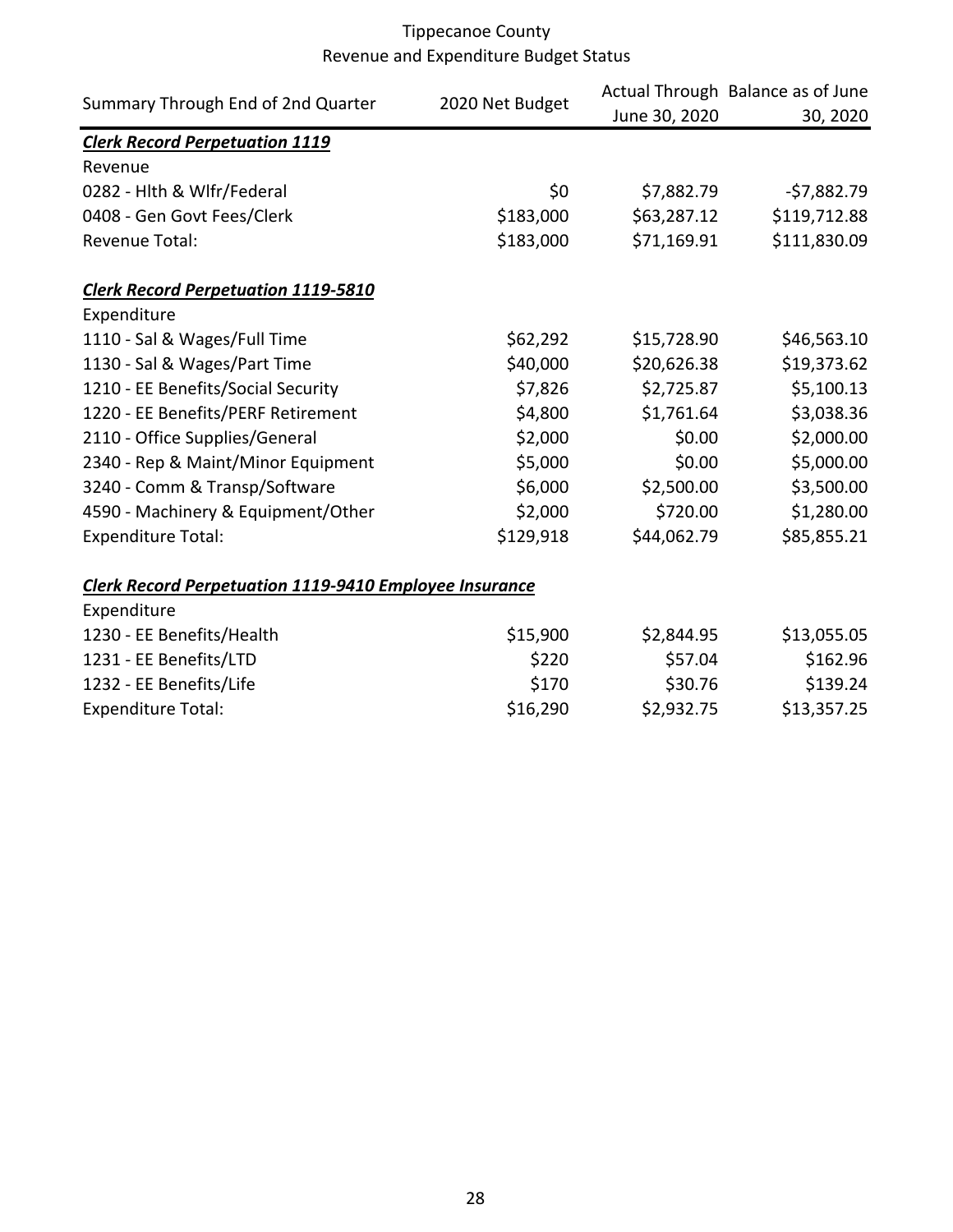|                                                           |                 |                | Actual Through Balance as of June |
|-----------------------------------------------------------|-----------------|----------------|-----------------------------------|
| Summary Through End of 2nd Quarter                        | 2020 Net Budget | June 30, 2020  | 30, 2020                          |
| <b>Community Corrections 1122</b>                         |                 |                |                                   |
| Revenue                                                   |                 |                |                                   |
| 0410 - Publ Safety Fees/Unspecified                       | \$0             | \$1,227,917.21 | $-$1,227,917.21$                  |
| 0670 - Other Rcpts/Misc Sources                           | \$0             | \$913.24       | $-5913.24$                        |
| 0672 - Other Rcpts/Donations & Gifts                      | \$0             | \$2,500.00     | $-52,500.00$                      |
| 0730 - Refunds Reimb or Redeposits                        | \$0             | \$891.15       | $-5891.15$                        |
| 0740 - Other Srcs/Sale Surplus Assets                     | \$0             | \$166.00       | $-$166.00$                        |
| <b>Revenue Total:</b>                                     | \$0             | \$1,232,387.60 | $-$1,232,387.60$                  |
| <b>Community Corrections 1122-5510</b>                    |                 |                |                                   |
| Expenditure                                               |                 |                |                                   |
| 1110 - Sal & Wages/Full Time                              | \$1,341,814     | \$661,487.07   | \$680,327.22                      |
| 1112 - Sal & Wages/Chief Dep & Appt                       | \$51,438        | \$24,520.93    | \$26,916.73                       |
| 1130 - Sal & Wages/Part Time                              | \$130,756       | \$26,572.79    | \$104,183.22                      |
| 1210 - EE Benefits/Social Security                        | \$126,325       | \$50,614.77    | \$75,710.37                       |
| 1220 - EE Benefits/PERF Retirement                        | \$163,323       | \$76,831.26    | \$86,491.74                       |
| 2990 - Other Supplies/Non-specified                       | \$299,928       | \$55,209.64    | \$244,718.36                      |
| 3190 - Prof Svcs/Other                                    | \$218,770       | \$121,468.66   | \$97,301.34                       |
| 3510 - Utility Service/Utilities                          | \$50,035        | \$31,561.33    | \$18,473.51                       |
| 3940 - Other Disb/General Refunds                         | \$0             | \$4,543.72     | $-54,543.72$                      |
| 4530 - Machinery & Equipment/Safety                       | \$1,000         | \$0.00         | \$1,000.00                        |
| 4590 - Machinery & Equipment/Other                        | \$89,000        | \$76.00        | \$88,924.00                       |
| <b>Expenditure Total:</b>                                 | \$2,472,389     | \$1,052,886.17 | \$1,419,502.77                    |
| <b>Community Corrections 1122-5510 Employee Insurance</b> |                 |                |                                   |
| Expenditure                                               |                 |                |                                   |
| 1230 - EE Benefits/Health                                 | \$393,245       | \$206,999.15   | \$186,245.60                      |
| 1231 - EE Benefits/LTD                                    | \$6,130         | \$2,565.43     | \$3,564.26                        |
| 1232 - EE Benefits/Life                                   | \$6,198         | \$1,646.58     | \$4,551.68                        |
| 1910 - Other Personal Services/WC                         | \$20,798        | \$0.00         | \$20,798.30                       |
| 1920 - Other Personal Services/Unempl                     | \$3,100         | \$3,066.00     | \$34.00                           |
| <b>Expenditure Total:</b>                                 | \$429,471       | \$214,277.16   | \$215,193.84                      |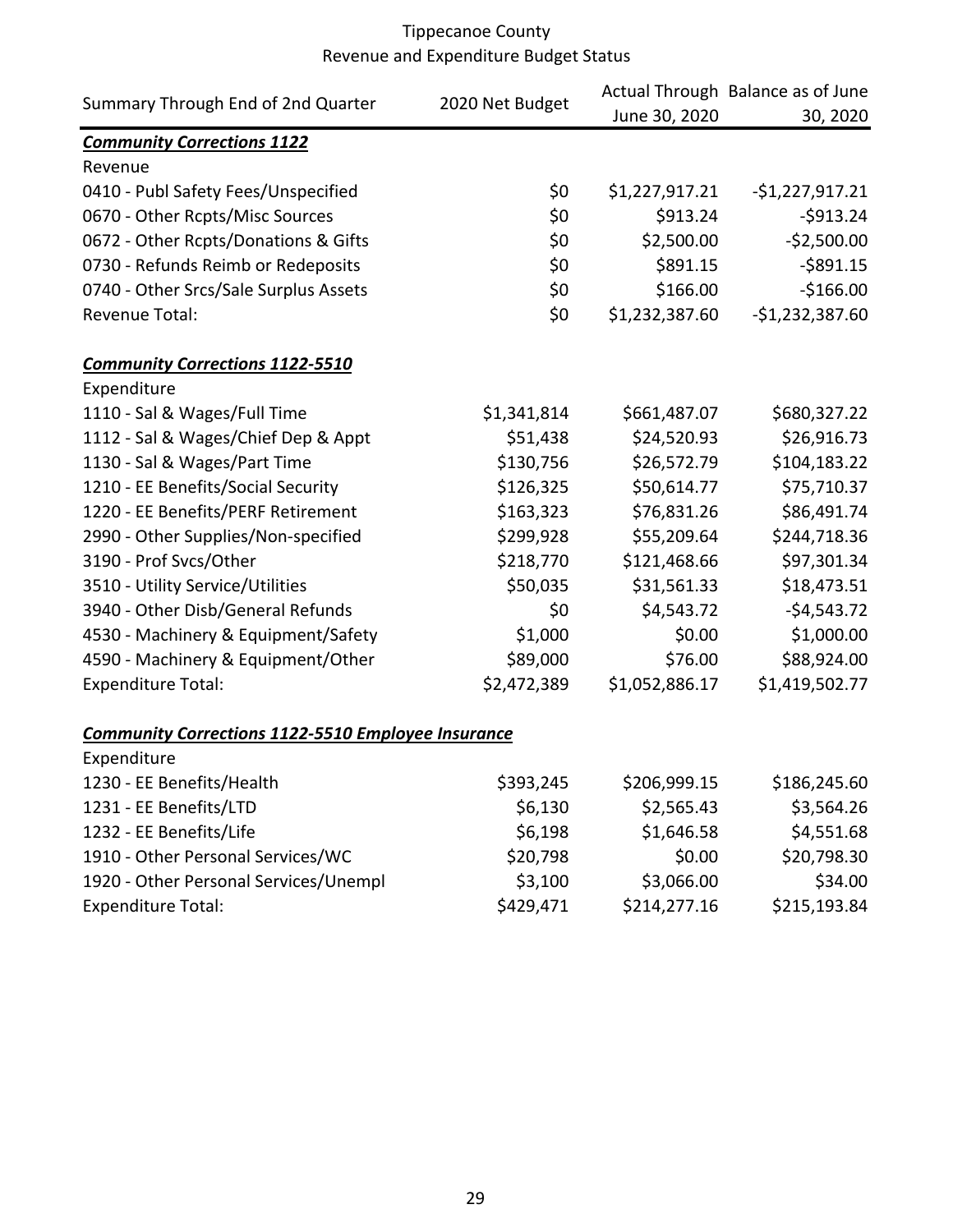| Summary Through End of 2nd Quarter                           | 2020 Net Budget | June 30, 2020 | Actual Through Balance as of June<br>30, 2020 |
|--------------------------------------------------------------|-----------------|---------------|-----------------------------------------------|
| <b>Community Corrections Community Transitions 1123</b>      |                 |               |                                               |
| Revenue                                                      |                 |               |                                               |
| 0411 - Publ Safety Fees/Adult Inst                           | \$0             | \$21,875.00   | $-521,875.00$                                 |
| <b>Community Corrections Community Transitions 1123-5510</b> |                 |               |                                               |
| Expenditure                                                  |                 |               |                                               |
| 2990 - Other Supplies/Non-specified                          | \$75,444        | \$2,485.17    | \$72,958.75                                   |
| 3190 - Prof Svcs/Other                                       | \$60,895        | \$12,118.56   | \$48,776.80                                   |
| 3510 - Utility Service/Utilities                             | \$12,754        | \$0.00        | \$12,754.37                                   |
| 3720 - Rentals & Leases/Heavy Mach                           | \$5,025         | \$0.00        | \$5,025.00                                    |
| <b>Expenditure Total:</b>                                    | \$154,119       | \$14,603.73   | \$139,514.92                                  |
| <b>Sales Disclosure 1131</b>                                 |                 |               |                                               |
| Revenue                                                      |                 |               |                                               |
| 0490 - Other Fees & Charges/Unspecifi                        | \$40,000        | \$17,080.00   | \$22,920.00                                   |
| 0670 - Other Rcpts/Misc Sources                              | \$0             | \$650.00      | $-$650.00$                                    |
| <b>Revenue Total:</b>                                        | \$40,000        | \$17,730.00   | \$22,270.00                                   |
| Sales Disclosure 1131-0120 Auditor Settlement                |                 |               |                                               |
| Expenditure                                                  |                 |               |                                               |
| 8007 - Settlement/Local Disbursements                        | \$0             | \$8,245.00    | $-58,245.00$                                  |
| Sales Disclosure 1131-0510 Assessor                          |                 |               |                                               |
| Expenditure                                                  |                 |               |                                               |
| 1110 - Sal & Wages/Full Time                                 | \$9,500         | \$4,300.00    | \$5,200.00                                    |
| 1111 - Sal & Wages/Elected Official                          | \$2,500         | \$1,200.00    | \$1,300.00                                    |
| 1112 - Sal & Wages/Chief Dep & Appt                          | \$1,000         | \$240.00      | \$760.00                                      |
| 1113 - Sal & Wages/Benefit Elig PT                           | \$500           | \$240.00      | \$260.00                                      |
| 1210 - EE Benefits/Social Security                           | \$1,033         | \$426.35      | \$606.65                                      |
| 1220 - EE Benefits/PERF Retirement                           | \$1,456         | \$642.88      | \$813.12                                      |
| 3210 - Comm & Transp/Travel/Training                         | \$7,400         | \$7,400.58    | $-50.58$                                      |
| 3240 - Comm & Transp/Software                                | \$8,500         | \$8,500.00    | \$0.00                                        |
| 8007 - Settlement/Local Disbursements                        | \$20,000        | \$0.00        | \$20,000.00                                   |
| <b>Expenditure Total:</b>                                    | \$51,889        | \$22,949.81   | \$28,939.19                                   |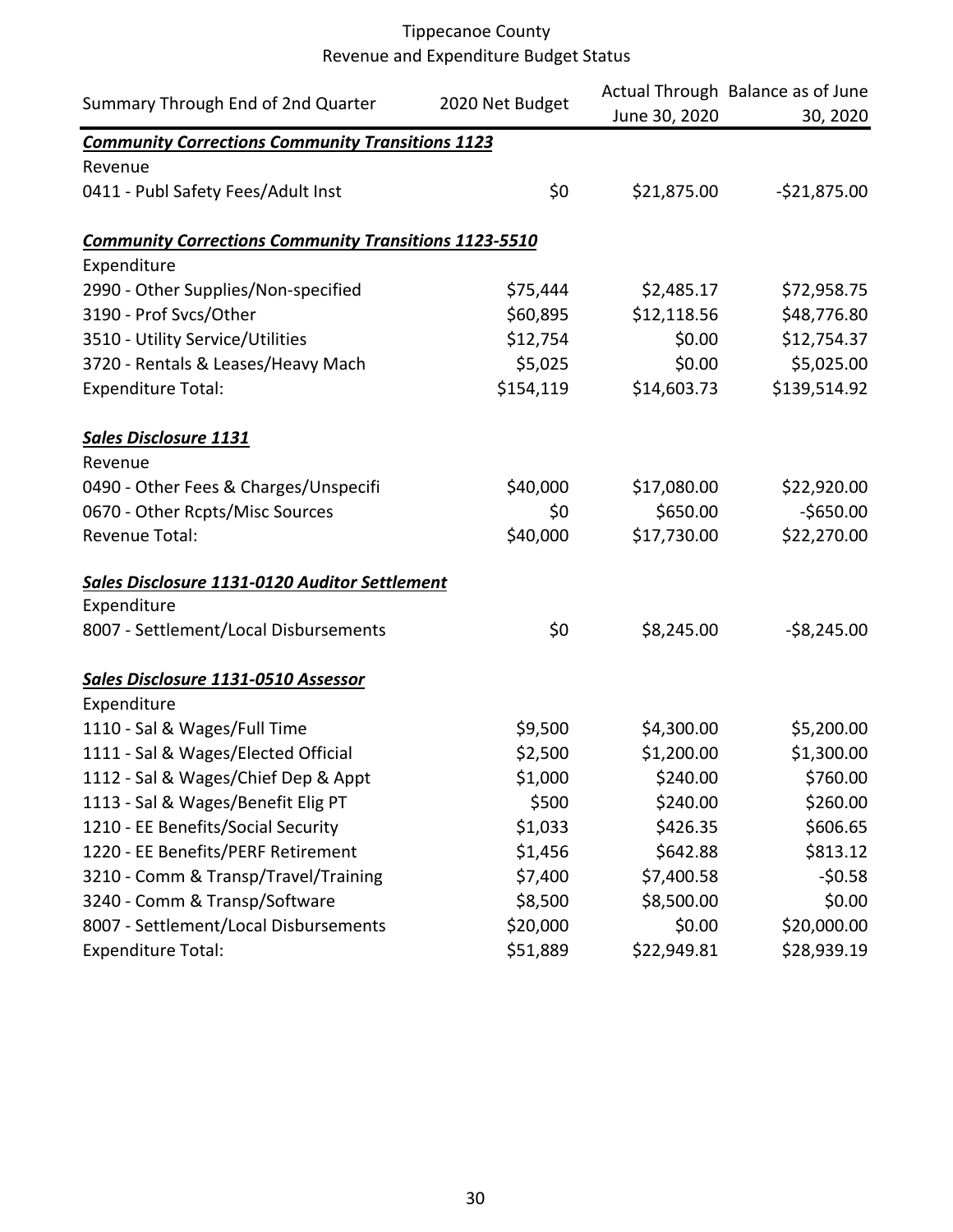| Summary Through End of 2nd Quarter                    | 2020 Net Budget |                | Actual Through Balance as of June |
|-------------------------------------------------------|-----------------|----------------|-----------------------------------|
|                                                       |                 | June 30, 2020  | 30, 2020                          |
| <b>Cumulative Bridge 1135</b>                         |                 |                |                                   |
| Revenue                                               |                 |                |                                   |
| 0100 - Prop Taxes/Property                            | \$2,680,000     | \$1,297,575.50 | \$1,382,424.50                    |
| 0124 - Other Taxes/FIT                                | \$24,750        | \$12,527.56    | \$12,222.44                       |
| 0130 - Other Taxes/License Excise                     | \$220,000       | \$119,408.02   | \$100,591.98                      |
| 0131 - Other Taxes/CVET                               | \$10,000        | \$5,415.84     | \$4,584.16                        |
| 0289 - Unrestricted Grants & Cntr/Fed                 | \$0             | \$35,137.06    | $-$ \$35,137.06                   |
| 0430 - Hwys & Strts Fees/Unspecified                  | \$0             | \$6,091.12     | $-56,091.12$                      |
| 0660 - Other Rcpts/Investment Earning                 | \$31,200        | \$15,863.53    | \$15,336.47                       |
| 0670 - Other Rcpts/Misc Sources                       | \$0             | \$3,894.31     | $-53,894.31$                      |
| <b>Revenue Total:</b>                                 | \$2,965,950     | \$1,495,912.94 | \$1,470,037.06                    |
| <b>Cumulative Bridge 1135-8058 Maintenance/Garage</b> |                 |                |                                   |
| Expenditure                                           |                 |                |                                   |
| 1110 - Sal & Wages/Full Time                          | \$274,638       | \$124,611.11   | \$150,026.89                      |
| 1112 - Sal & Wages/Chief Dep & Appt                   | \$106,395       | \$53,197.69    | \$53,197.31                       |
| 1150 - Sal & Wages/Overtime                           | \$7,500         | \$3,856.26     | \$3,643.74                        |
| 1210 - EE Benefits/Social Security                    | \$29,723        | \$13,032.75    | \$16,690.25                       |
| 1220 - EE Benefits/PERF Retirement                    | \$43,516        | \$20,468.38    | \$23,047.62                       |
| <b>Expenditure Total:</b>                             | \$461,772       | \$215,166.19   | \$246,605.81                      |
| <b>Cumulative Bridge 1135-8161 CCB/Repair</b>         | \$11,358,161.00 |                |                                   |
| Expenditure                                           |                 |                |                                   |
| 1110 - Sal & Wages/Full Time                          | \$723,322       | \$366,015.75   | \$357,306.25                      |
| 1130 - Sal & Wages/Part Time                          | \$20,000        | \$0.00         | \$20,000.00                       |
| 1150 - Sal & Wages/Overtime                           | \$17,500        | \$11,691.89    | \$5,808.11                        |
| 1210 - EE Benefits/Social Security                    | \$58,203        | \$27,071.94    | \$31,131.06                       |
| 1220 - EE Benefits/PERF Retirement                    | \$82,973        | \$41,399.53    | \$41,573.47                       |
| 2110 - Office Supplies/General                        | \$10            | \$10.84        | $-50.84$                          |
| 2320 - Rep & Maint/Street Mtls                        | \$16,500        | \$5,266.70     | \$11,233.30                       |
| 2990 - Other Supplies/Non-specified                   | \$47            | \$47.50        | $-50.50$                          |
| 3120 - Prof Svcs/Engineer & Architect                 | \$23,169        | \$23,168.15    | \$0.85                            |
| 3190 - Prof Svcs/Other                                | \$20,000        | \$8,333.16     | \$11,666.84                       |
| 3430 - Insur/Liability                                | \$5,000         | \$0.00         | \$5,000.00                        |
| 3510 - Utility Service/Utilities                      | \$1,320         | \$660.00       | \$660.00                          |
| 3630 - Rep & Maint/Roads & Streets                    | \$100,000       | \$39,093.54    | \$60,906.46                       |
| 3910 - Other Disb/Dues & Subscription                 | \$69,595        | \$40,004.00    | \$29,591.00                       |
| 6100 - Interfund Transfers/Transfer O                 | \$5,000         | \$0.00         | \$5,000.00                        |
| <b>Expenditure Total:</b>                             | \$1,142,639     | \$562,763.00   | \$579,876.00                      |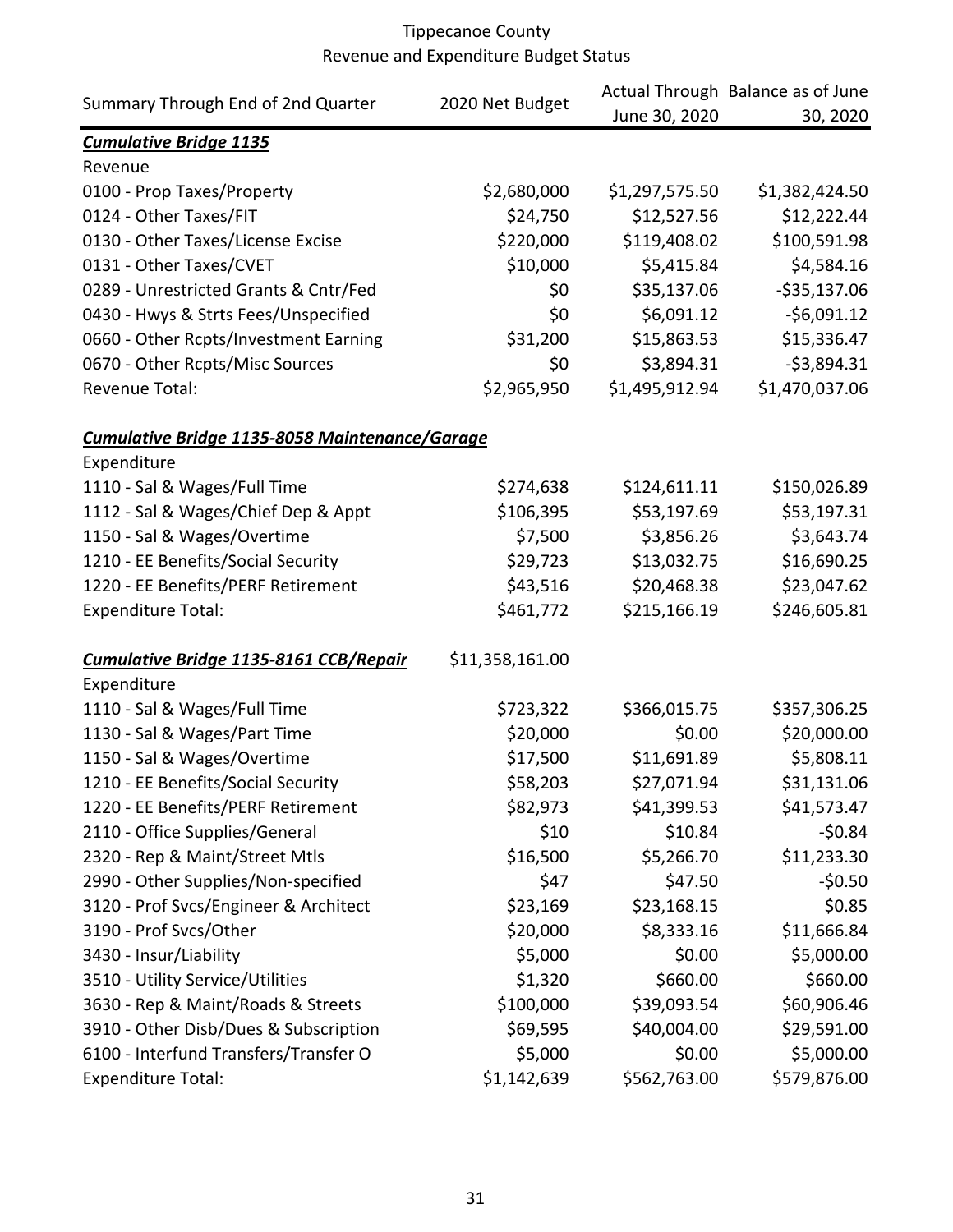|                                                       |                 |                | Actual Through Balance as of June |
|-------------------------------------------------------|-----------------|----------------|-----------------------------------|
| Summary Through End of 2nd Quarter                    | 2020 Net Budget | June 30, 2020  | 30, 2020                          |
| <b>Cumulative Bridge 1135-8162 Construction</b>       |                 |                |                                   |
| Expenditure                                           |                 |                |                                   |
| 4110 - Land/Right-of-Way                              | \$8,550         | \$0.00         | \$8,550.00                        |
| 4220 - Infrastructure/Bridges                         | \$253,127       | \$206,753.35   | \$46,373.65                       |
| 4240 - Infrastructure/Culverts & Drai                 | \$679,805       | \$679,804.24   | \$0.76                            |
| <b>Expenditure Total:</b>                             | \$941,482       | \$886,557.59   | \$54,924.41                       |
| <b>Cumulative Bridge 1135-9410 Employee Insurance</b> |                 |                |                                   |
| Expenditure                                           |                 |                |                                   |
| 1230 - EE Benefits/Health                             | \$314,600       | \$164,317.60   | \$150,282.40                      |
| 1231 - EE Benefits/LTD                                | \$3,500         | \$2,005.67     | \$1,494.33                        |
| 1232 - EE Benefits/Life                               | \$2,300         | \$1,160.61     | \$1,139.39                        |
| 1910 - Other Personal Services/WC                     | \$22,000        | \$0.00         | \$22,000.00                       |
| 1920 - Other Personal Services/Unempl                 | \$1,500         | \$0.00         | \$1,500.00                        |
| <b>Expenditure Total:</b>                             | \$343,900       | \$167,483.88   | \$176,416.12                      |
| <b>Cumulative Capital Development 1138</b>            |                 |                |                                   |
| Revenue                                               |                 |                |                                   |
| 0100 - Prop Taxes/Property                            | \$1,973,000     | \$927,476.33   | \$1,045,523.67                    |
| 0124 - Other Taxes/FIT                                | \$17,500        | \$8,948.26     | \$8,551.74                        |
| 0130 - Other Taxes/License Excise                     | \$150,000       | \$85,291.42    | \$64,708.58                       |
| 0131 - Other Taxes/CVET                               | \$5,720         | \$3,868.46     | \$1,851.54                        |
| 0291 - Publ Safety/State or Local                     | \$0             | \$35,120.76    | $-$ \$35,120.76                   |
| 0660 - Other Rcpts/Investment Earning                 | \$24,240        | \$9,042.01     | \$15,197.99                       |
| Revenue Total:                                        | \$2,170,460     | \$1,069,747.24 | \$1,100,712.76                    |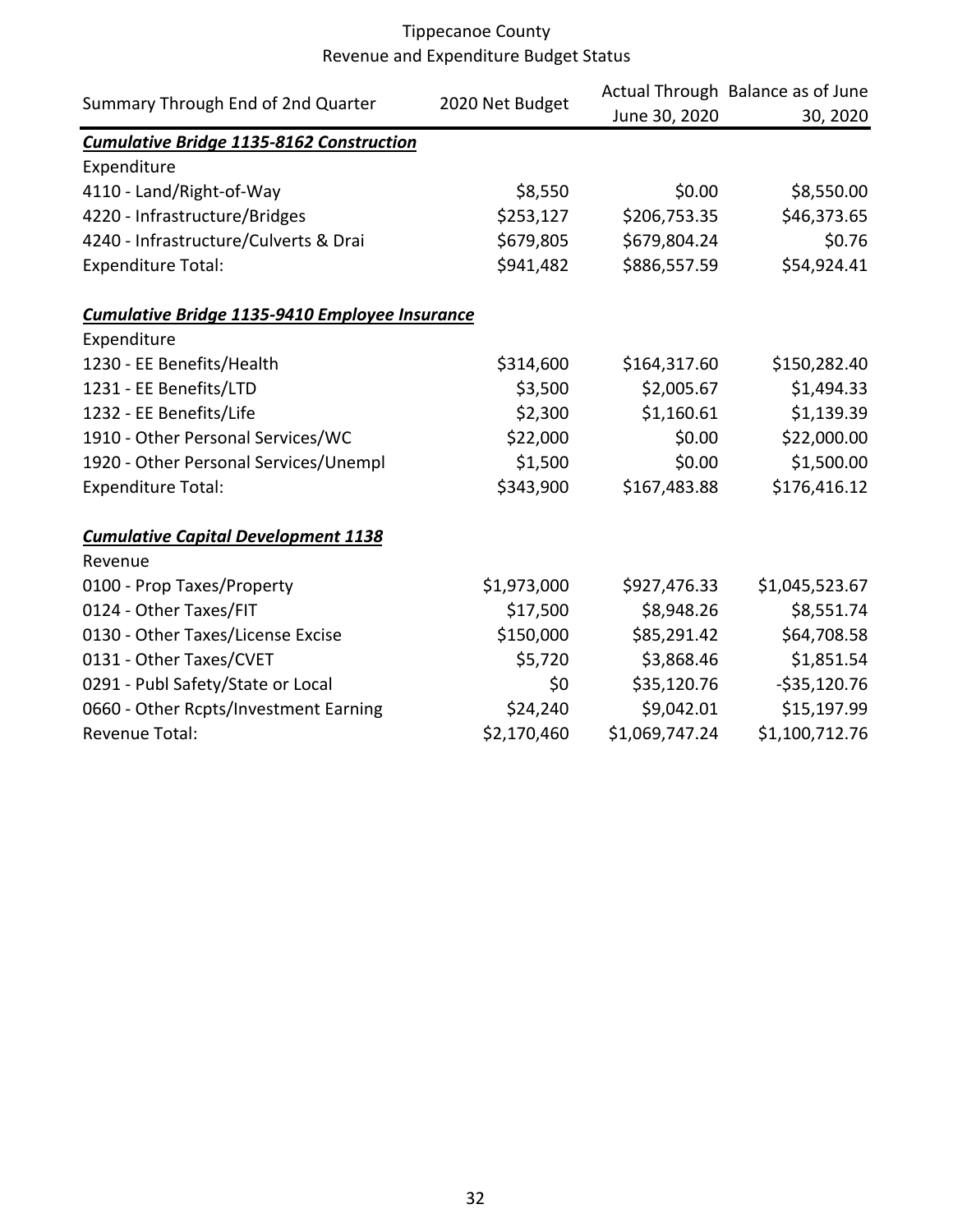| Summary Through End of 2nd Quarter                            |                 |               | Actual Through Balance as of June |
|---------------------------------------------------------------|-----------------|---------------|-----------------------------------|
|                                                               | 2020 Net Budget | June 30, 2020 | 30, 2020                          |
| <b>Cumulative Capital Development 1138-1110 Commissioners</b> |                 |               |                                   |
| Expenditure                                                   |                 |               |                                   |
| 2140 - Office Supplies/Minor Equip                            | \$30,160        | \$676.87      | \$29,483.13                       |
| 2230 - Oper Supplies/Cleaning                                 | \$6,451         | \$6,451.00    | \$0.00                            |
| 3190 - Prof Svcs/Other                                        | \$74,500        | \$56,950.60   | \$17,549.40                       |
| 3410 - Insur/Building & Property                              | \$200,000       | \$0.00        | \$200,000.00                      |
| 3420 - Insur/Vehicle & Equipment                              | \$90,000        | \$0.00        | \$90,000.00                       |
| 3430 - Insur/Liability                                        | \$165,000       | \$0.00        | \$165,000.00                      |
| 3620 - Rep & Maint/Vehicle & Equip                            | \$21,550        | \$10,697.77   | \$10,852.23                       |
| 3730 - Rentals & Leases/Minor Equip                           | \$24,000        | \$23,662.92   | \$337.08                          |
| 4310 - Buildings/Municipal                                    | \$4,300         | \$502.58      | \$3,797.42                        |
| 4330 - Buildings/Housing                                      | \$20,000        | \$0.00        | \$20,000.00                       |
| 4410 - Impr Other Than Bldgs/Parking                          | \$8,724         | \$7,874.00    | \$850.00                          |
| 4510 - Machinery & Equipment/General                          | \$689,773       | \$406,225.91  | \$283,547.09                      |
| 4520 - Machinery & Equipment/Vehicle                          | \$436,581       | \$252,560.35  | \$184,020.65                      |
| 4530 - Machinery & Equipment/Safety                           | \$288,040       | \$230,580.79  | \$57,459.21                       |
| 4590 - Machinery & Equipment/Other                            | \$5,900         | \$2,306.42    | \$3,593.58                        |
| <b>Expenditure Total:</b>                                     | \$2,064,979     | \$998,489.21  | \$1,066,489.79                    |
| <b>Cumulative Capital Development 1138-1130 Maintenance</b>   |                 |               |                                   |
| Expenditure                                                   |                 |               |                                   |
| 1150 - Sal & Wages/Overtime                                   | \$10,000        | \$444.33      | \$9,555.67                        |
| 1210 - EE Benefits/Social Security                            | \$765           | \$31.32       | \$733.68                          |
| 1220 - EE Benefits/PERF Retirement                            | \$1,120         | \$49.76       | \$1,070.24                        |
| 2230 - Oper Supplies/Cleaning                                 | \$60,090        | \$17,989.33   | \$42,100.67                       |
| 2310 - Rep & Maint/Building Mtls                              | \$46,348        | \$42,496.56   | \$3,851.44                        |
| 2330 - Rep & Maint/Small Tools                                | \$10,000        | \$2,050.37    | \$7,949.63                        |
| 3610 - Rep & Maint/Buildings & Proper                         | \$303,237       | \$75,158.02   | \$228,078.98                      |
| 4310 - Buildings/Municipal                                    | \$3,320         | \$0.00        | \$3,320.00                        |
| 4510 - Machinery & Equipment/General                          | \$40,605        | \$30,018.97   | \$10,586.03                       |
| <b>Expenditure Total:</b>                                     | \$475,485       | \$168,238.66  | \$307,246.34                      |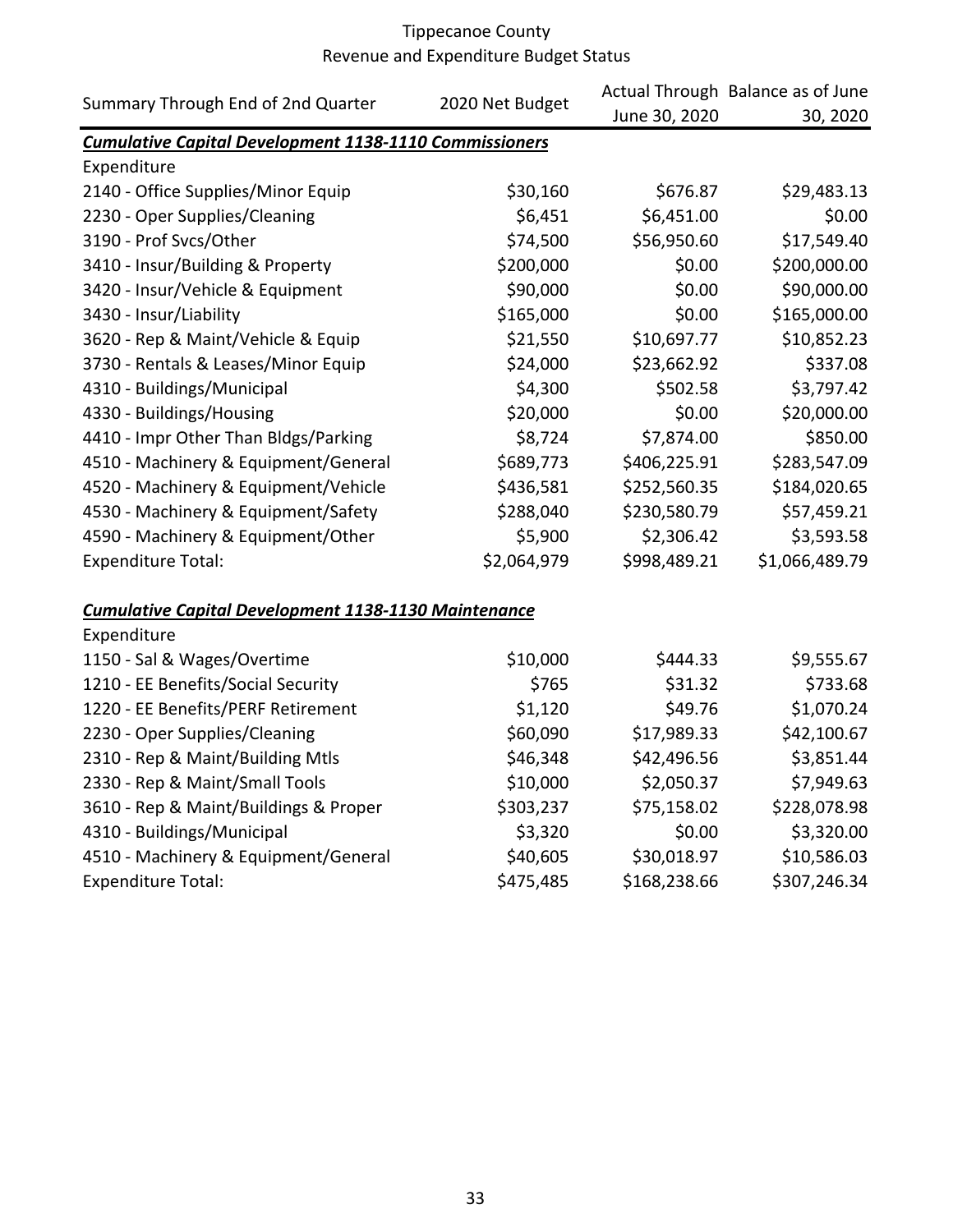| Summary Through End of 2nd Quarter                                 | 2020 Net Budget |               | Actual Through Balance as of June |
|--------------------------------------------------------------------|-----------------|---------------|-----------------------------------|
|                                                                    |                 | June 30, 2020 | 30, 2020                          |
| Cumulative Capital Development 1138-1410 DolT                      |                 |               |                                   |
| Expenditure                                                        |                 |               |                                   |
| 1110 - Sal & Wages/Full Time                                       | \$199,341       | \$100,767.33  | \$98,573.67                       |
| 1210 - EE Benefits/Social Security                                 | \$15,250        | \$7,383.10    | \$7,866.90                        |
| 1220 - EE Benefits/PERF Retirement                                 | \$22,327        | \$11,335.24   | \$10,991.76                       |
| 3240 - Comm & Transp/Software                                      | \$1,000         | \$19.00       | \$981.00                          |
| 3510 - Utility Service/Utilities                                   | \$24,400        | \$13,513.86   | \$10,886.14                       |
| 3620 - Rep & Maint/Vehicle & Equip                                 | \$132,582       | \$90,150.17   | \$42,431.83                       |
| 3730 - Rentals & Leases/Minor Equip                                | \$157,575       | \$76,944.49   | \$80,630.51                       |
| <b>Expenditure Total:</b>                                          | \$552,475       | \$300,113.19  | \$252,361.81                      |
| <b>Cumulative Capital Development 1138-9410 Employee Insurance</b> |                 |               |                                   |
| Expenditure                                                        |                 |               |                                   |
| 1230 - EE Benefits/Health                                          | \$50,000        | \$16,537.51   | \$33,462.49                       |
| 1231 - EE Benefits/LTD                                             | \$755           | \$331.23      | \$423.77                          |
| 1232 - EE Benefits/Life                                            | \$450           | \$155.00      | \$295.00                          |
| <b>Expenditure Total:</b>                                          | \$51,205        | \$17,023.74   | \$34,181.26                       |
| <b>Cumulative Voting Fund 1143</b>                                 |                 |               |                                   |
| Revenue                                                            |                 |               |                                   |
| 0761 - Interfund Trnsfers/Transfer In                              | \$0             | \$100,000.00  | $-$100,000.00$                    |
| <b>Drug Free Community 1148</b>                                    |                 |               |                                   |
| Revenue                                                            |                 |               |                                   |
| 0511 - Publ Safety Fines/County Court                              | \$0             | \$82,412.96   | $-$ \$82,412.96                   |
| <b>Electronic Map Generation 1150</b>                              |                 |               |                                   |
| Revenue                                                            |                 |               |                                   |
| 0490 - Other Fees & Charges/Unspecifi                              | \$0             | \$454.30      | $-$454.30$                        |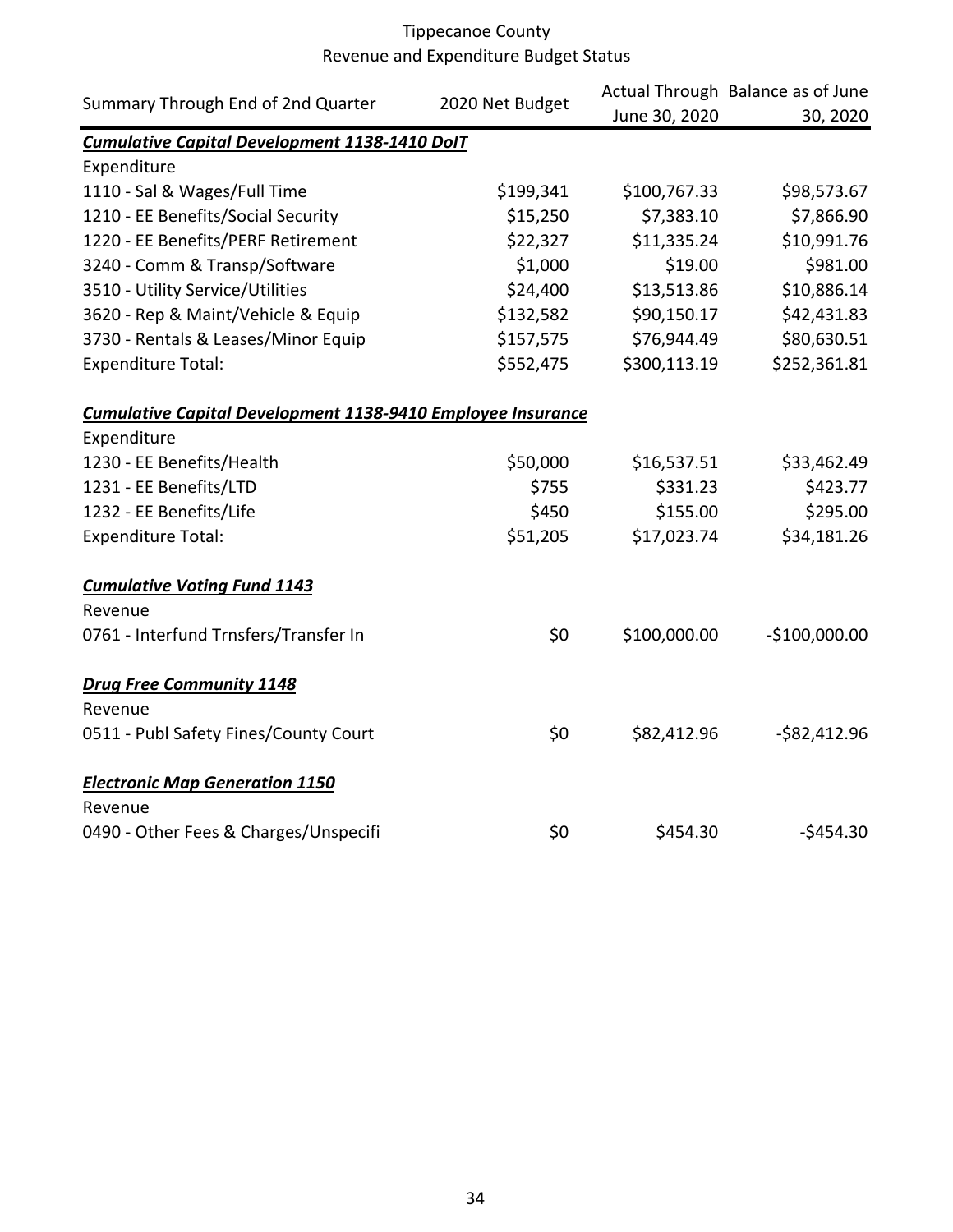| Summary Through End of 2nd Quarter                                     | 2020 Net Budget |               | Actual Through Balance as of June |
|------------------------------------------------------------------------|-----------------|---------------|-----------------------------------|
|                                                                        |                 | June 30, 2020 | 30, 2020                          |
| <b>Emergency Planning Right to Know 1152</b>                           |                 |               |                                   |
| Revenue                                                                |                 |               |                                   |
| 0291 - Publ Safety/State or Local                                      | \$0             | \$10,383.31   | $-$10,383.31$                     |
| 0660 - Other Rcpts/Investment Earning                                  | \$0             | \$123.05      | $-$123.05$                        |
| <b>Revenue Total:</b>                                                  | \$0             | \$10,506.36   | $-$10,506.36$                     |
| <b>Emergency Planning Right to Know 1152-5210 Emergency Management</b> |                 |               |                                   |
| Expenditure                                                            |                 |               |                                   |
| 3190 - Prof Svcs/Other                                                 | \$2,500         | \$296.96      | \$2,203.04                        |
| 3210 - Comm & Transp/Travel/Training                                   | \$5,982         | \$0.00        | \$5,982.00                        |
| 3310 - Printing & Advertising/Legal                                    | \$58            | \$57.85       | \$0.15                            |
| 4530 - Machinery & Equipment/Safety                                    | \$4,800         | \$0.00        | \$4,800.00                        |
| <b>Expenditure Total:</b>                                              | \$13,340        | \$354.81      | \$12,985.19                       |
| <b>Enhanced Access 1154</b>                                            |                 |               |                                   |
| Revenue                                                                |                 |               |                                   |
| 0491 - Other Fees & Charges/Doc&Copy                                   | \$0             | \$52.00       | $-552.00$                         |
| <b>Firearms Training 1156</b>                                          |                 |               |                                   |
| Revenue                                                                |                 |               |                                   |
| 0310 - Publ Safety Permits/Unspec                                      | \$0             | \$14,070.00   | $-$14,070.00$                     |
| 0670 - Other Rcpts/Misc Sources                                        | \$0             | \$254.12      | $-5254.12$                        |
| <b>Revenue Total:</b>                                                  | \$0             | \$14,324.12   | $-$14,324.12$                     |
| <b>Firearms Training 1156-5410 Sheriff</b>                             |                 |               |                                   |
| Expenditure                                                            |                 |               |                                   |
| 3190 - Prof Svcs/Other                                                 | \$27,000        | \$17,287.35   | \$9,712.65                        |
| 3940 - Other Disb/General Refunds                                      | \$2,000         | \$285.00      | \$1,715.00                        |
| <b>Expenditure Total:</b>                                              | \$29,000        | \$17,572.35   | \$11,427.65                       |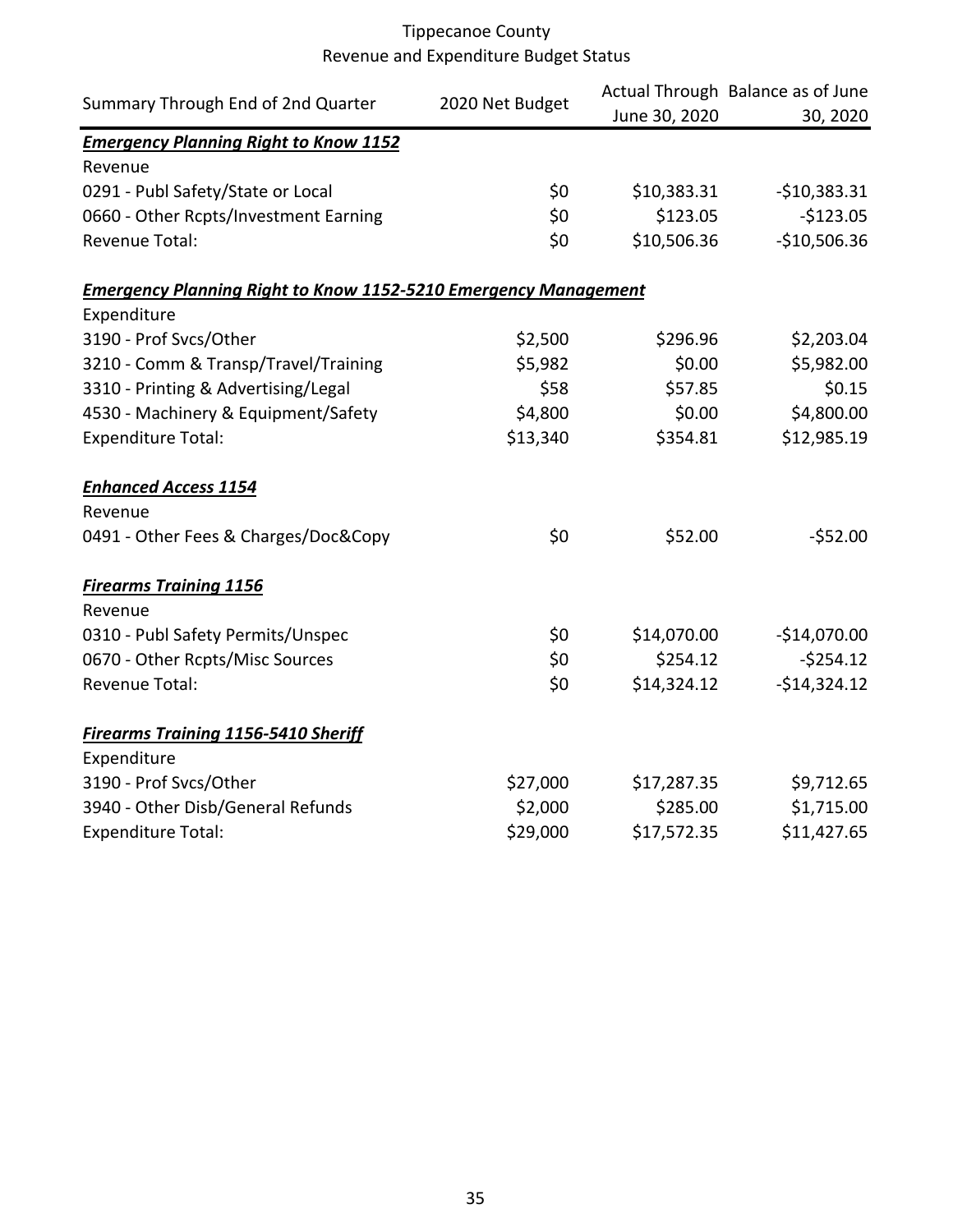|                                                  | 2020 Net Budget |               | Actual Through Balance as of June |
|--------------------------------------------------|-----------------|---------------|-----------------------------------|
| Summary Through End of 2nd Quarter               |                 | June 30, 2020 | 30, 2020                          |
| <b>General Drain Improvement 1158</b>            |                 |               |                                   |
| Revenue                                          |                 |               |                                   |
| 0100 - Prop Taxes/Property                       | \$500,000       | \$106,315.96  | \$393,684.04                      |
| 0295 - Econ Develop/State or Local               | \$0             | \$50,000.00   | $-$50,000.00$                     |
| 0404 - Gen Govt Fees/Surveyor                    | \$0             | \$1,900.00    | $-$1,900.00$                      |
| 0660 - Other Rcpts/Investment Earning            | \$22,800        | \$6,984.01    | \$15,815.99                       |
| 0670 - Other Rcpts/Misc Sources                  | \$500           | \$0.00        | \$500.00                          |
| 0761 - Interfund Trnsfers/Transfer In            | \$0             | \$211,991.45  | $-5211,991.45$                    |
| <b>Revenue Total:</b>                            | \$523,300       | \$377,191.42  | \$146,108.58                      |
| General Drain Improvement 1158-0410 Surveyor     |                 |               |                                   |
| Expenditure                                      |                 |               |                                   |
| 3190 - Prof Svcs/Other                           | \$300,000       | \$67,451.56   | \$232,548.44                      |
| <b>ID Security Protection 1160</b>               |                 |               |                                   |
| Revenue                                          |                 |               |                                   |
| 0403 - Gen Govt Fees/Recorder                    | \$20,000        | \$11,718.00   | \$8,282.00                        |
| <b>ID Security Protection 1160-0310 Recorder</b> |                 |               |                                   |
| Expenditure                                      |                 |               |                                   |
| 3190 - Prof Svcs/Other                           | \$30,000        | \$14,150.25   | \$15,849.75                       |
| <b>Landfill Closure 1166</b>                     |                 |               |                                   |
| Revenue                                          |                 |               |                                   |
| 0660 - Other Rcpts/Investment Earning            | \$0             | \$16,199.00   | $-$16,199.00$                     |
| Landfill Closure 1166-9510 Outside Agency        |                 |               |                                   |
| Expenditure                                      |                 |               |                                   |
| 3190 - Prof Svcs/Other                           | \$0             | \$154,877.74  | $-$154,877.74$                    |
| <b>Local Health Maintenance 1168</b>             |                 |               |                                   |
| Revenue                                          |                 |               |                                   |
| 0292 - Hlth & Wlfr/State or Local                | \$0             | \$36,336.00   | $-536,336.00$                     |
| Local Health Maintenance 1168-9010 Health Dept   |                 |               |                                   |
| Expenditure                                      |                 |               |                                   |
| 1130 - Sal & Wages/Part Time                     | \$65,000        | \$9,596.00    | \$55,404.00                       |
| 1210 - EE Benefits/Social Security               | \$4,973         | \$734.09      | \$4,238.91                        |
| 4590 - Machinery & Equipment/Other               | \$699           | \$0.00        | \$699.00                          |
| <b>Expenditure Total:</b>                        | \$70,672        | \$10,330.09   | \$60,341.91                       |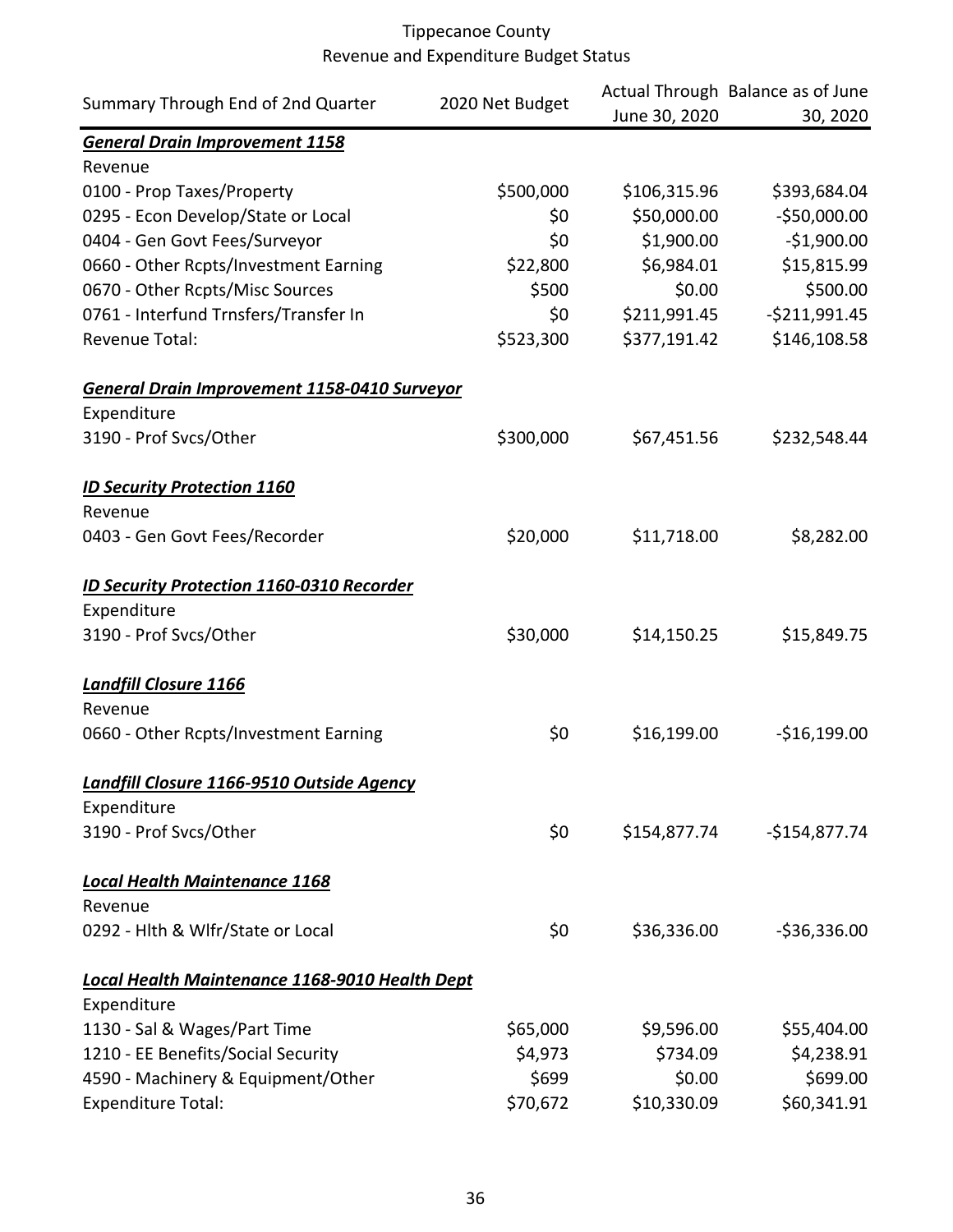| Summary Through End of 2nd Quarter                    | 2020 Net Budget |                  | Actual Through Balance as of June |
|-------------------------------------------------------|-----------------|------------------|-----------------------------------|
|                                                       |                 | June 30, 2020    | 30, 2020                          |
| <b>Local Road &amp; Street 1169</b>                   |                 |                  |                                   |
| Revenue                                               |                 |                  |                                   |
| 0132 - Other Taxes/LRS                                | \$1,240,000     | \$726,875.06     | \$513,124.94                      |
| 0430 - Hwys & Strts Fees/Unspecified                  | \$0             | \$2,934.46       | $-$2,934.46$                      |
| 0660 - Other Rcpts/Investment Earning                 | \$24,000        | \$10,486.80      | \$13,513.20                       |
| 0670 - Other Rcpts/Misc Sources                       | \$0             | \$1,250.54       | $-$1,250.54$                      |
| 0730 - Refunds Reimb or Redeposits                    | \$0             | \$65,006.50      | $-$65,006.50$                     |
| Revenue Total:                                        | \$1,264,000     | \$806,553.36     | \$457,446.64                      |
| Local Road & Street 1169-8260 Highway Supplies        |                 |                  |                                   |
| Expenditure                                           |                 |                  |                                   |
| 3110 - Prof Svcs/Legal                                | \$3,488         | \$488.05         | \$2,999.95                        |
| Local Road & Street 1169-8261 Highway Maintenance     |                 |                  |                                   |
| Expenditure                                           |                 |                  |                                   |
| 2140 - Office Supplies/Minor Equip                    | \$5,000         | \$4,221.05       | \$778.95                          |
| 2210 - Oper Supplies/Gasoline & Oil                   | \$250,000       | \$7,140.92       | \$242,859.08                      |
| 2215 - Oper Supplies/Garage & Fleet                   | \$120,782       | \$87,328.71      | \$33,453.29                       |
| 2230 - Oper Supplies/Cleaning                         | \$2,000         | \$1,511.03       | \$488.97                          |
| 2240 - Oper Supplies/Snow Removal                     | \$222,483       | \$222,482.93     | \$0.07                            |
| 2260 - Oper Supplies/Signage                          | \$31,122        | \$9,417.22       | \$21,704.78                       |
| 2310 - Rep & Maint/Building Mtls                      | \$40,517        | \$843.14         | \$39,673.86                       |
| 2340 - Rep & Maint/Minor Equipment                    | \$306           | \$306.16         | $-50.16$                          |
| 2990 - Other Supplies/Non-specified                   | \$10,000        | \$2,265.62       | \$7,734.38                        |
| 3190 - Prof Svcs/Other                                | \$31,187        | \$19,067.00      | \$12,120.00                       |
| 3210 - Comm & Transp/Travel/Training                  | \$15,000        | \$160.00         | \$14,840.00                       |
| 3620 - Rep & Maint/Vehicle & Equip                    | \$150,027       | \$36,092.94      | \$113,934.06                      |
| 3630 - Rep & Maint/Roads & Streets                    | \$150,000       | \$40,131.50      | \$109,868.50                      |
| 3720 - Rentals & Leases/Heavy Mach                    | \$76,704        | \$76,704.00      | \$0.00                            |
| 3730 - Rentals & Leases/Minor Equip                   | \$3,813         | \$0.00           | \$3,813.00                        |
| 4510 - Machinery & Equipment/General                  | \$2,633         | \$2,632.23       | \$0.77                            |
| <b>Expenditure Total:</b>                             | \$1,111,574     | \$510,304.45     | \$601,269.55                      |
| <b>Local Road &amp; Street 1169-8262 Construction</b> |                 |                  |                                   |
| Expenditure                                           |                 |                  |                                   |
| 4210 - Infrastructure/Roads & Streets                 | \$254,367       | \$0.00           | \$254,367.00                      |
| <b>LIT Public Safety 1170</b>                         |                 |                  |                                   |
| Expenditure                                           |                 |                  |                                   |
| 0113 - Income Taxes/LIT Pub Safety                    | \$0             | $-52,001,982.98$ | \$2,001,982.98                    |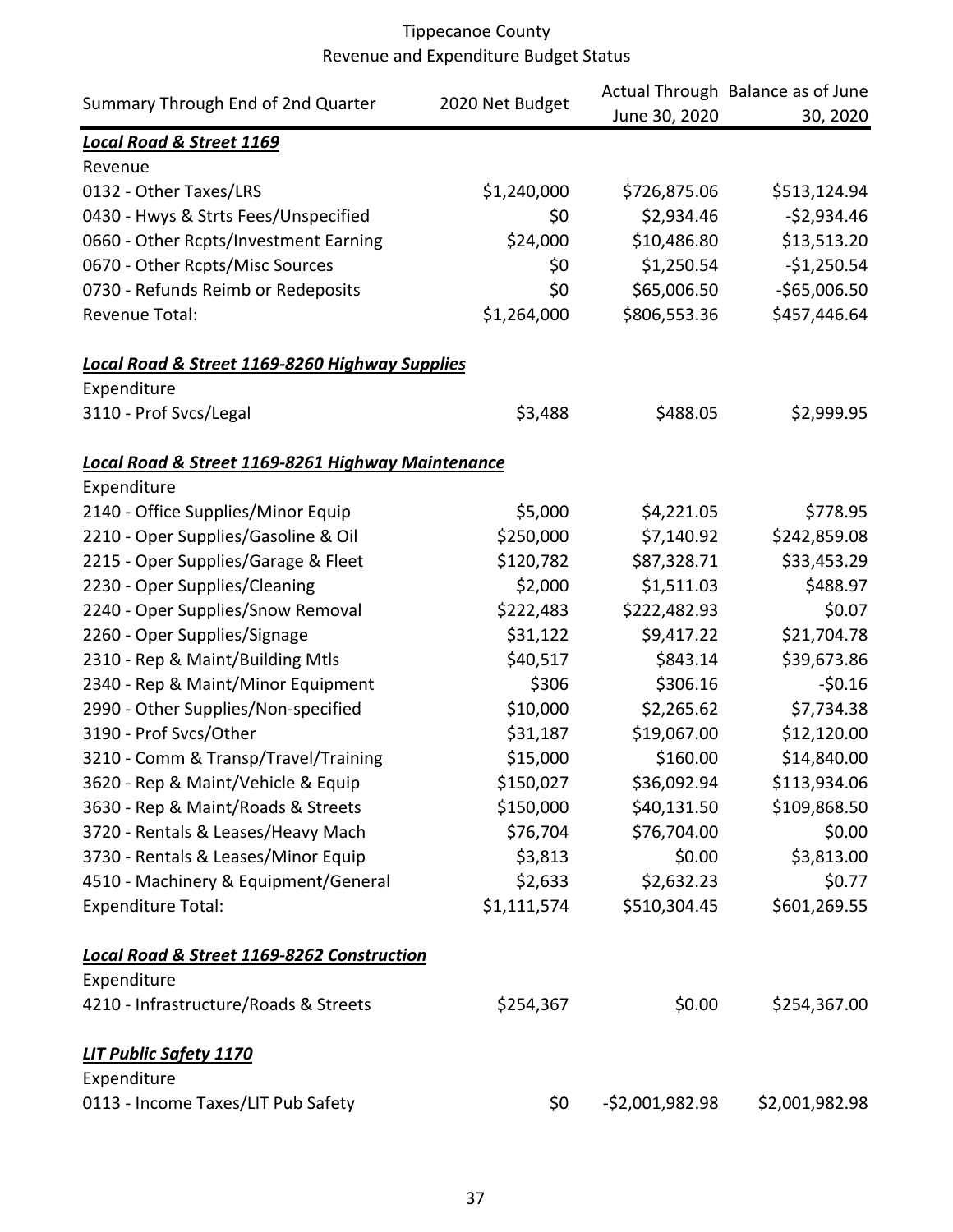|                                                                         |                 |                | Actual Through Balance as of June |
|-------------------------------------------------------------------------|-----------------|----------------|-----------------------------------|
| Summary Through End of 2nd Quarter                                      | 2020 Net Budget | June 30, 2020  | 30, 2020                          |
| <b>Major Bridge Fund 1171</b>                                           |                 |                |                                   |
| Revenue                                                                 |                 |                |                                   |
| 0100 - Prop Taxes/Property                                              | \$789,000       | \$371,217.48   | \$417,782.52                      |
| 0124 - Other Taxes/FIT                                                  | \$7,000         | \$3,579.30     | \$3,420.70                        |
| 0130 - Other Taxes/License Excise                                       | \$62,000        | \$34,116.57    | \$27,883.43                       |
| 0131 - Other Taxes/CVET                                                 | \$3,200         | \$1,547.38     | \$1,652.62                        |
| <b>Revenue Total:</b>                                                   | \$861,200       | \$410,460.73   | \$450,739.27                      |
| Major Bridge Fund 1171-8161 Highway                                     |                 |                |                                   |
| Expenditure                                                             |                 |                |                                   |
| 3190 - Prof Svcs/Other                                                  | \$250,000       | \$29,890.00    | \$220,110.00                      |
| <b>Motor Vehicle Highway Restricted 1173</b>                            |                 |                |                                   |
| Revenue                                                                 |                 |                |                                   |
| 0133 - Other Taxes/MVH                                                  | \$2,565,819     | \$1,343,948.98 | \$1,221,870.02                    |
| 0283 - Hwys & Strts/Federal                                             | \$0             | \$271,214.10   | $-5271,214.10$                    |
| Motor Vehicle Highway Restricted 1173-8062 Highway Repair & Maintenance |                 |                |                                   |
| Expenditure                                                             |                 |                |                                   |
| 2320 - Rep & Maint/Street Mtls                                          | \$835,819       | \$183,656.80   | \$652,162.20                      |
| 3120 - Prof Svcs/Engineer & Architect                                   | \$111,062       | \$111,061.31   | \$0.69                            |
| 3190 - Prof Svcs/Other                                                  | \$150,000       | \$85,000.00    | \$65,000.00                       |
| 3630 - Rep & Maint/Roads & Streets                                      | \$40,918        | \$40,917.07    | \$0.93                            |
| 3720 - Rentals & Leases/Heavy Mach                                      | \$580,000       | \$246,905.20   | \$333,094.80                      |
| 4110 - Land/Right-of-Way                                                | \$64,776        | \$64,776.00    | \$0.00                            |
| 4210 - Infrastructure/Roads & Streets                                   | \$1,009,604     | \$586,623.27   | \$422,980.73                      |
| <b>Expenditure Total:</b>                                               | \$2,792,179     | \$1,318,939.65 | \$1,473,239.35                    |
| <b>Misdemeanant 1175-5510 Community Corrections</b>                     |                 |                |                                   |
| Expenditure                                                             |                 |                |                                   |
| 3190 - Prof Svcs/Other                                                  | \$28,931        | \$27,765.06    | \$1,165.94                        |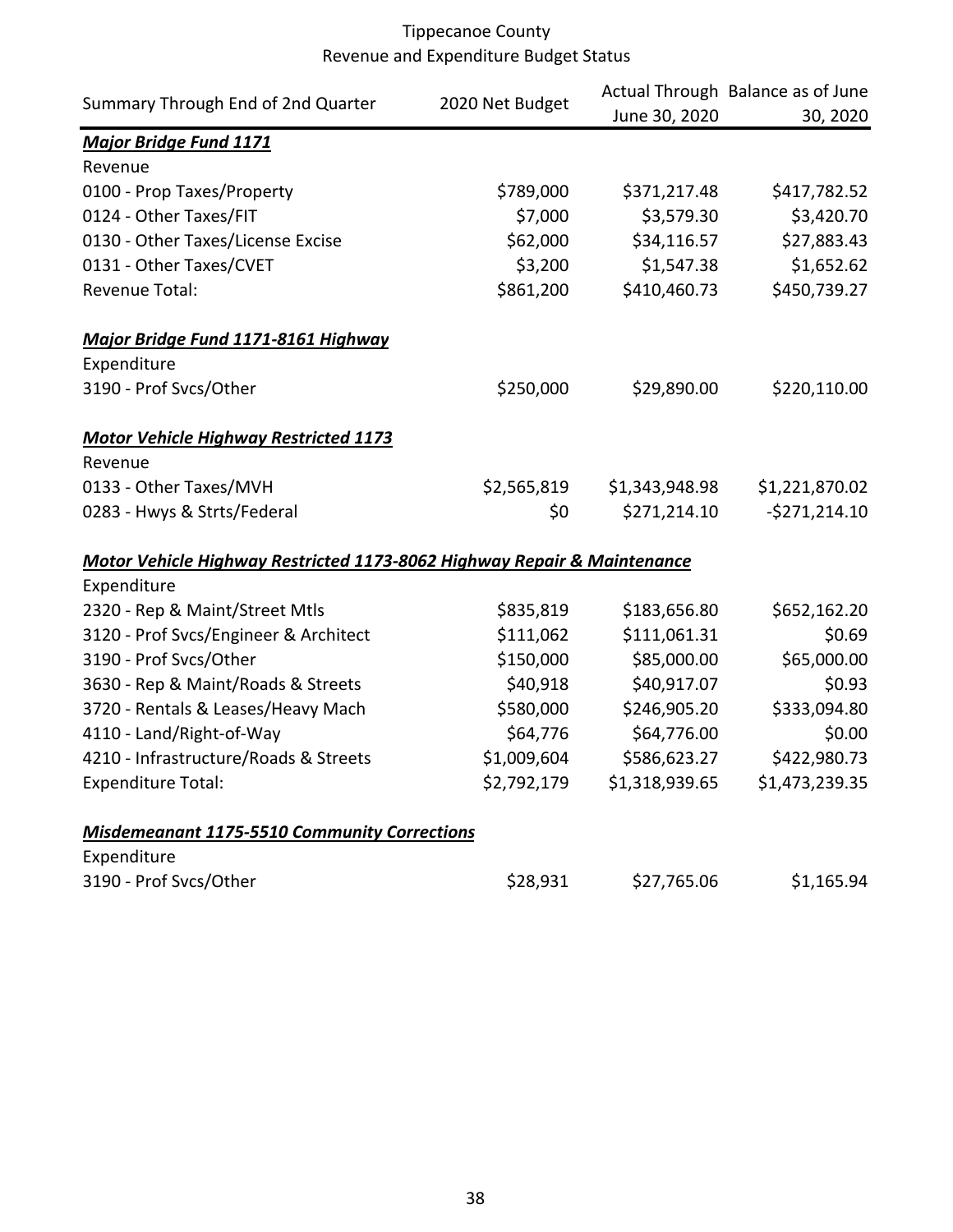|                                                               | 2020 Net Budget |                | Actual Through Balance as of June |
|---------------------------------------------------------------|-----------------|----------------|-----------------------------------|
| Summary Through End of 2nd Quarter                            |                 | June 30, 2020  | 30, 2020                          |
| <b>Motor Vehicle Highway 1176</b>                             |                 |                |                                   |
| Revenue                                                       |                 |                |                                   |
| 0133 - Other Taxes/MVH                                        | \$2,528,404     | \$1,343,949.03 | \$1,184,454.97                    |
| 0293 - Hwys & Strts/State or Local                            | \$40,000        | \$40,000.00    | \$0.00                            |
| 0303 - Gen Govt Permits/Lot & Drvwy                           | \$0             | \$13,675.00    | $-$13,675.00$                     |
| 0430 - Hwys & Strts Fees/Unspecified                          | \$0             | \$970.29       | $-5970.29$                        |
| 0491 - Other Fees & Charges/Doc&Copy                          | \$0             | \$20.00        | $-520.00$                         |
| 0660 - Other Rcpts/Investment Earning                         | \$60,000        | \$18,200.82    | \$41,799.18                       |
| 0670 - Other Rcpts/Misc Sources                               | \$0             | \$3,555.07     | $-$3,555.07$                      |
| 0740 - Other Srcs/Sale Surplus Assets                         | \$0             | \$320.55       | $-$ \$320.55                      |
| Revenue Total:                                                | \$2,628,404     | \$1,420,690.76 | \$1,207,713.24                    |
| <b>Motor Vehicle Highway 1176-8059 Administration</b>         |                 |                |                                   |
| Expenditure                                                   |                 |                |                                   |
| 1130 - Sal & Wages/Part Time                                  | \$5,000         | \$0.00         | \$5,000.00                        |
| <b>Motor Vehicle Highway 1176-8060 Highway Administration</b> |                 |                |                                   |
| Expenditure                                                   |                 |                |                                   |
| 1110 - Sal & Wages/Full Time                                  | \$395,056       | \$193,868.66   | \$201,187.34                      |
| 1112 - Sal & Wages/Chief Dep & Appt                           | \$153,106       | \$76,552.97    | \$76,553.03                       |
| 1150 - Sal & Wages/Overtime                                   | \$15,000        | \$6,378.18     | \$8,621.82                        |
| 1210 - EE Benefits/Social Security                            | \$43,465        | \$19,930.74    | \$23,534.26                       |
| 1220 - EE Benefits/PERF Retirement                            | \$63,075        | \$31,177.45    | \$31,897.55                       |
| 2110 - Office Supplies/General                                | \$10,000        | \$2,084.73     | \$7,915.27                        |
| 3145 - Prof Svcs/Hlth & Med Prof                              | \$2,000         | \$647.75       | \$1,352.25                        |
| 3210 - Comm & Transp/Travel/Training                          | \$2,000         | \$0.00         | \$2,000.00                        |
| 3230 - Comm & Transp/Postage & Frght                          | \$1,500         | \$388.69       | \$1,111.31                        |
| 3310 - Printing & Advertising/Legal                           | \$2,000         | \$376.68       | \$1,623.32                        |
| <b>Expenditure Total:</b>                                     | \$687,202       | \$331,405.85   | \$355,796.15                      |
| Motor Vehicle Highway 1176-8061 Highway Repair & Maintenance  |                 |                |                                   |
| Expenditure                                                   |                 |                |                                   |
| 1110 - Sal & Wages/Full Time                                  | \$1,040,407     | \$512,153.94   | \$528,253.06                      |
| 1130 - Sal & Wages/Part Time                                  | \$6,500         | \$0.00         | \$6,500.00                        |
| 1150 - Sal & Wages/Overtime                                   | \$50,000        | \$15,996.18    | \$34,003.82                       |
| 1210 - EE Benefits/Social Security                            | \$83,914        | \$37,780.22    | \$46,133.78                       |
| 1220 - EE Benefits/PERF Retirement                            | \$122,126       | \$57,851.85    | \$64,274.15                       |
| 3970 - Other Disb/Costs of Business                           | \$15,000        | \$11,666.19    | \$3,333.81                        |
| 6100 - Interfund Transfers/Transfer O                         | \$10,000        | \$0.00         | \$10,000.00                       |
| <b>Expenditure Total:</b>                                     | \$1,327,947     | \$635,448.38   | \$692,498.62                      |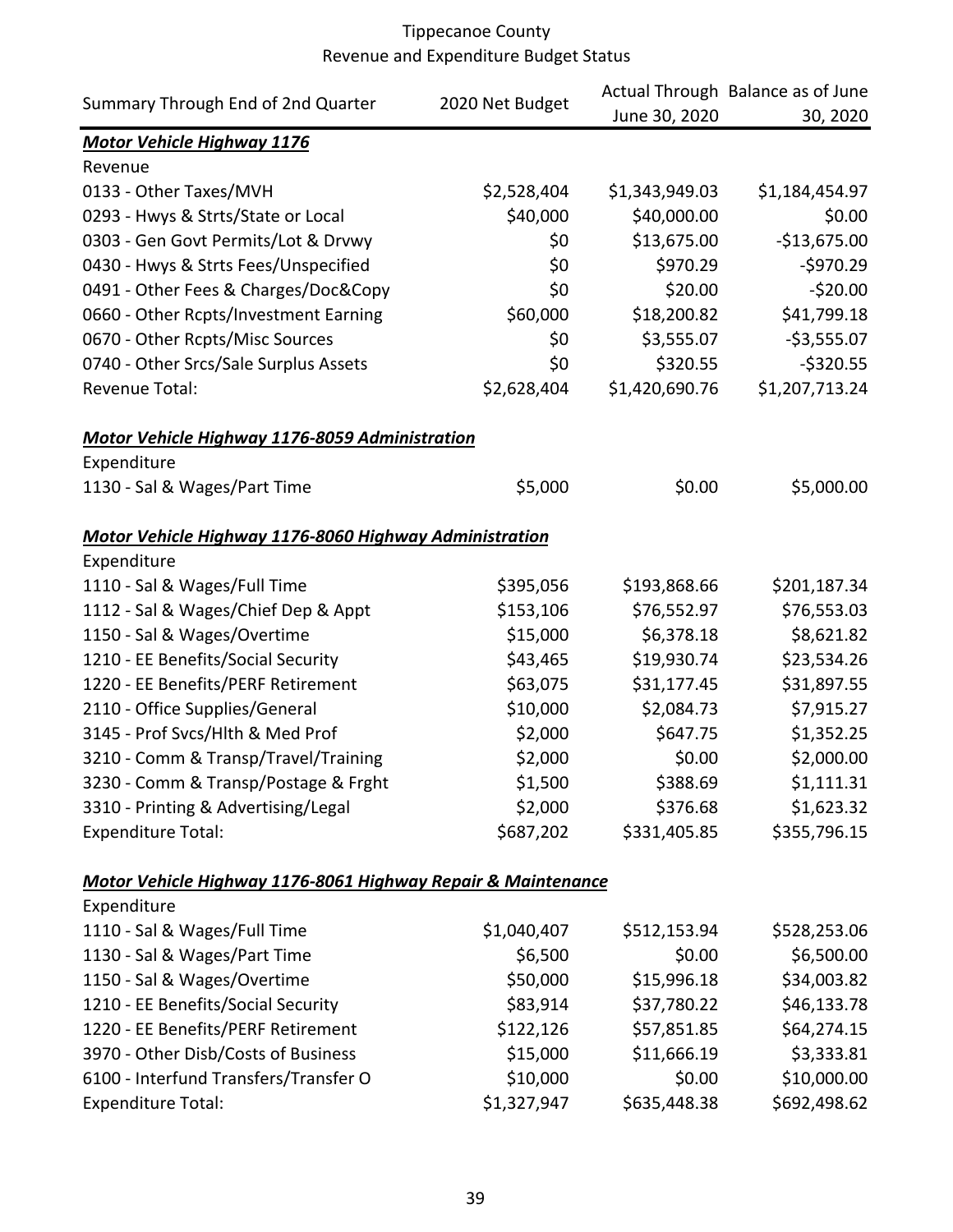| Summary Through End of 2nd Quarter                              | 2020 Net Budget |               | Actual Through Balance as of June |
|-----------------------------------------------------------------|-----------------|---------------|-----------------------------------|
|                                                                 |                 | June 30, 2020 | 30, 2020                          |
| Motor Vehicle Highway 1176-8063 Highway General & Undistributed |                 |               |                                   |
| Expenditure                                                     |                 |               |                                   |
| 3910 - Other Disb/Dues & Subscription                           | \$50,000        | \$7,839.00    | \$42,161.00                       |
| Motor Vehicle Highway 1176-9410 Employee Insurance              |                 |               |                                   |
| Expenditure                                                     |                 |               |                                   |
| 1230 - EE Benefits/Health                                       | \$611,353       | \$236,457.64  | \$374,895.36                      |
| 1231 - EE Benefits/LTD                                          | \$5,845         | \$2,887.50    | \$2,957.50                        |
| 1232 - EE Benefits/Life                                         | \$3,643         | \$1,669.71    | \$1,973.29                        |
| 1910 - Other Personal Services/WC                               | \$83,448        | \$0.00        | \$83,448.00                       |
| 1920 - Other Personal Services/Unempl                           | \$1,500         | \$0.00        | \$1,500.00                        |
| <b>Expenditure Total:</b>                                       | \$705,789       | \$241,014.85  | \$464,774.15                      |
| <b>Park Non-Reverting 1178</b>                                  |                 |               |                                   |
| Revenue                                                         |                 |               |                                   |
| 0660 - Other Rcpts/Investment Earning                           | \$0             | \$289.75      | $-5289.75$                        |
| <b>Plat Book Fund 1181</b>                                      |                 |               |                                   |
| Revenue                                                         |                 |               |                                   |
| 0401 - Gen Govt Fees/Auditor                                    | \$60,000        | \$28,850.00   | \$31,150.00                       |
| Plat Book Fund 1181-0110 Auditor                                |                 |               |                                   |
| Expenditure                                                     |                 |               |                                   |
| 1113 - Sal & Wages/Benefit Elig PT                              | \$35,029        | \$17,514.38   | \$17,514.62                       |
| 1210 - EE Benefits/Social Security                              | \$2,680         | \$1,335.26    | \$1,344.74                        |
| 2110 - Office Supplies/General                                  | \$250           | \$0.00        | \$250.00                          |
| 2120 - Office Supplies/Forms                                    | \$1,000         | \$0.00        | \$1,000.00                        |
| 3210 - Comm & Transp/Travel/Training                            | \$750           | \$0.00        | \$750.00                          |
| 4590 - Machinery & Equipment/Other                              | \$1,500         | \$0.00        | \$1,500.00                        |
| 6100 - Interfund Transfers/Transfer O                           | \$20,000        | \$20,000.00   | \$0.00                            |
| <b>Expenditure Total:</b>                                       | \$61,209        | \$38,849.64   | \$22,359.36                       |
| Rainy Day Fund 1186-0430 Drainage Board                         |                 |               |                                   |
| Expenditure                                                     |                 |               |                                   |
| 4240 - Infrastructure/Culverts & Drai                           | \$130,526       | \$6,565.23    | \$123,960.77                      |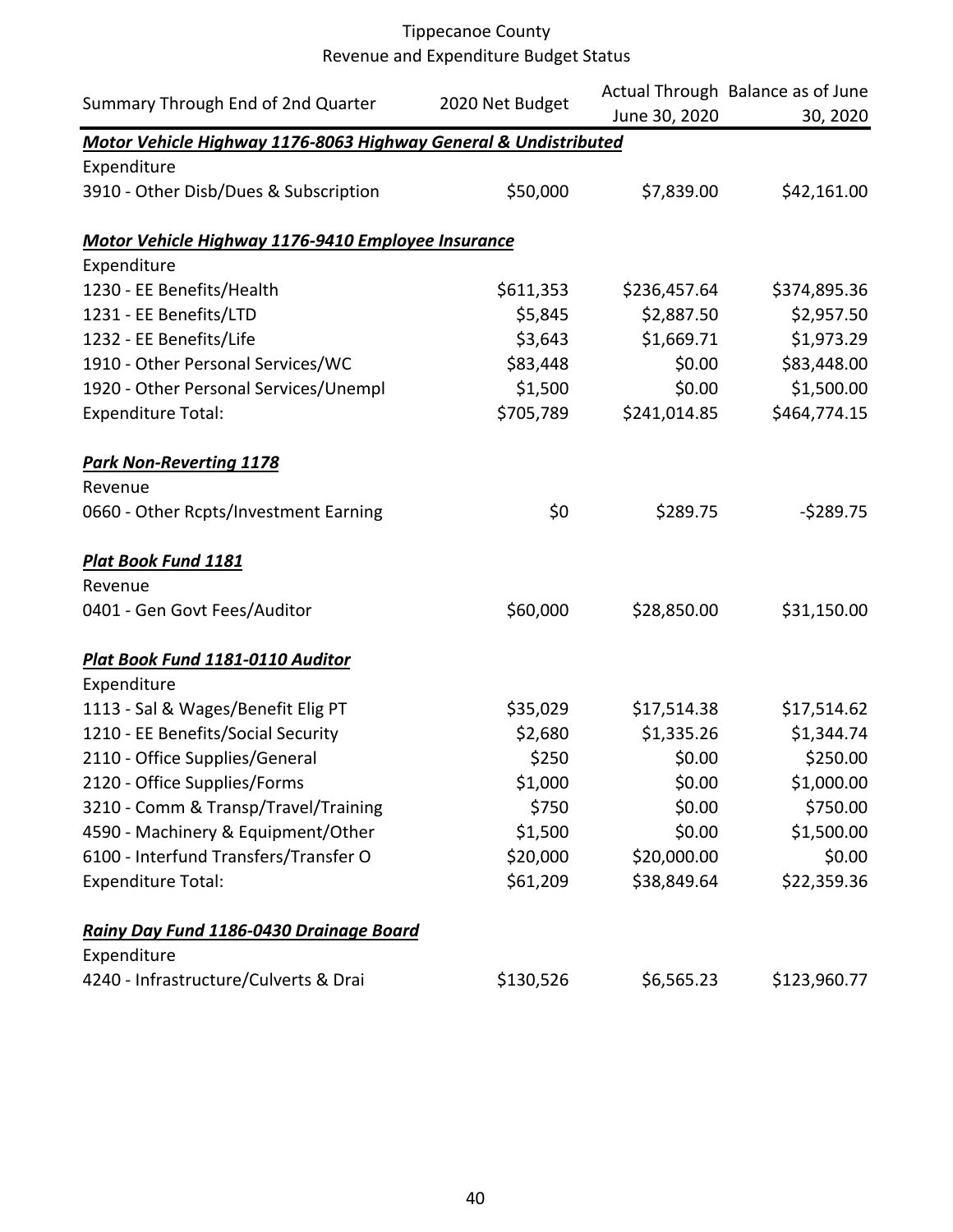| Summary Through End of 2nd Quarter        | 2020 Net Budget |               | Actual Through Balance as of June |
|-------------------------------------------|-----------------|---------------|-----------------------------------|
|                                           |                 | June 30, 2020 | 30, 2020                          |
| <b>Reassessment 1188</b>                  |                 |               |                                   |
| Revenue                                   |                 |               |                                   |
| 0100 - Prop Taxes/Property                | \$353,000       | \$170,761.16  | \$182,238.84                      |
| 0124 - Other Taxes/FIT                    | \$3,000         | \$1,646.48    | \$1,353.52                        |
| 0130 - Other Taxes/License Excise         | \$25,000        | \$15,693.64   | \$9,306.36                        |
| 0131 - Other Taxes/CVET                   | \$1,200         | \$711.80      | \$488.20                          |
| 0660 - Other Rcpts/Investment Earning     | \$3,840         | \$1,548.95    | \$2,291.05                        |
| Revenue Total:                            | \$386,040       | \$190,362.03  | \$195,677.97                      |
| Reassessment 1188-0510 Assessor           |                 |               |                                   |
| Expenditure                               |                 |               |                                   |
| 1110 - Sal & Wages/Full Time              | \$120,801       | \$41,338.96   | \$79,462.04                       |
| 1113 - Sal & Wages/Benefit Elig PT        | \$35,029        | \$17,514.38   | \$17,514.62                       |
| 1130 - Sal & Wages/Part Time              | \$70,000        | \$25,793.04   | \$44,206.96                       |
| 1132 - Sal & Wages/Board Members          | \$9,100         | \$2,062.50    | \$7,037.50                        |
| 1210 - EE Benefits/Social Security        | \$17,973        | \$6,476.28    | \$11,496.72                       |
| 1220 - EE Benefits/PERF Retirement        | \$13,530        | \$4,629.95    | \$8,900.05                        |
| 2110 - Office Supplies/General            | \$9,846         | \$4,192.64    | \$5,653.36                        |
| 2120 - Office Supplies/Forms              | \$10,000        | \$9,930.00    | \$70.00                           |
| 2210 - Oper Supplies/Gasoline & Oil       | \$3,000         | \$0.00        | \$3,000.00                        |
| 3140 - Prof Svcs/Counselng Consults       | \$10,000        | \$2,600.00    | \$7,400.00                        |
| 3190 - Prof Svcs/Other                    | \$53,922        | \$11,533.04   | \$42,388.96                       |
| 3210 - Comm & Transp/Travel/Training      | \$15,000        | \$1,119.17    | \$13,880.83                       |
| 3230 - Comm & Transp/Postage & Frght      | \$23,662        | \$23,661.41   | \$0.59                            |
| 3240 - Comm & Transp/Software             | \$35,300        | \$20,807.34   | \$14,492.66                       |
| 3310 - Printing & Advertising/Legal       | \$450           | \$0.00        | \$450.00                          |
| 3420 - Insur/Vehicle & Equipment          | \$1,600         | \$0.00        | \$1,600.00                        |
| 3510 - Utility Service/Utilities          | \$600           | \$271.50      | \$328.50                          |
| 3620 - Rep & Maint/Vehicle & Equip        | \$1,654         | \$688.48      | \$965.52                          |
| 3910 - Other Disb/Dues & Subscription     | \$24,748        | \$8,719.35    | \$16,028.65                       |
| <b>Expenditure Total:</b>                 | \$456,215       | \$181,338.04  | \$274,876.96                      |
| Reassessment 1188-9410 Employee Insurance |                 |               |                                   |
| Expenditure                               |                 |               |                                   |
| 1230 - EE Benefits/Health                 | \$30,830        | \$8,337.36    | \$22,492.64                       |
| 1231 - EE Benefits/LTD                    | \$602           | \$220.68      | \$381.32                          |
| 1232 - EE Benefits/Life                   | \$440           | \$134.04      | \$305.96                          |
| 1910 - Other Personal Services/WC         | \$2,201         | \$0.00        | \$2,201.00                        |
| 1920 - Other Personal Services/Unempl     | \$580           | \$0.00        | \$580.00                          |
| <b>Expenditure Total:</b>                 | \$34,653        | \$8,692.08    | \$25,960.92                       |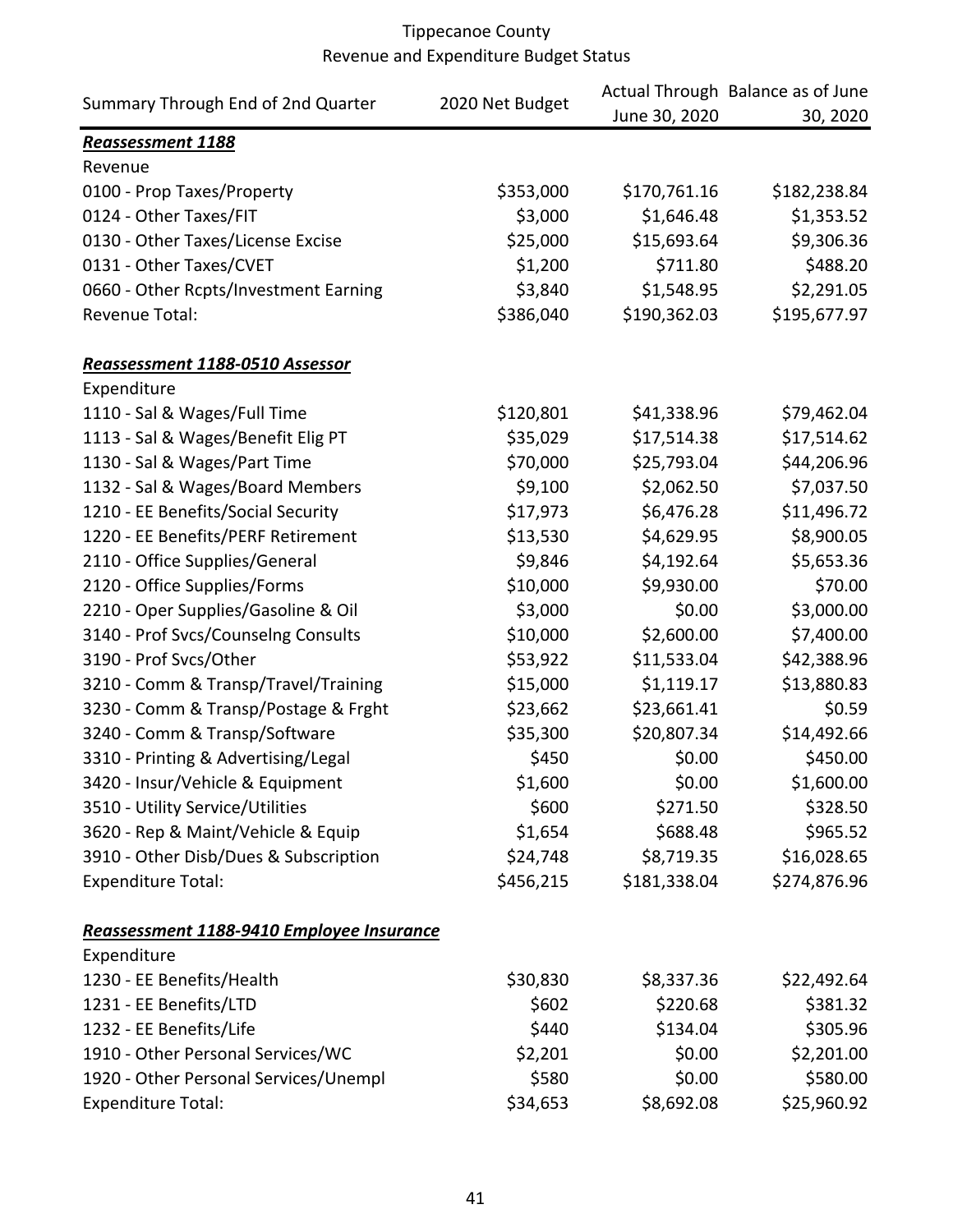| Summary Through End of 2nd Quarter                                | 2020 Net Budget |               | Actual Through Balance as of June |
|-------------------------------------------------------------------|-----------------|---------------|-----------------------------------|
|                                                                   |                 | June 30, 2020 | 30, 2020                          |
| <b>Recorder Records Perpetuation 1189</b>                         |                 |               |                                   |
| Revenue                                                           |                 |               |                                   |
| 0403 - Gen Govt Fees/Recorder                                     | \$360,000       | \$219,197.40  | \$140,802.60                      |
| <b>Recorder Records Perpetuation 1189-0310</b>                    |                 |               |                                   |
| Expenditure                                                       |                 |               |                                   |
| 1110 - Sal & Wages/Full Time                                      | \$89,168        | \$44,584.02   | \$44,583.98                       |
| 1111 - Sal & Wages/Elected Official                               | \$71,838        | \$35,919.00   | \$35,919.00                       |
| 1112 - Sal & Wages/Chief Dep & Appt                               | \$54,427        | \$27,213.55   | \$27,213.45                       |
| 1130 - Sal & Wages/Part Time                                      | \$7,500         | \$0.00        | \$7,500.00                        |
| 1210 - EE Benefits/Social Security                                | \$17,055        | \$7,985.71    | \$9,069.29                        |
| 1220 - EE Benefits/PERF Retirement                                | \$24,129        | \$12,064.39   | \$12,064.61                       |
| 3190 - Prof Svcs/Other                                            | \$227,920       | \$107,670.67  | \$120,249.33                      |
| <b>Expenditure Total:</b>                                         | \$492,037       | \$235,437.34  | \$256,599.66                      |
| <b>Recorder Records Perpetuation 1189-9410 Employee Insurance</b> |                 |               |                                   |
| Expenditure                                                       |                 |               |                                   |
| 1230 - EE Benefits/Health                                         | \$39,050        | \$15,576.12   | \$23,473.88                       |
| 1231 - EE Benefits/LTD                                            | \$798           | \$403.80      | \$394.20                          |
| 1232 - EE Benefits/Life                                           | \$798           | \$218.88      | \$579.12                          |
| 1910 - Other Personal Services/WC                                 | \$1,938         | \$0.00        | \$1,938.00                        |
| <b>Expenditure Total:</b>                                         | \$42,584        | \$16,198.80   | \$26,385.20                       |
| <b>Sheriff's Pension Trust 1193</b>                               |                 |               |                                   |
| Revenue                                                           |                 |               |                                   |
| 0511 - Publ Safety Fines/County Court                             | \$165,000       | \$58,046.25   | \$106,953.75                      |
| <b>Sheriff's Pension Trust 1193-5410 Sheriff</b>                  |                 |               |                                   |
| Expenditure                                                       |                 |               |                                   |
| 1221 - EE Benefits/Sheriff Retirement                             | \$173,087       | \$173,087.00  | \$0.00                            |
| <b>Public Defender User Fees 1200</b>                             |                 |               |                                   |
| Revenue                                                           |                 |               |                                   |
| 0291 - Publ Safety/State or Local                                 | \$0             | \$40,211.37   | $-$ \$40,211.37                   |
| 0414 - Publ Safety Fees/Public Defend                             | \$70,000        | \$35,422.68   | \$34,577.32                       |
| <b>Revenue Total:</b>                                             | \$70,000        | \$75,634.05   | $-$5,634.05$                      |
| <u> Public Defender User Fees 1200-6310 Public Defender</u>       |                 |               |                                   |
| 3190 - Prof Svcs/Other                                            | \$29,467        | \$13,603.00   | \$15,864.00                       |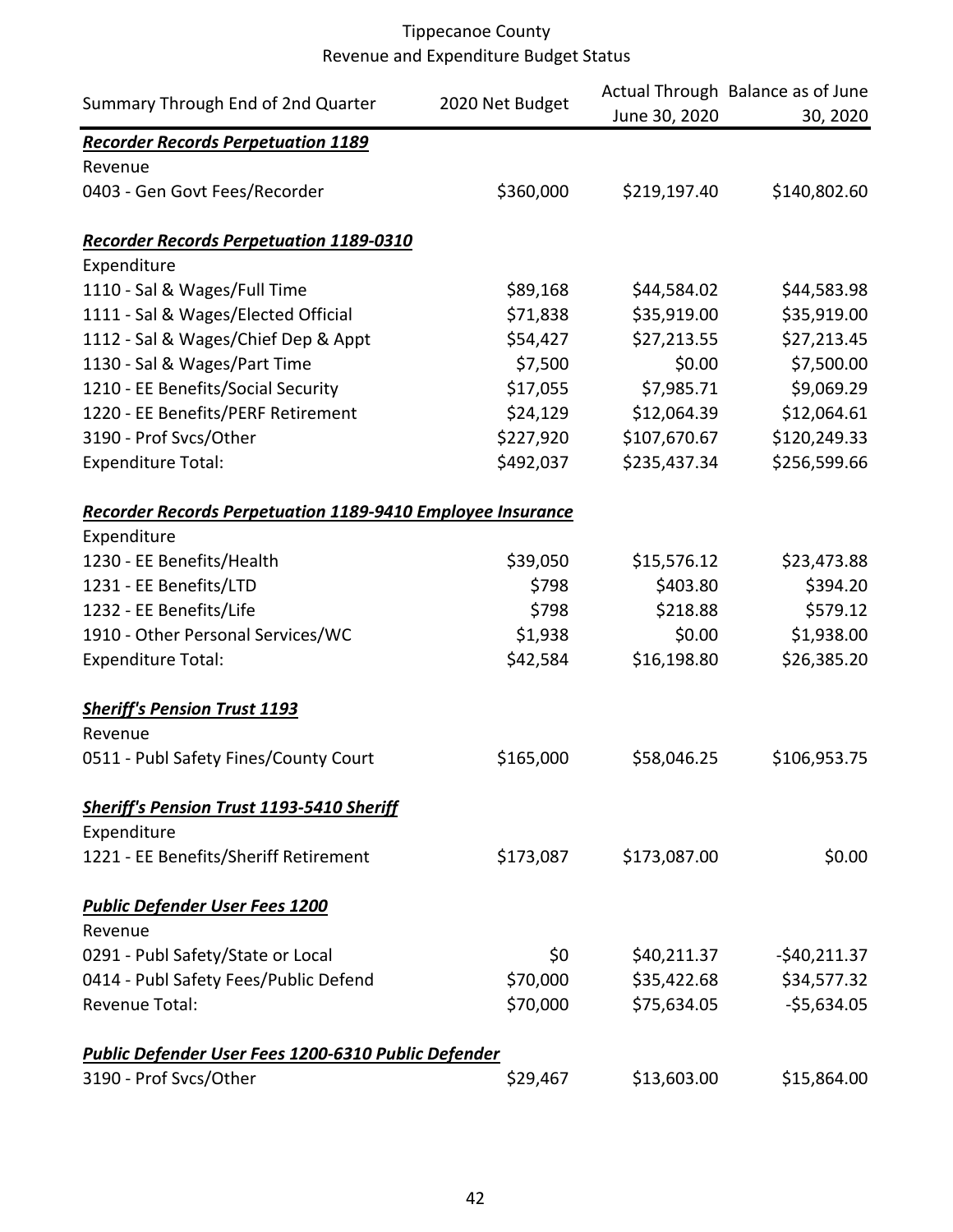| Summary Through End of 2nd Quarter                                 | 2020 Net Budget | June 30, 2020 | Actual Through Balance as of June<br>30, 2020 |
|--------------------------------------------------------------------|-----------------|---------------|-----------------------------------------------|
| <b>Surplus Tax 1201 Auditor Settlement</b>                         |                 |               |                                               |
| Revenue                                                            |                 |               |                                               |
| 0102 - Prop Taxes/Surplus                                          | \$0             | \$61,268.35   | $-561,268.35$                                 |
| <b>Surplus Tax 1201-0120 Auditor Settlement</b>                    |                 |               |                                               |
| Expenditure                                                        |                 |               |                                               |
| 3990 - Other Disb/Non-Specified                                    | \$0             | \$33,398.03   | $-533,398.03$                                 |
| <b>Surveyor's Corner Perpetuation 1202</b>                         |                 |               |                                               |
| Revenue                                                            |                 |               |                                               |
| 0403 - Gen Govt Fees/Recorder                                      | \$100,000       | \$58,090.00   | \$41,910.00                                   |
| <b>Surveyor's Corner Perpetuation 1202-0410</b>                    |                 |               |                                               |
| Expenditure                                                        |                 |               |                                               |
| 1110 - Sal & Wages/Full Time                                       | \$13,454        | \$6,726.98    | \$6,727.02                                    |
| 1111 - Sal & Wages/Elected Official                                | \$54,638        | \$27,319.11   | \$27,318.89                                   |
| 1130 - Sal & Wages/Part Time                                       | \$5,000         | \$0.00        | \$5,000.00                                    |
| 1210 - EE Benefits/Social Security                                 | \$5,592         | \$2,583.82    | \$3,008.18                                    |
| 1220 - EE Benefits/PERF Retirement                                 | \$7,627         | \$3,822.70    | \$3,804.30                                    |
| 2110 - Office Supplies/General                                     | \$4,000         | \$0.00        | \$4,000.00                                    |
| 2210 - Oper Supplies/Gasoline & Oil                                | \$4,000         | \$0.00        | \$4,000.00                                    |
| 3140 - Prof Svcs/Counselng Consults                                | \$75,000        | \$0.00        | \$75,000.00                                   |
| 3210 - Comm & Transp/Travel/Training                               | \$3,500         | \$0.00        | \$3,500.00                                    |
| 3240 - Comm & Transp/Software                                      | \$5,000         | \$0.00        | \$5,000.00                                    |
| 3310 - Printing & Advertising/Legal                                | \$1,000         | \$0.00        | \$1,000.00                                    |
| 3510 - Utility Service/Utilities                                   | \$2,500         | \$0.00        | \$2,500.00                                    |
| 3610 - Rep & Maint/Buildings & Proper                              | \$3,000         | \$4.48        | \$2,995.52                                    |
| 3620 - Rep & Maint/Vehicle & Equip                                 | \$5,000         | \$0.00        | \$5,000.00                                    |
| 3910 - Other Disb/Dues & Subscription                              | \$1,200         | \$0.00        | \$1,200.00                                    |
| 4590 - Machinery & Equipment/Other                                 | \$35,000        | \$0.00        | \$35,000.00                                   |
| <b>Expenditure Total:</b>                                          | \$225,511       | \$40,457.09   | \$185,053.91                                  |
| <b>Surveyor's Corner Perpetuation 1202-9410 Employee Insurance</b> |                 |               |                                               |
| Expenditure                                                        |                 |               |                                               |
| 1230 - EE Benefits/Health                                          | \$4,200         | \$1,885.80    | \$2,314.20                                    |
| 1231 - EE Benefits/LTD                                             | \$260           | \$100.68      | \$159.32                                      |
| 1232 - EE Benefits/Life                                            | \$230           | \$43.80       | \$186.20                                      |
| <b>Expenditure Total:</b>                                          | \$4,690         | \$2,030.28    | \$2,659.72                                    |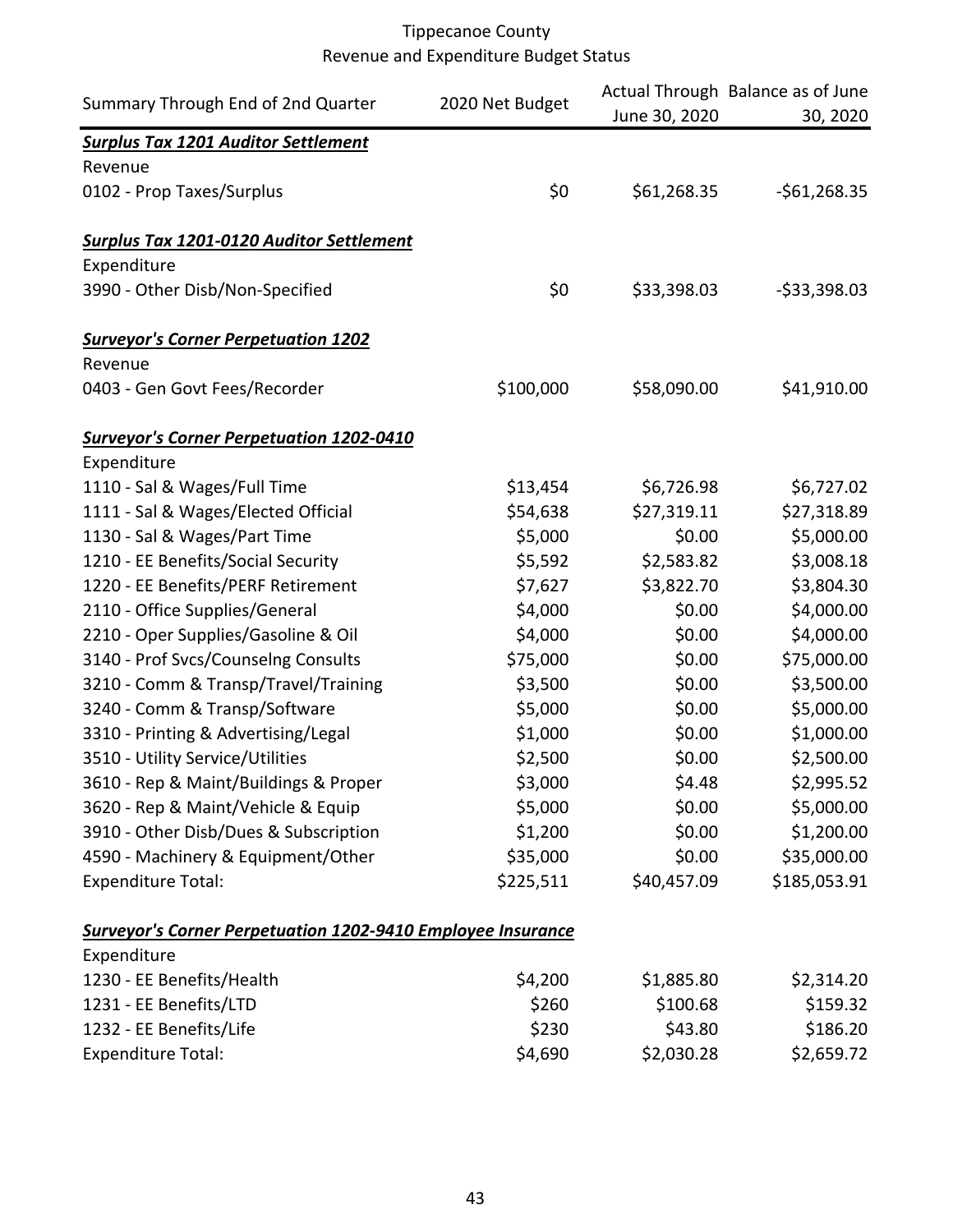| Summary Through End of 2nd Quarter             | 2020 Net Budget | June 30, 2020 | Actual Through Balance as of June<br>30, 2020 |
|------------------------------------------------|-----------------|---------------|-----------------------------------------------|
| <b>Tax Sale Fees 1203</b>                      |                 |               |                                               |
| Revenue                                        |                 |               |                                               |
| 0670 - Other Rcpts/Misc Sources                | \$0             | \$1,042.83    | $-$1,042.83$                                  |
| 0808 - Settlement/Treasurer Other Col          | \$0             | \$220.92      | $-5220.92$                                    |
| <b>Revenue Total:</b>                          | \$0             | \$1,263.75    | $-$1,263.75$                                  |
| Tax Sale Fees 1203-0120 Auditor Settlement     |                 |               |                                               |
| Expenditure                                    |                 |               |                                               |
| 8008 - Settlement/Treasurer Other Dis          | \$0             | \$147.60      | $-$147.60$                                    |
| <b>Expenditure Total:</b>                      | \$0             | \$147.60      | $-$147.60$                                    |
| <b>Tax Sale Redemption 1204</b>                |                 |               |                                               |
| Revenue                                        |                 |               |                                               |
| 0670 - Other Rcpts/Misc Sources                | \$0             | \$20,927.13   | $-520,927.13$                                 |
| <b>Tax Sale Redemption 1204-0210 Treasurer</b> |                 |               |                                               |
| Expenditure                                    |                 |               |                                               |
| 3190 - Prof Svcs/Other                         | \$0             | \$20,927.13   | $-520,927.13$                                 |
| Tax Sale Surplus 1205-0110 Auditor             |                 |               |                                               |
| Expenditure                                    |                 |               |                                               |
| 3190 - Prof Svcs/Other                         | \$0             | \$230,275.96  | $-5230,275.96$                                |
| <b>Local Health Dept Trust 1206</b>            |                 |               |                                               |
| Revenue                                        |                 |               |                                               |
| 0292 - Hlth & Wlfr/State or Local              | \$65,428        | \$32,713.86   | \$32,714.14                                   |
| Local Health Dept Trust 1206-9010 Health Dept  |                 |               |                                               |
| Expenditure                                    |                 |               |                                               |
| 1113 - Sal & Wages/Benefit Elig PT             | \$45,555        | \$14,546.82   | \$31,008.18                                   |
| 1130 - Sal & Wages/Part Time                   | \$5,654         | \$0.00        | \$5,654.00                                    |
| 1210 - EE Benefits/Social Security             | \$3,918         | \$1,053.15    | \$2,864.85                                    |
| 3145 - Prof Svcs/Hlth & Med Prof               | \$4,800         | \$0.00        | \$4,800.00                                    |
| 3190 - Prof Svcs/Other                         | \$3,713         | \$1,699.50    | \$2,013.50                                    |
| 3510 - Utility Service/Utilities               | \$3,602         | \$1,800.60    | \$1,801.40                                    |
| <b>Expenditure Total:</b>                      | \$67,242        | \$19,100.07   | \$48,141.93                                   |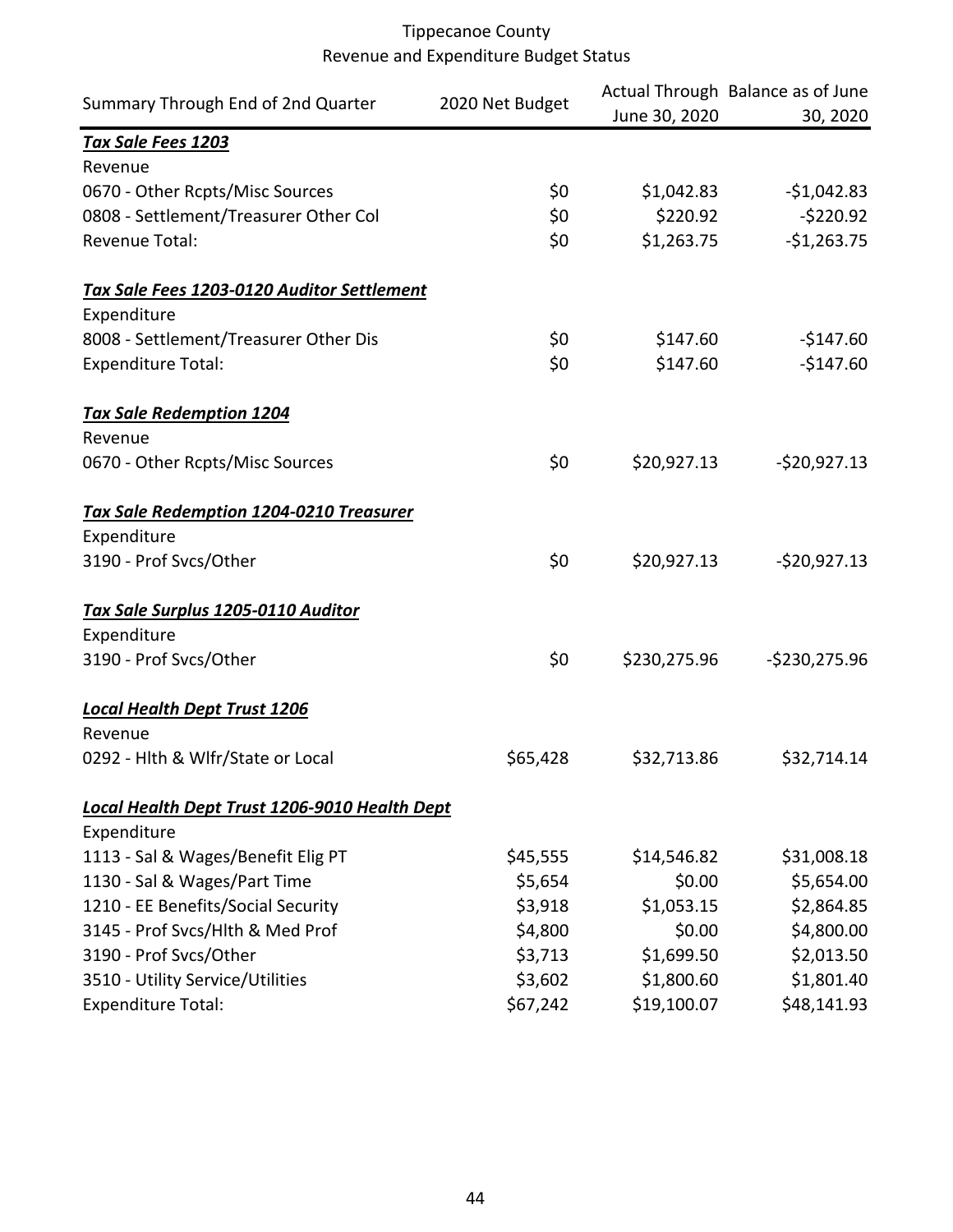| Summary Through End of 2nd Quarter              | 2020 Net Budget |               | Actual Through Balance as of June |
|-------------------------------------------------|-----------------|---------------|-----------------------------------|
|                                                 |                 | June 30, 2020 | 30, 2020                          |
| <b>Unsafe Building 1207-Building Commission</b> |                 |               |                                   |
| Expenditure                                     |                 |               |                                   |
| 3190 - Prof Svcs/Other                          | \$50,000        | \$0.00        | \$50,000.00                       |
| <b>GAL Grant 1213</b>                           |                 |               |                                   |
| Revenue                                         |                 |               |                                   |
| 0292 - Hlth & Wlfr/State or Local               | \$57,128        | \$73,787.00   | $-$16,659.00$                     |
| <b>GAL Grant 1213-7310 CASA</b>                 |                 |               |                                   |
| Expenditure                                     |                 |               |                                   |
| 1110 - Sal & Wages/Full Time                    | \$32,461        | \$15,470.91   | \$16,990.09                       |
| 1130 - Sal & Wages/Part Time                    | \$2,000         | \$0.00        | \$2,000.00                        |
| 1210 - EE Benefits/Social Security              | \$2,637         | \$1,149.49    | \$1,487.51                        |
| 1220 - EE Benefits/PERF Retirement              | \$3,636         | \$1,732.77    | \$1,903.23                        |
| 2110 - Office Supplies/General                  | \$3,000         | \$316.71      | \$2,683.29                        |
| 2140 - Office Supplies/Minor Equip              | \$3,963         | \$0.00        | \$3,963.00                        |
| 2260 - Oper Supplies/Signage                    | \$2,000         | \$90.00       | \$1,910.00                        |
| 2310 - Rep & Maint/Building Mtls                | \$3,805         | \$449.00      | \$3,356.00                        |
| 2990 - Other Supplies/Non-specified             | \$195           | \$0.00        | \$195.00                          |
| 3115 - Prof Svcs/Pauper Atty                    | \$2,750         | \$1,386.00    | \$1,364.00                        |
| 3210 - Comm & Transp/Travel/Training            | \$3,000         | \$1,865.23    | \$1,134.77                        |
| 3220 - Comm & Transp/Communications             | \$8,846         | \$0.00        | \$8,846.00                        |
| 3240 - Comm & Transp/Software                   | \$900           | \$0.00        | \$900.00                          |
| 3620 - Rep & Maint/Vehicle & Equip              | \$2,000         | \$483.22      | \$1,516.78                        |
| 3910 - Other Disb/Dues & Subscription           | \$500           | \$0.00        | \$500.00                          |
| <b>Expenditure Total:</b>                       | \$71,693        | \$22,943.33   | \$48,749.67                       |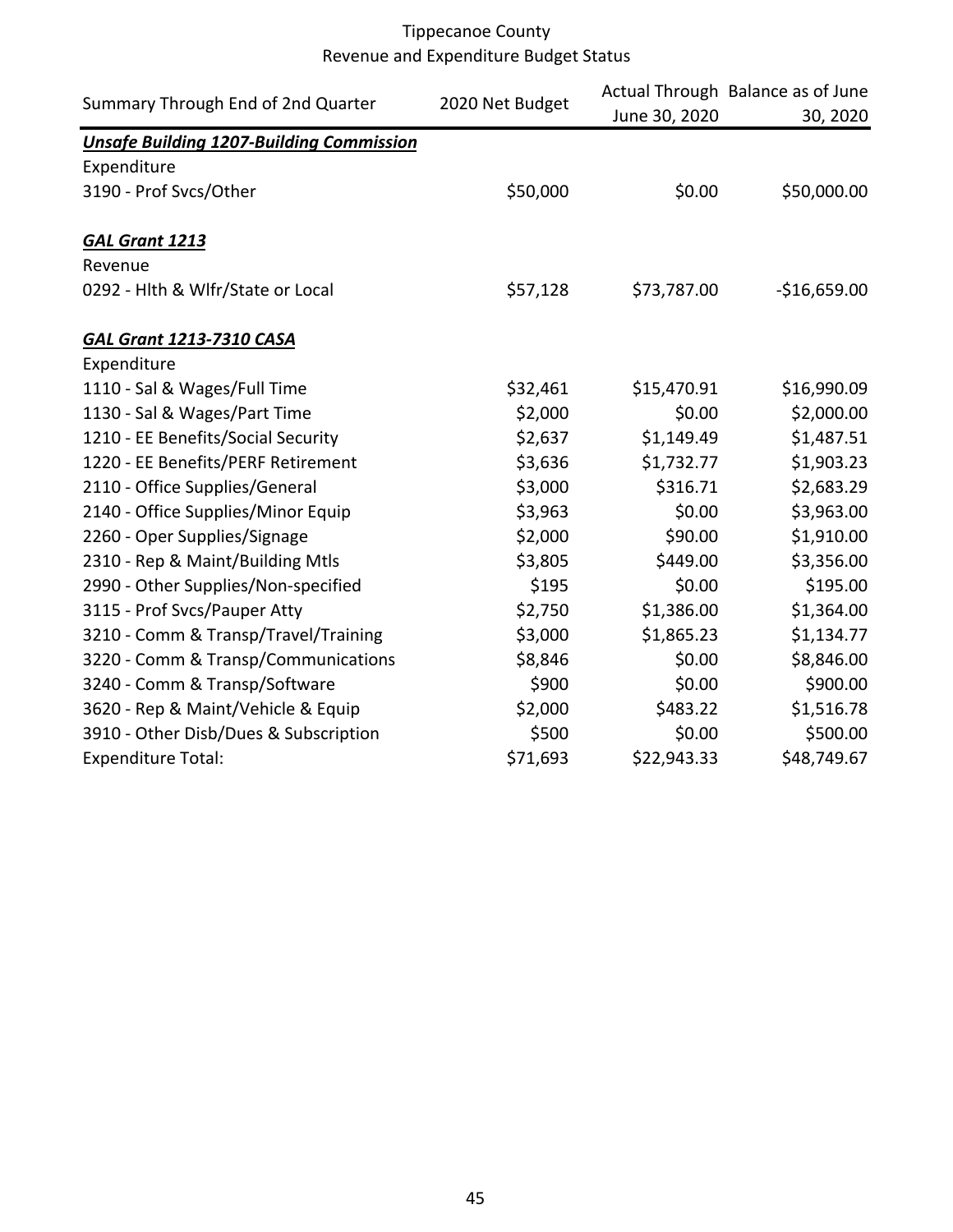| Summary Through End of 2nd Quarter                       | 2020 Net Budget |               | Actual Through Balance as of June |
|----------------------------------------------------------|-----------------|---------------|-----------------------------------|
|                                                          |                 | June 30, 2020 | 30, 2020                          |
| <b>Inelibible Homestead 1216</b>                         |                 |               |                                   |
| Revenue                                                  |                 |               |                                   |
| 0104 - Prop Taxes/Ineligible Hmstd                       | \$19,000        | \$8,007.92    | \$10,992.08                       |
| 0665 - Other Rcpts/Tax Pnlts & Intr                      | \$1,000         | \$606.64      | \$393.36                          |
| 0808 - Settlement/Treasurer Other Col                    | \$0             | \$6.13        | $-56.13$                          |
| <b>Revenue Total:</b>                                    | \$20,000        | \$8,620.69    | \$11,379.31                       |
| Inelibible Homestead 1216-0110 Auditor                   |                 |               |                                   |
| Expenditure                                              |                 |               |                                   |
| 1130 - Sal & Wages/Part Time                             | \$36,000        | \$5,301.25    | \$30,698.75                       |
| 1150 - Sal & Wages/Overtime                              | \$1,000         | \$0.00        | \$1,000.00                        |
| 1210 - EE Benefits/Social Security                       | \$2,831         | \$400.19      | \$2,430.81                        |
| 1220 - EE Benefits/PERF Retirement                       | \$112           | \$0.00        | \$112.00                          |
| 2110 - Office Supplies/General                           | \$1,500         | \$138.44      | \$1,361.56                        |
| 2130 - Office Supplies/Printing                          | \$2,500         | \$0.00        | \$2,500.00                        |
| 3190 - Prof Svcs/Other                                   | \$100,000       | \$42,611.05   | \$57,388.95                       |
| 3210 - Comm & Transp/Travel/Training                     | \$1,000         | \$100.00      | \$900.00                          |
| 3910 - Other Disb/Dues & Subscription                    | \$1,200         | \$1,092.57    | \$107.43                          |
| 4310 - Buildings/Municipal                               | \$25,000        | \$0.00        | \$25,000.00                       |
| 4590 - Machinery & Equipment/Other                       | \$1,500         | \$0.00        | \$1,500.00                        |
| <b>Expenditure Total:</b>                                | \$172,643       | \$49,643.50   | \$122,999.50                      |
| <b>Inelibible Homestead 1216-0120 Auditor Settlement</b> |                 |               |                                   |
| Expenditure                                              |                 |               |                                   |
| 8008 - Settlement/Treasurer Other Dis                    | \$100           | \$1.88        | \$98.12                           |
| <b>Expenditure Total:</b>                                | \$100           | \$1.88        | \$98.12                           |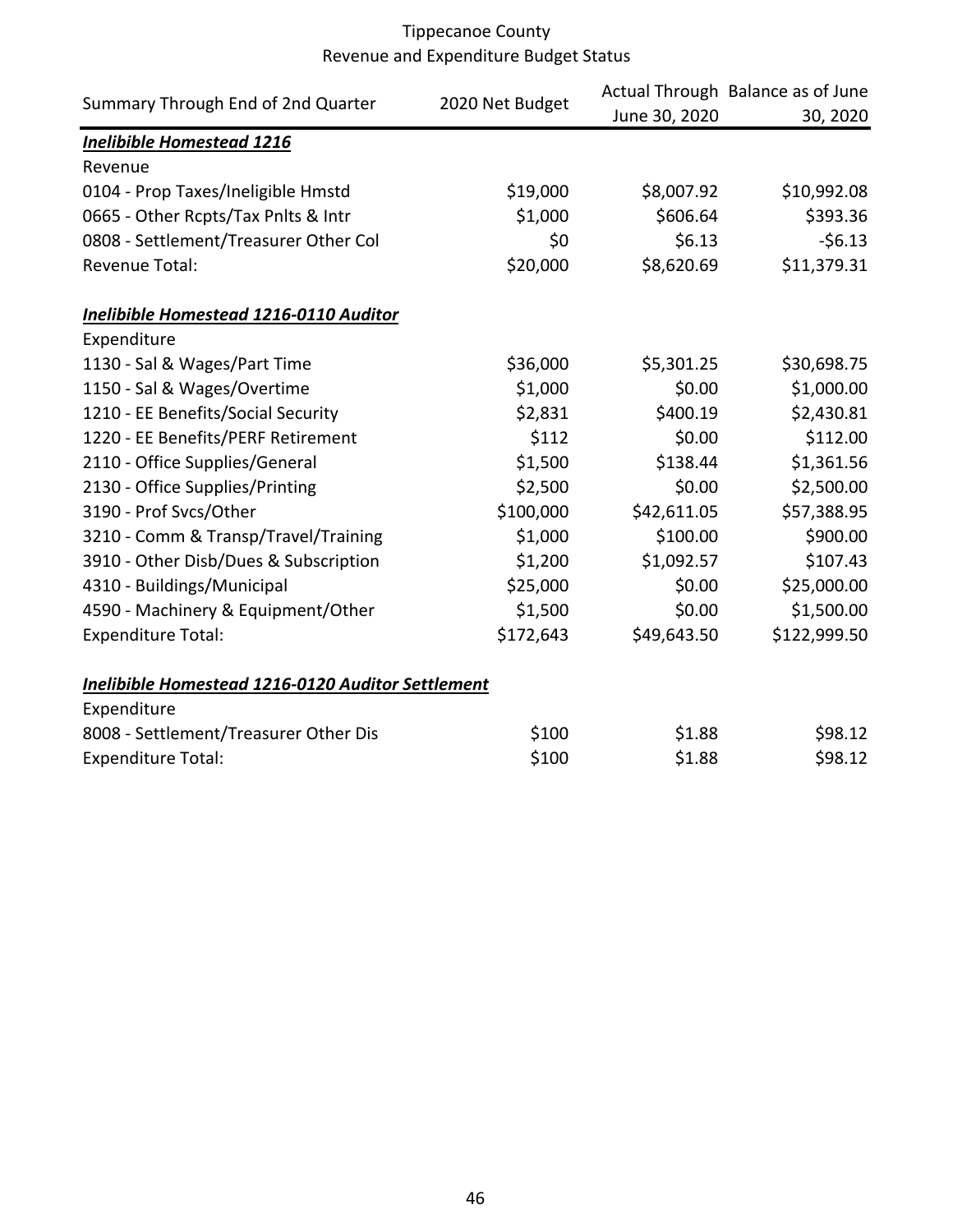| Summary Through End of 2nd Quarter                                     | 2020 Net Budget | June 30, 2020 | Actual Through Balance as of June<br>30, 2020 |
|------------------------------------------------------------------------|-----------------|---------------|-----------------------------------------------|
| <b>Elected Official Training Fund 1217</b>                             |                 |               |                                               |
| Revenue                                                                |                 |               |                                               |
| 0403 - Gen Govt Fees/Recorder                                          | \$19,200        | \$11,718.00   | \$7,482.00                                    |
| <b>Elected Official Training Fund 1217-0110 Auditor</b><br>Expenditure |                 |               |                                               |
| 3210 - Comm & Transp/Travel/Training                                   | \$3,500         | \$0.00        | \$3,500.00                                    |
| <b>Elected Official Training Fund 1217-0210 Treasurer</b>              |                 |               |                                               |
| Expenditure                                                            |                 |               |                                               |
| 3210 - Comm & Transp/Travel/Training                                   | \$2,000         | \$81.49       | \$1,918.51                                    |
| <b>Elected Official Training Fund 1217-0310 Recorder</b>               |                 |               |                                               |
| Expenditure                                                            |                 |               |                                               |
| 3210 - Comm & Transp/Travel/Training                                   | \$2,000         | \$550.00      | \$1,450.00                                    |
| <b>Elected Official Training Fund 1217-0410 Surveyor</b>               |                 |               |                                               |
| Expenditure                                                            |                 |               |                                               |
| 3210 - Comm & Transp/Travel/Training                                   | \$5,000         | \$799.40      | \$4,200.60                                    |
| <b>Elected Official Training Fund 1217-5810 Clerk</b><br>Expenditure   |                 |               |                                               |
| 3210 - Comm & Transp/Travel/Training                                   | \$2,400         | \$0.00        | \$2,400.00                                    |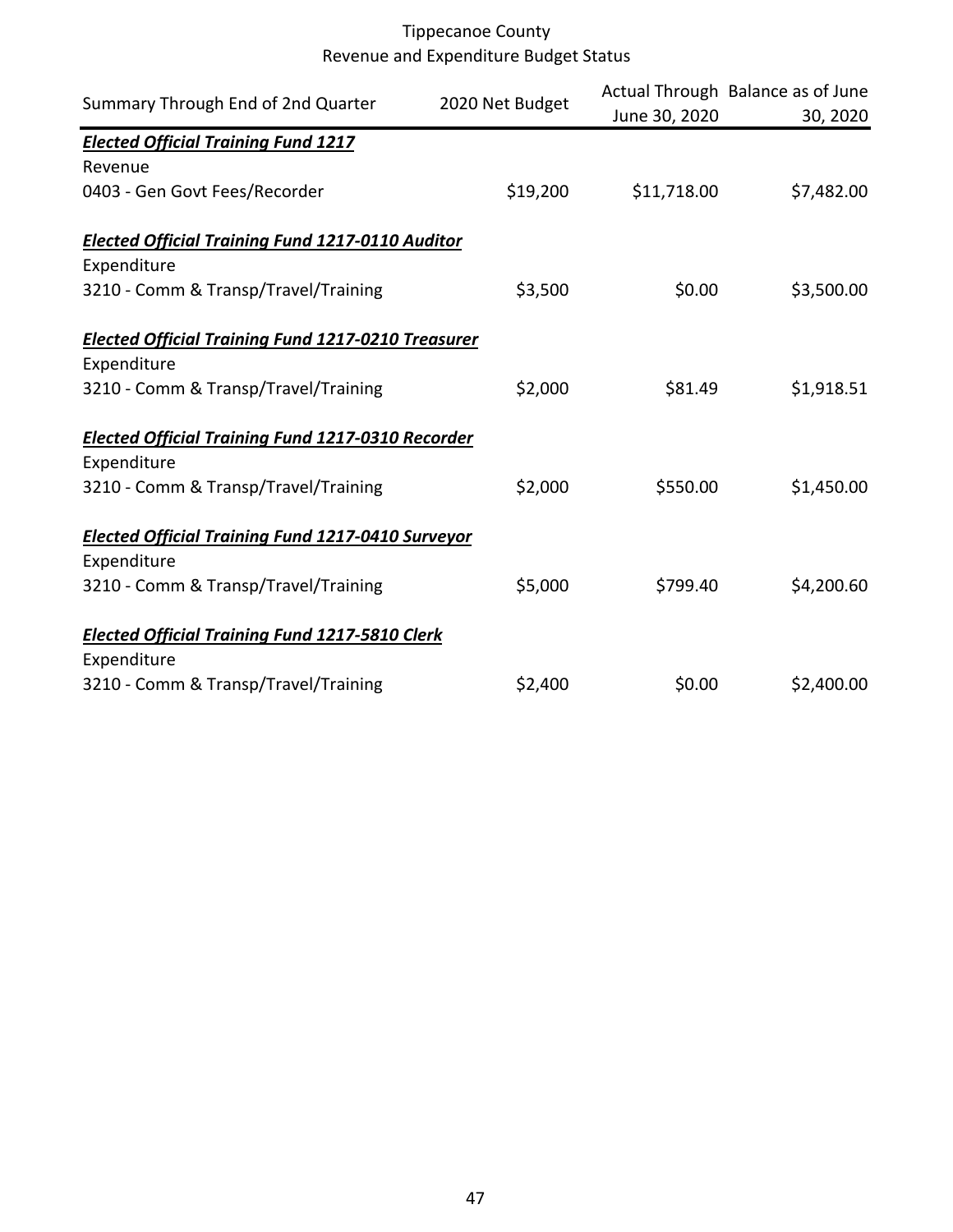| Summary Through End of 2nd Quarter                 | 2020 Net Budget |               | Actual Through Balance as of June |
|----------------------------------------------------|-----------------|---------------|-----------------------------------|
|                                                    |                 | June 30, 2020 | 30, 2020                          |
| <b>Emergency 911 1222</b>                          |                 |               |                                   |
| Revenue                                            |                 |               |                                   |
| 0416 - Publ Safety Fees/911 Service                | \$1,400,000     | \$732,426.00  | \$667,574.00                      |
| 0660 - Other Rcpts/Investment Earning              | \$86,400        | \$44,533.44   | \$41,866.56                       |
| 0730 - Refunds Reimb or Redeposits                 | \$0             | \$62.94       | $-562.94$                         |
| Revenue Total:                                     | \$1,486,400     | \$777,022.38  | \$709,377.62                      |
| <b>Emergency 911 1222-5410 Sheriff</b>             |                 |               |                                   |
| Expenditure                                        |                 |               |                                   |
| 1110 - Sal & Wages/Full Time                       | \$51,676        | \$25,551.55   | \$26,124.45                       |
| 1150 - Sal & Wages/Overtime                        | \$3,500         | \$238.80      | \$3,261.20                        |
| 1210 - EE Benefits/Social Security                 | \$4,221         | \$1,879.34    | \$2,341.66                        |
| 1220 - EE Benefits/PERF Retirement                 | \$6,180         | \$2,888.59    | \$3,291.41                        |
| 2110 - Office Supplies/General                     | \$5,000         | \$0.00        | \$5,000.00                        |
| 3140 - Prof Svcs/Counselng Consults                | \$100,000       | \$0.00        | \$100,000.00                      |
| 3190 - Prof Svcs/Other                             | \$779,163       | \$511,786.00  | \$267,377.00                      |
| 3210 - Comm & Transp/Travel/Training               | \$25,000        | \$1,291.06    | \$23,708.94                       |
| 3220 - Comm & Transp/Communications                | \$340,000       | \$113,578.00  | \$226,422.00                      |
| 3240 - Comm & Transp/Software                      | \$145,000       | \$144,690.07  | \$309.93                          |
| 4590 - Machinery & Equipment/Other                 | \$175,000       | \$82,850.10   | \$92,149.90                       |
| <b>Expenditure Total:</b>                          | \$1,634,740     | \$884,753.51  | \$749,986.49                      |
| <b>Emergency 911 1222-9410 Employee Benefits</b>   |                 |               |                                   |
| Expenditure                                        |                 |               |                                   |
| 1230 - EE Benefits/Health                          | \$17,152        | \$4,016.40    | \$13,135.60                       |
| 1231 - EE Benefits/LTD                             | \$206           | \$95.64       | \$110.36                          |
| 1232 - EE Benefits/Life                            | \$121           | \$54.72       | \$66.28                           |
| 1910 - Other Personal Services/WC                  | \$1,697         | \$0.00        | \$1,697.00                        |
| 1920 - Other Personal Services/Unempl              | \$2,000         | \$0.00        | \$2,000.00                        |
| <b>Expenditure Total:</b>                          | \$21,176        | \$4,166.76    | \$17,009.24                       |
| <b>LOIT Special Distribution 1229</b>              |                 |               |                                   |
| Revenue                                            |                 |               |                                   |
| 0283 - Hwys & Strts/Federal                        | \$0             | \$45,049.50   | $-$45,049.50$                     |
| <b>LOIT Special Distribution 1229-8062 Highway</b> |                 |               |                                   |
| Expenditure                                        |                 |               |                                   |
| 2320 - Rep & Maint/Street Mtls                     | \$7,074         | \$7,074.75    | $-50.75$                          |
| 3190 - Prof Svcs/Other                             | \$40,000        | \$0.00        | \$40,000.00                       |
| 4590 - Machinery & Equipment/Other                 | \$19,000        | \$8,169.62    | \$10,830.38                       |
| <b>Expenditure Total:</b>                          | \$66,074        | \$15,244.37   | \$50,829.63                       |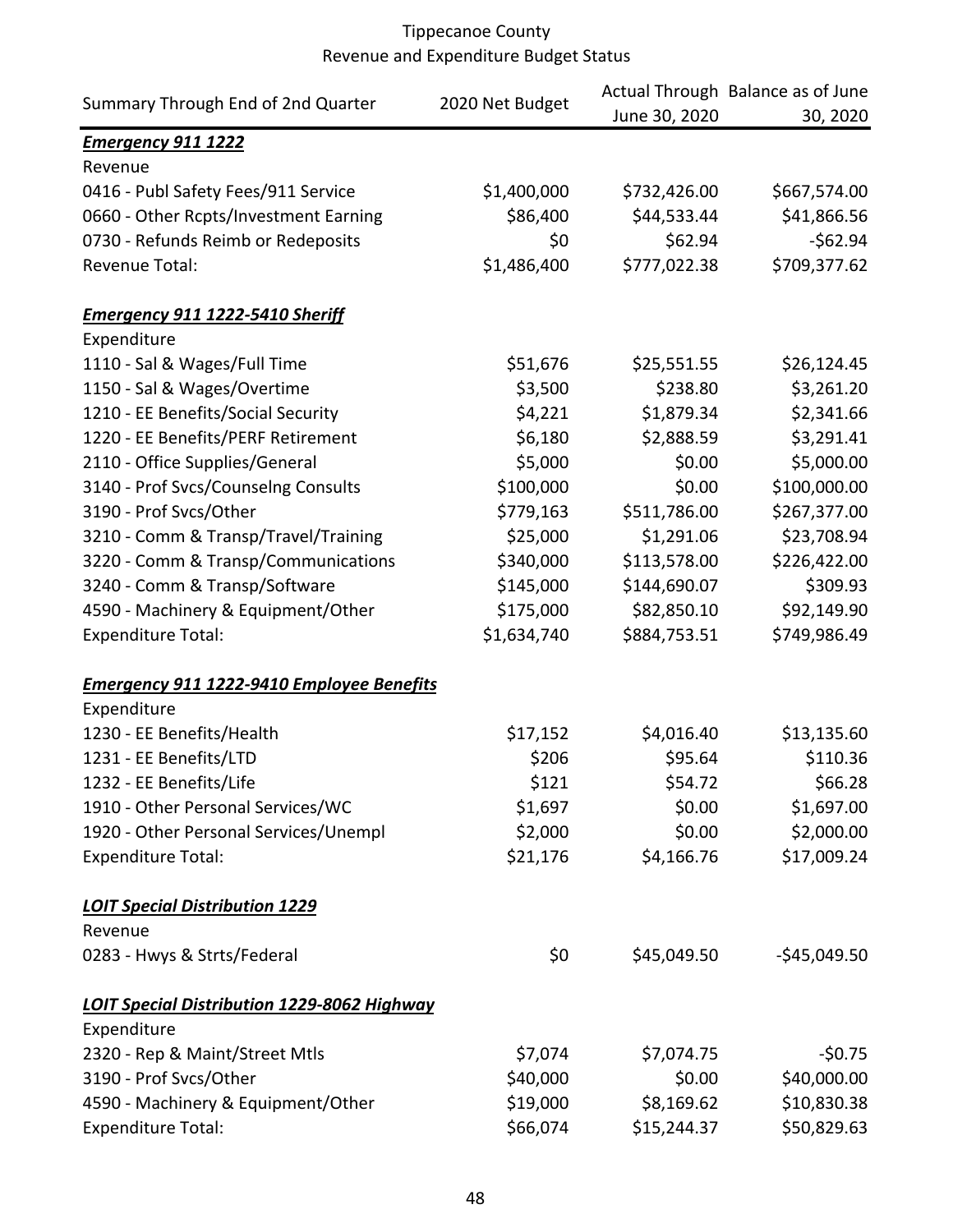| Summary Through End of 2nd Quarter                      | 2020 Net Budget | June 30, 2020 | Actual Through Balance as of June<br>30, 2020 |
|---------------------------------------------------------|-----------------|---------------|-----------------------------------------------|
| <b>Probation User Fees 2000</b>                         |                 |               |                                               |
| Revenue                                                 |                 |               |                                               |
| 0413 - Publ Safety Fees/Probation                       | \$245,000       | \$104,153.69  | \$140,846.31                                  |
| 0490 - Other Fees & Charges/Unspecifi                   | \$0             | \$1,750.00    | $-$1,750.00$                                  |
| <b>Revenue Total:</b>                                   | \$245,000       | \$105,903.69  | \$139,096.31                                  |
| <b>Probation User Fees 2000-0120 Auditor Settlement</b> |                 |               |                                               |
| Expenditure                                             |                 |               |                                               |
| 8007 - Settlement/Local Disbursements                   | \$3,500         | \$937.50      | \$2,562.50                                    |
| <b>Probation User Fees 2000-6110 Probation</b>          |                 |               |                                               |
| Expenditure                                             |                 |               |                                               |
| 1110 - Sal & Wages/Full Time                            | \$94,224        | \$46,306.50   | \$47,917.50                                   |
| 1130 - Sal & Wages/Part Time                            | \$34,000        | \$2,653.62    | \$31,346.38                                   |
| 1210 - EE Benefits/Social Security                      | \$9,810         | \$3,534.01    | \$6,275.99                                    |
| 1220 - EE Benefits/PERF Retirement                      | \$10,554        | \$5,186.37    | \$5,367.63                                    |
| 2110 - Office Supplies/General                          | \$30,000        | \$17,010.35   | \$12,989.65                                   |
| 2210 - Oper Supplies/Gasoline & Oil                     | \$2,500         | \$0.00        | \$2,500.00                                    |
| 2220 - Oper Supplies/Inst'l or Med                      | \$7,500         | \$0.00        | \$7,500.00                                    |
| 3145 - Prof Svcs/Hlth & Med Prof                        | \$7,500         | \$624.00      | \$6,876.00                                    |
| 3150 - Prof Svcs/Training                               | \$3,000         | \$300.00      | \$2,700.00                                    |
| 3190 - Prof Svcs/Other                                  | \$2,000         | \$390.85      | \$1,609.15                                    |
| 3210 - Comm & Transp/Travel/Training                    | \$18,500        | \$1,702.38    | \$16,797.62                                   |
| 3420 - Insur/Vehicle & Equipment                        | \$1,000         | \$0.00        | \$1,000.00                                    |
| 3510 - Utility Service/Utilities                        | \$3,000         | \$760.89      | \$2,239.11                                    |
| 3620 - Rep & Maint/Vehicle & Equip                      | \$2,000         | \$0.00        | \$2,000.00                                    |
| 3910 - Other Disb/Dues & Subscription                   | \$3,000         | \$2,327.00    | \$673.00                                      |
| <b>Expenditure Total:</b>                               | \$228,588       | \$80,795.97   | \$147,792.03                                  |
| <b>Probation User Fees 2000-9410 Employee Benefits</b>  |                 |               |                                               |
| Expenditure                                             |                 |               |                                               |
| 1230 - EE Benefits/Health                               | \$31,500        | \$12,353.76   | \$19,146.24                                   |
| 1231 - EE Benefits/LTD                                  | \$360           | \$173.58      | \$186.42                                      |
| 1232 - EE Benefits/Life                                 | \$249           | \$109.44      | \$139.56                                      |
| 1910 - Other Personal Services/WC                       | \$1,718         | \$0.00        | \$1,718.00                                    |
| 1920 - Other Personal Services/Unempl                   | \$4,747         | \$195.00      | \$4,552.00                                    |
| <b>Expenditure Total:</b>                               | \$38,574        | \$12,831.78   | \$25,742.22                                   |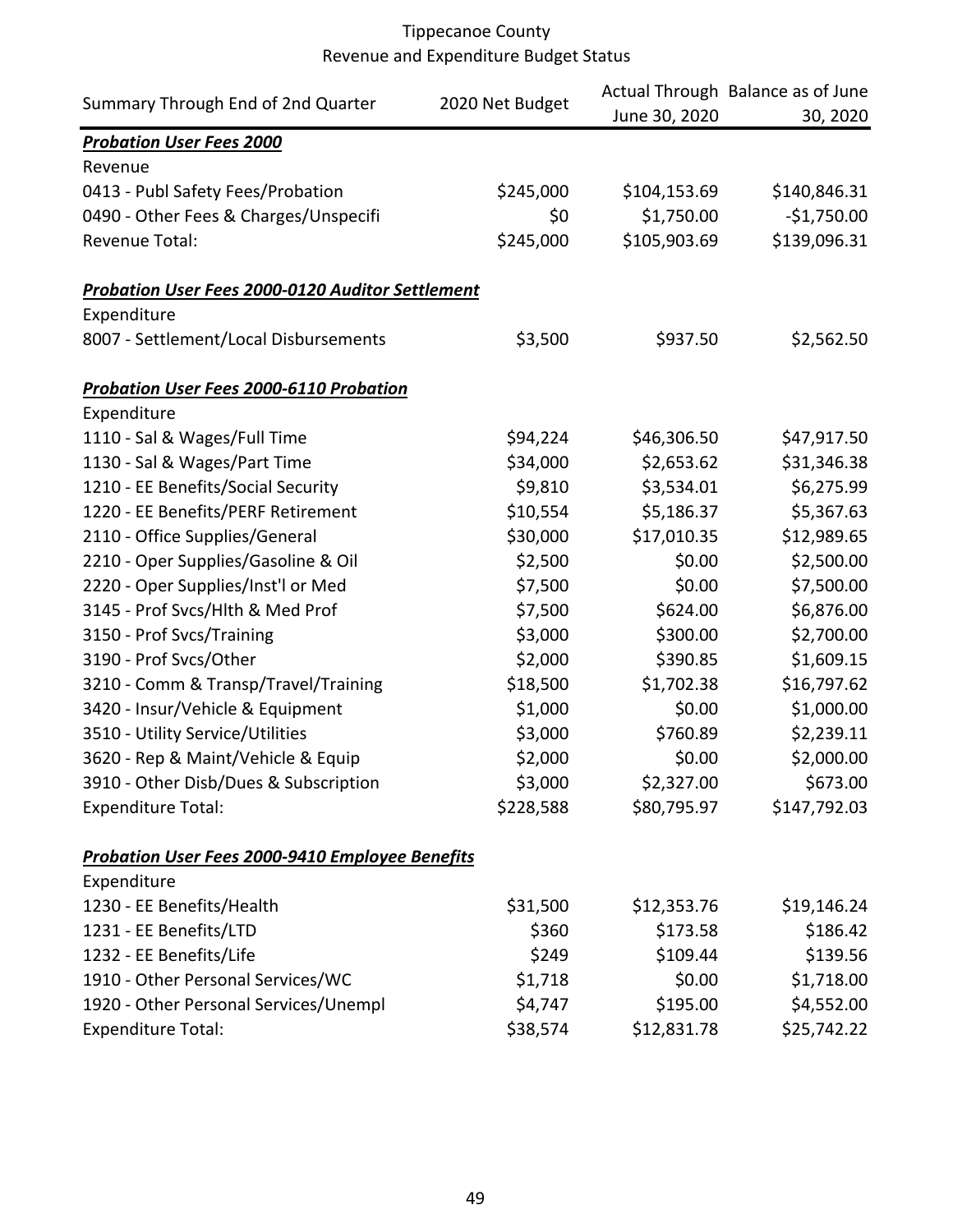| Summary Through End of 2nd Quarter                          | 2020 Net Budget |               | Actual Through Balance as of June |
|-------------------------------------------------------------|-----------------|---------------|-----------------------------------|
|                                                             |                 | June 30, 2020 | 30, 2020                          |
| <b>Alternate Dispute Resolution 2200</b>                    |                 |               |                                   |
| Revenue                                                     |                 |               |                                   |
| 0511 - Publ Safety Fines/County Court                       | \$15,000        | \$6,217.89    | \$8,782.11                        |
| <b>Alternate Dispute Resolution 2200-7010 Circuit Court</b> |                 |               |                                   |
| Expenditure                                                 |                 |               |                                   |
| 3110 - Prof Svcs/Legal                                      | \$18,884        | \$5,661.15    | \$13,222.85                       |
| <b>Prosecutor Drug Enforcement 2507</b>                     |                 |               |                                   |
| Revenue                                                     |                 |               |                                   |
| 0520 - Publ Safety Forfeitures/Drug                         | \$0             | \$2,273.00    | $-52,273.00$                      |
| <b>Prosecutor Drug Enforcement 2507-5910</b>                |                 |               |                                   |
| Expenditure                                                 |                 |               |                                   |
| 2990 - Other Supplies/Non-specified                         | \$8,589         | \$490.32      | \$8,098.68                        |
| 3210 - Comm & Transp/Travel/Training                        | \$3,000         | \$343.87      | \$2,656.13                        |
| 3510 - Utility Service/Utilities                            | \$2,400         | \$1,361.90    | \$1,038.10                        |
| 4520 - Machinery & Equipment/Vehicle                        | \$20,000        | \$0.00        | \$20,000.00                       |
| <b>Expenditure Total:</b>                                   | \$33,989        | \$2,196.09    | \$31,792.91                       |
| <b>Hazmat 2546</b>                                          |                 |               |                                   |
| Revenue                                                     |                 |               |                                   |
| 0410 - Publ Safety Fees/Unspecified                         | \$0             | \$8,687.98    | $-58,687.98$                      |
| <b>Hazmat 2546-5210 Emergency Management</b>                |                 |               |                                   |
| Expenditure                                                 |                 |               |                                   |
| 3190 - Prof Svcs/Other                                      | \$12,113        | \$2,442.24    | \$9,670.76                        |
| <b>Forensic Diversion 2550-5510 Community Corrections</b>   |                 |               |                                   |
| Expenditure                                                 |                 |               |                                   |
| 2990 - Other Supplies/Non-specified                         | \$1,860         | \$0.00        | \$1,860.00                        |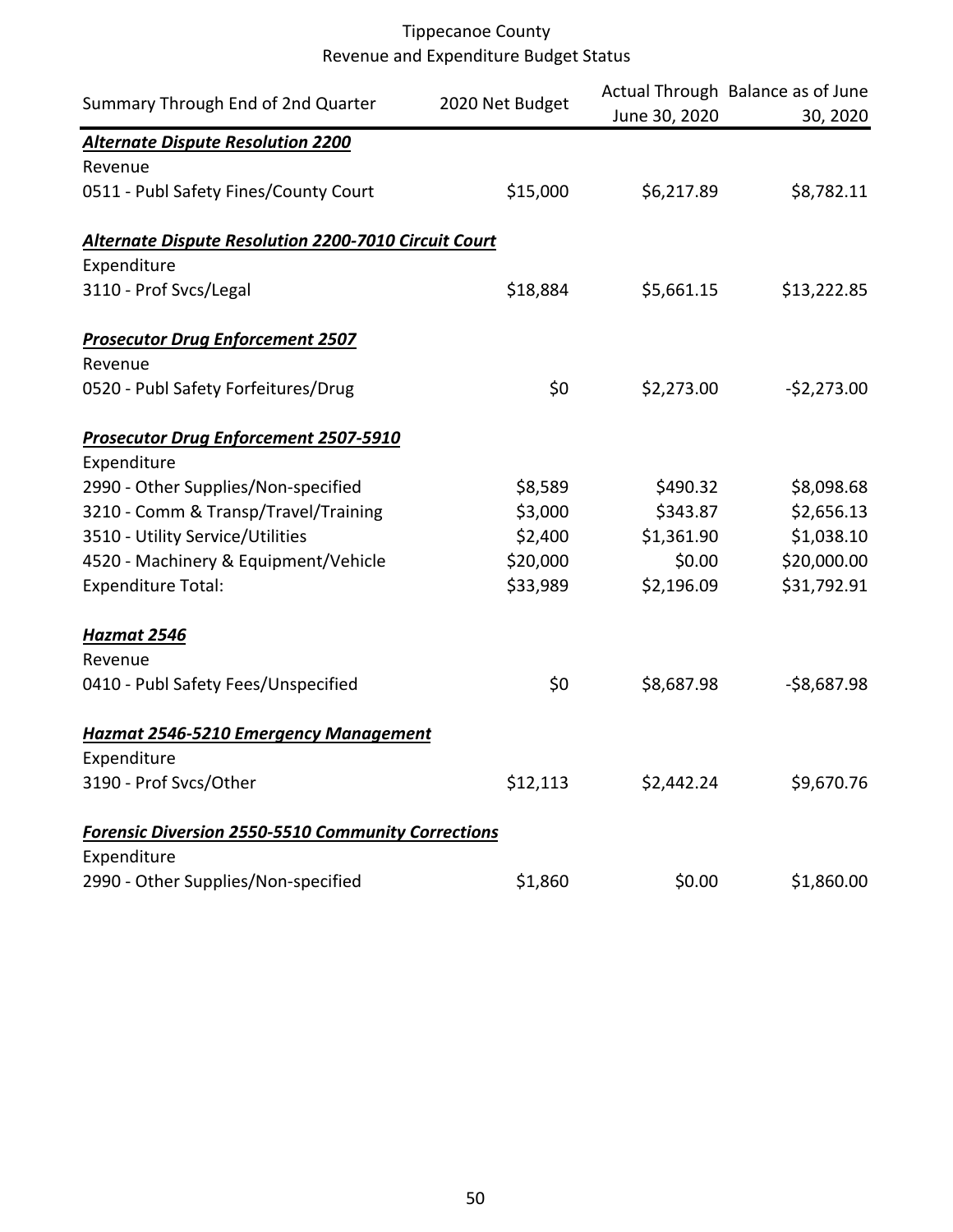| Summary Through End of 2nd Quarter                      | 2020 Net Budget |               | Actual Through Balance as of June |
|---------------------------------------------------------|-----------------|---------------|-----------------------------------|
|                                                         |                 | June 30, 2020 | 30, 2020                          |
| <b>Pre-Trial Diversion 2560</b>                         |                 |               |                                   |
| Revenue                                                 |                 |               |                                   |
| 0417 - Publ Safety Fees/Prosecutor                      | \$120,000       | \$95,489.48   | \$24,510.52                       |
| <b>Pre-Trial Diversion 2560-5910 Prosecutor</b>         |                 |               |                                   |
| Expenditure                                             |                 |               |                                   |
| 1130 - Sal & Wages/Part Time                            | \$10,000        | \$5,465.25    | \$4,534.75                        |
| 1210 - EE Benefits/Social Security                      | \$765           | \$413.51      | \$351.49                          |
| 2110 - Office Supplies/General                          | \$5,000         | \$2,355.02    | \$2,644.98                        |
| 3165 - Prof Svcs/Transcriptionist                       | \$15,000        | \$8,376.26    | \$6,623.74                        |
| 3190 - Prof Svcs/Other                                  | \$67,235        | \$30,629.18   | \$36,605.82                       |
| 3210 - Comm & Transp/Travel/Training                    | \$1,000         | \$0.00        | \$1,000.00                        |
| 3510 - Utility Service/Utilities                        | \$12,000        | \$6,170.05    | \$5,829.95                        |
| 3620 - Rep & Maint/Vehicle & Equip                      | \$4,000         | \$130.12      | \$3,869.88                        |
| 3910 - Other Disb/Dues & Subscription                   | \$5,000         | \$1,016.63    | \$3,983.37                        |
| <b>Expenditure Total:</b>                               | \$120,000       | \$54,556.02   | \$65,443.98                       |
| <b>Infraction Diversion 2561</b>                        |                 |               |                                   |
| Revenue                                                 |                 |               |                                   |
| 0417 - Publ Safety Fees/Prosecutor                      | \$100,000       | \$26,950.00   | \$73,050.00                       |
| 0670 - Other Rcpts/Misc Sources                         | \$0             | \$183.00      | $-5183.00$                        |
| <b>Revenue Total:</b>                                   | \$100,000       | \$27,133.00   | \$72,867.00                       |
| <b>Infraction Diversion 2561-5910 Prosecutor</b>        |                 |               |                                   |
| Expenditure                                             |                 |               |                                   |
| 1110 - Sal & Wages/Full Time                            | \$50,681        | \$9,844.62    | \$40,836.38                       |
| 1210 - EE Benefits/Social Security                      | \$3,878         | \$643.36      | \$3,234.64                        |
| 1220 - EE Benefits/PERF Retirement                      | \$5,677         | \$1,102.62    | \$4,574.38                        |
| <b>Expenditure Total:</b>                               | \$60,236        | \$11,590.60   | \$48,645.40                       |
| <b>Infraction Diversion 2561-9410 Employee Benefits</b> |                 |               |                                   |
| Expenditure                                             |                 |               |                                   |
| 1230 - EE Benefits/Health                               | \$17,509        | \$4,741.50    | \$12,767.50                       |
| 1231 - EE Benefits/LTD                                  | \$115           | \$33.35       | \$81.65                           |
| 1232 - EE Benefits/Life                                 | \$191           | \$22.80       | \$168.20                          |
| <b>Expenditure Total:</b>                               | \$17,815        | \$4,797.65    | \$13,017.35                       |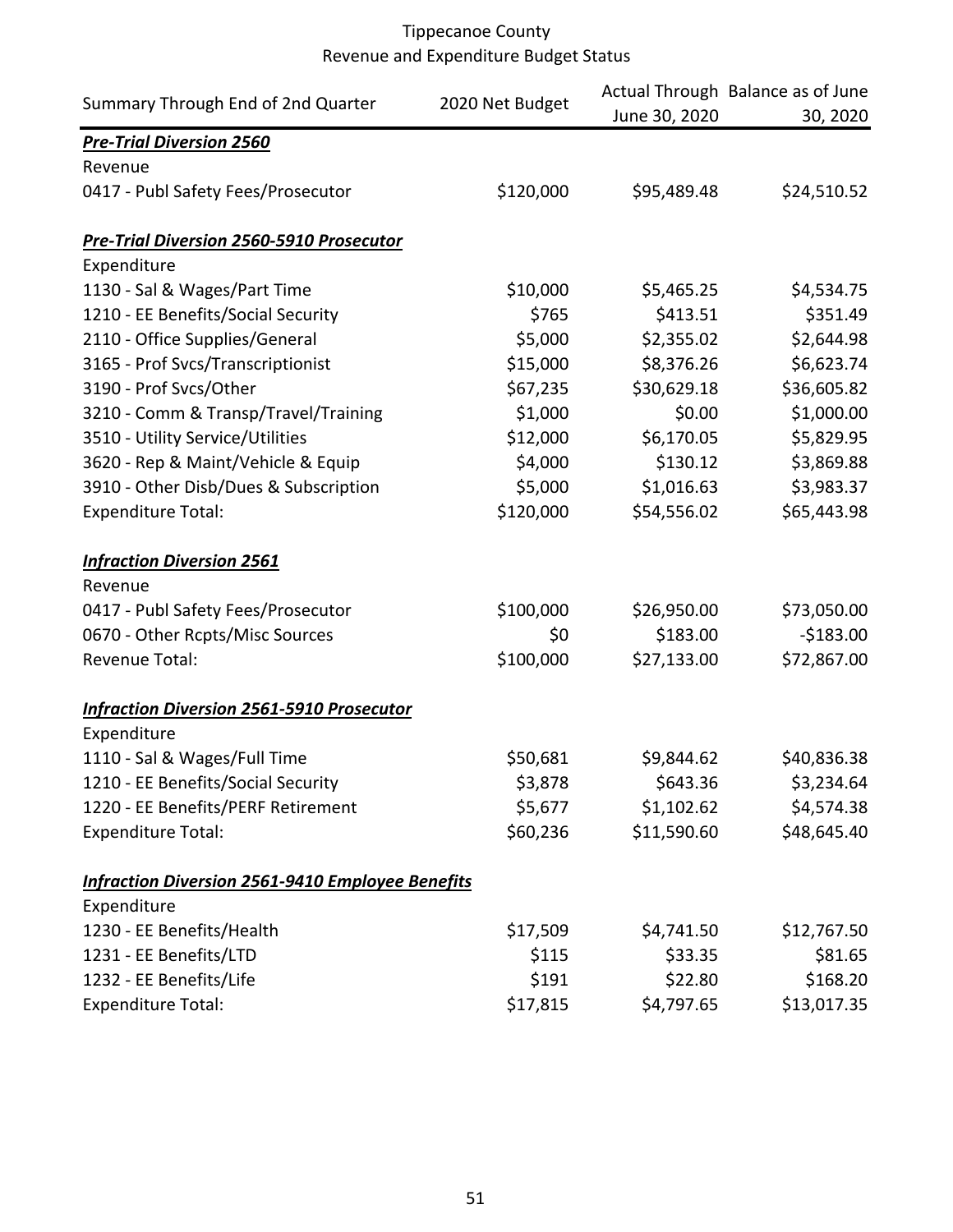| Summary Through End of 2nd Quarter                            | 2020 Net Budget |               | Actual Through Balance as of June |
|---------------------------------------------------------------|-----------------|---------------|-----------------------------------|
|                                                               |                 | June 30, 2020 | 30, 2020                          |
| <b>Animal Control 2573</b>                                    |                 |               |                                   |
| Revenue                                                       |                 |               |                                   |
| 0510 - Publ Safety Fines/General                              | \$0             | \$725.00      | $-5725.00$                        |
| 0511 - Publ Safety Fines/County Court                         | \$0             | \$7,583.50    | $-57,583.50$                      |
| 0730 - Refunds Reimb or Redeposits                            | \$0             | \$595.00      | $-5595.00$                        |
| <b>Revenue Total:</b>                                         | \$0             | \$8,903.50    | $-58,903.50$                      |
| <b>Animal Control 2573-5410 Sheriff</b>                       |                 |               |                                   |
| Expenditure                                                   |                 |               |                                   |
| 2990 - Other Supplies/Non-specified                           | \$15,000        | \$584.94      | \$14,415.06                       |
| 3190 - Prof Svcs/Other                                        | \$15,000        | \$1,689.97    | \$13,310.03                       |
| <b>Expenditure Total:</b>                                     | \$30,000        | \$2,274.91    | \$27,725.09                       |
| <b>False Alarm Fees 2574</b>                                  |                 |               |                                   |
| Revenue                                                       |                 |               |                                   |
| 0410 - Publ Safety Fees/Unspecified                           | \$0             | \$1,400.00    | $-$1,400.00$                      |
| <b>False Alarm Fees 2574-5410 Sheriff</b>                     |                 |               |                                   |
| Expenditure                                                   |                 |               |                                   |
| 3190 - Prof Svcs/Other                                        | \$20,000        | \$0.00        | \$20,000.00                       |
| <b>Sheriff Continuing Education 2575</b>                      |                 |               |                                   |
| Revenue                                                       |                 |               |                                   |
| 0730 - Refunds Reimb or Redeposits                            | \$0             | \$600.00      | $-$600.00$                        |
| 0761 - Interfund Trnsfers/Transfer In                         | \$0             | \$6,370.66    | $-$6,370.66$                      |
| Revenue Total:                                                | \$0             | \$6,970.66    | $-56,970.66$                      |
| <b>Sheriff Continuing Education 2575-5410</b>                 |                 |               |                                   |
| Expenditure                                                   |                 |               |                                   |
| 3190 - Prof Svcs/Other                                        | \$7,907         | \$1,400.00    | \$6,507.00                        |
| <b>Law Enforcement Continuing Educaiton 2576</b>              |                 |               |                                   |
| Revenue                                                       |                 |               |                                   |
| 0410 - Publ Safety Fees/Unspecified                           | \$0             | \$17,229.72   | $-$17,229.72$                     |
| <b>Law Enforcement Continuing Educaiton 2576-5410 Sheriff</b> |                 |               |                                   |
| Expenditure                                                   |                 |               |                                   |
| 3190 - Prof Svcs/Other                                        | \$0             | \$13,152.07   | $-$13,152.07$                     |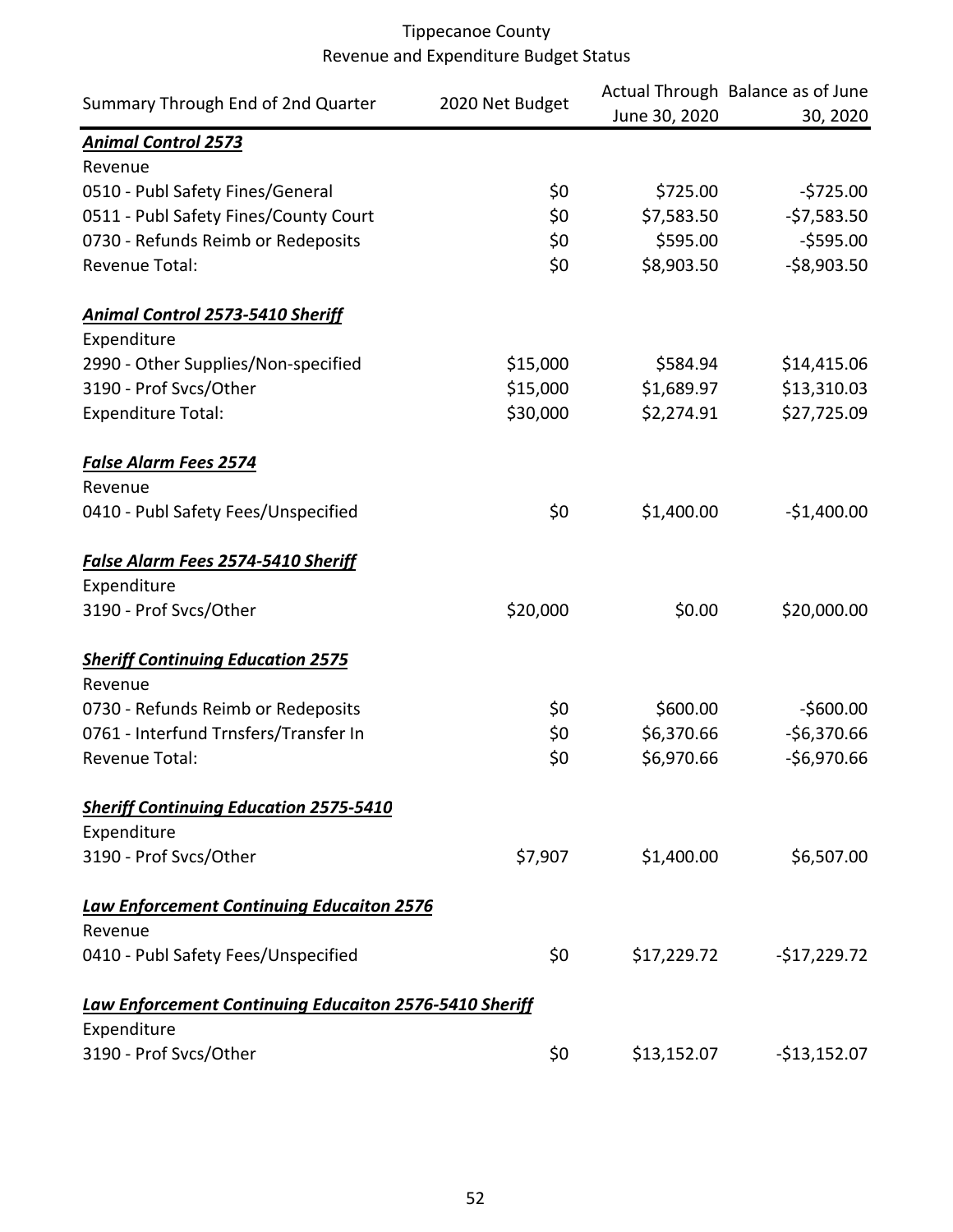| Summary Through End of 2nd Quarter                 | 2020 Net Budget | June 30, 2020 | Actual Through Balance as of June<br>30, 2020 |
|----------------------------------------------------|-----------------|---------------|-----------------------------------------------|
| <b>Substance Abuse 2580</b>                        |                 |               |                                               |
| Revenue                                            |                 |               |                                               |
| 0415 - Publ Safety Fees/Court Service              | \$200,000       | \$82,800.81   | \$117,199.19                                  |
| 0670 - Other Rcpts/Misc Sources                    | \$0             | \$0.00        | \$0.00                                        |
| <b>Substance Abuse 2580-5710 Court Services</b>    |                 |               |                                               |
| Expenditure                                        |                 |               |                                               |
| 1110 - Sal & Wages/Full Time                       | \$107,632       | \$53,816.10   | \$53,815.90                                   |
| 1130 - Sal & Wages/Part Time                       | \$20,246        | \$5,862.37    | \$14,383.63                                   |
| 1210 - EE Benefits/Social Security                 | \$9,784         | \$4,167.68    | \$5,616.32                                    |
| 1220 - EE Benefits/PERF Retirement                 | \$12,055        | \$6,027.32    | \$6,027.68                                    |
| 2110 - Office Supplies/General                     | \$3,000         | \$393.13      | \$2,606.87                                    |
| 3210 - Comm & Transp/Travel/Training               | \$2,000         | \$0.00        | \$2,000.00                                    |
| <b>Expenditure Total:</b>                          | \$154,717       | \$70,266.60   | \$84,450.40                                   |
| <b>Substance Abuse 2580-9410 Employee Benefits</b> |                 |               |                                               |
| Expenditure                                        |                 |               |                                               |
| 1230 - EE Benefits/Health                          | \$39,502        | \$19,716.96   | \$19,785.04                                   |
| 1231 - EE Benefits/LTD                             | \$373           | \$201.84      | \$171.16                                      |
| 1232 - EE Benefits/Life                            | \$254           | \$109.44      | \$144.56                                      |
| 1920 - Other Personal Services/Unempl              | \$996           | \$498.00      | \$498.00                                      |
| <b>Expenditure Total:</b>                          | \$41,125        | \$20,526.24   | \$20,598.76                                   |
| <b>Violence in Community 2581</b>                  |                 |               |                                               |
| Revenue                                            |                 |               |                                               |
| 0415 - Publ Safety Fees/Court Service              | \$0             | \$908.68      | $-5908.68$                                    |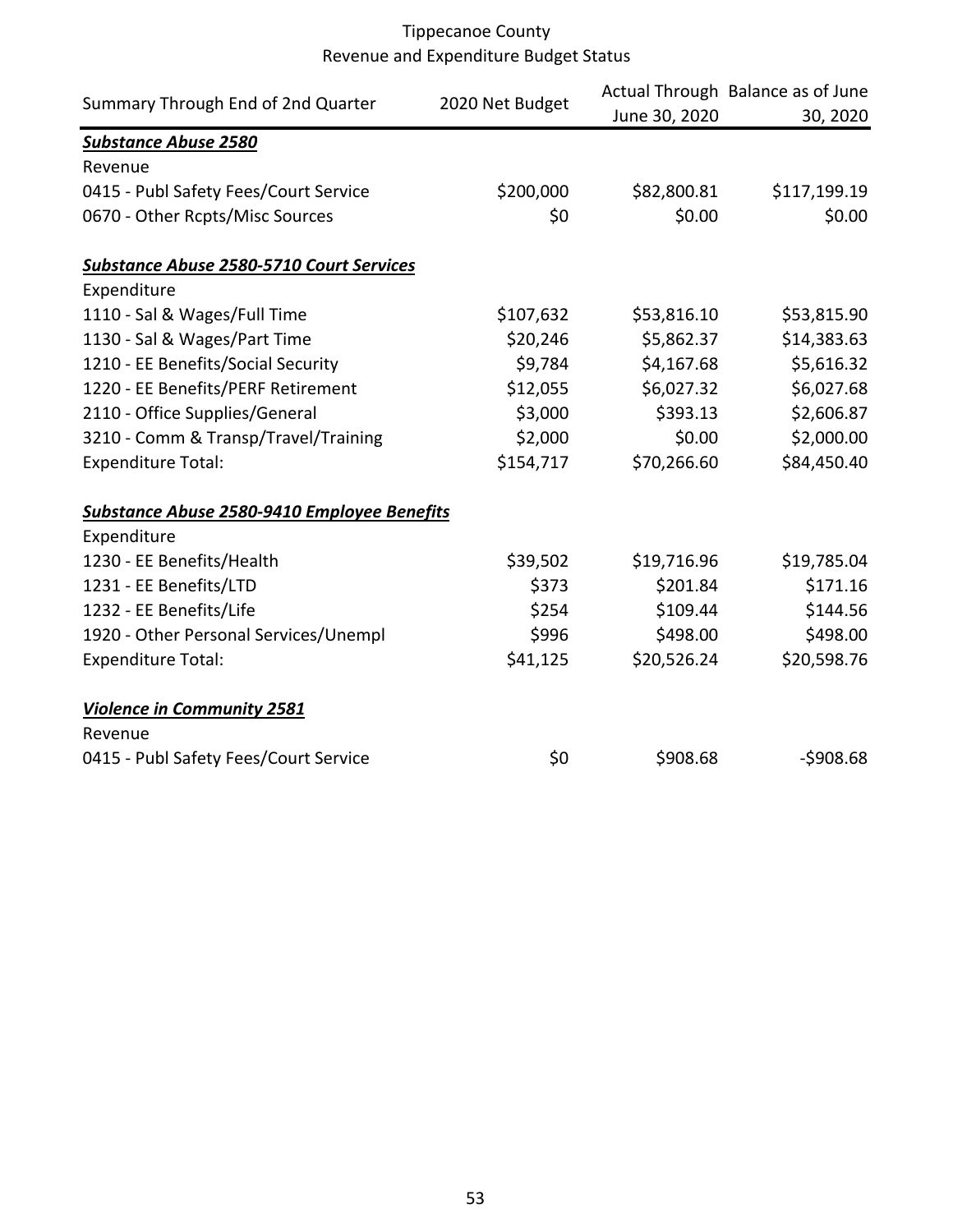| Summary Through End of 2nd Quarter                  | 2020 Net Budget |               | Actual Through Balance as of June |
|-----------------------------------------------------|-----------------|---------------|-----------------------------------|
|                                                     |                 | June 30, 2020 | 30, 2020                          |
| <b>Jury Pay 2584</b>                                |                 |               |                                   |
| Revenue                                             |                 |               |                                   |
| 0511 - Publ Safety Fines/County Court               | \$20,400        | \$9,140.30    | \$11,259.70                       |
| 0670 - Other Rcpts/Misc Sources                     | \$0             | \$60.00       | $-560.00$                         |
| <b>Revenue Total:</b>                               | \$20,400        | \$9,200.30    | \$11,199.70                       |
| <b>Jury Pay 2584-7101 Superior Court 1</b>          |                 |               |                                   |
| Expenditure                                         |                 |               |                                   |
| 3950 - Other Disb/Jury Expense                      | \$10,000        | \$6,685.00    | \$3,315.00                        |
| <b>Jury Pay 2584-7102 Superior Court 2</b>          |                 |               |                                   |
| Expenditure                                         |                 |               |                                   |
| 3950 - Other Disb/Jury Expense                      | \$10,000        | \$5,185.00    | \$4,815.00                        |
| <b>Jury Pay 2584-7105 Superior Court 5</b>          |                 |               |                                   |
| Expenditure                                         |                 |               |                                   |
| 3950 - Other Disb/Jury Expense                      | \$9,000         | \$1,010.00    | \$7,990.00                        |
| Jury Pay 2584-7106 Superior Court 6                 |                 |               |                                   |
| Expenditure                                         |                 |               |                                   |
| 3950 - Other Disb/Jury Expense                      | \$4,000         | \$555.00      | \$3,445.00                        |
| <b>Family Counseling 2595</b>                       |                 |               |                                   |
| Revenue                                             |                 |               |                                   |
| 0420 - Hlth & Wlfr Fees/Unspecified                 | \$0             | \$4,606.10    | $-$4,606.10$                      |
| <b>Family Counseling 2595-7102 Superior Court 2</b> |                 |               |                                   |
| Expenditure                                         |                 |               |                                   |
| 3140 - Prof Svcs/Counselng Consults                 | \$27,526        | \$9,055.75    | \$18,470.25                       |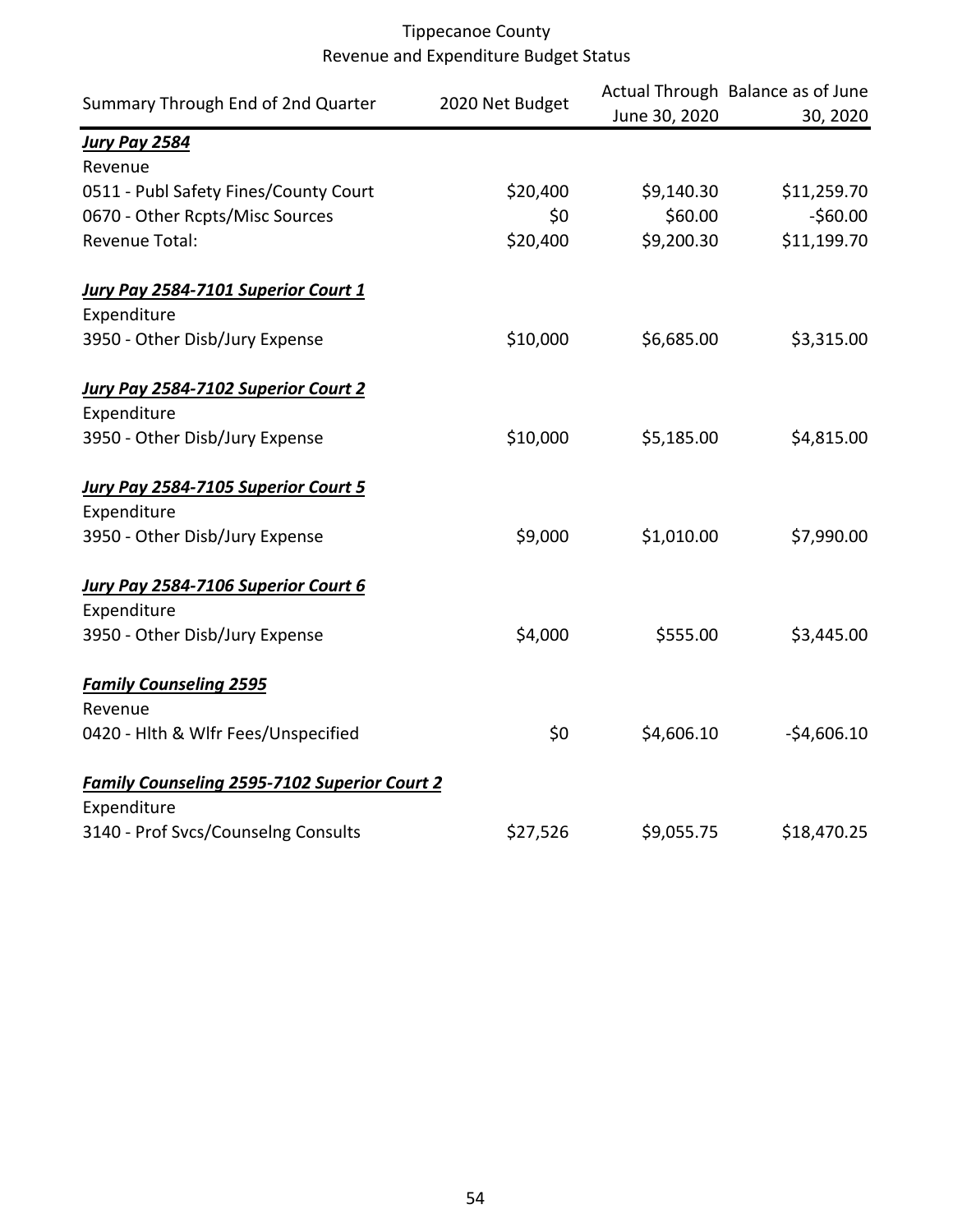| Summary Through End of 2nd Quarter                                 | 2020 Net Budget | June 30, 2020 | Actual Through Balance as of June<br>30, 2020 |
|--------------------------------------------------------------------|-----------------|---------------|-----------------------------------------------|
| <b>Juvenilt Alt Project Income 2596</b>                            |                 |               |                                               |
| Revenue                                                            |                 |               |                                               |
| 0420 - Hlth & Wlfr Fees/Unspecified                                | \$0             | \$9,139.09    | $-59,139.09$                                  |
| <b>Juvenilt Alt Project Income 2596-5610 Juvenile Alternatives</b> |                 |               |                                               |
| Expenditure                                                        |                 |               |                                               |
| 1110 - Sal & Wages/Full Time                                       | \$8,073         | \$8,072.48    | \$0.59                                        |
| 1210 - EE Benefits/Social Security                                 | \$663           | \$543.71      | \$119.63                                      |
| 1220 - EE Benefits/PERF Retirement                                 | \$913           | \$904.14      | \$9.02                                        |
| 2110 - Office Supplies/General                                     | \$500           | \$37.76       | \$462.24                                      |
| 2210 - Oper Supplies/Gasoline & Oil                                | \$650           | \$0.00        | \$650.00                                      |
| 3620 - Rep & Maint/Vehicle & Equip                                 | \$861           | \$41.15       | \$819.85                                      |
| <b>Expenditure Total:</b>                                          | \$11,661        | \$9,599.24    | \$2,061.33                                    |
| Juvenilt Alt Project Income 2596-9410 Employee Benefits            |                 |               |                                               |
| Expenditure                                                        |                 |               |                                               |
| 1230 - EE Benefits/Health                                          | \$3,762         | \$3,413.88    | \$348.24                                      |
| 1231 - EE Benefits/LTD                                             | \$31            | \$30.36       | \$0.32                                        |
| 1232 - EE Benefits/Life                                            | \$17            | \$16.32       | \$0.36                                        |
| 1910 - Other Personal Services/WC                                  | \$179           | \$0.00        | \$179.00                                      |
| <b>Expenditure Total:</b>                                          | \$3,988         | \$3,460.56    | \$527.92                                      |
| <b>Drain Maintenance 2700</b>                                      |                 |               |                                               |
| Revenue                                                            |                 |               |                                               |
| 0100 - Prop Taxes/Property                                         | \$0\$           | \$368,637.27  | $-$ \$368,637.27                              |
| 0404 - Gen Govt Fees/Surveyor                                      | \$0             | \$391,975.00  | $-$ \$391,975.00                              |
| 0660 - Other Rcpts/Investment Earning                              | \$0             | \$11,626.89   | $-$11,626.89$                                 |
| 0670 - Other Rcpts/Misc Sources                                    | \$0             | \$150.00      | $-$150.00$                                    |
| 0761 - Interfund Trnsfers/Transfer In                              | \$0             | \$23,047.79   | $-$23,047.79$                                 |
| <b>Revenue Total:</b>                                              | \$0             | \$795,436.95  | $-$795,436.95$                                |
| Drain Maintenance 2700-0410 Surveyor                               |                 |               |                                               |
| Expenditure                                                        |                 |               |                                               |
| 3190 - Prof Svcs/Other                                             | \$0             | \$292,349.86  | -\$292,349.86                                 |
| <b>Expenditure Total:</b>                                          | \$0             | \$292,349.86  | $-5292,349.86$                                |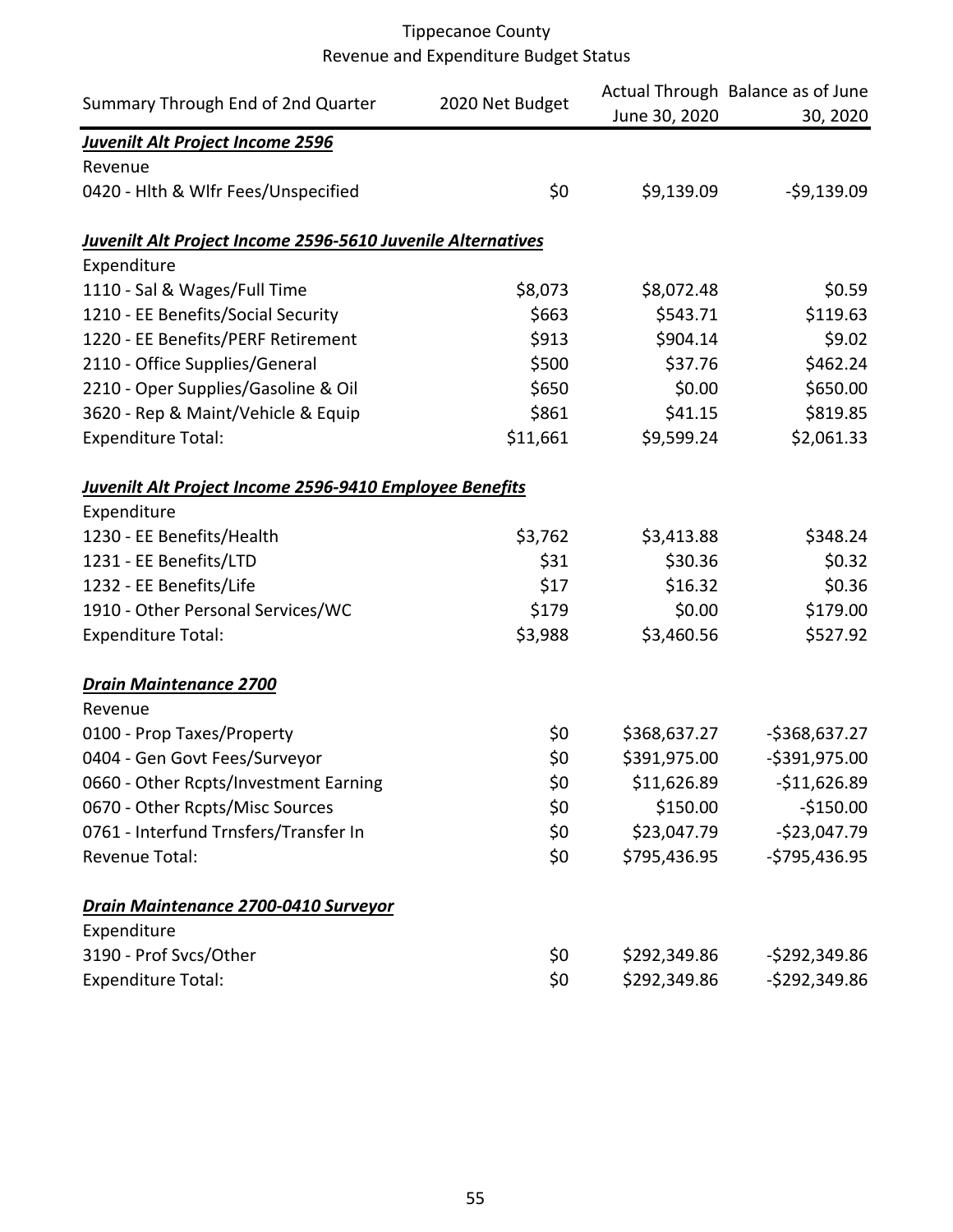| Summary Through End of 2nd Quarter                     | 2020 Net Budget |               | Actual Through Balance as of June |  |
|--------------------------------------------------------|-----------------|---------------|-----------------------------------|--|
|                                                        |                 | June 30, 2020 | 30, 2020                          |  |
| <b>Sheriff Sale Administration 4009</b>                |                 |               |                                   |  |
| Revenue                                                |                 |               |                                   |  |
| 0670 - Other Rcpts/Misc Sources                        | \$0             | \$5,839.00    | $-55,839.00$                      |  |
| <b>Sheriff Sale Administration 4009-5410 Sheriff</b>   |                 |               |                                   |  |
| Expenditure                                            |                 |               |                                   |  |
| 3190 - Prof Svcs/Other                                 | \$50,000        | \$5,100.00    | \$44,900.00                       |  |
| <b>K-9 Support 4012</b>                                |                 |               |                                   |  |
| Revenue                                                |                 |               |                                   |  |
| 0672 - Other Rcpts/Donations & Gifts                   | \$0             | \$80.00       | $-580.00$                         |  |
| K-9 Support 4012-5410 Sheriff                          |                 |               |                                   |  |
| Expenditure                                            |                 |               |                                   |  |
| 2990 - Other Supplies/Non-specified                    | \$6,900         | \$962.86      | \$5,937.14                        |  |
| 3190 - Prof Svcs/Other                                 | \$6,900         | \$818.11      | \$6,081.89                        |  |
| <b>Expenditure Total:</b>                              | \$13,800        | \$1,780.97    | \$12,019.03                       |  |
| <b>Recycling 4013</b>                                  |                 |               |                                   |  |
| Revenue                                                |                 |               |                                   |  |
| 0420 - Hlth & Wlfr Fees/Unspecified                    | \$0             | \$8,459.76    | $-58,459.76$                      |  |
| <b>Parking Garage Facility 4017</b>                    |                 |               |                                   |  |
| Revenue                                                |                 |               |                                   |  |
| 0493 - Other Fees & Charges/Parking                    | \$180,000       | \$74,916.50   | \$105,083.50                      |  |
| 0660 - Other Rcpts/Investment Earning                  | \$12,000        | \$6,196.00    | \$5,804.00                        |  |
| Revenue Total:                                         | \$192,000       | \$81,112.50   | \$110,887.50                      |  |
| <b>Parking Garage Facility 4017-1110 Commissioners</b> |                 |               |                                   |  |
| Expenditure                                            |                 |               |                                   |  |
| 1150 - Sal & Wages/Overtime                            | \$1,800         | \$0.00        | \$1,800.00                        |  |
| 1210 - EE Benefits/Social Security                     | \$138           | \$0.00        | \$138.00                          |  |
| 1220 - EE Benefits/PERF Retirement                     | \$202           | \$0.00        | \$202.00                          |  |
| 3190 - Prof Svcs/Other                                 | \$60,000        | \$28,800.00   | \$31,200.00                       |  |
| 3410 - Insur/Building & Property                       | \$8,500         | \$0.00        | \$8,500.00                        |  |
| 3430 - Insur/Liability                                 | \$2,200         | \$0.00        | \$2,200.00                        |  |
| 3510 - Utility Service/Utilities                       | \$20,000        | \$6,853.82    | \$13,146.18                       |  |
| 3610 - Rep & Maint/Buildings & Proper                  | \$46,735        | \$13,271.94   | \$33,463.06                       |  |
| 3940 - Other Disb/General Refunds                      | \$0             | \$20.00       | $-520.00$                         |  |
| 3970 - Other Disb/Costs of Business                    | \$50,000        | \$0.00        | \$50,000.00                       |  |
| <b>Expenditure Total:</b>                              | \$189,575       | \$48,945.76   | \$140,629.24                      |  |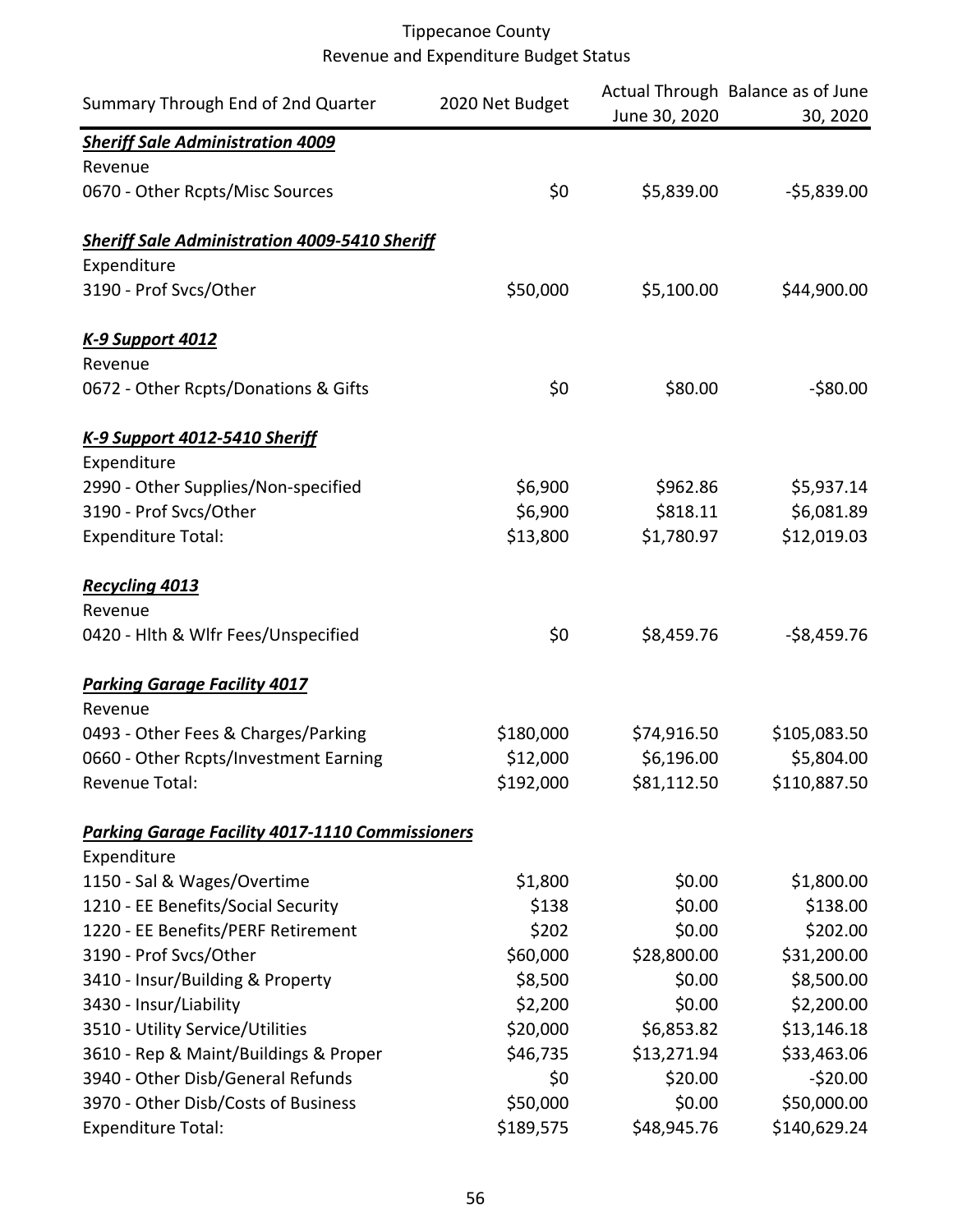| Summary Through End of 2nd Quarter                | 2020 Net Budget |               | Actual Through Balance as of June |
|---------------------------------------------------|-----------------|---------------|-----------------------------------|
|                                                   |                 | June 30, 2020 | 30, 2020                          |
| <b>Fairgrounds Restoration Donation 4117-4510</b> |                 |               |                                   |
| Expenditure                                       |                 |               |                                   |
| 3190 - Prof Svcs/Other                            | \$8,500         | \$0.00        | \$8,500.00                        |
| 4310 - Buildings/Municipal                        | \$8,500         | \$0.00        | \$8,500.00                        |
| <b>Expenditure Total:</b>                         | \$17,000        | \$0.00        | \$17,000.00                       |
| <b>CASA Donation 4121</b>                         |                 |               |                                   |
| Revenue                                           |                 |               |                                   |
| 0672 - Other Rcpts/Donations & Gifts              | \$0             | \$1,282.71    | $-51,282.71$                      |
| <b>Park Donation 4125</b>                         |                 |               |                                   |
| Revenue                                           |                 |               |                                   |
| 0672 - Other Rcpts/Donations & Gifts              | \$0             | \$1,802.00    | $-$1,802.00$                      |
| Park Donation 4125-4310                           |                 |               |                                   |
| Expenditure                                       |                 |               |                                   |
| 3190 - Prof Svcs/Other                            | \$0             | \$1,475.82    | $-$1,475.82$                      |
| 3940 - Other Disb/General Refunds                 | \$0             | \$15.00       | $-515.00$                         |
| <b>Expenditure Total:</b>                         | \$0             | \$1,490.82    | $-$1,490.82$                      |
| <b>Naturalist Program Gift Fund 4126</b>          |                 |               |                                   |
| Revenue                                           |                 |               |                                   |
| 0660 - Other Rcpts/Investment Earning             | \$0             | \$986.39      | $-5986.39$                        |
| <b>Sheriff Donation 4127-5410</b>                 |                 |               |                                   |
| Expenditure                                       |                 |               |                                   |
| 2990 - Other Supplies/Non-specified               | \$250           | \$250.00      | \$0.00                            |
| <b>Phase II Storm Water Donation 4128</b>         |                 |               |                                   |
| Revenue                                           |                 |               |                                   |
| 0672 - Other Rcpts/Donations & Gifts              | \$2,000         | \$7,050.00    | $-55,050.00$                      |
| 0761 - Interfund Trnsfers/Transfer In             | \$1,000         | \$0.00        | \$1,000.00                        |
| <b>Revenue Total:</b>                             | \$3,000         | \$7,050.00    | $-$4,050.00$                      |
| Phase II Storm Water Donation 4128-0410 Surveyor  |                 |               |                                   |
| Expenditure                                       |                 |               |                                   |
| 2990 - Other Supplies/Non-specified               | \$7,601         | \$1,727.91    | \$5,873.09                        |
| 3190 - Prof Svcs/Other                            | \$4,000         | \$530.59      | \$3,469.41                        |
| <b>Expenditure Total:</b>                         | \$11,601        | \$2,258.50    | \$9,342.50                        |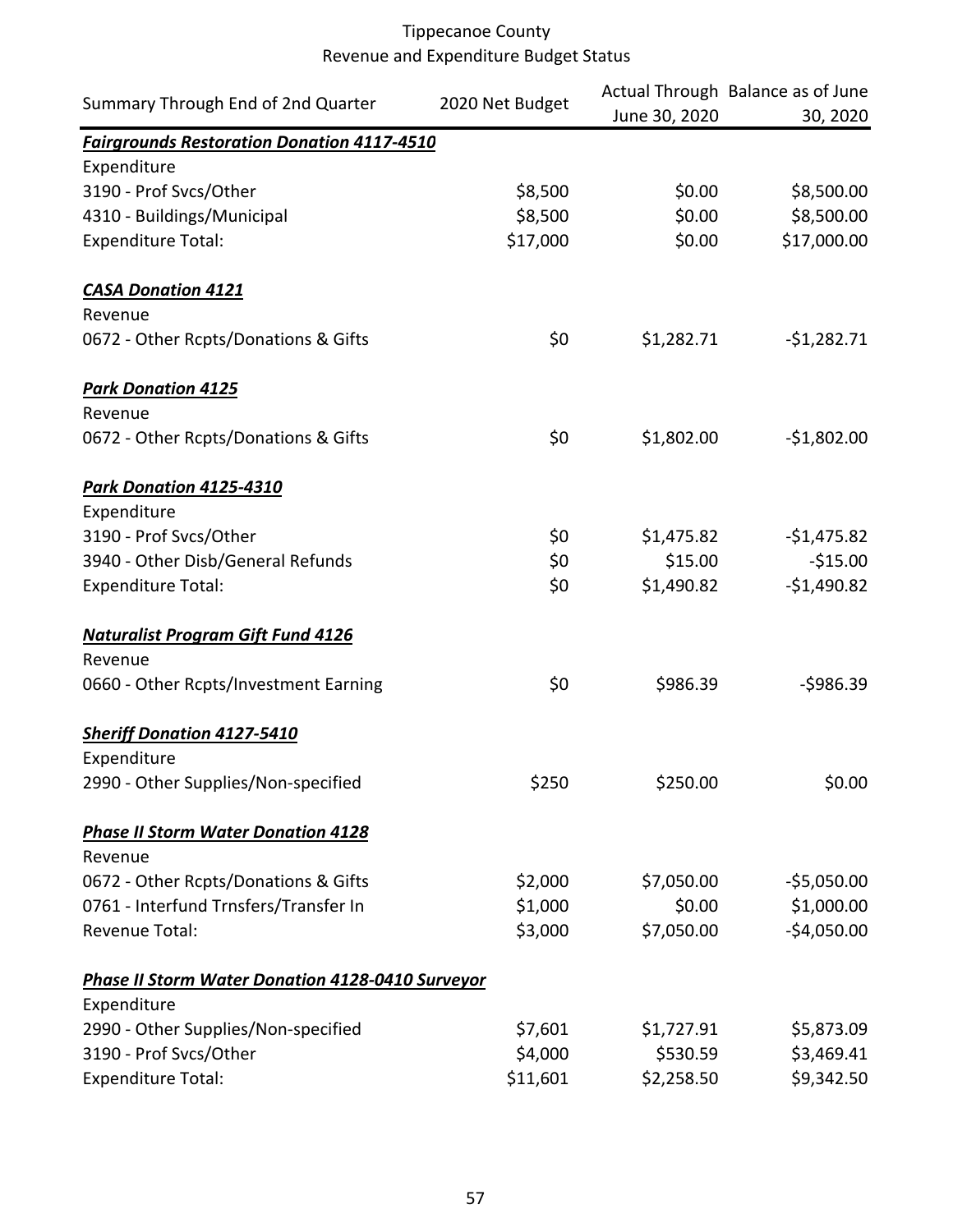| Summary Through End of 2nd Quarter                        | 2020 Net Budget |               | Actual Through Balance as of June |
|-----------------------------------------------------------|-----------------|---------------|-----------------------------------|
|                                                           |                 | June 30, 2020 | 30, 2020                          |
| <b>Villa Donation 4129-3510</b>                           |                 |               |                                   |
| Expenditure                                               |                 |               |                                   |
| 4230 - Infrastructure/Sidewalks & Cur                     | \$50,948        | \$0.00        | \$50,948.00                       |
| <b>Cary Home Donation 4130</b>                            |                 |               |                                   |
| Revenue                                                   |                 |               |                                   |
| 0670 - Other Rcpts/Misc Sources                           | \$0             | \$30.00       | $-530.00$                         |
| 0671 - Other Rcpts/Grants from NonGov                     | \$0             | \$1,878.13    | $-$1,878.13$                      |
| 0672 - Other Rcpts/Donations & Gifts                      | \$0             | \$9,580.00    | $-59,580.00$                      |
| <b>Revenue Total:</b>                                     | \$0             | \$11,488.13   | $-511,488.13$                     |
| <b>Cary Home Donation 4130-3610</b>                       |                 |               |                                   |
| Expenditure                                               |                 |               |                                   |
| 3190 - Prof Svcs/Other                                    | \$0             | \$1,080.19    | $-$1,080.19$                      |
| <b>Cary Home Donation 4130-3710 Juvenile Alternatives</b> |                 |               |                                   |
| Expenditure                                               |                 |               |                                   |
| 3190 - Prof Svcs/Other                                    | \$0             | \$1,824.07    | $-$1,824.07$                      |
| <b>Cary Home Donation 4130-5610 Juvenile Alternatives</b> |                 |               |                                   |
| Expenditure                                               |                 |               |                                   |
| 3190 - Prof Svcs/Other                                    | \$0             | \$238.29      | $-5238.29$                        |
| <b>Sheriff Unclaimed 4141</b>                             |                 |               |                                   |
| Revenue                                                   |                 |               |                                   |
| 0670 - Other Rcpts/Misc Sources                           | \$0             | \$20.04       | $-520.04$                         |
| Local Health Trust Carry Over 4206-9010 Health Department |                 |               |                                   |
| Expenditure                                               |                 |               |                                   |
| 2220 - Oper Supplies/Inst'l or Med                        | \$20,000        | \$8,576.36    | \$11,423.64                       |
| 4520 - Machinery & Equipment/Vehicle                      | \$60,000        | \$59,939.00   | \$61.00                           |
| <b>Expenditure Total:</b>                                 | \$80,000        | \$68,515.36   | \$11,484.64                       |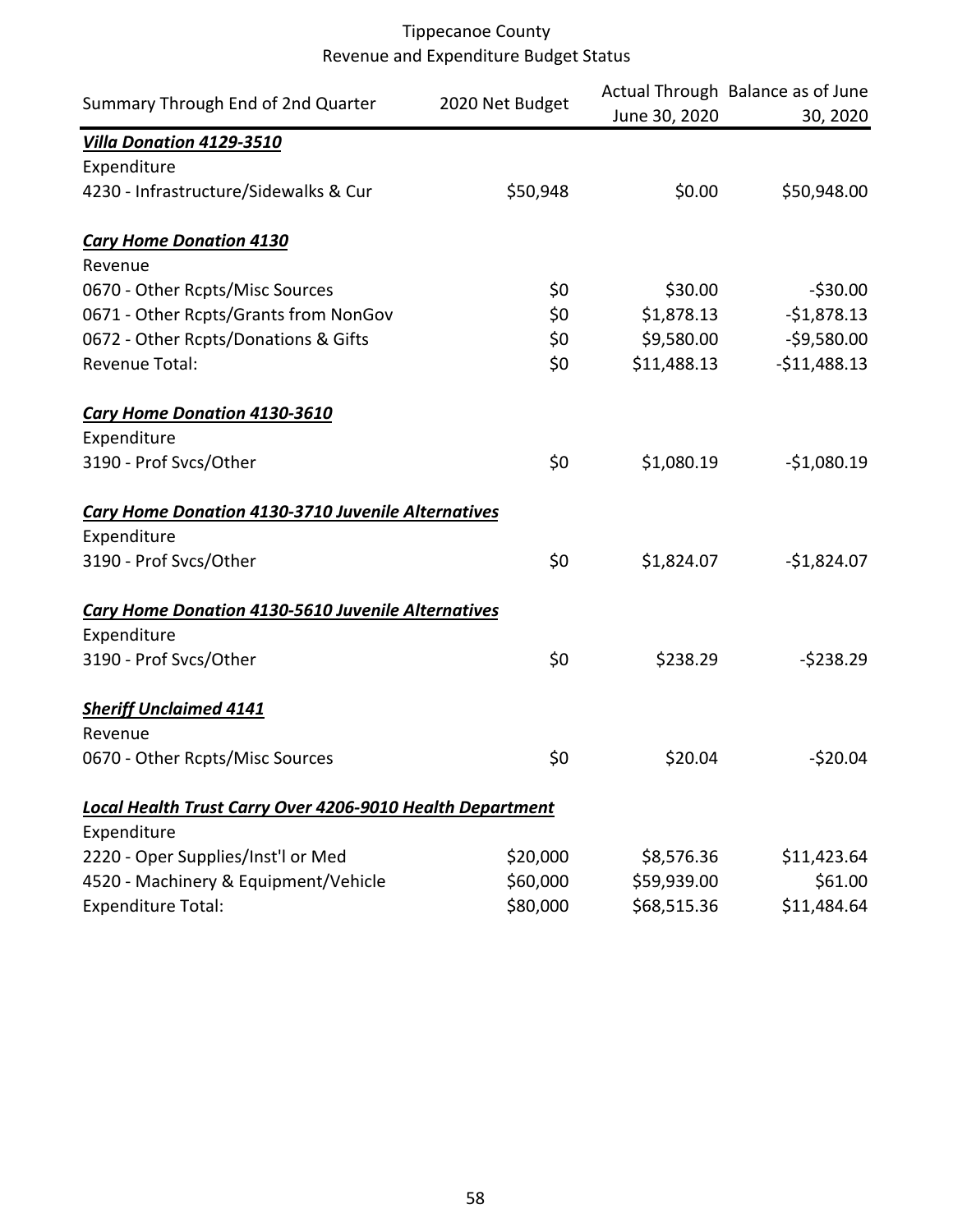| Summary Through End of 2nd Quarter                       | 2020 Net Budget |                | Actual Through Balance as of June |
|----------------------------------------------------------|-----------------|----------------|-----------------------------------|
|                                                          |                 | June 30, 2020  | 30, 2020                          |
| Law Enforcement Warrant Fund 4266                        |                 |                |                                   |
| Revenue                                                  |                 |                |                                   |
| 0660 - Other Rcpts/Investment Earning                    | \$16,800        | \$3,246.91     | \$13,553.09                       |
| 0670 - Other Rcpts/Misc Sources                          | \$0             | \$390.87       | $-5390.87$                        |
| <b>Revenue Total:</b>                                    | \$16,800        | \$3,637.78     | \$13,162.22                       |
| Law Enforcement Warrant Fund 4266-5910 Prosecutor        |                 |                |                                   |
| Expenditure                                              |                 |                |                                   |
| 1110 - Sal & Wages/Full Time                             | \$67,954        | \$62,144.98    | \$5,809.02                        |
| 1130 - Sal & Wages/Part Time                             | \$50,000        | \$16,391.25    | \$33,608.75                       |
| 1150 - Sal & Wages/Overtime                              | \$10,000        | \$4,881.31     | \$5,118.69                        |
| 1210 - EE Benefits/Social Security                       | \$9,789         | \$6,272.41     | \$3,516.59                        |
| 1220 - EE Benefits/PERF Retirement                       | \$8,731         | \$7,436.39     | \$1,294.61                        |
| 2140 - Office Supplies/Minor Equip                       | \$25,000        | \$22,538.84    | \$2,461.16                        |
| 2210 - Oper Supplies/Gasoline & Oil                      | \$8,000         | \$6,240.00     | \$1,760.00                        |
| 2990 - Other Supplies/Non-specified                      | \$5,000         | \$2,841.88     | \$2,158.12                        |
| 3190 - Prof Svcs/Other                                   | \$37,500        | \$27,175.86    | \$10,324.14                       |
| 3210 - Comm & Transp/Travel/Training                     | \$27,500        | \$11,404.65    | \$16,095.35                       |
| 3620 - Rep & Maint/Vehicle & Equip                       | \$10,000        | \$1,363.10     | \$8,636.90                        |
| 4520 - Machinery & Equipment/Vehicle                     | \$45,000        | \$0.00         | \$45,000.00                       |
| <b>Expenditure Total:</b>                                | \$304,474       | \$168,690.67   | \$135,783.33                      |
| Law Enforcement Warrant Fund 4266-9410 Employee Benefits |                 |                |                                   |
| Expenditure                                              |                 |                |                                   |
| 1230 - EE Benefits/Health                                | \$16,870        | \$8,032.80     | \$8,837.20                        |
| 1231 - EE Benefits/LTD                                   | \$514           | \$397.78       | \$116.22                          |
| 1232 - EE Benefits/Life                                  | \$230           | \$218.88       | \$11.12                           |
| <b>Expenditure Total:</b>                                | \$17,614        | \$8,649.46     | \$8,964.54                        |
| <b>Southeast Industrial TIF 4505</b>                     |                 |                |                                   |
| Revenue                                                  |                 |                |                                   |
| 0100 - Prop Taxes/Property                               | \$0             | \$1,185,734.25 | $-$1,185,734.25$                  |
| 0660 - Other Rcpts/Investment Earning                    | \$0             | \$22,386.33    | $-$22,386.33$                     |
| Revenue Total:                                           | \$0             | \$1,208,120.58 | $-$1,208,120.58$                  |
| Southeast Industrial TIF 4505-9510 Outside Units         |                 |                |                                   |
| Expenditure                                              |                 |                |                                   |
| 3190 - Prof Svcs/Other                                   | \$0             | \$490,569.95   | $-$ \$490,569.95                  |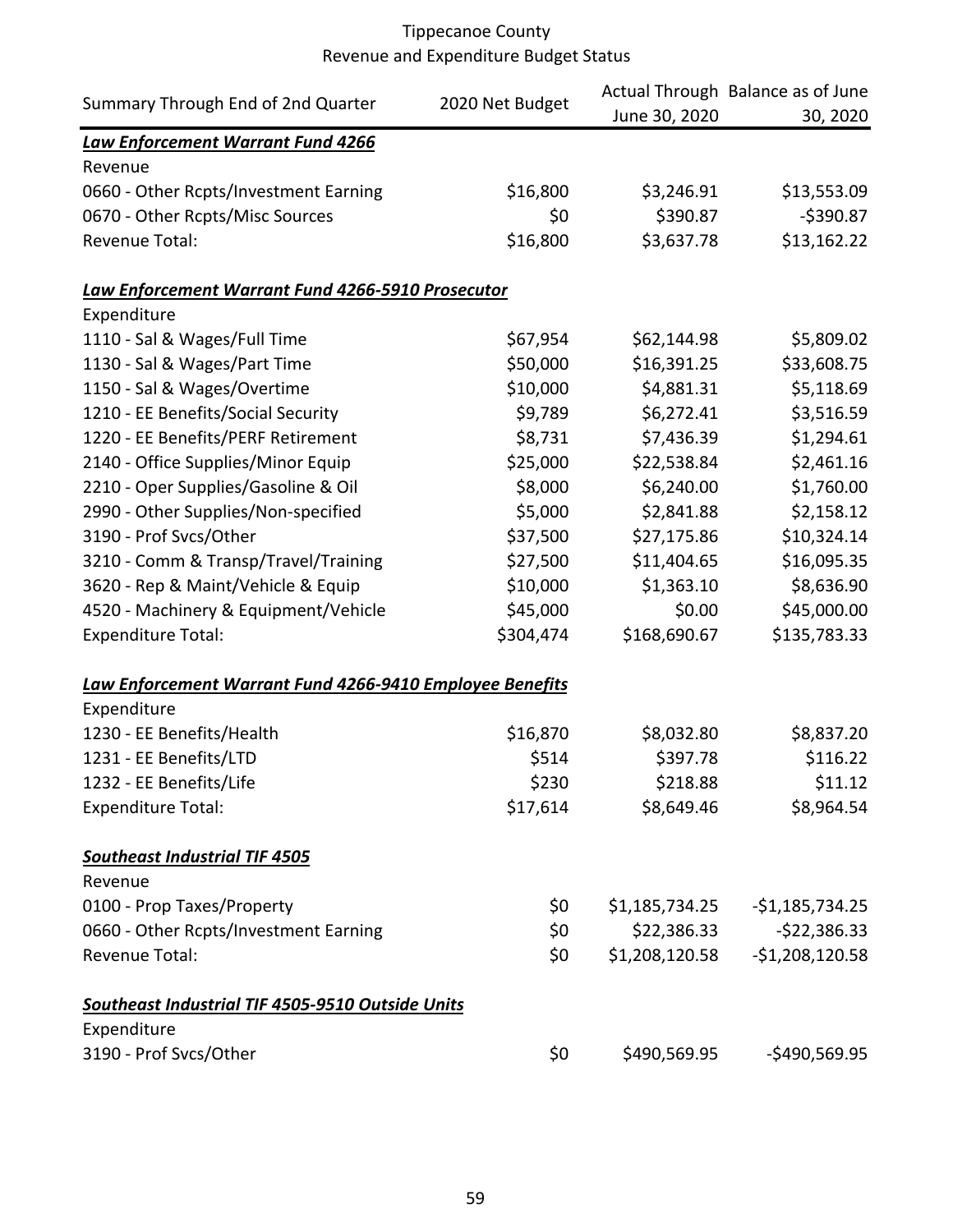| Summary Through End of 2nd Quarter                                          | 2020 Net Budget | June 30, 2020  | Actual Through Balance as of June<br>30, 2020 |
|-----------------------------------------------------------------------------|-----------------|----------------|-----------------------------------------------|
| <b>Heartland TIF Heartland TIF 4540</b>                                     |                 |                |                                               |
| Revenue                                                                     |                 |                |                                               |
| 0100 - Prop Taxes/Property                                                  | \$0             | \$14,664.53    | $-$14,664.53$                                 |
| <u>Jail Lease Debt Service 4620</u>                                         |                 |                |                                               |
| Revenue                                                                     |                 |                |                                               |
| 0100 - Prop Taxes/Property                                                  | \$1,090,000     | \$388,067.01   | \$701,932.99                                  |
| 0124 - Other Taxes/FIT                                                      | \$6,600         | \$3,579.30     | \$3,020.70                                    |
| 0130 - Other Taxes/License Excise                                           | \$85,000        | \$34,116.57    | \$50,883.43                                   |
| 0131 - Other Taxes/CVET                                                     | \$3,700         | \$1,547.38     | \$2,152.62                                    |
| Revenue Total:                                                              | \$1,185,300     | \$427,310.26   | \$757,989.74                                  |
| Jail Lease Debt Service 4620-0110 Auditor                                   |                 |                |                                               |
| Expenditure                                                                 |                 |                |                                               |
| 3710 - Rentals & Leases/Bldgs & Prop                                        | \$1,165,000     | \$582,500.00   | \$582,500.00                                  |
| <b>County Self Insurance (Employee Health Insurance) 4710</b>               |                 |                |                                               |
| Revenue                                                                     |                 |                |                                               |
| 0490 - Other Fees & Charges/Unspecifi                                       | \$0             | \$5,381,533.02 | $-55,381,533.02$                              |
| 0660 - Other Rcpts/Investment Earning                                       | \$0             | \$19,900.77    | $-$19,900.77$                                 |
| <b>Revenue Total:</b>                                                       | \$0             | \$5,401,433.79 | $-55,401,433.79$                              |
| County Self Insurance (Employee Health Insurance) 4710-1120 Human Resources |                 |                |                                               |
| Expenditure                                                                 |                 |                |                                               |
| 3190 - Prof Svcs/Other                                                      | \$0             | \$3,566,220.51 | $-53,566,220.51$                              |
| 3970 - Other Disb/Costs of Business                                         | \$0             | \$50,303.00    | $-$50,303.00$                                 |
| 6100 - Interfund Transfers/Transfer O                                       | \$1,000,000     | \$499,999.98   | \$500,000.02                                  |
| <b>Expenditure Total:</b>                                                   | \$1,000,000     | \$4,116,523.49 | $-53,116,523.49$                              |
| <b>Public Officials Self Insurance Fund 4711</b>                            |                 |                |                                               |
| Revenue                                                                     |                 |                |                                               |
| 0660 - Other Rcpts/Investment Earning                                       | \$0             | \$2,582.47     | $-52,582.47$                                  |
| 0761 - Interfund Trnsfers/Transfer In                                       | \$0             | \$30,000.00    | $-$30,000.00$                                 |
| Revenue Total:                                                              | \$0             | \$32,582.47    | $-$32,582.47$                                 |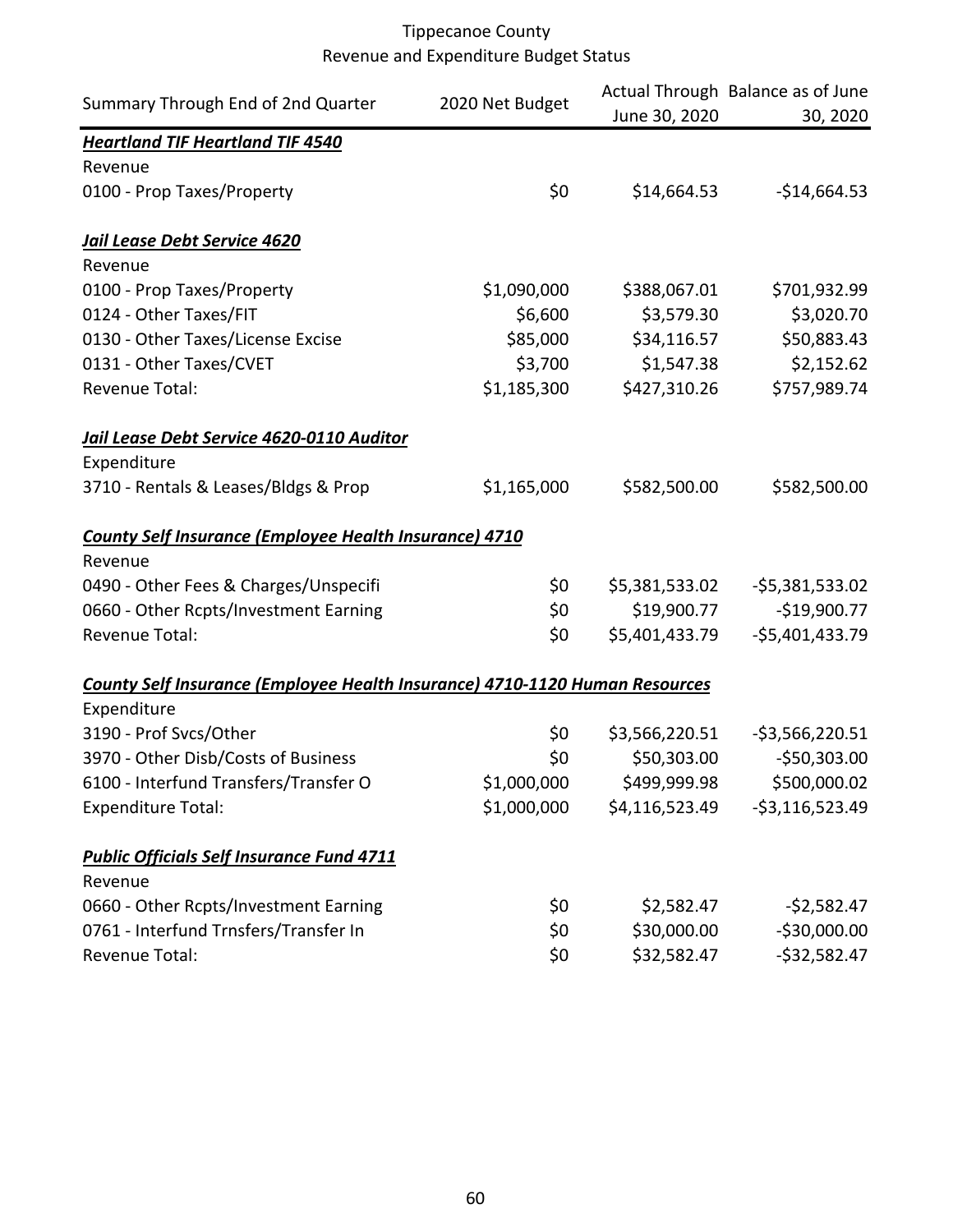| Summary Through End of 2nd Quarter                                 | 2020 Net Budget |               | Actual Through Balance as of June |
|--------------------------------------------------------------------|-----------------|---------------|-----------------------------------|
|                                                                    |                 | June 30, 2020 | 30, 2020                          |
| <b>Commissioners Self Insurance Fund 4712</b>                      |                 |               |                                   |
| Revenue                                                            |                 |               |                                   |
| 0660 - Other Rcpts/Investment Earning                              | \$0             | \$4,519.01    | $-54,519.01$                      |
| 0761 - Interfund Trnsfers/Transfer In                              | \$0             | \$60,000.00   | $-$60,000.00$                     |
| <b>Revenue Total:</b>                                              | \$0             | \$64,519.01   | $-$64,519.01$                     |
| <b>Commissioners Self Insurance Fund 4712-1120 Human Resources</b> |                 |               |                                   |
| Expenditure                                                        |                 |               |                                   |
| 3190 - Prof Svcs/Other                                             | \$0             | \$2,821.10    | $-52,821.10$                      |
| <b>Highway Self Insurance Fund 4713</b>                            |                 |               |                                   |
| Revenue                                                            |                 |               |                                   |
| 0660 - Other Rcpts/Investment Earning                              | \$0             | \$2,520.26    | $-52,520.26$                      |
| <b>Highway Self Insurance Fund 4713-8010</b>                       |                 |               |                                   |
| Expenditure                                                        |                 |               |                                   |
| 3190 - Prof Svcs/Other                                             | \$0             | \$5,777.96    | $-55,777.96$                      |
| <b>Sheriff Self Insurance Fund 4714</b>                            |                 |               |                                   |
| Revenue                                                            |                 |               |                                   |
| 0660 - Other Rcpts/Investment Earning                              | \$0             | \$2,798.72    | $-52,798.72$                      |
| 0761 - Interfund Trnsfers/Transfer In                              | \$0             | \$30,000.00   | $-$30,000.00$                     |
| <b>Revenue Total:</b>                                              | \$0             | \$32,798.72   | $-532,798.72$                     |
| Sheriff Self Insurance Fund 4714-1120 Human Resources              |                 |               |                                   |
| Expenditure                                                        |                 |               |                                   |
| 3190 - Prof Svcs/Other                                             | \$0             | \$44,214.37   | $-$44,214.37$                     |
| <b>Inmate Medical 4715</b>                                         |                 |               |                                   |
| Revenue                                                            |                 |               |                                   |
| 0761 - Interfund Trnsfers/Transfer In                              | \$0             | \$25,000.00   | $-$25,000.00$                     |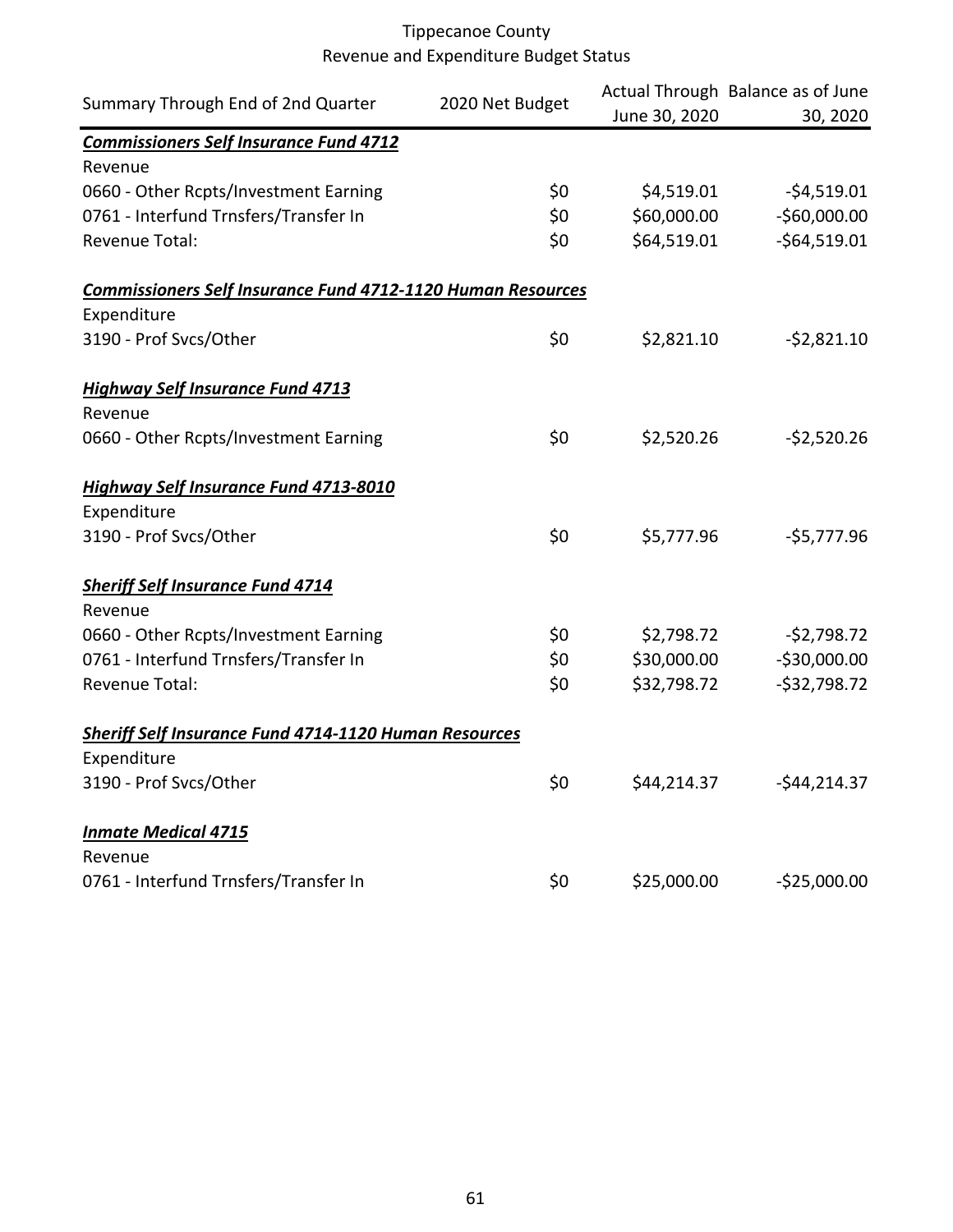| Summary Through End of 2nd Quarter                    | 2020 Net Budget |               | Actual Through Balance as of June |
|-------------------------------------------------------|-----------------|---------------|-----------------------------------|
|                                                       |                 | June 30, 2020 | 30, 2020                          |
| <b>Flex Benefits 4716</b>                             |                 |               |                                   |
| Revenue                                               |                 |               |                                   |
| 0490 - Other Fees & Charges/Unspecifi                 | \$0             | \$252,476.83  | $-$252,476.83$                    |
| 0660 - Other Rcpts/Investment Earning                 | \$0             | \$812.87      | $-$ \$812.87                      |
| 0670 - Other Rcpts/Misc Sources                       | \$0             | \$711.77      | $-5711.77$                        |
| <b>Revenue Total:</b>                                 | \$0             | \$254,001.47  | $-$254,001.47$                    |
| Flex Benefits 4716-1120 Human Resources               |                 |               |                                   |
| Expenditure                                           |                 |               |                                   |
| 3190 - Prof Svcs/Other                                | \$0             | \$281,370.35  | $-5281,370.35$                    |
| <b>Long Term Disability 4717</b>                      |                 |               |                                   |
| Revenue                                               |                 |               |                                   |
| 0490 - Other Fees & Charges/Unspecifi                 | \$0             | \$65,216.81   | $-565,216.81$                     |
| <b>Long Term Disability 4717-1120 Human Resources</b> |                 |               |                                   |
| Expenditure                                           |                 |               |                                   |
| 3190 - Prof Svcs/Other                                | \$0             | \$66,023.14   | $-566,023.14$                     |
| <b>Inmate Medical Copay 4719</b>                      |                 |               |                                   |
| Revenue                                               |                 |               |                                   |
| 0410 - Publ Safety Fees/Unspecified                   | \$0             | \$11,135.66   | $-$11,135.66$                     |
| <b>Inmate Medical Copay 4719-5410 Sheriff</b>         |                 |               |                                   |
| Expenditure                                           |                 |               |                                   |
| 3145 - Prof Svcs/Hlth & Med Prof                      | \$53,500        | \$8,817.38    | \$44,682.62                       |
| <b>Highway Escrow 4804</b>                            |                 |               |                                   |
| Revenue                                               |                 |               |                                   |
| 0660 - Other Rcpts/Investment Earning                 | \$0             | \$376.71      | $-5376.71$                        |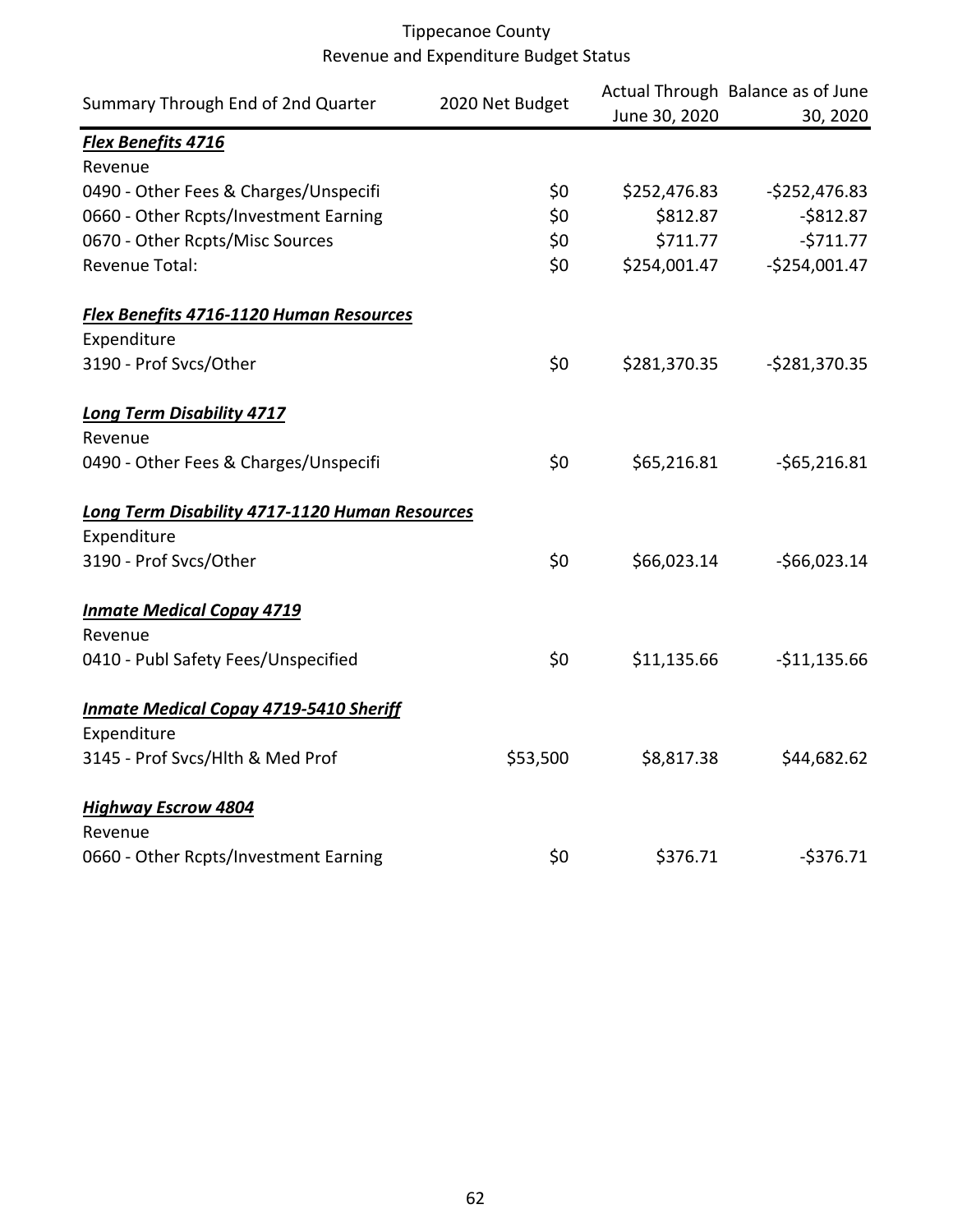|                                                                  | 2020 Net Budget |                | Actual Through Balance as of June |
|------------------------------------------------------------------|-----------------|----------------|-----------------------------------|
| Summary Through End of 2nd Quarter                               |                 | June 30, 2020  | 30, 2020                          |
| <b>County Share Surtax 4805</b>                                  |                 |                |                                   |
| Revenue                                                          |                 |                |                                   |
| 0135 - Other Taxes/Surtax                                        | \$1,200,000     | \$606,625.29   | \$593,374.71                      |
| 0730 - Refunds Reimb or Redeposits                               | \$0             | \$110.00       | $-$110.00$                        |
| Revenue Total:                                                   | \$1,200,000     | \$606,735.29   | \$593,264.71                      |
| <b>County Share Surtax 4805-8261 Highway</b>                     |                 |                |                                   |
| Expenditure                                                      |                 |                |                                   |
| 2210 - Oper Supplies/Gasoline & Oil                              | \$250,000       | \$117,644.28   | \$132,355.72                      |
| 2220 - Oper Supplies/Inst'l or Med                               | \$36,020        | \$13,054.42    | \$22,965.58                       |
| 2310 - Rep & Maint/Building Mtls                                 | \$68,000        | \$65,587.29    | \$2,412.71                        |
| 3410 - Insur/Building & Property                                 | \$5,000         | \$0.00         | \$5,000.00                        |
| 3420 - Insur/Vehicle & Equipment                                 | \$100,000       | \$0.00         | \$100,000.00                      |
| 3430 - Insur/Liability                                           | \$65,000        | \$0.00         | \$65,000.00                       |
| 3510 - Utility Service/Utilities                                 | \$56,560        | \$15,103.59    | \$41,456.41                       |
| 3610 - Rep & Maint/Buildings & Proper                            | \$51,015        | \$9,781.98     | \$41,233.02                       |
| 3970 - Other Disb/Costs of Business                              | \$20,000        | \$0.00         | \$20,000.00                       |
| 4220 - Infrastructure/Bridges                                    | \$372,800       | \$0.00         | \$372,800.00                      |
| 4590 - Machinery & Equipment/Other                               | \$127,200       | \$127,200.00   | \$0.00                            |
| <b>Expenditure Total:</b>                                        | \$1,151,595     | \$348,371.56   | \$803,223.44                      |
| <b>County Share Wheel Tax 4806</b>                               |                 |                |                                   |
| Revenue                                                          |                 |                |                                   |
| 0134 - Other Taxes/Wheel Tax                                     | \$100,000       | \$64,830.86    | \$35,169.14                       |
| County Share Wheel Tax 4806-8261 Highway                         |                 |                |                                   |
| Expenditure                                                      |                 |                |                                   |
| 2320 - Rep & Maint/Street Mtls                                   | \$100,000       | \$1,290.00     | \$98,710.00                       |
| <b>Fairgrounds Construction 2018 LIT 4818</b>                    |                 |                |                                   |
| Revenue                                                          |                 |                |                                   |
| 0660 - Other Rcpts/Investment Earning                            | \$0             | \$81,577.03    | $-$ \$81,577.03                   |
| <b>Fairgrounds Construction 2018 LIT 4818-1110 Commissioners</b> |                 |                |                                   |
| Expenditure                                                      |                 |                |                                   |
| 3120 - Prof Svcs/Engineer & Architect                            | \$523,531       | \$111,824.94   | \$411,706.06                      |
| 3190 - Prof Svcs/Other                                           | \$299,294       | \$183,800.00   | \$115,494.00                      |
| 4245 - Infrastructure/Detention Ponds                            | \$842,689       | \$0.00         | \$842,689.00                      |
| 4310 - Buildings/Municipal                                       | \$6,769,466     | \$3,014,866.01 | \$3,754,599.99                    |
| <b>Expenditure Total:</b>                                        | \$8,434,980     | \$3,310,490.95 | \$5,124,489.05                    |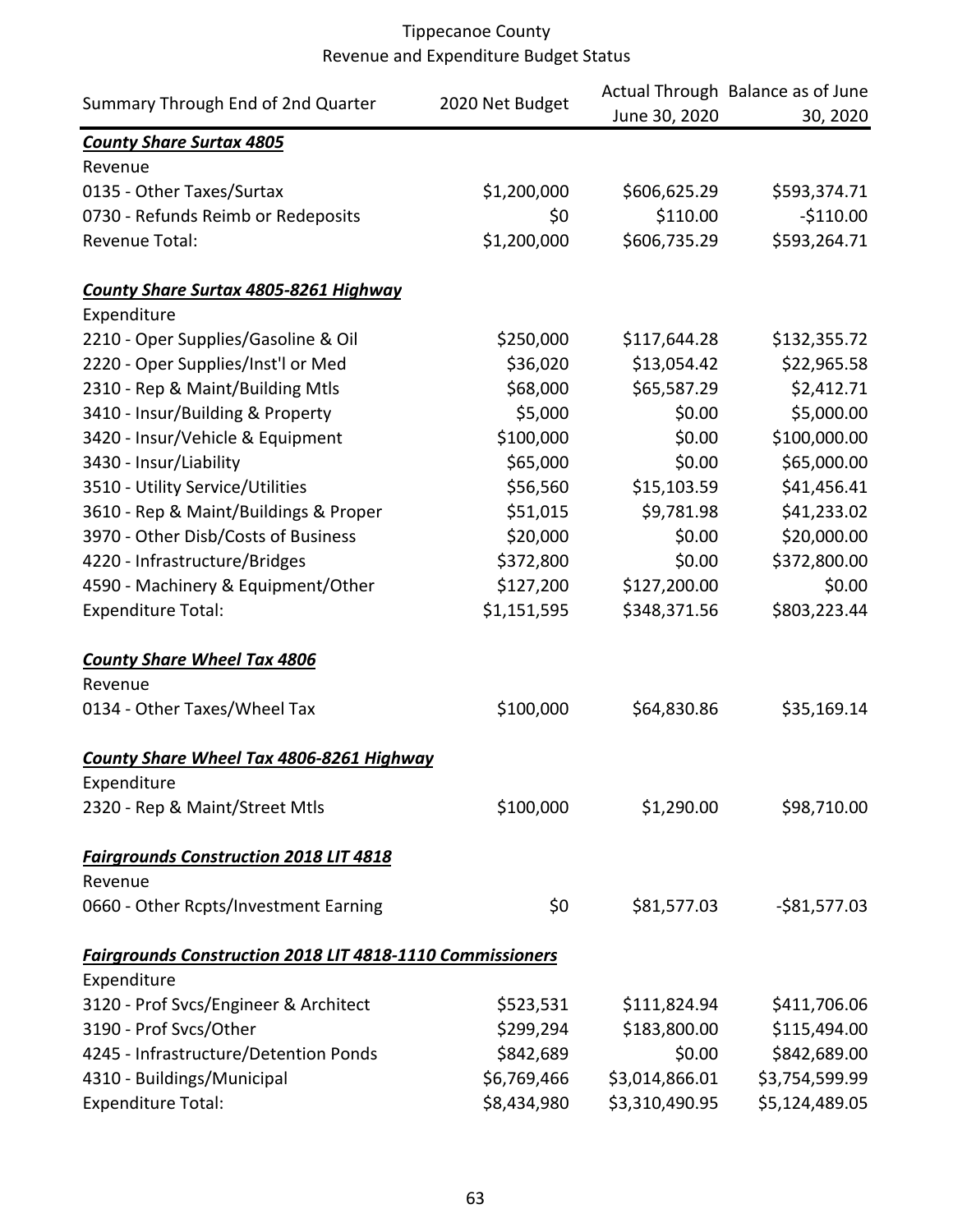|                                                    |                 |                | Actual Through Balance as of June |
|----------------------------------------------------|-----------------|----------------|-----------------------------------|
| Summary Through End of 2nd Quarter                 | 2020 Net Budget | June 30, 2020  | 30, 2020                          |
| <b>Wabash River Hydrology 4833</b>                 |                 |                |                                   |
| Revenue                                            |                 |                |                                   |
| 0660 - Other Rcpts/Investment Earning              | \$0             | \$80.63        | $-$ \$80.63                       |
| <b>Project Revolving Fund 4880</b>                 |                 |                |                                   |
| Revenue                                            |                 |                |                                   |
| 0100 - Prop Taxes/Property                         | \$1,750,000     | \$1,185,734.24 | \$564,265.76                      |
| 0289 - Unrestricted Grants & Cntr/Fed              | \$1,000,000     | \$24,642.74    | \$975,357.26                      |
| 0293 - Hwys & Strts/State or Local                 | \$1,000,000     | \$0.00         | \$1,000,000.00                    |
| 0660 - Other Rcpts/Investment Earning              | \$13,583        | \$4,484.06     | \$9,098.94                        |
| 0730 - Refunds Reimb or Redeposits                 | \$0             | \$490.00       | $-5490.00$                        |
| <b>Revenue Total:</b>                              | \$3,763,583     | \$1,215,351.04 | \$2,548,231.96                    |
| <b>Project Revolving Fund 4880-8010 Highway</b>    |                 |                |                                   |
| Expenditure                                        |                 |                |                                   |
| 3190 - Prof Svcs/Other                             | \$1,000,000     | \$176,164.46   | \$823,835.54                      |
| <b>Project Revolving Fund 4880-8061 Highway</b>    |                 |                |                                   |
| Expenditure                                        |                 |                |                                   |
| 2320 - Rep & Maint/Street Mtls                     | \$500,000       | \$0.00         | \$500,000.00                      |
| <b>Project Revolving Fund 4880-8062 Highway</b>    |                 |                |                                   |
| Expenditure                                        |                 |                |                                   |
| 4110 - Land/Right-of-Way                           | \$200,000       | \$120,000.00   | \$80,000.00                       |
| 4210 - Infrastructure/Roads & Streets              | \$1,003,919     | \$22,307.76    | \$981,611.24                      |
| 4220 - Infrastructure/Bridges                      | \$500,000       | \$49,229.50    | \$450,770.50                      |
| 4240 - Infrastructure/Culverts & Drai              | \$500,000       | \$24,652.39    | \$475,347.61                      |
| <b>Expenditure Total:</b>                          | \$2,203,919     | \$216,189.65   | \$1,987,729.35                    |
| <b>Highway Escrow (Journal &amp; Courier) 4818</b> |                 |                |                                   |
| Revenue                                            |                 |                |                                   |
| 0660 - Other Rcpts/Investment Earning              | \$0             | \$35.60        | $-535.60$                         |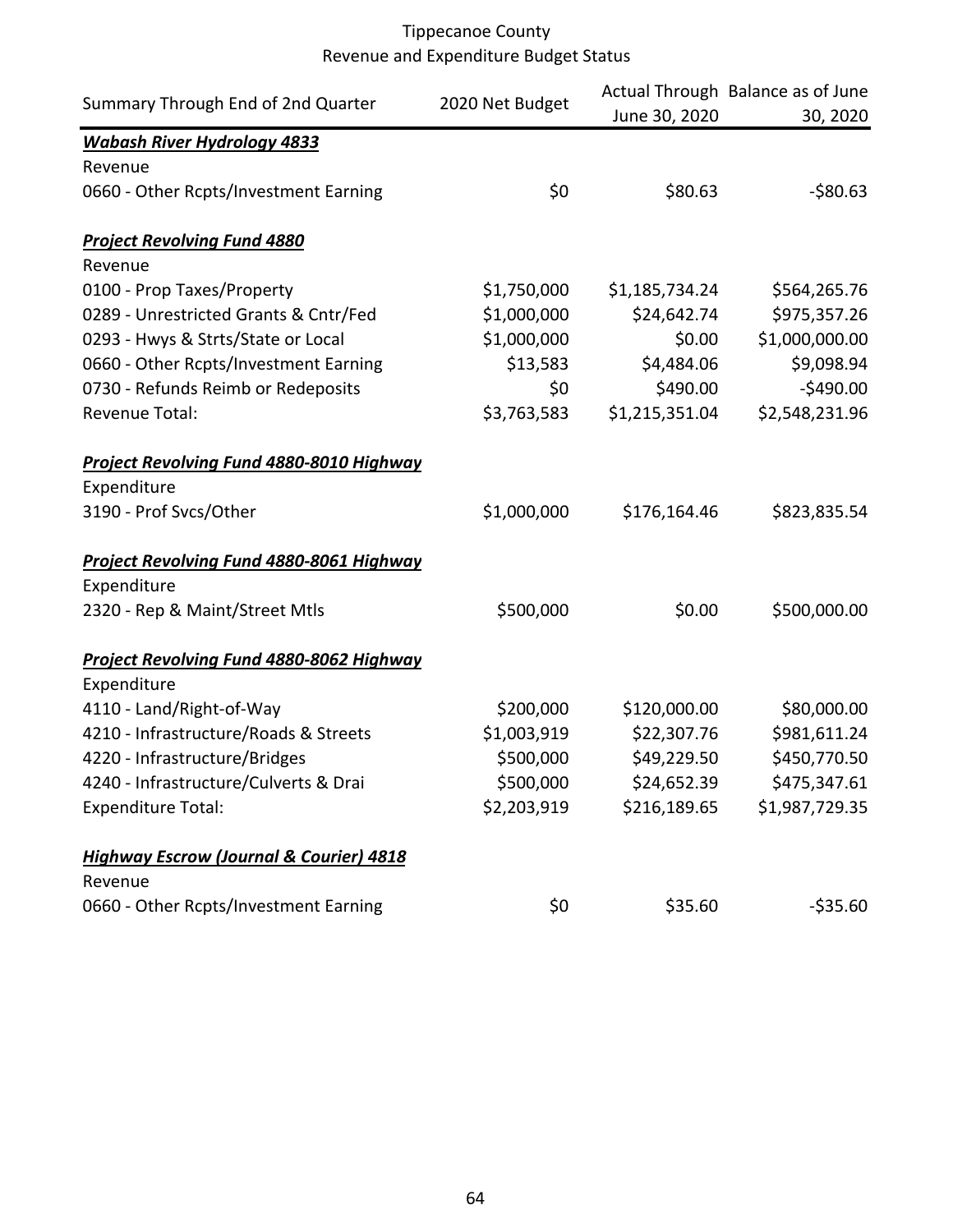| Summary Through End of 2nd Quarter            | 2020 Net Budget |               | Actual Through Balance as of June |
|-----------------------------------------------|-----------------|---------------|-----------------------------------|
|                                               |                 | June 30, 2020 | 30, 2020                          |
| <b>F-Lake Detention 4890</b>                  |                 |               |                                   |
| Revenue                                       |                 |               |                                   |
| 0404 - Gen Govt Fees/Surveyor                 | \$10,000        | \$0.00        | \$10,000.00                       |
| 0660 - Other Rcpts/Investment Earning         | \$4,800         | \$2,482.23    | \$2,317.77                        |
| <b>Revenue Total:</b>                         | \$14,800        | \$2,482.23    | \$12,317.77                       |
| <b>F-Lake Detention 4890-0410 Surveyor</b>    |                 |               |                                   |
| Expenditure                                   |                 |               |                                   |
| 3640 - Rep & Maint/Drainage Infrastr          | \$120,000       | \$0.00        | \$120,000.00                      |
| 4245 - Infrastructure/Detention Ponds         | \$115,000       | \$0.00        | \$115,000.00                      |
| <b>Expenditure Total:</b>                     | \$235,000       | \$0.00        | \$235,000.00                      |
| <b>Berlovitz Detention 4891</b>               |                 |               |                                   |
| Revenue                                       |                 |               |                                   |
| 0404 - Gen Govt Fees/Surveyor                 | \$75,000        | \$0.00        | \$75,000.00                       |
| 0660 - Other Rcpts/Investment Earning         | \$120           | \$18.66       | \$101.34                          |
| <b>Revenue Total:</b>                         | \$75,120        | \$18.66       | \$75,101.34                       |
| <b>Berlovitz Detention 4891-0410 Surveyor</b> |                 |               |                                   |
| Expenditure                                   |                 |               |                                   |
| 3610 - Rep & Maint/Buildings & Proper         | \$5,000         | \$0.00        | \$5,000.00                        |
| 3640 - Rep & Maint/Drainage Infrastr          | \$5,000         | \$0.00        | \$5,000.00                        |
| 4245 - Infrastructure/Detention Ponds         | \$10,000        | \$0.00        | \$10,000.00                       |
| <b>Expenditure Total:</b>                     | \$20,000        | \$0.00        | \$20,000.00                       |
| Great Lakes 4892                              |                 |               |                                   |
| Revenue                                       |                 |               |                                   |
| 0660 - Other Rcpts/Investment Earning         | \$9,600         | \$4,209.35    | \$5,390.65                        |
| Great Lakes 4892-0410 Surveyor                |                 |               |                                   |
| Expenditure                                   |                 |               |                                   |
| 4245 - Infrastructure/Detention Ponds         | \$568,308       | \$22,239.50   | \$546,068.50                      |
| <b>Ross Detention 4893</b>                    |                 |               |                                   |
| Revenue                                       |                 |               |                                   |
| 0404 - Gen Govt Fees/Surveyor                 | \$15,000        | \$0.00        | \$15,000.00                       |
| 0660 - Other Rcpts/Investment Earning         | \$504           | \$230.81      | \$273.19                          |
| Revenue Total:                                | \$15,504        | \$230.81      | \$15,273.19                       |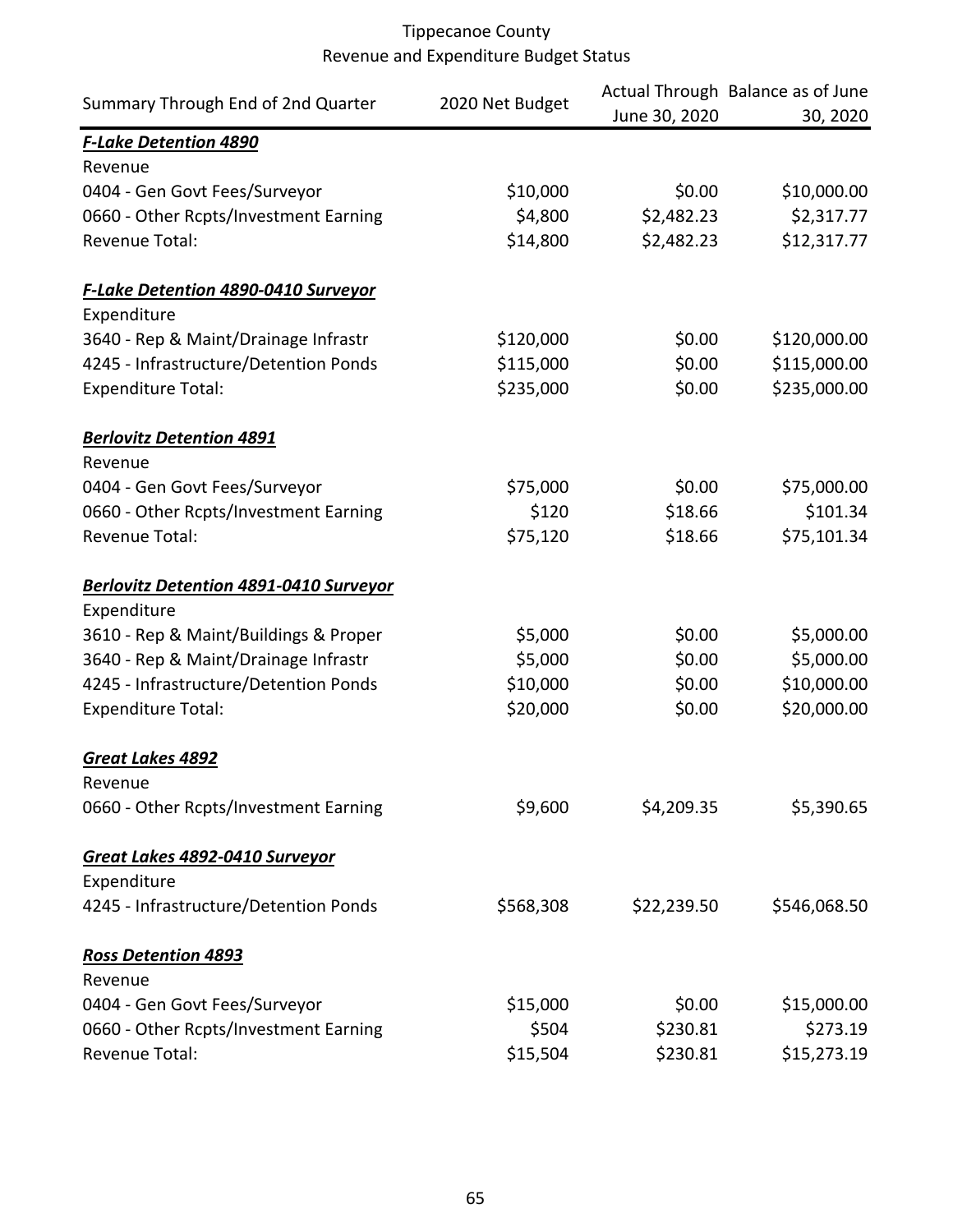| Summary Through End of 2nd Quarter            | 2020 Net Budget |               | Actual Through Balance as of June |
|-----------------------------------------------|-----------------|---------------|-----------------------------------|
|                                               |                 | June 30, 2020 | 30, 2020                          |
| Great Lakes 4893-0410 Surveyor                |                 |               |                                   |
| Expenditure                                   |                 |               |                                   |
| 4245 - Infrastructure/Detention Ponds         | \$6,000         | \$0.00        | \$6,000.00                        |
| <b>Phase II Stormwater 4897</b>               |                 |               |                                   |
| Revenue                                       |                 |               |                                   |
| 0302 - Gen Govt Permits/Plan & Zoning         | \$7,500         | \$7,050.00    | \$450.00                          |
| 0404 - Gen Govt Fees/Surveyor                 | \$40,000        | \$23,481.86   | \$16,518.14                       |
| 0660 - Other Rcpts/Investment Earning         | \$19,200        | \$8,121.78    | \$11,078.22                       |
| 0670 - Other Rcpts/Misc Sources               | \$50,000        | \$57,697.44   | $-$7,697.44$                      |
| 0730 - Refunds Reimb or Redeposits            | \$0             | \$3,037.81    | $-53,037.81$                      |
| Revenue Total:                                | \$116,700       | \$99,388.89   | \$17,311.11                       |
| <b>Phase II Stormwater 4897-0410 Surveyor</b> |                 |               |                                   |
| Expenditure                                   |                 |               |                                   |
| 1110 - Sal & Wages/Full Time                  | \$195,133       | \$97,505.36   | \$97,627.64                       |
| 1111 - Sal & Wages/Elected Official           | \$24,836        | \$12,417.73   | \$12,418.27                       |
| 1130 - Sal & Wages/Part Time                  | \$7,500         | \$0.00        | \$7,500.00                        |
| 1150 - Sal & Wages/Overtime                   | \$3,000         | \$0.00        | \$3,000.00                        |
| 1210 - EE Benefits/Social Security            | \$17,631        | \$7,963.86    | \$9,667.14                        |
| 1220 - EE Benefits/PERF Retirement            | \$24,973        | \$12,335.22   | \$12,637.78                       |
| 2110 - Office Supplies/General                | \$20,000        | \$0.00        | \$20,000.00                       |
| 2120 - Office Supplies/Forms                  | \$10,000        | \$0.00        | \$10,000.00                       |
| 2130 - Office Supplies/Printing               | \$10,000        | \$2,216.00    | \$7,784.00                        |
| 2140 - Office Supplies/Minor Equip            | \$10,000        | \$1,923.39    | \$8,076.61                        |
| 2210 - Oper Supplies/Gasoline & Oil           | \$7,000         | \$0.00        | \$7,000.00                        |
| 2990 - Other Supplies/Non-specified           | \$20,000        | \$538.89      | \$19,461.11                       |
| 3110 - Prof Svcs/Legal                        | \$30,000        | \$0.00        | \$30,000.00                       |
| 3120 - Prof Svcs/Engineer & Architect         | \$50,000        | \$0.00        | \$50,000.00                       |
| 3150 - Prof Svcs/Training                     | \$15,000        | \$155.00      | \$14,845.00                       |
| 3190 - Prof Svcs/Other                        | \$200,000       | \$99,725.17   | \$100,274.83                      |
| 3210 - Comm & Transp/Travel/Training          | \$33,000        | \$245.00      | \$32,755.00                       |
| 3230 - Comm & Transp/Postage & Frght          | \$4,000         | \$0.00        | \$4,000.00                        |
| 3240 - Comm & Transp/Software                 | \$10,000        | \$1,269.00    | \$8,731.00                        |
| 3310 - Printing & Advertising/Legal           | \$13,000        | \$0.00        | \$13,000.00                       |
| 3510 - Utility Service/Utilities              | \$3,500         | \$0.00        | \$3,500.00                        |
| 3620 - Rep & Maint/Vehicle & Equip            | \$3,000         | \$81.86       | \$2,918.14                        |
| 3910 - Other Disb/Dues & Subscription         | \$2,500         | \$122.50      | \$2,377.50                        |
| 4590 - Machinery & Equipment/Other            | \$2,500         | \$0.00        | \$2,500.00                        |
| <b>Expenditure Total:</b>                     | \$716,573       | \$236,498.98  | \$480,074.02                      |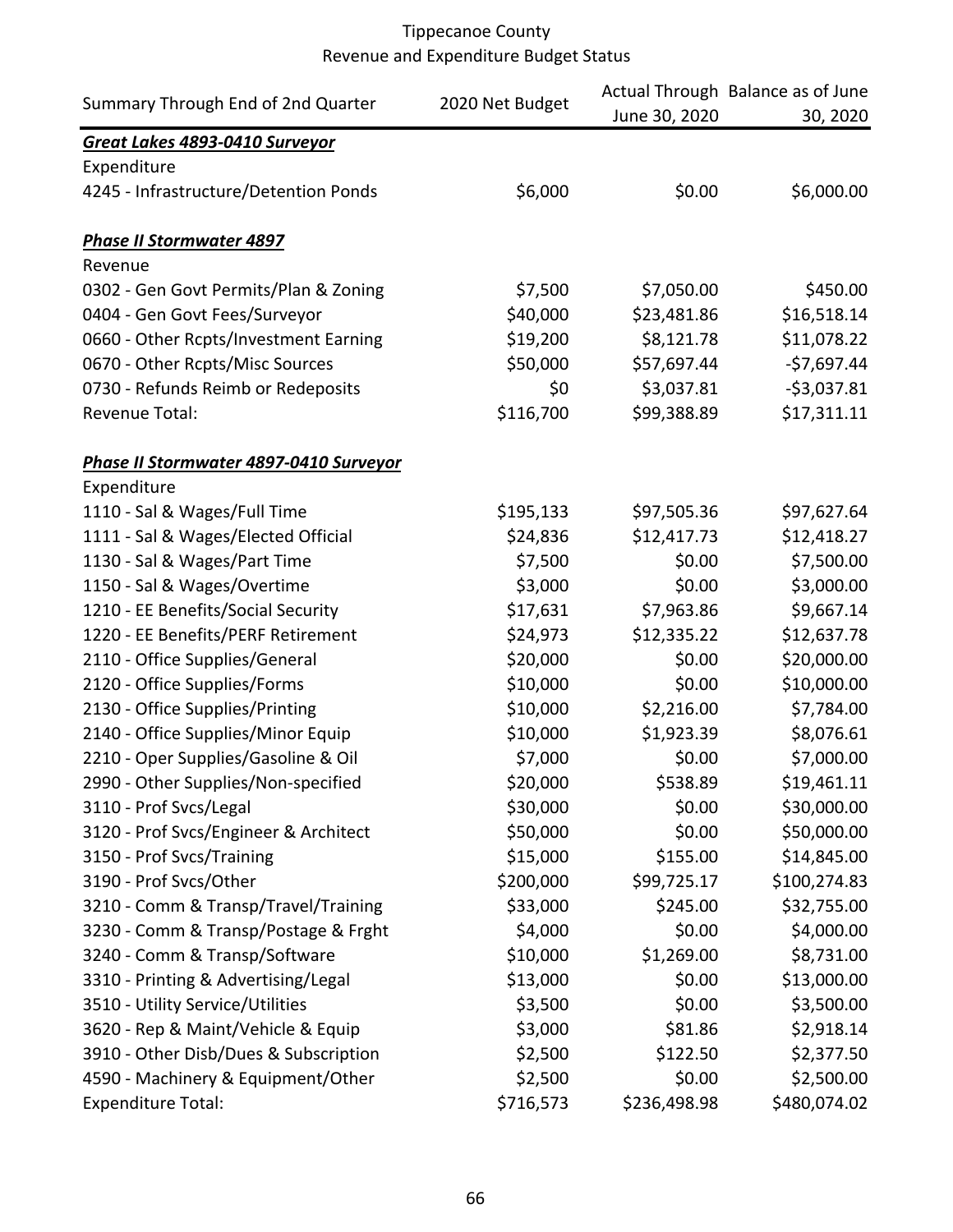| Summary Through End of 2nd Quarter                              | 2020 Net Budget |               | Actual Through Balance as of June |
|-----------------------------------------------------------------|-----------------|---------------|-----------------------------------|
|                                                                 |                 | June 30, 2020 | 30, 2020                          |
| Phase II Stormwater 4897-9410 Employee Benefits                 |                 |               |                                   |
| Expenditure                                                     |                 |               |                                   |
| 1230 - EE Benefits/Health                                       | \$61,586        | \$23,194.68   | \$38,391.32                       |
| 1231 - EE Benefits/LTD                                          | \$1,022         | \$400.20      | \$621.80                          |
| 1232 - EE Benefits/Life                                         | \$575           | \$203.52      | \$371.48                          |
| <b>Expenditure Total:</b>                                       | \$63,183        | \$23,798.40   | \$39,384.60                       |
| <b>Drain Reconstruction Assistance 4935</b>                     |                 |               |                                   |
| Revenue                                                         |                 |               |                                   |
| 0100 - Prop Taxes/Property                                      | \$0             | \$38,246.64   | $-538,246.64$                     |
| <b>Revenue Total:</b>                                           | \$0             | \$38,246.64   | $-538,246.64$                     |
| <b>Drain Reconstruction Assistance 4935-0430 Drainage Board</b> |                 |               |                                   |
| Expenditure                                                     |                 |               |                                   |
| 6100 - Interfund Transfers/Transfer O                           | \$0             | \$157,578.18  | $-$157,578.18$                    |
| <b>TEMA Hazard Warning Fund 4940</b>                            |                 |               |                                   |
| Revenue                                                         |                 |               |                                   |
| 0761 - Interfund Trnsfers/Transfer In                           | \$0             | \$40,000.00   | $-$40,000.00$                     |
| <b>TEMA Hazard Warning Fund 4940-5210 Emergency Management</b>  |                 |               |                                   |
| Expenditure                                                     |                 |               |                                   |
| 4530 - Machinery & Equipment/Safety                             | \$70,050        | \$19,354.18   | \$50,695.82                       |
| <b>Firearms Range Support 4956</b>                              |                 |               |                                   |
| Revenue                                                         |                 |               |                                   |
| 0761 - Interfund Trnsfers/Transfer In                           | \$0             | \$25,000.00   | $-$25,000.00$                     |
| <b>Card Rebate 4973</b>                                         |                 |               |                                   |
| Revenue                                                         |                 |               |                                   |
| 0730 - Refunds Reimb or Redeposits                              | \$0             | \$1,906.98    | $-$1,906.98$                      |
| 0761 - Interfund Trnsfers/Transfer In                           | \$0             | \$286,376.55  | $-$ \$286,376.55                  |
| <b>Revenue Total:</b>                                           | \$0             | \$288,283.53  | $-5288,283.53$                    |
| Card Rebate 4973-0210 Treasurer                                 |                 |               |                                   |
| Expenditure                                                     |                 |               |                                   |
| 3190 - Prof Svcs/Other                                          | \$0             | \$317,531.58  | $-5317,531.58$                    |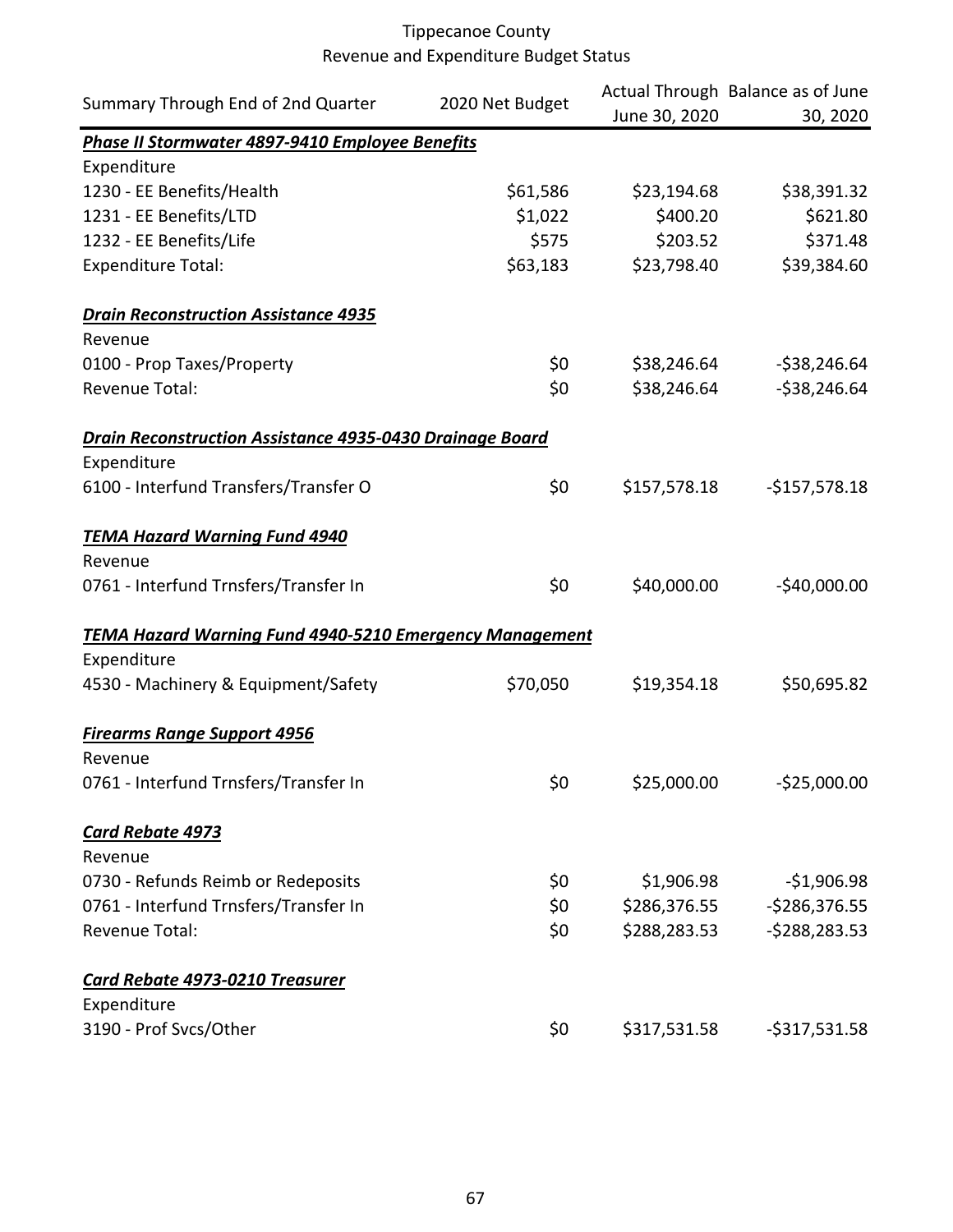| Summary Through End of 2nd Quarter                          | 2020 Net Budget | June 30, 2020 | Actual Through Balance as of June<br>30, 2020 |
|-------------------------------------------------------------|-----------------|---------------|-----------------------------------------------|
| <b>Payroll Clearing 5100</b>                                |                 |               |                                               |
| Revenue                                                     |                 |               |                                               |
| 0730 - Refunds Reimb or Redeposits                          | \$0             | \$1,183.65    | $-51,183.65$                                  |
| <b>Payroll Clearing 5100-0110 Auditor</b>                   |                 |               |                                               |
| Expenditure                                                 |                 |               |                                               |
| 3190 - Prof Svcs/Other                                      | \$0             | \$1,183.65    | $-$1,183.65$                                  |
| <b>Francis Powers Trust 5950</b>                            |                 |               |                                               |
| Revenue                                                     |                 |               |                                               |
| 0660 - Other Rcpts/Investment Earning                       | \$0             | \$939.90      | $-$ \$939.90                                  |
| <b>Francis Powers Trust 5950-3610 Cary Home</b>             |                 |               |                                               |
| Expenditure                                                 |                 |               |                                               |
| 3190 - Prof Svcs/Other                                      | \$0             | \$1,869.37    | $-$1,869.37$                                  |
| Deer Creek Levy 5971                                        |                 |               |                                               |
| Revenue                                                     |                 |               |                                               |
| 0805 - Settlement/Ditches                                   | \$0             | \$1,511.36    | $-51,511.36$                                  |
| Deer Creek Levy 5971-0120 Auditor Settlement                |                 |               |                                               |
| Expenditure                                                 |                 |               |                                               |
| 8005 - Settlement/Ditches                                   | \$0             | \$1,511.36    | $-$1,511.36$                                  |
| <b>Battle Ground Fence 5980</b>                             |                 |               |                                               |
| Revenue                                                     |                 |               |                                               |
| 0660 - Other Rcpts/Investment Earning                       | \$312           | \$135.33      | \$176.67                                      |
| <b>Battle Ground Fence 5980-4310 Parks &amp; Recreation</b> |                 |               |                                               |
| Expenditure                                                 |                 |               |                                               |
| 3190 - Prof Svcs/Other                                      | \$10,000        | \$5,750.00    | \$4,250.00                                    |
| <b>Park Tax Collections 5984</b>                            |                 |               |                                               |
| Revenue                                                     |                 |               |                                               |
| 0125 - Other Taxes/Innkeepers                               | \$0             | \$238.00      | $-5238.00$                                    |
| <b>Park Tax Collections 5984-4310 Parks Department</b>      |                 |               |                                               |
| Expenditure                                                 |                 |               |                                               |
| 3190 - Prof Svcs/Other                                      | \$0             | \$162.80      | $-$162.80$                                    |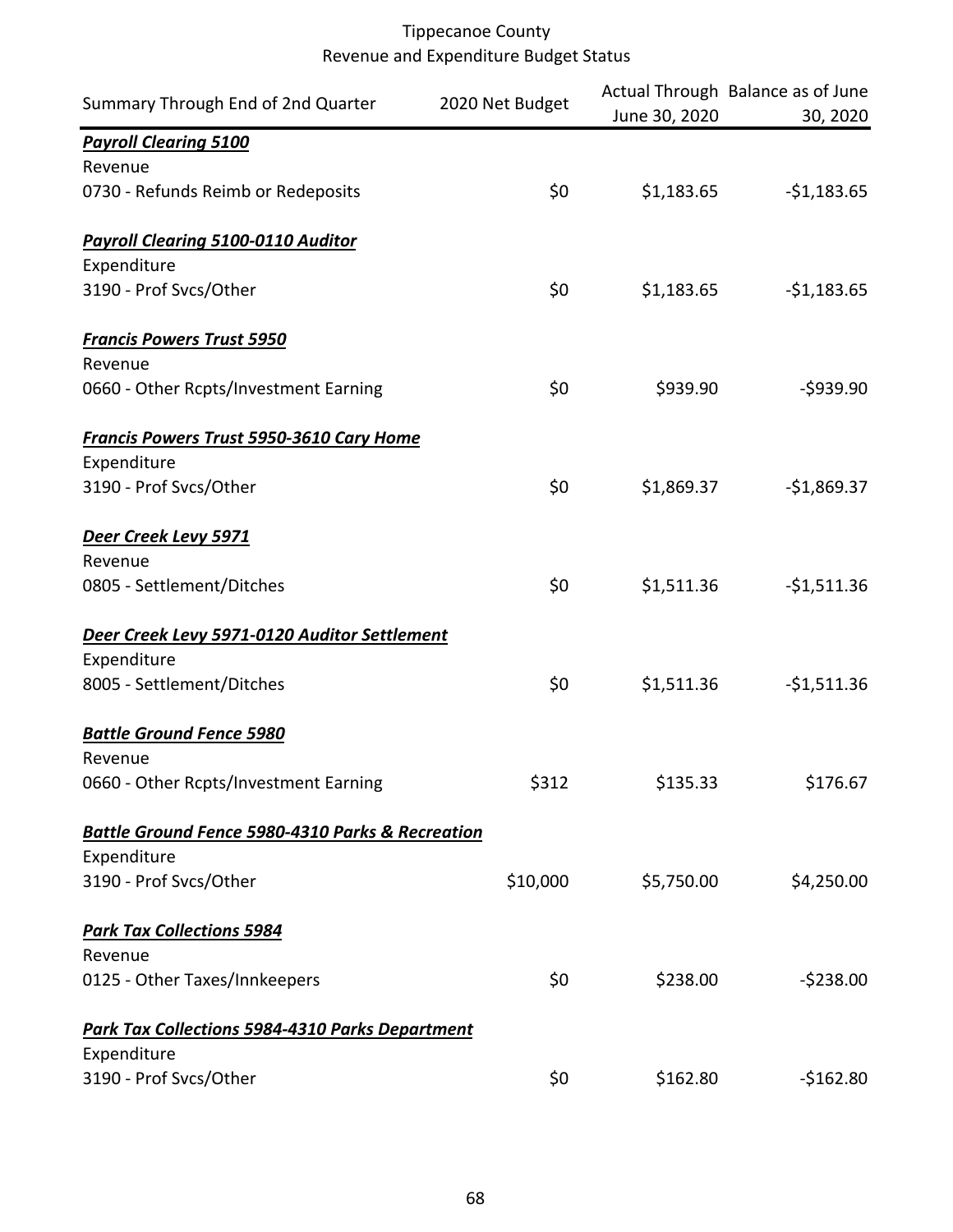| Summary Through End of 2nd Quarter            | 2020 Net Budget |                 | Actual Through Balance as of June   |
|-----------------------------------------------|-----------------|-----------------|-------------------------------------|
|                                               |                 | June 30, 2020   | 30, 2020                            |
| Settlement 6000                               |                 |                 |                                     |
| Revenue                                       |                 |                 |                                     |
| 0801 - Settlement/Property                    | \$0             | \$95,237,139.71 | $-$ \$95,237,139.71                 |
| 0802 - Settlement/Income                      | \$0             | \$0.00          | \$0.00                              |
| 0803 - Settlement/Excise                      | \$0             | \$10,261,431.82 | $-$10,261,431.82$                   |
| 0804 - Settlement/Liens                       | \$0             | \$35,434.39     | $-535,434.39$                       |
| 0807 - Settlement/Local Certified Col         | \$0             | \$635.10        | $-5635.10$                          |
| 0808 - Settlement/Treasurer Other Col         | \$0             | \$504.58        | $-$504.58$                          |
| <b>Revenue Total:</b>                         | \$0             |                 | \$105,535,145.60 -\$105,535,145.60  |
| Settlement 6000-0120 Auditor Settlement       |                 |                 |                                     |
| Expenditure                                   |                 |                 |                                     |
| 8001 - Settlement/Property                    | \$0             | \$95,237,139.71 | -\$95,237,139.71                    |
| 8003 - Settlement/Excise                      | \$0             | \$10,261,431.82 | $-$10,261,431.82$                   |
| 8004 - Settlement/Liens                       | \$0             | \$35,434.39     | $-$35,434.39$                       |
| 8007 - Settlement/Local Disbursements         | \$0             | \$635.10        | $-5635.10$                          |
| <b>Expenditure Total:</b>                     | \$0             |                 | \$105,534,641.02 - \$105,534,641.02 |
| Settlement 6000-0210 Treasurer                |                 |                 |                                     |
| Expenditure                                   |                 |                 |                                     |
| 8008 - Settlement/Treasurer Other Dis         | \$0             | \$474.78        | $-5474.78$                          |
| <b>Wheel Tax 6021 (Clearing Fund)</b>         |                 |                 |                                     |
| Revenue                                       |                 |                 |                                     |
| 0806 - Settlement/State Certified Col         | \$0             | \$138,231.18    | $-5138,231.18$                      |
| <b>Wheel Tax 6021-0210 Auditor Settlement</b> |                 |                 |                                     |
| Expenditure                                   |                 |                 |                                     |
| 8006 - Settlement/State Disbursements         | \$0             | \$138,120.61    | $-5138,120.61$                      |
| <b>Sur Tax 6022 (Clearing Fund)</b>           |                 |                 |                                     |
| Revenue                                       |                 |                 |                                     |
| 0806 - Settlement/State Certified Col         | \$0             | \$1,391,547.53  | $-$1,391,547.53$                    |
| <b>Sur Tax 6022-0120 Audior Settlement</b>    |                 |                 |                                     |
| Expenditure                                   |                 |                 |                                     |
| 8006 - Settlement/State Disbursements         | \$0             | \$1,295,385.51  | $-$1,295,385.51$                    |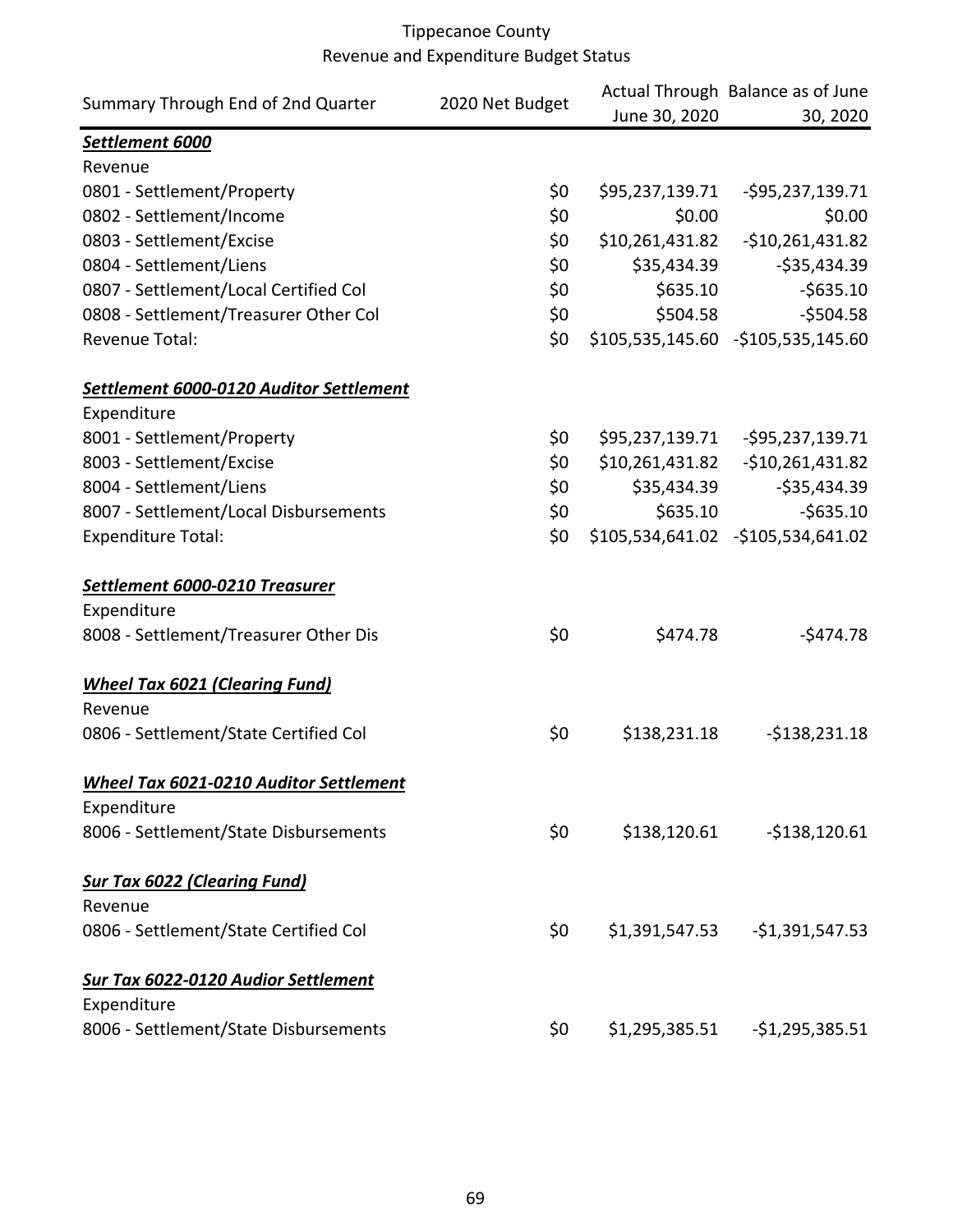| Summary Through End of 2nd Quarter                                             | 2020 Net Budget |                | Actual Through Balance as of June |
|--------------------------------------------------------------------------------|-----------------|----------------|-----------------------------------|
|                                                                                |                 | June 30, 2020  | 30, 2020                          |
| <b>CVET 6023 (Clearing Fund)</b>                                               |                 |                |                                   |
| Revenue                                                                        |                 |                |                                   |
| 0806 - Settlement/State Certified Col                                          | \$0             | \$407,051.00   | $-$407,051.00$                    |
| <b>CVET 6023-0120 Auditor Settlement</b>                                       |                 |                |                                   |
| Expenditure                                                                    |                 |                |                                   |
| 8006 - Settlement/State Disbursements                                          | \$0             | \$407,051.00   | $-$407,051.00$                    |
| <b>Financial Institutions Tax (Clearing Fund) 6051</b><br>Revenue              |                 |                |                                   |
| 0806 - Settlement/State Certified Col                                          | \$0             | \$1,101,378.73 | $-$1,101,378.73$                  |
| <b>Financial Institutions Tax (Clearing Fund) 6051-0120 Auditor Settlement</b> |                 |                |                                   |
| Expenditure                                                                    |                 |                |                                   |
| 8006 - Settlement/State Disbursements                                          | \$0             | \$1,101,378.73 | $-$1,101,378.73$                  |
| <b>CVET (Clearing Fund) 6203</b>                                               |                 |                |                                   |
| Revenue                                                                        |                 |                |                                   |
| 0802 - Settlement/Income                                                       | \$0             | \$3,982,192.02 | $-53,982,192.02$                  |
| <b>CVET (Clearing Fund) 6203-0120 Auditor Settlement</b>                       |                 |                |                                   |
| Expenditure                                                                    |                 |                |                                   |
| 8002 - Settlement/Income                                                       | \$0             | \$2,990,007.30 | $-$2,990,007.30$                  |
| <b>State Fines &amp; Forfeitures 7101</b>                                      |                 |                |                                   |
| Revenue                                                                        |                 |                |                                   |
| 0807 - Settlement/Local Certified Col                                          | \$0             | \$19,699.43    | $-$19,699.43$                     |
| <b>Function Total:</b>                                                         | \$0             | \$19,699.43    | $-$19,699.43$                     |
| State Fines & Forfeitures 7101-0120 Auditor Settlement                         |                 |                |                                   |
| Expenditure                                                                    |                 |                |                                   |
| 8007 - Settlement/Local Disbursements                                          | \$0             | \$25,295.28    | $-$ \$25,295.28                   |
| <b>Infraction Judgments 7102</b>                                               |                 |                |                                   |
| Revenue                                                                        |                 |                |                                   |
| 0807 - Settlement/Local Certified Col                                          | \$0             | \$116,012.32   | $-$116,012.32$                    |
| <b>Infraction Judgments 7102-0120 Auditor Settlement</b>                       |                 |                |                                   |
| Expenditure                                                                    |                 |                |                                   |
| 8007 - Settlement/Local Disbursements                                          | \$0             | \$128,473.79   | $-$128,473.79$                    |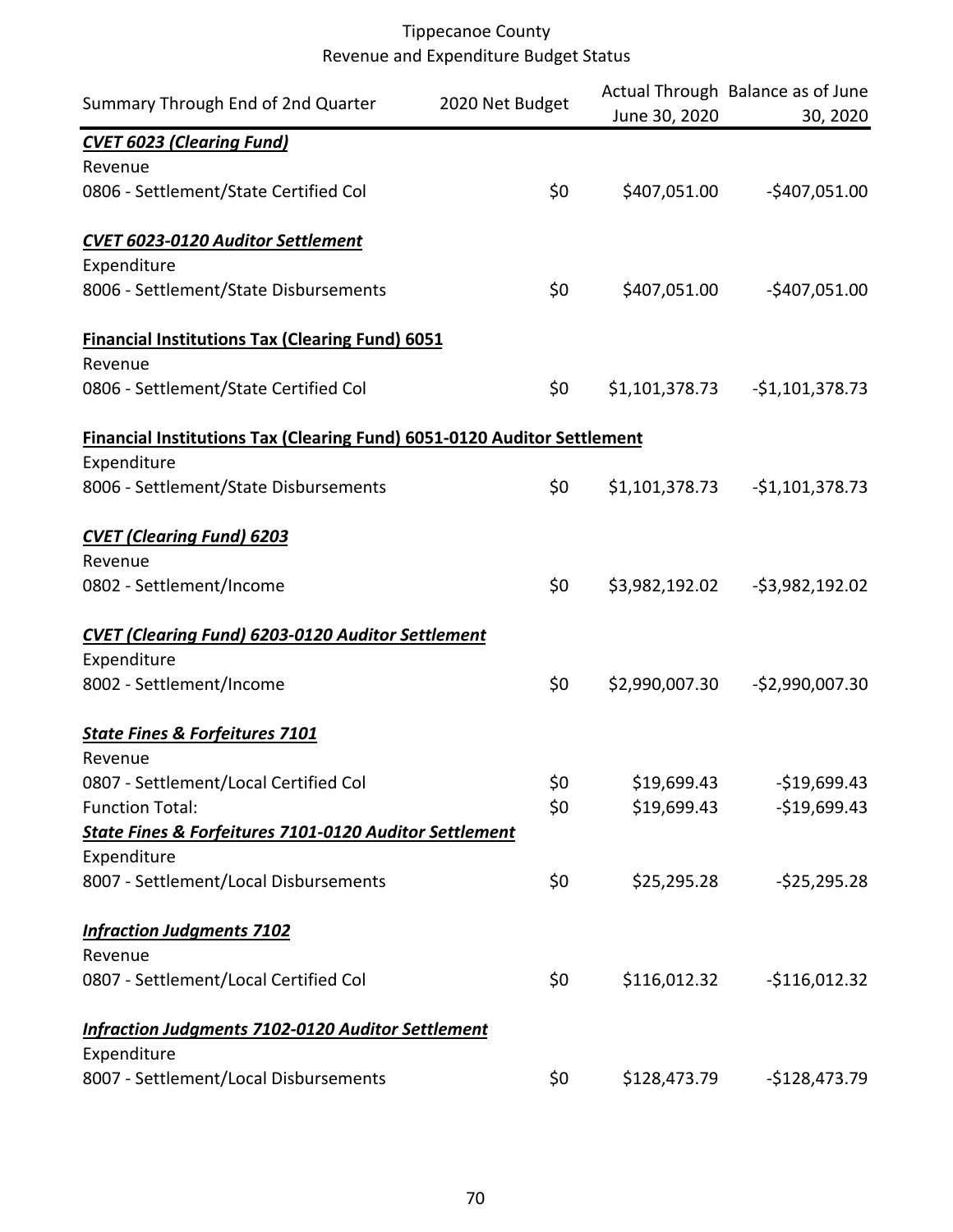| Summary Through End of 2nd Quarter                                  | 2020 Net Budget | June 30, 2020 | Actual Through Balance as of June |
|---------------------------------------------------------------------|-----------------|---------------|-----------------------------------|
|                                                                     |                 |               | 30, 2020                          |
| <b>Special Death Benefits 7104</b><br>Revenue                       |                 |               |                                   |
| 0807 - Settlement/Local Certified Col                               | \$0             | \$7,950.00    | $-57,950.00$                      |
| <b>Special Death Benefits 7104-0120 Auditor Settlement</b>          |                 |               |                                   |
| Expenditure                                                         |                 |               |                                   |
| 8007 - Settlement/Local Disbursements                               | \$0             | \$8,230.00    | $-58,230.00$                      |
| <b>Conorner's Continuing Education 7106</b>                         |                 |               |                                   |
| Revenue                                                             |                 |               |                                   |
| 0807 - Settlement/Local Certified Col                               | \$0             | \$11,029.50   | $-$11,029.50$                     |
| <b>Conorner's Continuing Education 7106-0120 Auditor Settlement</b> |                 |               |                                   |
| Expenditure                                                         |                 |               |                                   |
| 8007 - Settlement/Local Disbursements                               | \$0             | \$7,519.50    | $-57,519.50$                      |
| <b>Mortgage Recording Fee 7108</b>                                  |                 |               |                                   |
| Revenue                                                             |                 |               |                                   |
| 0807 - Settlement/Local Certified Col                               | \$0             | \$8,635.00    | $-58,635.00$                      |
| <b>Mortgage Recording Fee 7108-0120 Auditor Settlement</b>          |                 |               |                                   |
| Expenditure                                                         |                 |               |                                   |
| 8007 - Settlement/Local Disbursements                               | \$0             | \$8,297.50    | $-58,297.50$                      |
| <b>Education Plate Fee 7301</b>                                     |                 |               |                                   |
| Revenue                                                             |                 |               |                                   |
| 0806 - Settlement/State Certified Col                               | \$0             | \$1,256.25    | $-$1,256.25$                      |
| <b>Education Plate Fee 7301-0120 Auditor Settlement</b>             |                 |               |                                   |
| Expenditure                                                         |                 |               |                                   |
| 8006 - Settlement/State Disbursements                               | \$0             | \$1,068.75    | $-$1,068.75$                      |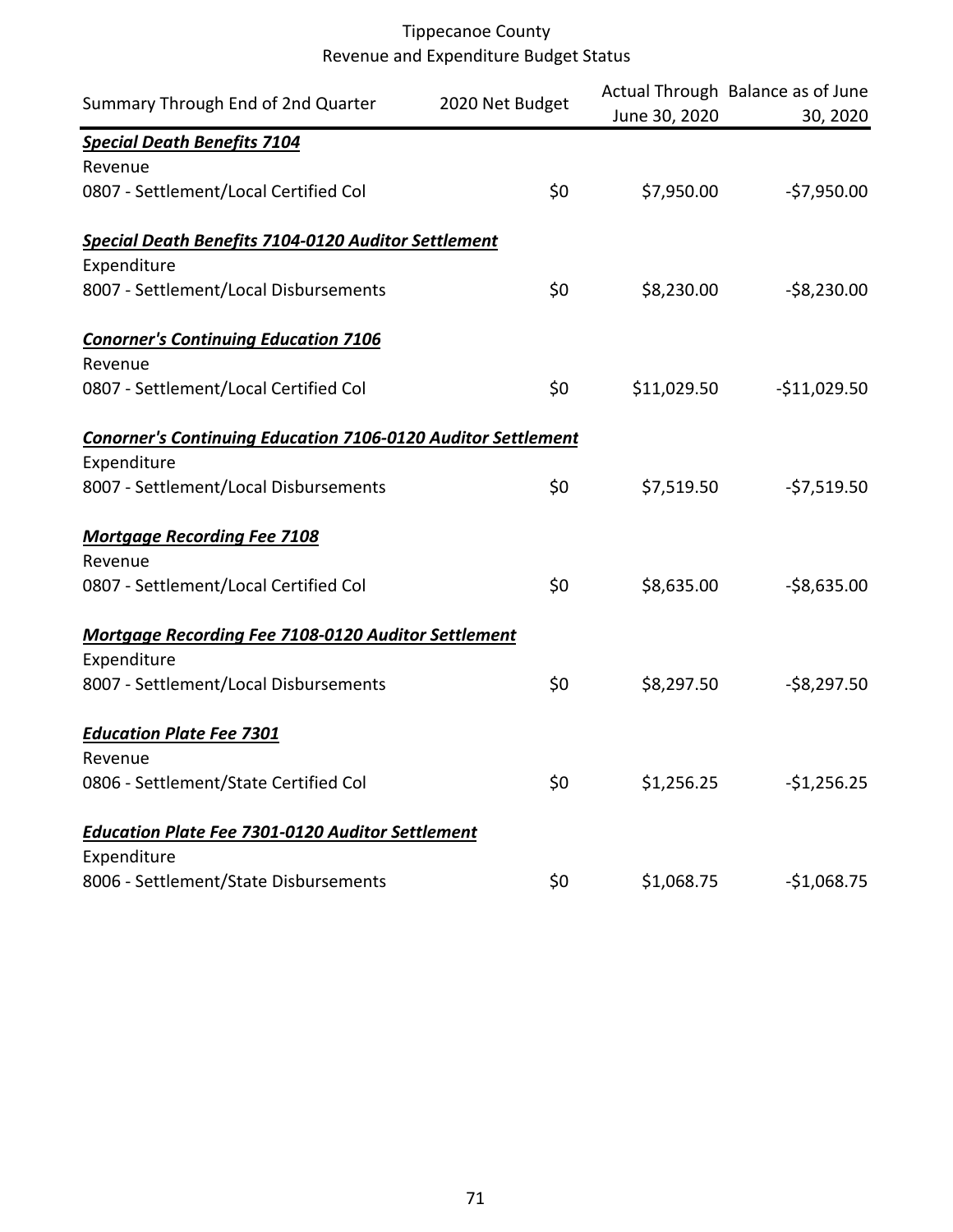|                                                                | 2020 Net Budget |                | Actual Through Balance as of June |
|----------------------------------------------------------------|-----------------|----------------|-----------------------------------|
| Summary Through End of 2nd Quarter                             |                 | June 30, 2020  | 30, 2020                          |
| <b>Innkeepers Tax Collections 7304</b>                         |                 |                |                                   |
| Revenue                                                        |                 |                |                                   |
| 0660 - Other Rcpts/Investment Earning                          | \$0             | \$901.77       | $-5901.77$                        |
| 0807 - Settlement/Local Certified Col                          | \$0             | \$1,114,335.94 | $-51,114,335.94$                  |
| Revenue Total:                                                 | \$0             | \$1,115,237.71 | $-51,115,237.71$                  |
| <b>Innkeepers Tax Collections 7304-0120 Auditor Settlement</b> |                 |                |                                   |
| Expenditure                                                    |                 |                |                                   |
| 8007 - Settlement/Local Disbursements                          | \$0             | \$1,129,311.60 | $-$1,129,311.60$                  |
| <b>LIT Certified Shares 7330</b>                               |                 |                |                                   |
| Revenue                                                        |                 |                |                                   |
| 0802 - Settlement/Income                                       | \$0\$           |                | \$15,773,544.52 - \$15,773,544.52 |
| <b>LIT Certified Shares 7330-0120 Auditor Settlement</b>       |                 |                |                                   |
| Expenditure                                                    |                 |                |                                   |
| 8002 - Settlement/Income                                       | \$0             |                | \$15,773,544.52 - \$15,773,544.52 |
| <b>LIT Public Safety 7331</b>                                  |                 |                |                                   |
| Revenue                                                        |                 |                |                                   |
| 0802 - Settlement/Income                                       | \$0             | \$4,130,167.02 | $-54,130,167.02$                  |
| LIT Public Safety 7331-0120 Auditor Settlement                 |                 |                |                                   |
| Expenditure                                                    |                 |                |                                   |
| 8002 - Settlement/Income                                       | \$0             | \$4,130,167.02 | $-54,130,167.02$                  |
| LIT Economic Development 7332                                  |                 |                |                                   |
| Revenue                                                        |                 |                |                                   |
| 0802 - Settlement/Income                                       | \$0             |                | \$11,288,992.00 -\$11,288,992.00  |
| LIT Economic Development 7332-0120 Auditor Settlement          |                 |                |                                   |
| Expenditure                                                    |                 |                |                                   |
| 8002 - Settlement/Income                                       | \$0             |                | \$11,288,992.00 -\$11,288,992.00  |
| <b>Stop Arm Violation Enforcement 8154</b>                     |                 |                |                                   |
| Revenue                                                        |                 |                |                                   |
| 0281 - Publ Safety/Federal                                     | \$7,870         | \$0.00         | \$7,869.82                        |
| <b>Stop Arm Violation Enforcement 8154-5410 Sheriff</b>        |                 |                |                                   |
| Expenditure                                                    |                 |                |                                   |
| 1150 - Sal & Wages/Overtime                                    | \$7,870         | \$0.00         | \$7,869.82                        |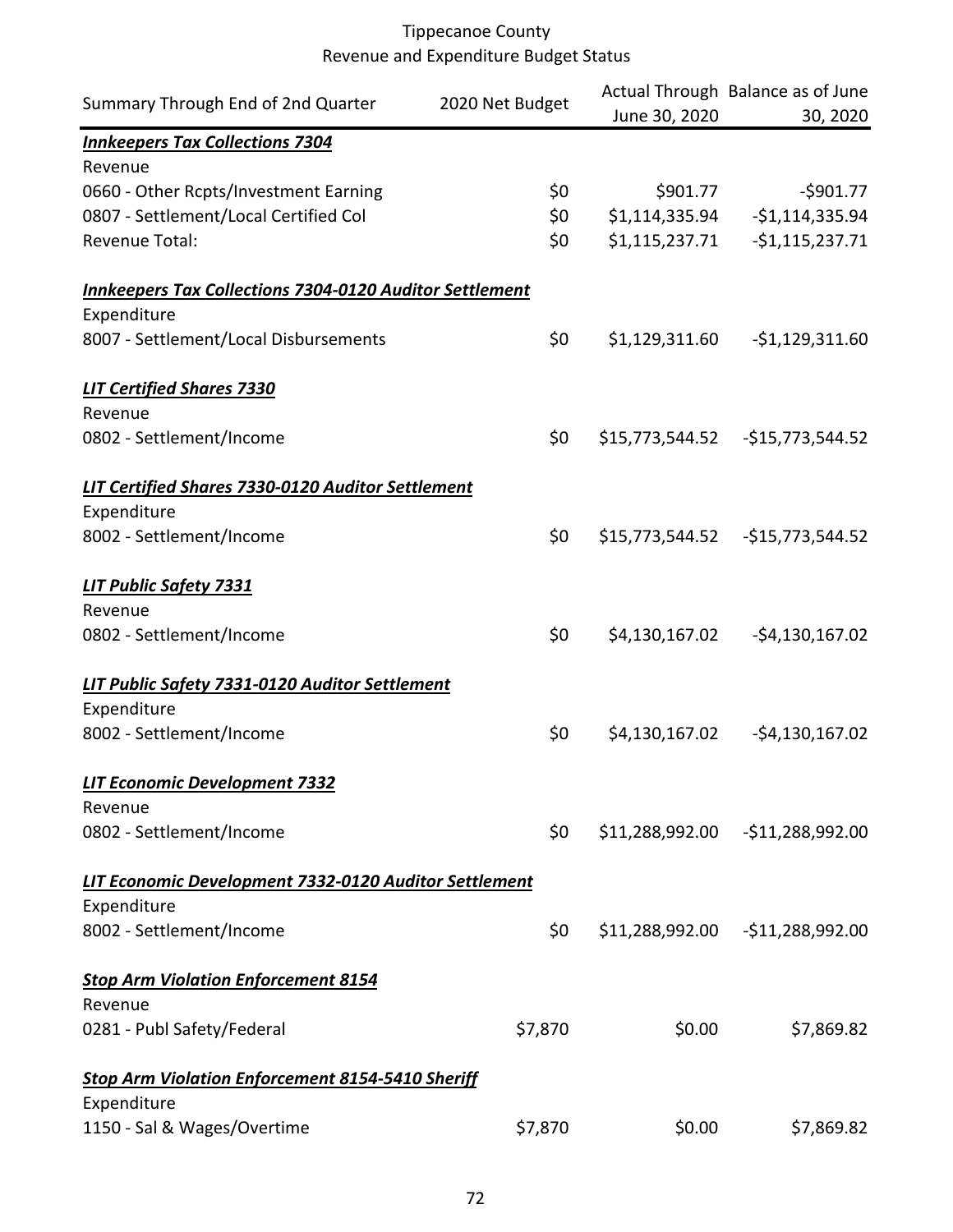| Summary Through End of 2nd Quarter                      | 2020 Net Budget |               | Actual Through Balance as of June |
|---------------------------------------------------------|-----------------|---------------|-----------------------------------|
|                                                         |                 | June 30, 2020 | 30, 2020                          |
| <b>ICAC Task Force 8198</b>                             |                 |               |                                   |
| Revenue                                                 |                 |               |                                   |
| 0281 - Publ Safety/Federal                              | \$10,000        | \$0.00        | \$10,000.00                       |
| <b>ICAC Task Force 8198-5910 Prosecutor</b>             |                 |               |                                   |
| Expenditure                                             |                 |               |                                   |
| 2140 - Office Supplies/Minor Equip                      | \$6,000         | \$2,118.72    | \$3,881.28                        |
| 3210 - Comm & Transp/Travel/Training                    | \$4,000         | \$0.00        | \$4,000.00                        |
| <b>Expenditure Total:</b>                               | \$10,000        | \$2,118.72    | \$7,881.28                        |
| <b>Prosecutor ICJI HTCU 8271</b>                        |                 |               |                                   |
| Revenue                                                 |                 |               |                                   |
| 0281 - Publ Safety/Federal                              | \$158,115       | \$90,839.76   | \$67,275.71                       |
| Prosecutor ICJI HTCU 8271-5910                          |                 |               |                                   |
| Expenditure                                             |                 |               |                                   |
| 1110 - Sal & Wages/Full Time                            | \$700           | \$304.03      | \$395.71                          |
| 1150 - Sal & Wages/Overtime                             | \$2,987         | \$9.64        | \$2,977.24                        |
| 1210 - EE Benefits/Social Security                      | \$480           | \$12.08       | \$467.87                          |
| 1220 - EE Benefits/PERF Retirement                      | \$413           | \$105.77      | \$307.60                          |
| 2110 - Office Supplies/General                          | \$2,939         | \$37.57       | \$2,901.43                        |
| 3210 - Comm & Transp/Travel/Training                    | \$79,649        | \$11,550.00   | \$68,099.00                       |
| 3240 - Comm & Transp/Software                           | \$2,911         | \$579.96      | \$2,331.04                        |
| 4510 - Machinery & Equipment/General                    | \$52,213        | \$40,215.10   | \$11,998.02                       |
| <b>Expenditure Total:</b>                               | \$142,292       | \$52,814.15   | \$89,477.91                       |
| <b>Prosecutor ICJI HTCU 8271-9410 Employee Benefits</b> |                 |               |                                   |
| Expenditure                                             |                 |               |                                   |
| 1230 - EE Benefits/Health                               | \$721           | \$0.00        | \$721.40                          |
| 1231 - EE Benefits/LTD                                  | \$50            | \$4.10        | \$46.32                           |
| 1232 - EE Benefits/Life                                 | \$31            | \$0.00        | \$31.12                           |
| 1910 - Other Personal Services/WC                       | \$601           | \$0.00        | \$601.00                          |
| <b>Expenditure Total:</b>                               | \$1,404         | \$4.10        | \$1,399.84                        |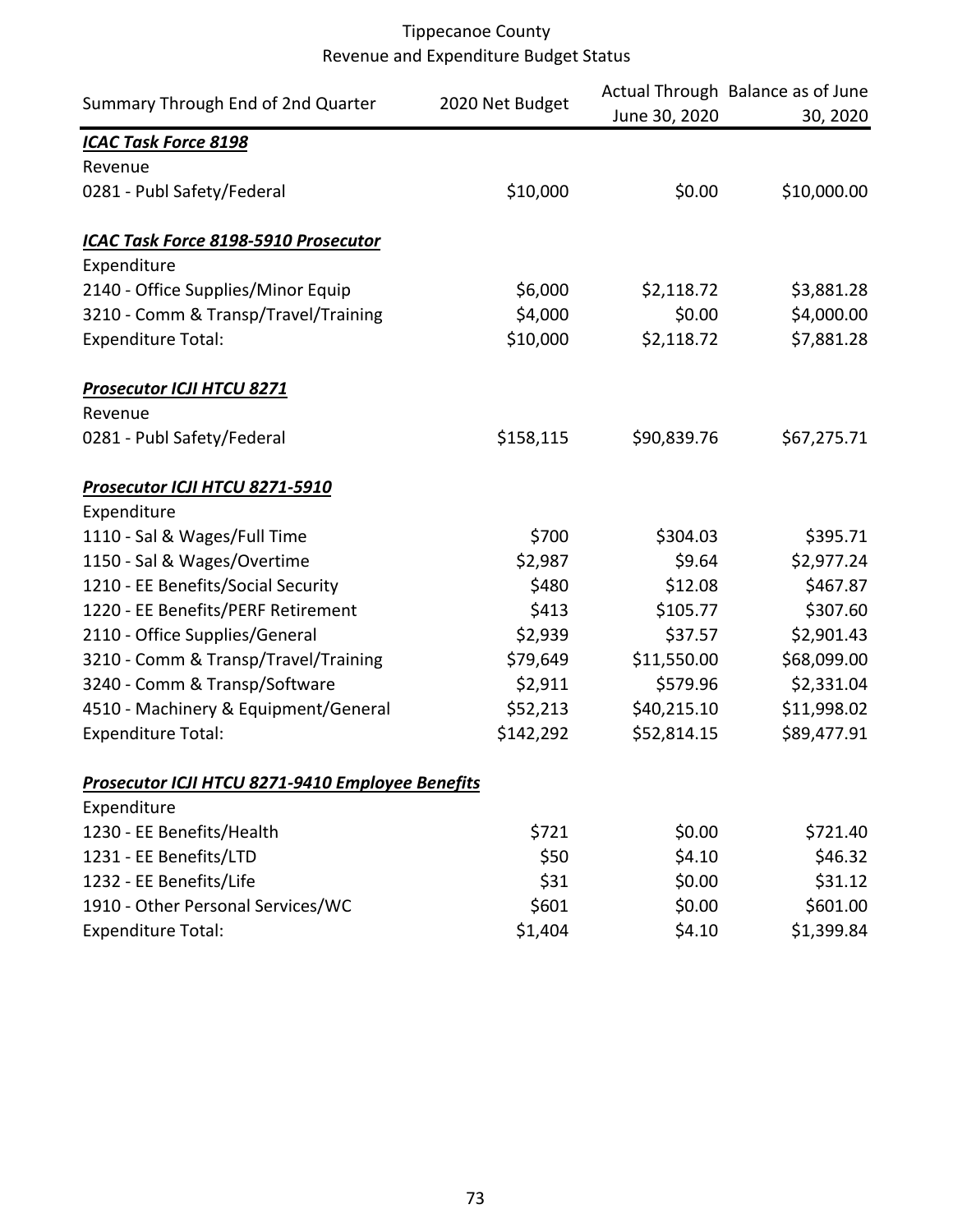| Summary Through End of 2nd Quarter                   | 2020 Net Budget |               | Actual Through Balance as of June |
|------------------------------------------------------|-----------------|---------------|-----------------------------------|
|                                                      |                 | June 30, 2020 | 30, 2020                          |
| <b>Prosecutor ICJI VOCA 8272</b>                     |                 |               |                                   |
| Revenue                                              |                 |               |                                   |
| 0281 - Publ Safety/Federal                           | \$257,940       | \$37,865.35   | \$220,074.72                      |
| Prosecutor ICJI VOCA 8272-5910 Prosecutor            |                 |               |                                   |
| Expenditure                                          |                 |               |                                   |
| 1110 - Sal & Wages/Full Time                         | \$71,800        | \$44,701.54   | \$27,098.46                       |
| 1130 - Sal & Wages/Part Time                         | \$12,090        | \$3,933.75    | \$8,156.25                        |
| 1210 - EE Benefits/Social Security                   | \$6,809         | \$3,559.38    | \$3,249.13                        |
| 1220 - EE Benefits/PERF Retirement                   | \$8,042         | \$5,006.56    | \$3,034.97                        |
| 2120 - Office Supplies/Forms                         | \$1,397         | \$0.00        | \$1,396.90                        |
| 2140 - Office Supplies/Minor Equip                   | \$3,320         | \$2,393.08    | \$926.92                          |
| 3140 - Prof Svcs/Counselng Consults                  | \$50,020        | \$5,177.50    | \$44,842.50                       |
| 3710 - Rentals & Leases/Bldgs & Prop                 | \$500           | \$0.00        | \$500.00                          |
| <b>Expenditure Total:</b>                            | \$153,977       | \$64,771.81   | \$89,205.13                       |
| Prosecutor ICJI VOCA 8272-9410 Employee Benefits     |                 |               |                                   |
| Expenditure                                          |                 |               |                                   |
| 1230 - EE Benefits/Health                            | \$66,098        | \$12,353.76   | \$53,744.02                       |
| <b>Traffic/Area Plan 8401</b>                        |                 |               |                                   |
| Revenue                                              |                 |               |                                   |
| 0280 - Gen Govt/Federal                              | \$0             | \$3,504.00    | $-53,504.00$                      |
| Traffic/Area Plan 8401-2510                          |                 |               |                                   |
| Expenditure                                          |                 |               |                                   |
| 4590 - Machinery & Equipment/Other                   | \$0             | \$4,380.00    | $-54,380.00$                      |
| <b>TEMA LEPC HMEP 8431</b>                           |                 |               |                                   |
| Revenue                                              |                 |               |                                   |
| 0281 - Publ Safety/Federal                           | \$15,000        | \$0.00        | \$15,000.00                       |
| <b>TEMA LEPC HMEP 8431-5210 Emergency Management</b> |                 |               |                                   |
| Expenditure                                          |                 |               |                                   |
| 3210 - Comm & Transp/Travel/Training                 | \$15,000        | \$0.00        | \$15,000.00                       |
| <b>TEMA SHSP Hazmat TPQ 8438</b>                     |                 |               |                                   |
| Revenue                                              |                 |               |                                   |
| 0281 - Publ Safety/Federal                           | \$13,500        | \$13,500.00   | \$0.00                            |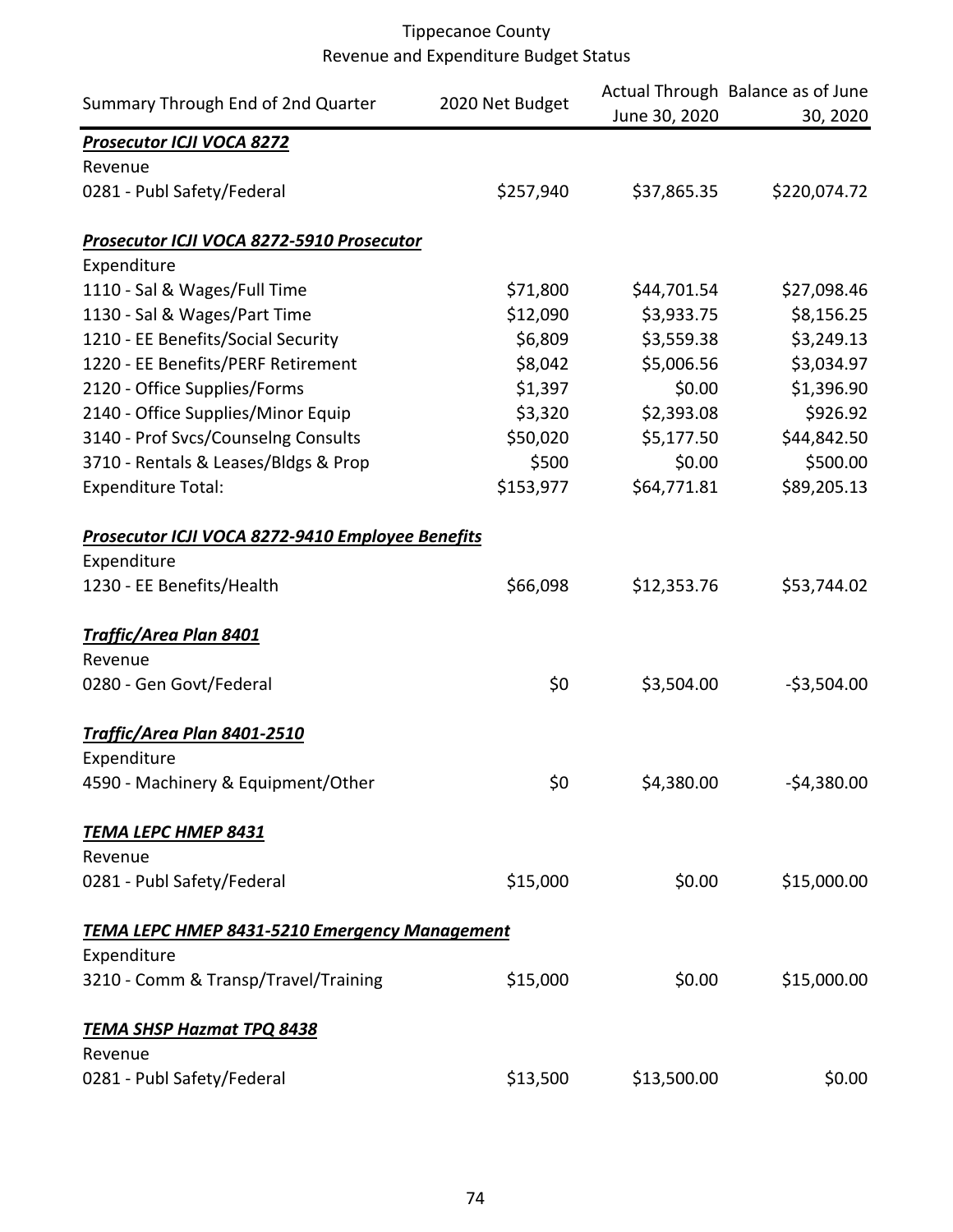| Summary Through End of 2nd Quarter                      | 2020 Net Budget | June 30, 2020 | Actual Through Balance as of June<br>30, 2020 |
|---------------------------------------------------------|-----------------|---------------|-----------------------------------------------|
| <b>STD Prevention Grant 8463</b>                        |                 |               |                                               |
| Revenue                                                 |                 |               |                                               |
| 0282 - Hlth & Wlfr/Federal                              | \$198,072       | \$13,851.42   | \$184,220.59                                  |
| STD Prevention Grant 8463-9010 Health Dept              |                 |               |                                               |
| Expenditure                                             |                 |               |                                               |
| 1110 - Sal & Wages/Full Time                            | \$56,986        | \$22,989.16   | \$33,997.18                                   |
| 1130 - Sal & Wages/Part Time                            | \$31,072        | \$8,711.50    | \$22,360.00                                   |
| 1210 - EE Benefits/Social Security                      | \$6,684         | \$2,243.29    | \$4,440.63                                    |
| 1220 - EE Benefits/PERF Retirement                      | \$9,620         | \$2,574.82    | \$7,045.66                                    |
| 2110 - Office Supplies/General                          | \$5,518         | \$0.00        | \$5,518.45                                    |
| 2220 - Oper Supplies/Inst'l or Med                      | \$11,633        | \$648.19      | \$10,984.77                                   |
| 3190 - Prof Svcs/Other                                  | \$32,889        | \$6,082.93    | \$26,806.22                                   |
| 3210 - Comm & Transp/Travel/Training                    | \$4,022         | \$0.00        | \$4,021.76                                    |
| <b>Expenditure Total:</b>                               | \$158,425       | \$43,249.89   | \$115,174.67                                  |
| <b>STD Prevention Grant 8463-9410 Employee Benefits</b> |                 |               |                                               |
| Expenditure                                             |                 |               |                                               |
| 1230 - EE Benefits/Health                               | \$28,084        | \$5,779.86    | \$22,304.34                                   |
| 1231 - EE Benefits/LTD                                  | \$293           | \$82.50       | \$210.74                                      |
| 1232 - EE Benefits/Life                                 | \$154           | \$54.72       | \$99.44                                       |
| 1910 - Other Personal Services/WC                       | \$200           | \$0.00        | \$200.00                                      |
| <b>Expenditure Total:</b>                               | \$28,732        | \$5,917.08    | \$22,814.52                                   |
| <b>Immunization Grant 8464</b>                          |                 |               |                                               |
| Revenue                                                 |                 |               |                                               |
| 0282 - Hlth & Wlfr/Federal                              | \$32,657        | \$15,159.64   | \$17,497.30                                   |
| <b>Immunization Grant 8464-9010 Health Dept</b>         |                 |               |                                               |
| Expenditure                                             |                 |               |                                               |
| 1130 - Sal & Wages/Part Time                            | \$9,282.00      | \$5,223.00    | \$4,059.00                                    |
| 1210 - EE Benefits/Social Security                      | \$710.02        | \$399.56      | \$310.46                                      |
| 2110 - Office Supplies/General                          | \$1,002.64      | \$109.26      | \$893.38                                      |
| 2220 - Oper Supplies/Inst'l or Med                      | \$1,610.96      | \$706.74      | \$904.22                                      |
| 3190 - Prof Svcs/Other                                  | \$17,121.00     | \$16,844.00   | \$277.00                                      |
| 3210 - Comm & Transp/Travel/Training                    | \$0.02          | \$0.00        | \$0.02\$                                      |
| <b>Expenditure Total:</b>                               | \$29,726.64     | \$23,282.56   | \$6,444.08                                    |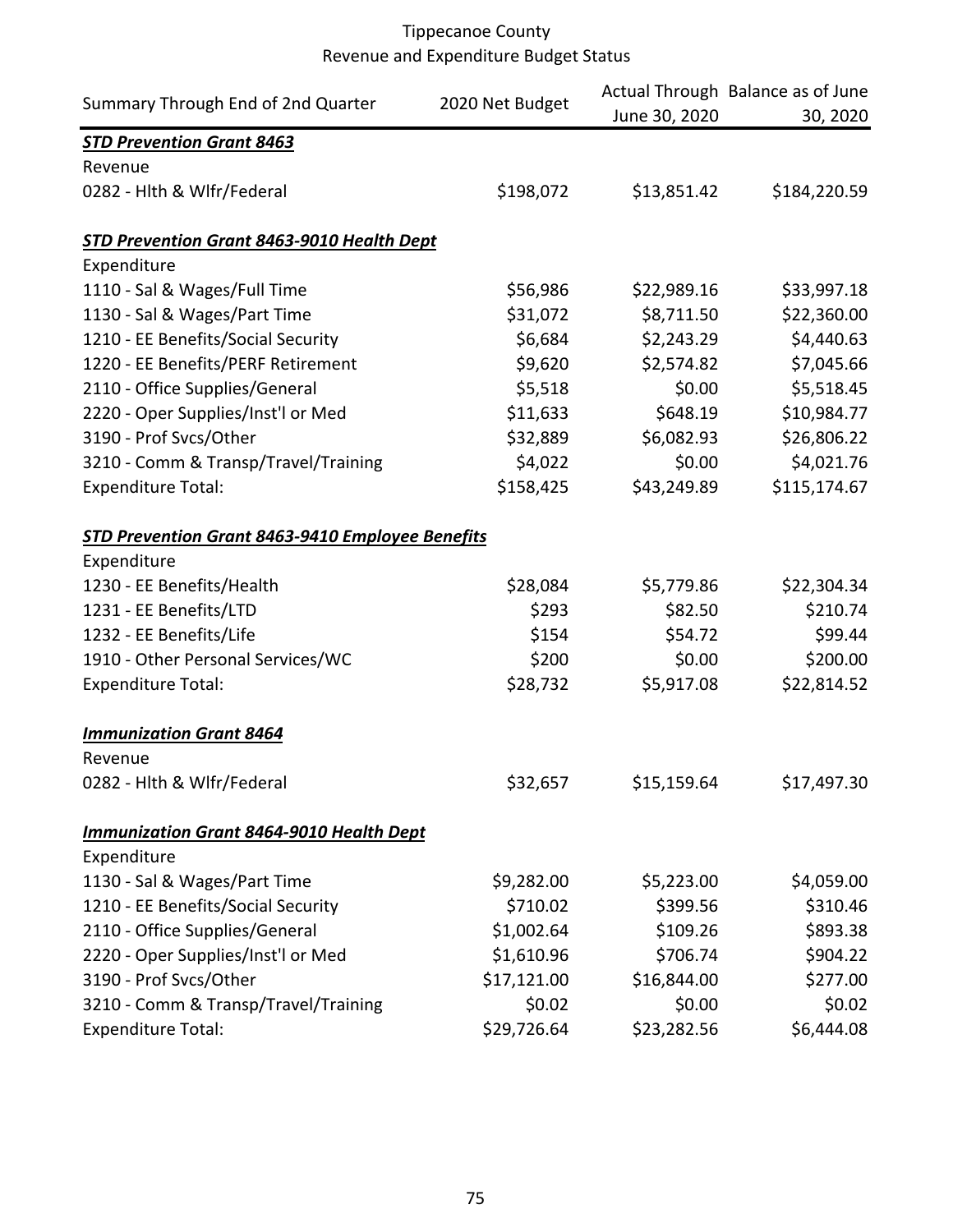| Summary Through End of 2nd Quarter                               | 2020 Net Budget |               | Actual Through Balance as of June |
|------------------------------------------------------------------|-----------------|---------------|-----------------------------------|
|                                                                  |                 | June 30, 2020 | 30, 2020                          |
| <b>HPP &amp; PHEP Base Grant 8476</b>                            |                 |               |                                   |
| Revenue                                                          |                 |               |                                   |
| 0282 - Hlth & Wlfr/Federal                                       | \$24,215        | \$20,647.32   | \$3,568.13                        |
| Key:                                                             | \$84,769,010    |               |                                   |
| Expenditure                                                      |                 |               |                                   |
| 2220 - Oper Supplies/Inst'l or Med                               | \$22,579        | \$19,031.90   | \$3,547.11                        |
| 3210 - Comm & Transp/Travel/Training                             | \$613           | \$612.29      | \$0.72                            |
| 3510 - Utility Service/Utilities                                 | \$840           | \$174.45      | \$665.55                          |
| <b>Expenditure Total:</b>                                        | \$24,032        | \$19,818.64   | \$4,213.38                        |
| <b>HIV Prevention Health Program 8482</b>                        |                 |               |                                   |
| Revenue                                                          |                 |               |                                   |
| 0282 - Hlth & Wlfr/Federal                                       | \$37,030        | \$5,223.96    | \$31,805.79                       |
| <b>HIV Prevention Health Program 8482-9010 Health Dept</b>       |                 |               |                                   |
| Expenditure                                                      |                 |               |                                   |
| 1130 - Sal & Wages/Part Time                                     | \$22,537        | \$5,919.00    | \$16,618.00                       |
| 1210 - EE Benefits/Social Security                               | \$1,957         | \$452.81      | \$1,504.16                        |
| 2110 - Office Supplies/General                                   | \$3,000         | \$0.00        | \$3,000.00                        |
| 3190 - Prof Svcs/Other                                           | \$2,448         | \$0.00        | \$2,448.00                        |
| 3210 - Comm & Transp/Travel/Training                             | \$5,041         | \$0.00        | \$5,040.81                        |
| <b>Expenditure Total:</b>                                        | \$34,983        | \$6,371.81    | \$28,610.97                       |
| <b>HIV Prevention Health Program 8482-9410 Employee Benefits</b> |                 |               |                                   |
| Expenditure                                                      |                 |               |                                   |
| 1910 - Other Personal Services/WC                                | \$104           | \$0.00        | \$104.00                          |
| <b>Quick Response Team 8483</b>                                  |                 |               |                                   |
| Revenue                                                          |                 |               |                                   |
| 0282 - Hlth & Wlfr/Federal                                       | \$5,122         | \$5,121.73    | \$0.00                            |
| Quick Response Team 8483-9010 Health Dept                        |                 |               |                                   |
| Expenditure                                                      |                 |               |                                   |
| 2110 - Office Supplies/General                                   | \$1,812.64      | \$0.00        | \$1,812.64                        |
| 2250 - Oper Supplies/Food                                        | \$0.26          | \$0.00        | \$0.26                            |
| 3145 - Prof Svcs/Hlth & Med Prof                                 | \$66.08         | \$0.00        | \$66.08                           |
| 3210 - Comm & Transp/Travel/Training                             | \$2,000.00      | \$0.00        | \$2,000.00                        |
| <b>Expenditure Total:</b>                                        | \$3,878.98      | \$0.00        | \$3,878.98                        |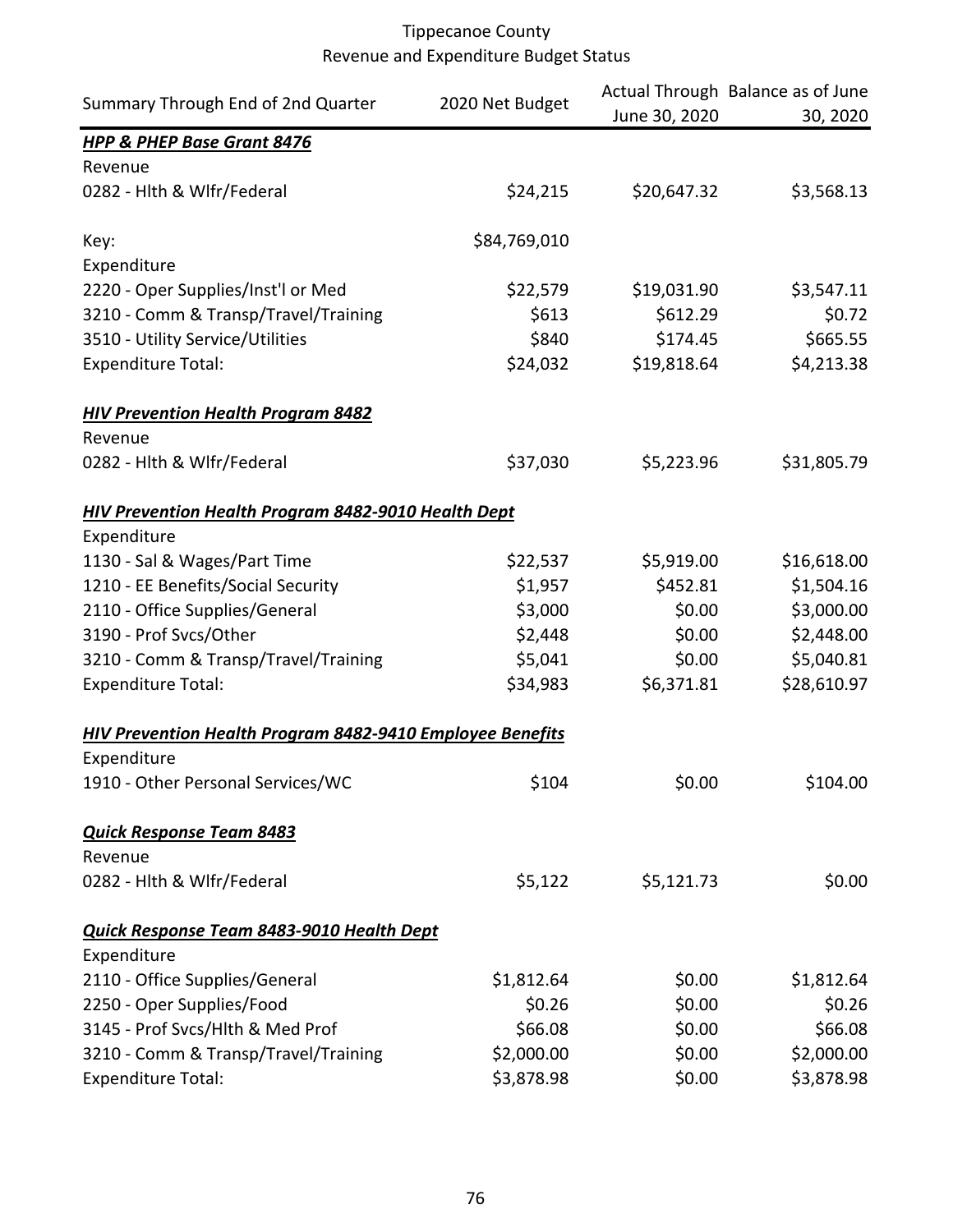| Summary Through End of 2nd Quarter                | 2020 Net Budget |               | Actual Through Balance as of June |
|---------------------------------------------------|-----------------|---------------|-----------------------------------|
|                                                   |                 | June 30, 2020 | 30, 2020                          |
| CASA ICJI VOCA 8507                               |                 |               |                                   |
| Revenue                                           |                 |               |                                   |
| 0282 - Hlth & Wlfr/Federal                        | \$179,532       | \$80,986.27   | \$98,545.83                       |
| <b>CASA ICJI VOCA 8507-7310</b>                   |                 |               |                                   |
| Expenditure                                       |                 |               |                                   |
| 1110 - Sal & Wages/Full Time                      | \$113,481       | \$71,359.53   | \$42,121.82                       |
| 1210 - EE Benefits/Social Security                | \$9,062         | \$5,192.20    | \$3,870.04                        |
| 1220 - EE Benefits/PERF Retirement                | \$12,710        | \$7,992.35    | \$4,718.03                        |
| <b>Expenditure Total:</b>                         | \$135,254       | \$84,544.08   | \$50,709.89                       |
| <b>Superior Court 3 NCIFCJ 8637</b>               |                 |               |                                   |
| Revenue                                           |                 |               |                                   |
| 0282 - Hlth & Wlfr/Federal                        | \$0.16          | \$0.00        | \$0.16                            |
| <b>Superior Court 3 NCIFCJ 8637-7203</b>          |                 |               |                                   |
| Expenditure                                       |                 |               |                                   |
| 3210 - Comm & Transp/Travel/Training              | \$0.16          | \$845.00      | $-5844.84$                        |
| <b>JPAR Grant 8653-5510 Community Corrections</b> |                 |               |                                   |
| Expenditure                                       |                 |               |                                   |
| 2990 - Other Supplies/Non-specified               | \$15,000        | \$0.00        | \$15,000.00                       |
| 3140 - Prof Svcs/Counselng Consults               | \$40,000        | \$0.00        | \$40,000.00                       |
| 3190 - Prof Svcs/Other                            | \$2,500         | \$79.50       | \$2,420.50                        |
| 3210 - Comm & Transp/Travel/Training              | \$2,500         | \$0.00        | \$2,500.00                        |
| <b>Expenditure Total:</b>                         | \$60,000        | \$79.50       | \$59,920.50                       |
| Comprehensive Opioid Abuse Program 8665           |                 |               |                                   |
| Revenue                                           |                 |               |                                   |
| 0282 - Hlth & Wlfr/Federal                        | \$277,703       | \$153,824.64  | \$123,878.36                      |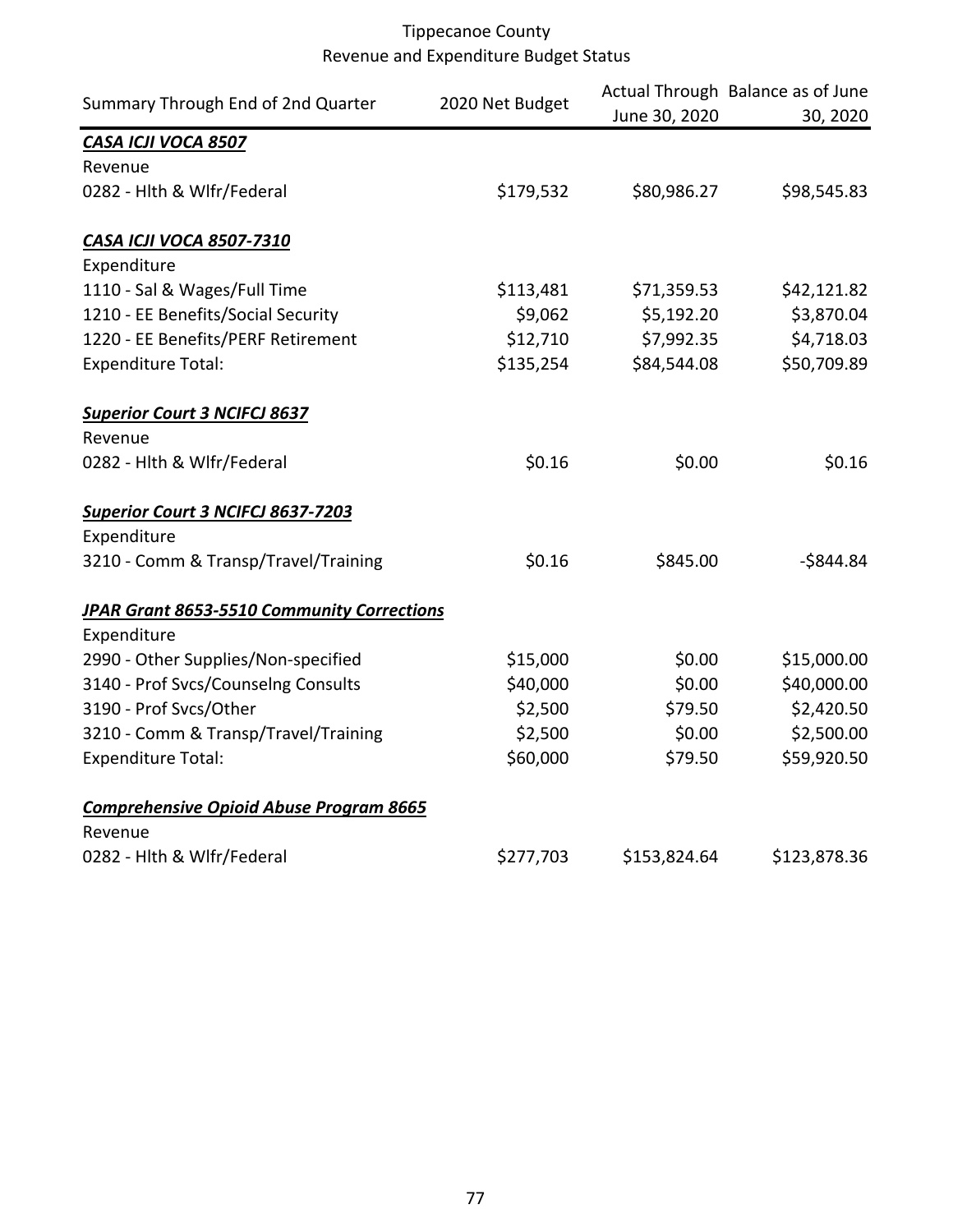| Summary Through End of 2nd Quarter                                        | 2020 Net Budget |               | Actual Through Balance as of June |
|---------------------------------------------------------------------------|-----------------|---------------|-----------------------------------|
|                                                                           |                 | June 30, 2020 | 30, 2020                          |
| <b>Comprehensive Opioid Abuse Program 8665-5510 Community Corrections</b> |                 |               |                                   |
| Expenditure                                                               |                 |               |                                   |
| 1110 - Sal & Wages/Full Time                                              | \$74,547        | \$52,148.46   | \$22,398.92                       |
| 1210 - EE Benefits/Social Security                                        | \$5,795         | \$3,836.51    | \$1,958.56                        |
| 1220 - EE Benefits/PERF Retirement                                        | \$8,350         | \$5,840.64    | \$2,509.20                        |
| 2110 - Office Supplies/General                                            | \$4,248         | \$30.85       | \$4,217.34                        |
| 2140 - Office Supplies/Minor Equip                                        | \$268           | \$0.00        | \$268.36                          |
| 3140 - Prof Svcs/Counselng Consults                                       | \$36,920        | \$8,800.00    | \$28,120.00                       |
| 3145 - Prof Svcs/Hlth & Med Prof                                          | \$12,000        | \$0.00        | \$12,000.00                       |
| 3150 - Prof Svcs/Training                                                 | \$3,106         | \$1,980.70    | \$1,125.30                        |
| 3190 - Prof Svcs/Other                                                    | \$34,332        | \$0.00        | \$34,332.00                       |
| 3210 - Comm & Transp/Travel/Training                                      | \$5,012         | \$4,870.68    | \$141.09                          |
| 3320 - Printing & Advertising/Duplica                                     | \$290           | \$0.00        | \$290.00                          |
| <b>Expenditure Total:</b>                                                 | \$184,869       | \$77,507.84   | \$107,360.77                      |
| Comprehensive Opioid Abuse Program 8665-9410 Employee Benefits            |                 |               |                                   |
| Expenditure                                                               |                 |               |                                   |
| 1230 - EE Benefits/Health                                                 | \$39,151        | \$11,559.72   | \$27,591.60                       |
| 1231 - EE Benefits/LTD                                                    | \$301           | \$195.48      | \$106.01                          |
| 1232 - EE Benefits/Life                                                   | \$160           | \$109.44      | \$50.28                           |
| 1910 - Other Personal Services/WC                                         | \$1,823         | \$0.00        | \$1,823.00                        |
| <b>Expenditure Total:</b>                                                 | \$41,436        | \$11,864.64   | \$29,570.89                       |
| <b>Area IV AACAP 8668</b>                                                 |                 |               |                                   |
| Revenue                                                                   |                 |               |                                   |
| 0282 - Hlth & Wlfr/Federal                                                | \$227,407       | \$7,867.00    | \$219,540.00                      |
| Area IV AACAP 8668-1110 Commissioners                                     |                 |               |                                   |
| Expenditure                                                               |                 |               |                                   |
| 2990 - Other Supplies/Non-specified                                       | \$27,000        | \$0.00        | \$27,000.00                       |
| 3190 - Prof Svcs/Other                                                    | \$200,407       | \$7,867.00    | \$192,540.00                      |
| <b>Expenditure Total:</b>                                                 | \$227,407       | \$7,867.00    | \$219,540.00                      |
| D-4 Emergency Deployment 8726                                             |                 |               |                                   |
| Revenue                                                                   |                 |               |                                   |
| 0281 - Publ Safety/Federal                                                | \$0             | \$4,590.19    | $-54,590.19$                      |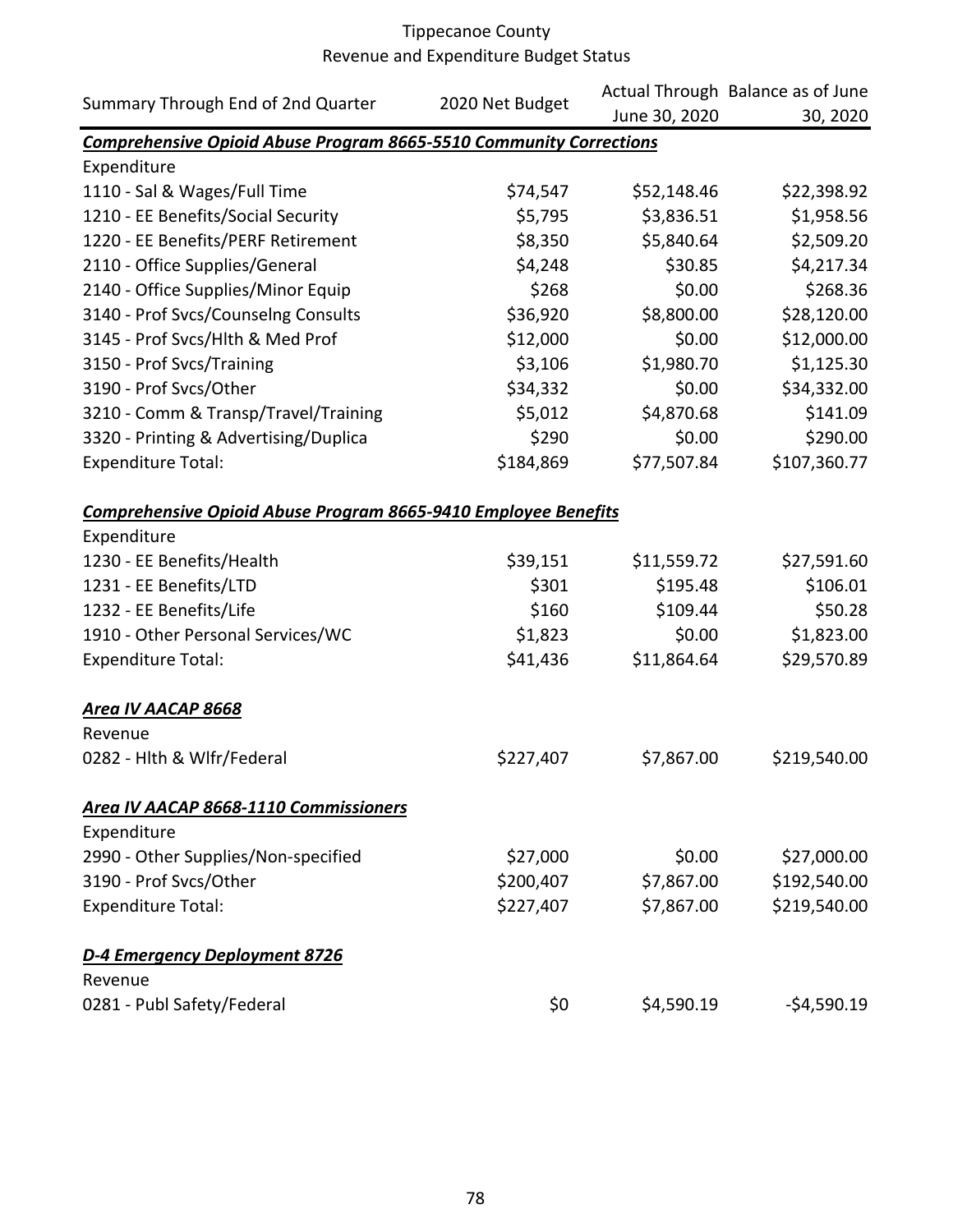| Summary Through End of 2nd Quarter      | 2020 Net Budget |               | Actual Through Balance as of June |
|-----------------------------------------|-----------------|---------------|-----------------------------------|
|                                         |                 | June 30, 2020 | 30, 2020                          |
| D-4 Emergency Deployment 8726-9910      |                 |               |                                   |
| Expenditure                             |                 |               |                                   |
| 2290 - Oper Supplies/Other              | \$3,652         | \$207.15      | \$3,444.85                        |
| 3150 - Prof Svcs/Training               | \$6,033         | \$0.00        | \$6,033.00                        |
| 3620 - Rep & Maint/Vehicle & Equip      | \$9,124         | \$0.00        | \$9,124.00                        |
| <b>Expenditure Total:</b>               | \$18,809        | \$207.15      | \$18,601.85                       |
| <b>WIC 8880</b>                         |                 |               |                                   |
| Revenue                                 |                 |               |                                   |
| 0282 - Hlth & Wlfr/Federal              | \$1,064,322     | \$521,254.36  | \$543,067.64                      |
| 0670 - Other Rcpts/Misc Sources         | \$0             | \$159.00      | $-$159.00$                        |
| <b>Revenue Total:</b>                   | \$1,064,322     | \$521,413.36  | \$542,908.64                      |
| WIC 8880-9210                           |                 |               |                                   |
| Expenditure                             |                 |               |                                   |
| 1110 - Sal & Wages/Full Time            | \$472,051       | \$297,819.09  | \$174,231.83                      |
| 1130 - Sal & Wages/Part Time            | \$63,801        | \$17,640.19   | \$46,160.31                       |
| 1210 - EE Benefits/Social Security      | \$41,578        | \$22,749.81   | \$18,828.08                       |
| 1220 - EE Benefits/PERF Retirement      | \$52,851        | \$33,389.43   | \$19,462.05                       |
| 2110 - Office Supplies/General          | \$4,954         | \$3,165.46    | \$1,788.54                        |
| 2220 - Oper Supplies/Inst'l or Med      | \$7,467         | \$4,837.62    | \$2,629.38                        |
| 2270 - Oper Supplies/Educational Mtls   | \$3,793         | \$670.59      | \$3,122.54                        |
| 2290 - Oper Supplies/Other              | \$1,160         | \$364.65      | \$795.37                          |
| 3190 - Prof Svcs/Other                  | \$8,447         | \$5,663.82    | \$2,782.98                        |
| 3210 - Comm & Transp/Travel/Training    | \$7,724         | \$892.54      | \$6,831.19                        |
| 3220 - Comm & Transp/Communications     | \$2,167         | \$646.80      | \$1,519.70                        |
| 3510 - Utility Service/Utilities        | \$6,403         | \$3,571.61    | \$2,831.29                        |
| 3710 - Rentals & Leases/Bldgs & Prop    | \$40,672        | \$27,115.02   | \$13,557.47                       |
| <b>Expenditure Total:</b>               | \$713,067       | \$418,526.63  | \$294,540.73                      |
| <b>WIC 8880-9410 Employee Insurance</b> |                 |               |                                   |
| Expenditure                             |                 |               |                                   |
| 1230 - EE Benefits/Health               | \$124,295       | \$74,298.00   | \$49,996.50                       |
| 1231 - EE Benefits/LTD                  | \$1,970         | \$1,148.72    | \$821.09                          |
| 1232 - EE Benefits/Life                 | \$1,106         | \$656.64      | \$449.76                          |
| 1910 - Other Personal Services/WC       | \$6,737         | \$0.00        | \$6,737.00                        |
| 1920 - Other Personal Services/Unempl   | \$770           | \$96.00       | \$674.00                          |
| <b>Expenditure Total:</b>               | \$134,878       | \$76,199.36   | \$58,678.35                       |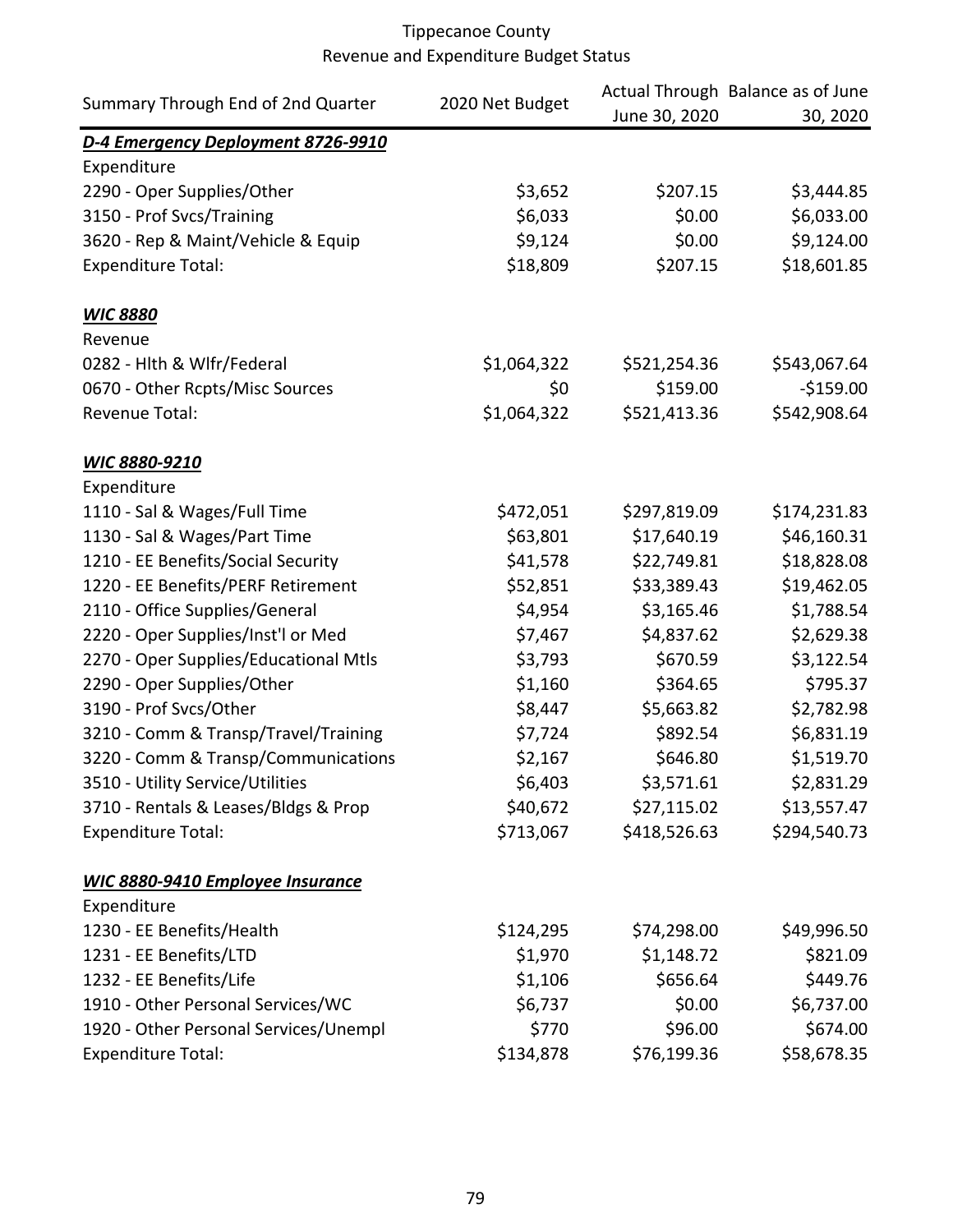| Summary Through End of 2nd Quarter                     | 2020 Net Budget |               | Actual Through Balance as of June |
|--------------------------------------------------------|-----------------|---------------|-----------------------------------|
|                                                        |                 | June 30, 2020 | 30, 2020                          |
| <b>WIC Peer Counselor 8882</b>                         |                 |               |                                   |
| Revenue                                                |                 |               |                                   |
| 0282 - Hlth & Wlfr/Federal                             | \$44,595        | \$18,767.24   | \$25,827.76                       |
| <b>WIC Peer Counselor 8882-9210</b>                    |                 |               |                                   |
| Expenditure                                            |                 |               |                                   |
| 1130 - Sal & Wages/Part Time                           | \$31,451        | \$15,170.45   | \$16,280.54                       |
| 1210 - EE Benefits/Social Security                     | \$2,406         | \$1,160.54    | \$1,245.74                        |
| 3210 - Comm & Transp/Travel/Training                   | \$387           | \$73.64       | \$313.36                          |
| 3510 - Utility Service/Utilities                       | \$1,986         | \$1,237.50    | \$748.02                          |
| 4590 - Machinery & Equipment/Other                     | \$0             | \$0.00        | \$0.00                            |
| <b>Expenditure Total:</b>                              | \$36,230        | \$17,642.13   | \$18,587.66                       |
| <b>WIC Peer Counselor 8882-9410 Employee Insurance</b> |                 |               |                                   |
| Expenditure                                            |                 |               |                                   |
| 1910 - Other Personal Services/WC                      | \$384           | \$0.00        | \$384.00                          |
| 95.563 Title IV-D Incentive 8895                       |                 |               |                                   |
| Revenue                                                |                 |               |                                   |
| 0282 - Hlth & Wlfr/Federal                             | \$0             | \$21,086.00   | $-521,086.00$                     |
| 0660 - Other Rcpts/Investment Earning                  | \$0             | \$267.15      | $-5267.15$                        |
| <b>Revenue Total:</b>                                  | \$0             | \$21,353.15   | $-521,353.15$                     |
| 95.563 Title IV-D Incentive 8895-5920 Prosecutor IV-D  |                 |               |                                   |
| Expenditure                                            |                 |               |                                   |
| 1130 - Sal & Wages/Part Time                           | \$20,000        | \$364.00      | \$19,636.00                       |
| 1210 - EE Benefits/Social Security                     | \$1,530         | \$27.85       | \$1,502.15                        |
| 2110 - Office Supplies/General                         | \$3,000         | \$1,546.93    | \$1,453.07                        |
| 3190 - Prof Svcs/Other                                 | \$2,000         | \$922.32      | \$1,077.68                        |
| <b>Expenditure Total:</b>                              | \$26,530        | \$2,861.10    | \$23,668.90                       |
| 95.563 Title IV-D Incentive 8895-6520 IV-D Magistrate  |                 |               |                                   |
| Expenditure                                            |                 |               |                                   |
| 3190 - Prof Svcs/Other                                 | \$19,000        | \$4,440.00    | \$14,560.00                       |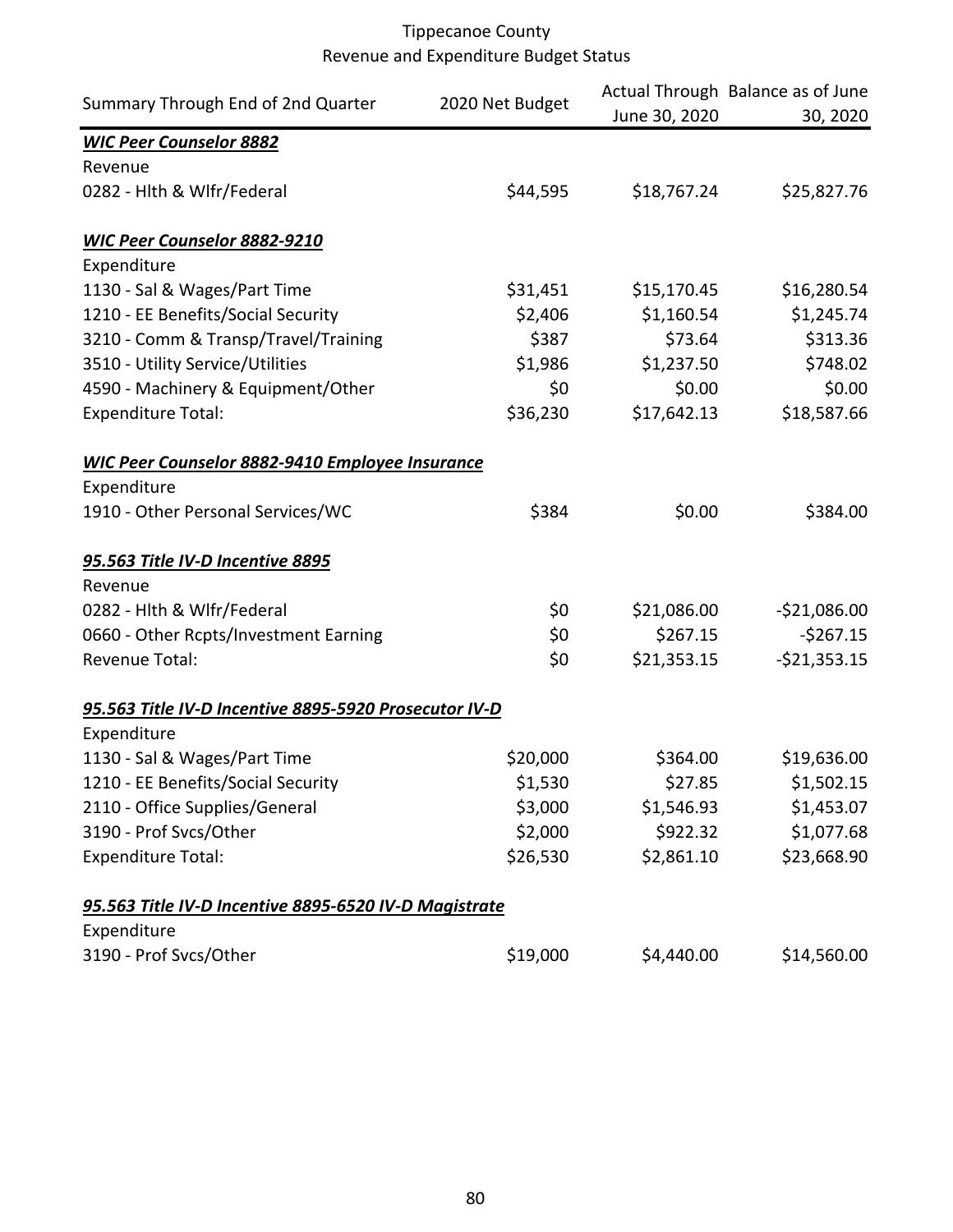| Summary Through End of 2nd Quarter                             | 2020 Net Budget |               | Actual Through Balance as of June |
|----------------------------------------------------------------|-----------------|---------------|-----------------------------------|
|                                                                |                 | June 30, 2020 | 30, 2020                          |
| 95.563 Prosecutor IV-D Incentive 8897                          |                 |               |                                   |
| Revenue                                                        |                 |               |                                   |
| 0282 - Hlth & Wlfr/Federal                                     | \$0             | \$31,724.00   | $-531,724.00$                     |
| 0660 - Other Rcpts/Investment Earning                          | \$0             | \$1,058.93    | $-$1,058.93$                      |
| <b>Revenue Total:</b>                                          | \$0             | \$32,782.93   | $-532,782.93$                     |
| 95.563 Prosecutor IV-D Incentive 8897-5920                     |                 |               |                                   |
| Expenditure                                                    |                 |               |                                   |
| 1110 - Sal & Wages/Full Time                                   | \$40,794        | \$19,979.96   | \$20,814.04                       |
| 1130 - Sal & Wages/Part Time                                   | \$26,522        | \$18,909.75   | \$7,612.25                        |
| 1150 - Sal & Wages/Overtime                                    | \$2,000         | \$1,350.44    | \$649.56                          |
| 1210 - EE Benefits/Social Security                             | \$5,493         | \$2,992.24    | \$2,500.76                        |
| 1220 - EE Benefits/PERF Retirement                             | \$4,681         | \$2,389.06    | \$2,291.94                        |
| 1920 - Other Personal Services/Unempl                          | \$439           | \$439.00      | \$0.00                            |
| 2110 - Office Supplies/General                                 | \$3,000         | \$318.91      | \$2,681.09                        |
| 3190 - Prof Svcs/Other                                         | \$3,500         | \$560.55      | \$2,939.45                        |
| 4510 - Machinery & Equipment/General                           | \$1,000         | \$0.00        | \$1,000.00                        |
| <b>Expenditure Total:</b>                                      | \$87,429        | \$46,939.91   | \$40,489.09                       |
| 95.563 Prosecutor IV-D Incentive 8897-9410 Employee Insuraance |                 |               |                                   |
| Expenditure                                                    |                 |               |                                   |
| 1230 - EE Benefits/Health                                      | \$15,087        | \$5,028.88    | \$10,058.12                       |
| 1231 - EE Benefits/LTD                                         | \$145           | \$81.12       | \$63.88                           |
| 1232 - EE Benefits/Life                                        | \$110           | \$59.28       | \$50.72                           |
| 1920 - Other Personal Services/Unempl                          | \$2,039         | \$0.00        | \$2,039.00                        |
| <b>Expenditure Total:</b>                                      | \$17,381        | \$5,169.28    | \$12,211.72                       |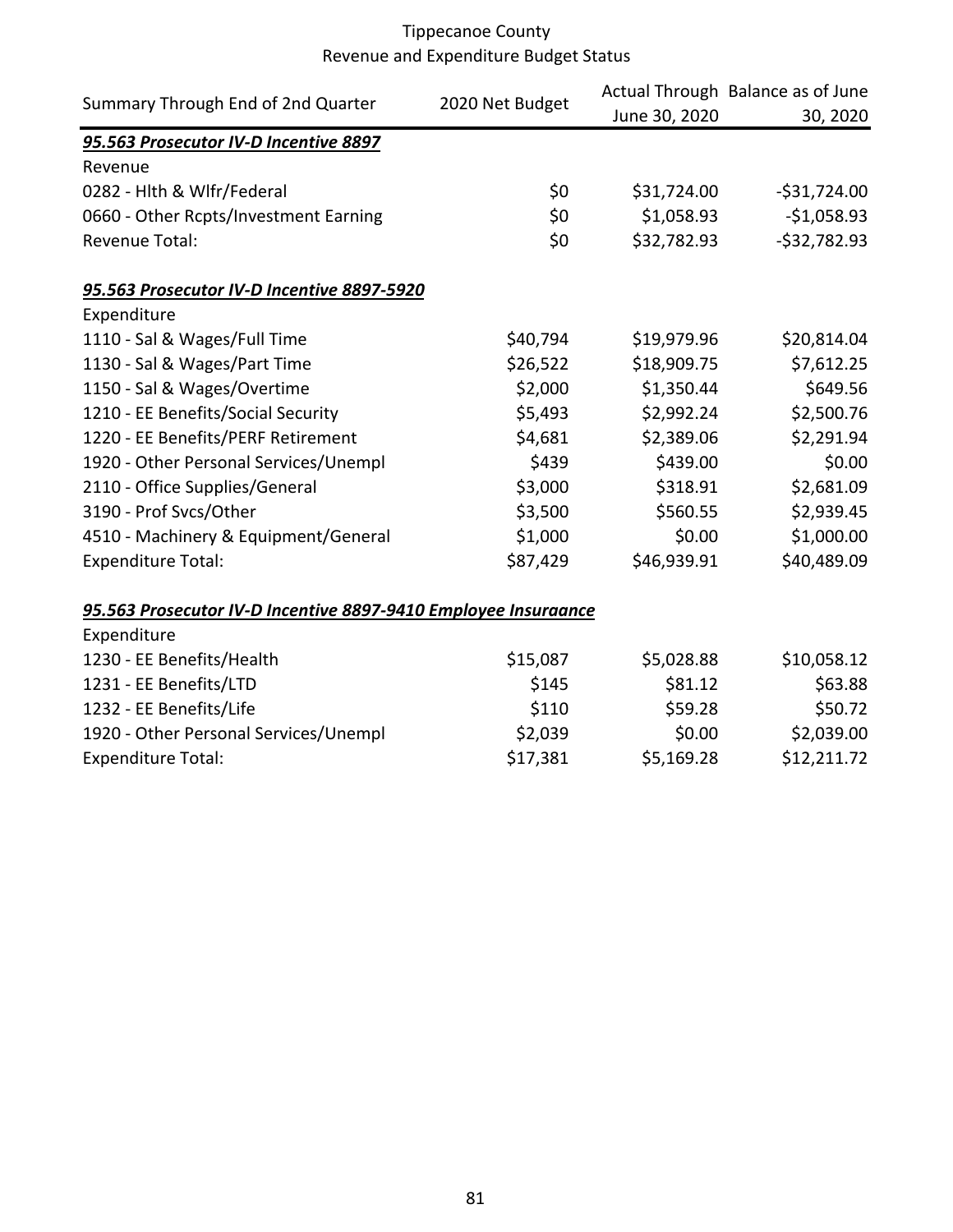| Summary Through End of 2nd Quarter                       | 2020 Net Budget |               | Actual Through Balance as of June |
|----------------------------------------------------------|-----------------|---------------|-----------------------------------|
|                                                          |                 | June 30, 2020 | 30, 2020                          |
| 93.563 Clerk IV-D Incentive 8899                         |                 |               |                                   |
| Revenue                                                  |                 |               |                                   |
| 0282 - Hlth & Wlfr/Federal                               | \$40,000        | \$21,086.00   | \$18,914.00                       |
| 0660 - Other Rcpts/Investment Earning                    | \$744           | \$735.24      | \$8.76                            |
| <b>Revenue Total:</b>                                    | \$40,744        | \$21,821.24   | \$18,922.76                       |
| 93.563 Clerk IV-D Incentive 8899-5810 Clerk              |                 |               |                                   |
| Expenditure                                              |                 |               |                                   |
| 1110 - Sal & Wages/Full Time                             | \$21,157        | \$10,529.42   | \$10,627.58                       |
| 1210 - EE Benefits/Social Security                       | \$1,619         | \$763.83      | \$855.17                          |
| 1220 - EE Benefits/PERF Retirement                       | \$2,370         | \$1,179.32    | \$1,190.68                        |
| 2110 - Office Supplies/General                           | \$500           | \$0.00        | \$500.00                          |
| 2140 - Office Supplies/Minor Equip                       | \$0             | \$0.00        | \$0.00                            |
| 3190 - Prof Svcs/Other                                   | \$13,050        | \$5,192.40    | \$7,857.60                        |
| 3210 - Comm & Transp/Travel/Training                     | \$500           | \$7.00        | \$493.00                          |
| 4590 - Machinery & Equipment/Other                       | \$3,000         | \$0.00        | \$3,000.00                        |
| <b>Expenditure Total:</b>                                | \$42,196        | \$17,671.97   | \$24,524.03                       |
| 93.563 Clerk IV-D Incentive 8899-9410 Employee Insurance |                 |               |                                   |
| Expenditure                                              |                 |               |                                   |
| 1230 - EE Benefits/Health                                | \$4,100         | \$2,008.20    | \$2,091.80                        |
| 1231 - EE Benefits/LTD                                   | \$80            | \$39.44       | \$40.56                           |
| 1232 - EE Benefits/Life                                  | \$60            | \$27.36       | \$32.64                           |
| <b>Expenditure Total:</b>                                | \$4,240         | \$2,075.00    | \$2,165.00                        |
| COVID-19 Cares Act 8901-9010 Health Department           |                 |               |                                   |
| Expenditure                                              |                 |               |                                   |
| 2220 - Oper Supplies/Inst'l or Med                       | \$75,000        | \$1,004.52    | \$73,995.48                       |
| 3210 - Comm & Transp/Travel/Training                     | \$25,000        | \$0.00        | \$25,000.00                       |
| <b>Expenditure Total:</b>                                | \$100,000       | \$1,004.52    | \$98,995.48                       |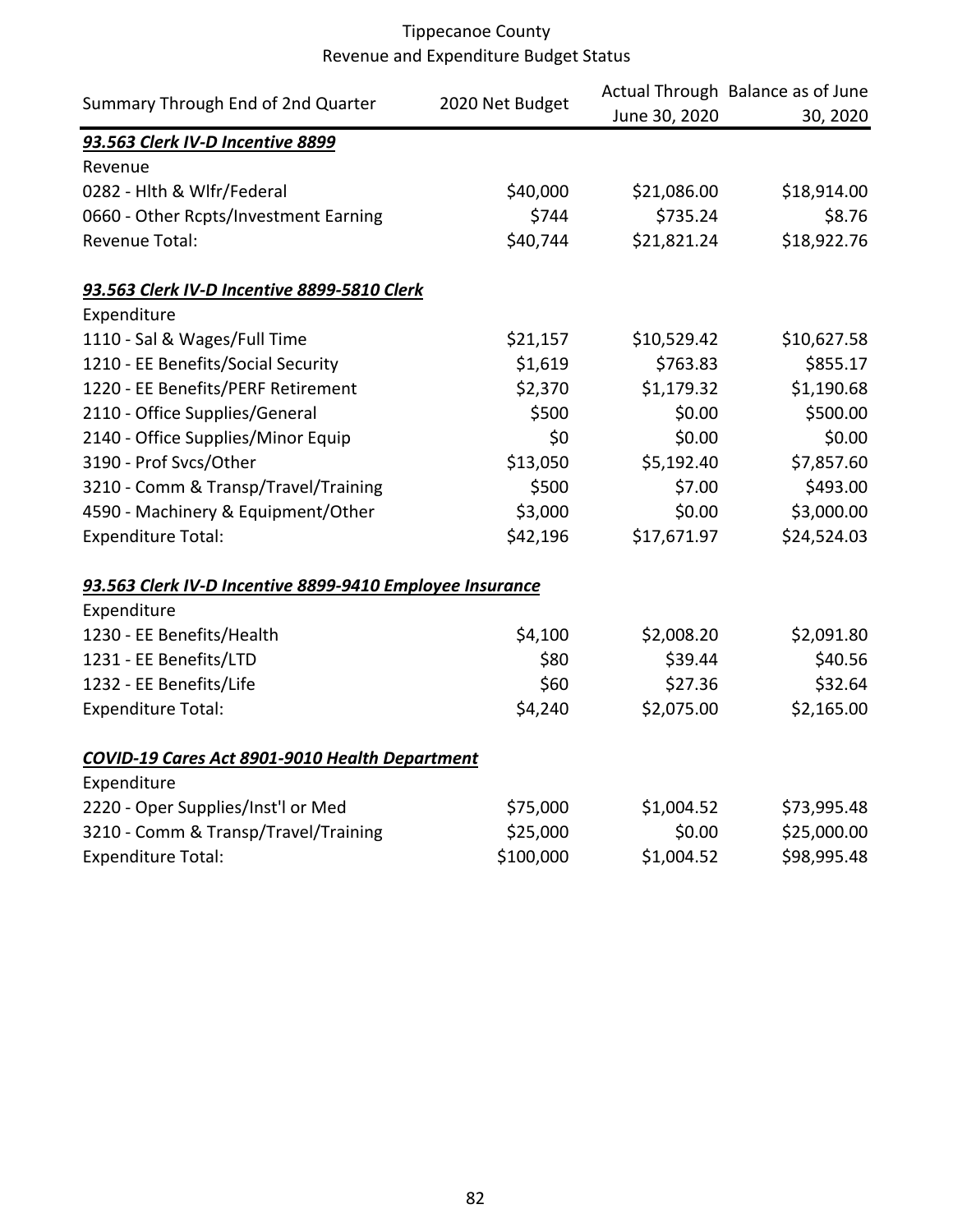| Summary Through End of 2nd Quarter                           | 2020 Net Budget | June 30, 2020 | Actual Through Balance as of June<br>30, 2020 |
|--------------------------------------------------------------|-----------------|---------------|-----------------------------------------------|
| <b>CASAs for Kids 9107</b>                                   |                 |               |                                               |
| Revenue                                                      |                 |               |                                               |
| 0292 - Hlth & Wlfr/State or Local                            | \$55,158        | \$27,564.00   | \$27,594.00                                   |
| <b>CASAs for Kids 9107-7310</b>                              |                 |               |                                               |
| Expenditure                                                  |                 |               |                                               |
| 1113 - Sal & Wages/Benefit Elig PT                           | \$50,111        | \$19,645.60   | \$30,465.86                                   |
| 1210 - EE Benefits/Social Security                           | \$3,805         | \$1,452.39    | \$2,352.88                                    |
| 2140 - Office Supplies/Minor Equip                           | \$2,824         | \$18.61       | \$2,805.55                                    |
| 2210 - Oper Supplies/Gasoline & Oil                          | \$1,039         | \$12.00       | \$1,026.76                                    |
| 3150 - Prof Svcs/Training                                    | \$1,026         | \$0.00        | \$1,026.00                                    |
| 3210 - Comm & Transp/Travel/Training                         | \$1,511         | \$0.00        | \$1,510.71                                    |
| 3240 - Comm & Transp/Software                                | \$750           | \$0.00        | \$750.00                                      |
| 3620 - Rep & Maint/Vehicle & Equip                           | \$465           | \$457.68      | \$7.37                                        |
| <b>Expenditure Total:</b>                                    | \$61,531        | \$21,586.28   | \$39,945.13                                   |
| <b>CASAs for Kids 9107-9410 Employee Insurance</b>           |                 |               |                                               |
| Expenditure                                                  |                 |               |                                               |
| 1230 - EE Benefits/Health                                    | \$13,734        | \$4,016.40    | \$9,717.70                                    |
| 1231 - EE Benefits/LTD                                       | \$191           | \$73.68       | \$117.57                                      |
| 1232 - EE Benefits/Life                                      | \$136           | \$35.52       | \$100.84                                      |
| 1910 - Other Personal Services/WC                            | \$644           | \$0.00        | \$644.00                                      |
| <b>Expenditure Total:</b>                                    | \$14,706        | \$4,125.60    | \$10,580.11                                   |
| <b>Community Crossing 9108-8261</b><br>Expenditure           |                 |               |                                               |
| 4210 - Infrastructure/Roads & Streets                        | \$11,950        | \$11,950.09   | \$0.00                                        |
| <b>Juv Case Assessment Triage 9114-7310 Superior Court 3</b> |                 |               |                                               |
| Expenditure                                                  |                 |               |                                               |
| 1130 - Sal & Wages/Part Time                                 | \$24,014        | \$11,662.00   | \$12,351.50                                   |
| 1210 - EE Benefits/Social Security                           | \$1,865         | \$853.04      | \$1,011.84                                    |
| 2110 - Office Supplies/General                               | \$60            | \$0.00        | \$60.38                                       |
| 2140 - Office Supplies/Minor Equip                           | \$480           | \$0.00        | \$479.60                                      |
| 3150 - Prof Svcs/Training                                    | \$500           | \$0.00        | \$500.00                                      |
| 3210 - Comm & Transp/Travel/Training                         | \$2,685         | \$0.00        | \$2,684.62                                    |
| <b>Expenditure Total:</b>                                    | \$29,603        | \$12,515.04   | \$17,087.94                                   |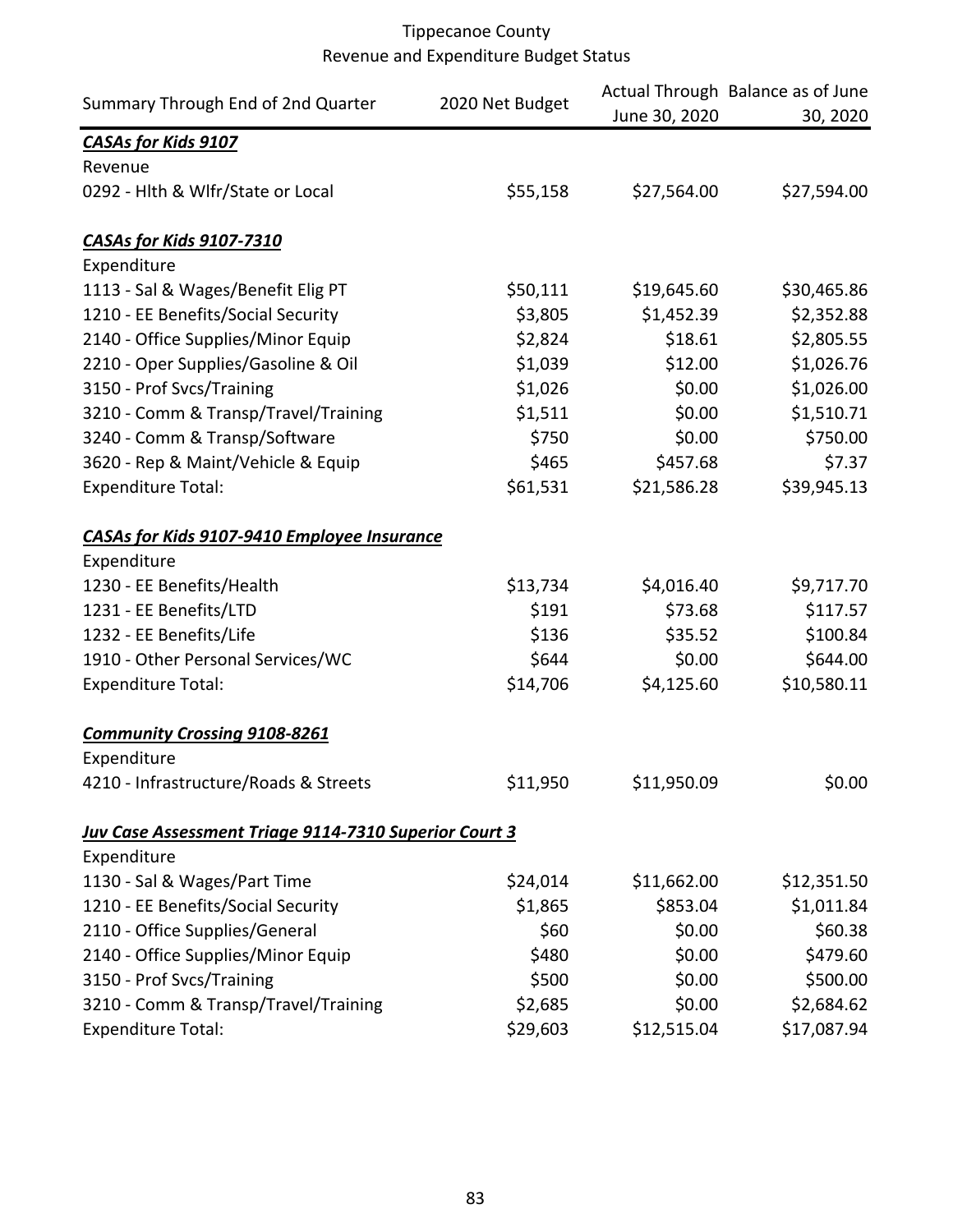| Summary Through End of 2nd Quarter                        | 2020 Net Budget | June 30, 2020 | Actual Through Balance as of June<br>30, 2020 |
|-----------------------------------------------------------|-----------------|---------------|-----------------------------------------------|
| <b>CLAF Byrne Local Law Enforcement 9144</b>              |                 |               |                                               |
| Revenue                                                   |                 |               |                                               |
| 0291 - Publ Safety/State or Local                         | \$0             | \$7,062.00    | $-57,062.00$                                  |
| <b>CLAF Byrne Local Law Enforcement 9144-5410 Sheriff</b> |                 |               |                                               |
| Expenditure                                               |                 |               |                                               |
| 4530 - Machinery & Equipment/Safety                       | \$14,401        | \$7,339.00    | \$7,062.00                                    |
| <b>CHeP Boilerworx 9165-9010 Health Department</b>        |                 |               |                                               |
| Expenditure                                               |                 |               |                                               |
| 2110 - Office Supplies/General                            | \$1             | \$0.00        | \$0.82                                        |
| 2220 - Oper Supplies/Inst'l or Med                        | \$25            | \$0.00        | \$25.16                                       |
| 3210 - Comm & Transp/Travel/Training                      | \$61            | \$0.00        | \$61.00                                       |
| <b>Expenditure Total:</b>                                 | \$87            | \$0.00        | \$86.98                                       |
| <b>WIC/FIMR 9168</b>                                      |                 |               |                                               |
| Revenue                                                   |                 |               |                                               |
| 0292 - Hlth & Wlfr/State or Local                         | \$72,000        | \$5,898.08    | \$66,101.92                                   |
| <b>WIC/FIMR 9168-9010 Health Department</b>               |                 |               |                                               |
| Expenditure                                               |                 |               |                                               |
| 1110 - Sal & Wages/Full Time                              | \$55,188        | \$22,207.58   | \$32,980.42                                   |
| 1210 - EE Benefits/Social Security                        | \$4,222         | \$1,668.28    | \$2,553.72                                    |
| 1220 - EE Benefits/PERF Retirement                        | \$6,181         | \$2,487.24    | \$3,693.76                                    |
| 2110 - Office Supplies/General                            | \$4,900         | \$194.88      | \$4,705.12                                    |
| 3190 - Prof Svcs/Other                                    | \$6,584         | \$0.00        | \$6,584.00                                    |
| 3210 - Comm & Transp/Travel/Training                      | \$2,388         | \$92.88       | \$2,295.12                                    |
| 4590 - Machinery & Equipment/Other                        | \$7,620         | \$0.00        | \$7,620.00                                    |
| <b>Expenditure Total:</b>                                 | \$87,083        | \$26,650.86   | \$60,432.14                                   |
| <b>WIC/FIMR 9168-9410 Employee Insurance</b>              |                 |               |                                               |
| Expenditure                                               |                 |               |                                               |
| 1230 - EE Benefits/Health                                 | \$23,992        | \$2,677.60    | \$21,314.40                                   |
| 1231 - EE Benefits/LTD                                    | \$207           | \$68.96       | \$138.04                                      |
| 1232 - EE Benefits/Life                                   | \$109           | \$36.48       | \$72.52                                       |
| 1910 - Other Personal Services/WC                         | \$609           | \$0.00        | \$609.00                                      |
| <b>Expenditure Total:</b>                                 | \$24,917        | \$2,783.04    | \$22,133.96                                   |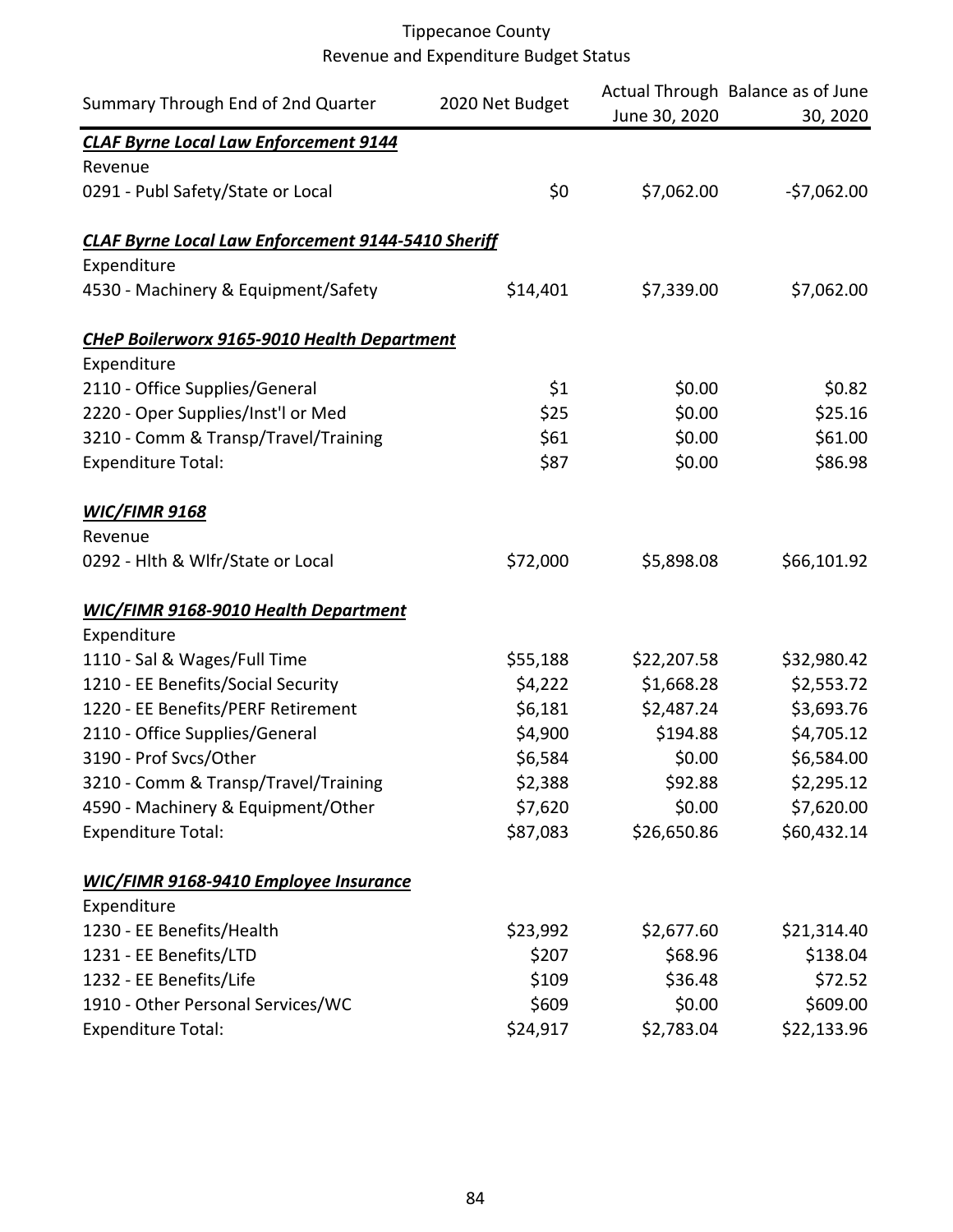| Summary Through End of 2nd Quarter                                | 2020 Net Budget | June 30, 2020 | Actual Through Balance as of June<br>30, 2020 |
|-------------------------------------------------------------------|-----------------|---------------|-----------------------------------------------|
| <b>Syringe Services-THFGI 9171</b>                                |                 |               |                                               |
| Revenue                                                           |                 |               |                                               |
| 0671 - Other Rcpts/Grants from NonGov                             | \$10,000        | \$10,000.00   | \$0.00                                        |
| <b>Syringe Services-THFGI 9171-9010 Health Department</b>         |                 |               |                                               |
| Expenditure                                                       |                 |               |                                               |
| 2220 - Oper Supplies/Inst'l or Med                                | \$18,900        | \$9,006.73    | \$9,893.52                                    |
| <b>Gateway to Hope Counseling 9178</b>                            |                 |               |                                               |
| Revenue                                                           |                 |               |                                               |
| 0671 - Other Rcpts/Grants from NonGov                             | \$15,200        | \$0.00        | \$15,200.00                                   |
| <b>Gateway to Hope Counseling 9178-5510 Community Corrections</b> |                 |               |                                               |
| Expenditure                                                       |                 |               |                                               |
| 3145 - Prof Svcs/Hlth & Med Prof                                  | \$7,800         | \$0.00        | \$7,800.00                                    |
| <b>Gateway to Hope Counseling 9178-9010 Health Dept</b>           |                 |               |                                               |
| Expenditure                                                       |                 |               |                                               |
| 3145 - Prof Svcs/Hlth & Med Prof                                  | \$7,400         | \$0.00        | \$7,400.00                                    |
| <b>Juvile Truancy Mediation 9203-5610</b>                         |                 |               |                                               |
| Expenditure                                                       |                 |               |                                               |
| 1110 - Sal & Wages/Full Time                                      | \$7,535         | \$7,534.28    | \$0.93                                        |
| 1210 - EE Benefits/Social Security                                | \$619           | \$507.32      | \$112.10                                      |
| 1220 - EE Benefits/PERF Retirement                                | \$1,001         | \$843.83      | \$156.77                                      |
| 3620 - Rep & Maint/Vehicle & Equip                                | \$1,000         | \$0.00        | \$1,000.00                                    |
| <b>Expenditure Total:</b>                                         | \$10,155        | \$8,885.43    | \$1,269.80                                    |
| <b>Juvile Truancy Mediation 9203-9410 Employee Insurance</b>      |                 |               |                                               |
| Expenditure                                                       |                 |               |                                               |
| 1230 - EE Benefits/Health                                         | \$3,549         | \$3,186.24    | \$362.52                                      |
| 1231 - EE Benefits/LTD                                            | \$28            | \$28.20       | \$0.28                                        |
| 1232 - EE Benefits/Life                                           | \$16            | \$15.36       | \$0.28                                        |
| 1910 - Other Personal Services/WC                                 | \$167           | \$0.00        | \$167.00                                      |
| <b>Expenditure Total:</b>                                         | \$3,760         | \$3,229.80    | \$530.08                                      |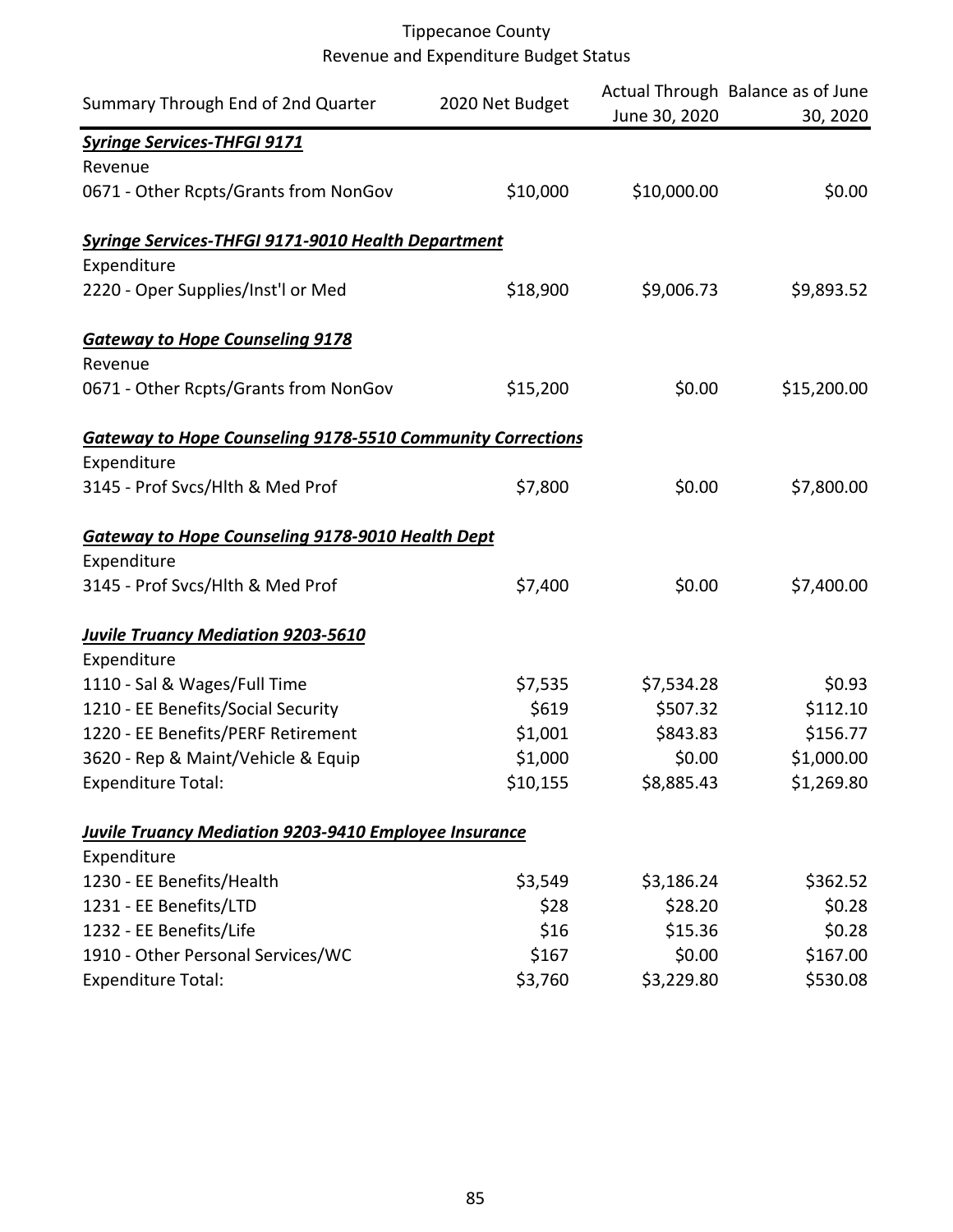| Summary Through End of 2nd Quarter                            | 2020 Net Budget |               | Actual Through Balance as of June |
|---------------------------------------------------------------|-----------------|---------------|-----------------------------------|
|                                                               |                 | June 30, 2020 | 30, 2020                          |
| <b>Juvenile Alternatives Safe Place Grant 9211</b>            |                 |               |                                   |
| Revenue                                                       |                 |               |                                   |
| 0292 - Hlth & Wlfr/State or Local                             | \$5,028         | \$3,142.70    | \$1,885.64                        |
| <b>Juvenile Alternatives Safe Place Grant 9211-5610</b>       |                 |               |                                   |
| Expenditure                                                   |                 |               |                                   |
| 3190 - Prof Svcs/Other                                        | \$5,640         | \$3,740.00    | \$1,900.00                        |
| 3510 - Utility Service/Utilities                              | \$222           | \$99.43       | \$122.46                          |
| <b>Expenditure Total:</b>                                     | \$5,862         | \$3,839.43    | \$2,022.46                        |
| <b>IDHS Foundation Grant 9212</b>                             |                 |               |                                   |
| Revenue                                                       |                 |               |                                   |
| 0671 - Other Rcpts/Grants from NonGov                         | \$3,046         | \$0.00        | \$3,046.00                        |
| <b>IDHS Foundation Grant 9212-5210 Emergency Management</b>   |                 |               |                                   |
| Expenditure                                                   |                 |               |                                   |
| 2990 - Other Supplies/Non-specified                           | \$3,046         | \$3,046.44    | $-50.44$                          |
| <b>Juvenile Alternatives DOC JDAI 9213</b>                    |                 |               |                                   |
| Revenue                                                       |                 |               |                                   |
| 0291 - Publ Safety/State or Local                             | \$25,995        | \$25,994.85   | \$0.00                            |
| Juvenile Alternatives DOC JDAI 9213-5610                      |                 |               |                                   |
| Expenditure                                                   |                 |               |                                   |
| 2110 - Office Supplies/General                                | \$500           | \$137.16      | \$362.37                          |
| 2250 - Oper Supplies/Food                                     | \$2,069         | \$283.17      | \$1,786.23                        |
| 2990 - Other Supplies/Non-specified                           | \$1,658         | \$995.52      | \$662.23                          |
| 3190 - Prof Svcs/Other                                        | \$24,241        | \$10,332.06   | \$13,908.96                       |
| 3210 - Comm & Transp/Travel/Training                          | \$1,244         | \$109.56      | \$1,134.90                        |
| <b>Expenditure Total:</b>                                     | \$29,712        | \$11,857.47   | \$17,854.69                       |
| <b>JDAI Performance Grant 9214-5610 Juvenile Alternatives</b> |                 |               |                                   |
| Expenditure                                                   |                 |               |                                   |
| 2220 - Oper Supplies/Inst'l or Med                            | \$6,900         | \$0.00        | \$6,900.00                        |
| 2990 - Other Supplies/Non-specified                           | \$9,119         | \$6,723.92    | \$2,394.93                        |
| 3190 - Prof Svcs/Other                                        | \$14,309        | \$3,030.00    | \$11,279.00                       |
| 3210 - Comm & Transp/Travel/Training                          | \$495           | \$0.00        | \$495.21                          |
| <b>Expenditure Total:</b>                                     | \$30,823        | \$9,753.92    | \$21,069.39                       |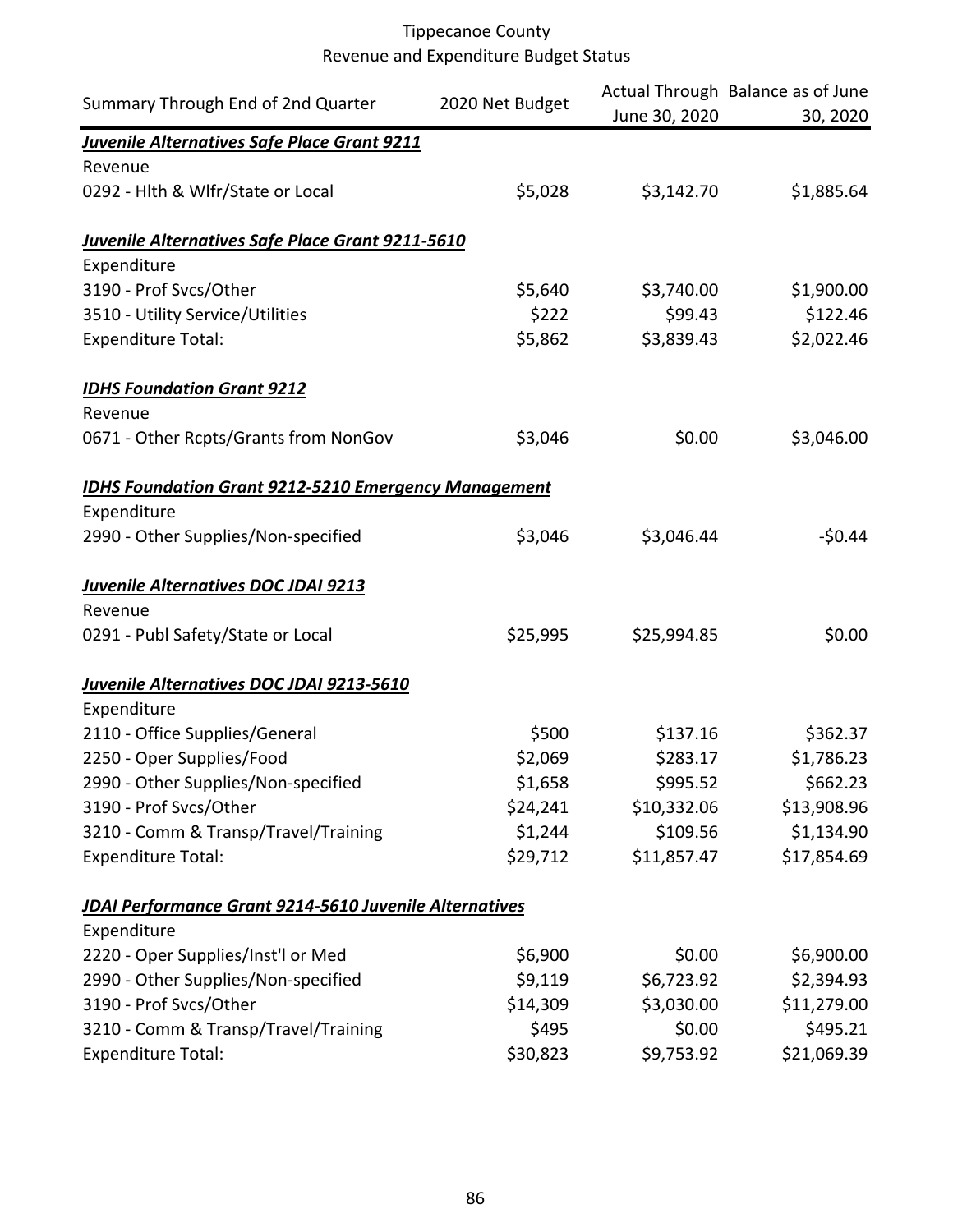| Summary Through End of 2nd Quarter                                        | 2020 Net Budget |               | Actual Through Balance as of June |
|---------------------------------------------------------------------------|-----------------|---------------|-----------------------------------|
|                                                                           |                 | June 30, 2020 | 30, 2020                          |
| <b>Community Corrections DOC Adult Grant 9218-5510</b>                    |                 |               |                                   |
| Expenditure                                                               |                 |               |                                   |
| 1110 - Sal & Wages/Full Time                                              | \$19,058        | \$16,595.32   | \$2,462.53                        |
| 1112 - Sal & Wages/Chief Dep & Appt                                       | \$379           | \$671.10      | $-5291.65$                        |
| 1130 - Sal & Wages/Part Time                                              | \$53,558        | \$453.34      | \$53,104.45                       |
| 1210 - EE Benefits/Social Security                                        | \$7,891         | \$1,248.79    | \$6,642.05                        |
| 1220 - EE Benefits/PERF Retirement                                        | \$2,177         | \$1,933.86    | \$242.98                          |
| 2990 - Other Supplies/Non-specified                                       | \$695           | \$0.00        | \$694.93                          |
| 3190 - Prof Svcs/Other                                                    | \$52,791        | \$0.00        | \$52,790.55                       |
| <b>Expenditure Total:</b>                                                 | \$136,548       | \$20,902.41   | \$115,645.84                      |
| <b>Community Corrections DOC Adult Grant 9218-9410 Employee Insurance</b> |                 |               |                                   |
| Expenditure                                                               |                 |               |                                   |
| 1230 - EE Benefits/Health                                                 | \$32,476        | \$5,716.66    | \$26,759.57                       |
| 1231 - EE Benefits/LTD                                                    | \$224           | \$71.85       | \$151.87                          |
| 1232 - EE Benefits/Life                                                   | \$551           | \$46.41       | \$504.25                          |
| 1910 - Other Personal Services/WC                                         | \$1             | \$0.00        | \$0.70                            |
| <b>Expenditure Total:</b>                                                 | \$33,251        | \$5,834.92    | \$27,416.39                       |
| CC DOC Adult 9219                                                         |                 |               |                                   |
| Revenue                                                                   |                 |               |                                   |
| 0291 - Publ Safety/State or Local                                         | \$979,554       | \$612,221.22  | \$367,332.78                      |
| CC DOC Adult 9219-5510 Community Corrections                              |                 |               |                                   |
| Expenditure                                                               |                 |               |                                   |
| 1110 - Sal & Wages/Full Time                                              | \$500,054       | \$227,190.77  | \$272,863.23                      |
| 1112 - Sal & Wages/Chief Dep & Appt                                       | \$18,120        | \$8,362.92    | \$9,757.08                        |
| 1210 - EE Benefits/Social Security                                        | \$39,640        | \$16,690.86   | \$22,949.14                       |
| 1220 - EE Benefits/PERF Retirement                                        | \$58,035        | \$26,382.92   | \$31,652.08                       |
| 2990 - Other Supplies/Non-specified                                       | \$19,500        | \$4,314.55    | \$15,185.45                       |
| 3190 - Prof Svcs/Other                                                    | \$180,120       | \$38,943.20   | \$141,176.80                      |
| <b>Expenditure Total:</b>                                                 | \$815,469       | \$321,885.22  | \$493,583.78                      |
| CC DOC Adult 9219-9410 Employee Insurance                                 |                 |               |                                   |
| Expenditure                                                               |                 |               |                                   |
| 1230 - EE Benefits/Health                                                 | \$152,014       | \$70,542.91   | \$81,471.09                       |
| 1231 - EE Benefits/LTD                                                    | \$1,943         | \$873.00      | \$1,070.00                        |
| 1232 - EE Benefits/Life                                                   | \$1,304         | \$559.65      | \$744.35                          |
| 1910 - Other Personal Services/WC                                         | \$8,824         | \$0.00        | \$8,824.00                        |
| <b>Expenditure Total:</b>                                                 | \$164,085       | \$71,975.56   | \$92,109.44                       |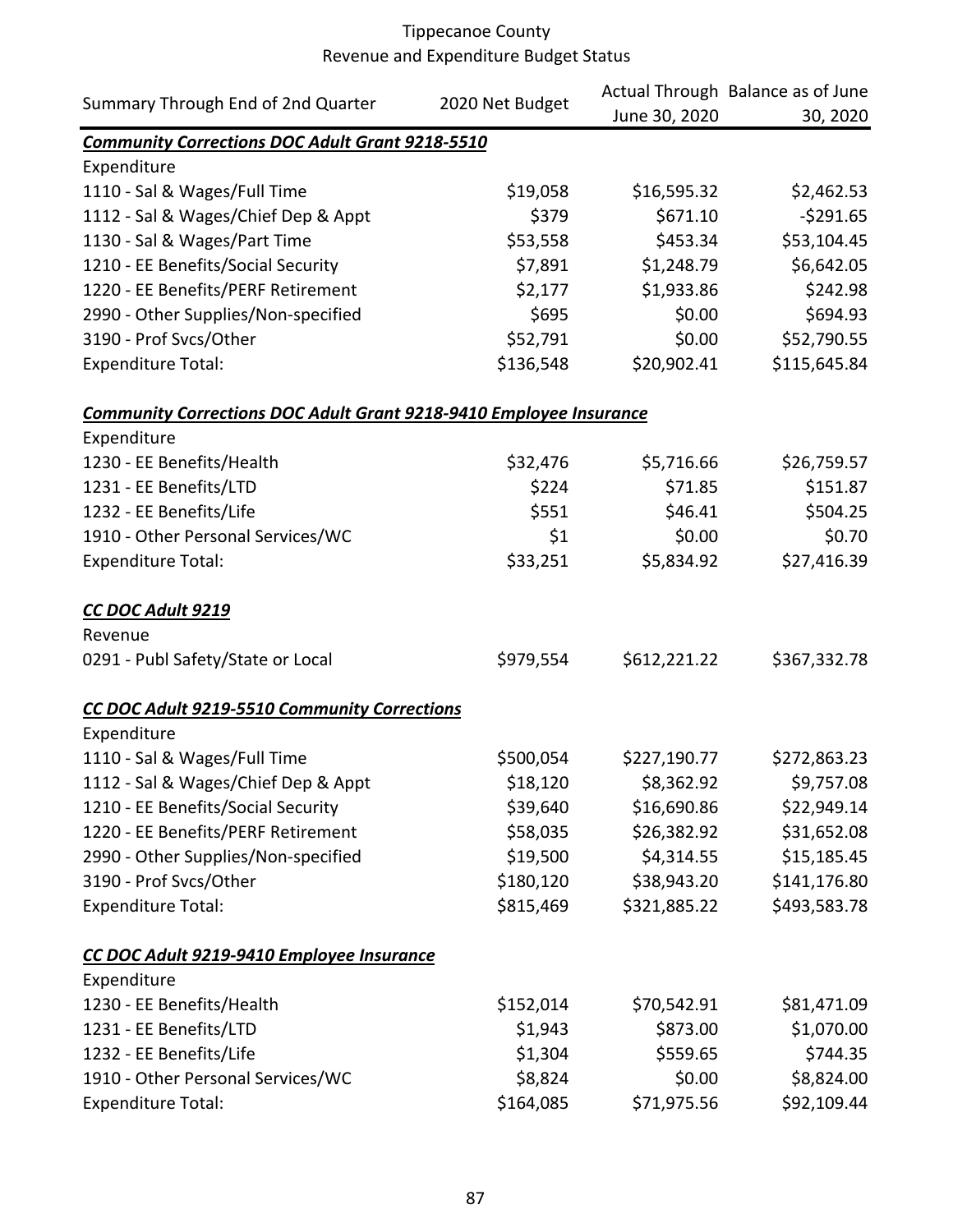| Summary Through End of 2nd Quarter                               | 2020 Net Budget |               | Actual Through Balance as of June |
|------------------------------------------------------------------|-----------------|---------------|-----------------------------------|
|                                                                  |                 | June 30, 2020 | 30, 2020                          |
| <b>Community Corrections DOC Community Transitions 9220-5510</b> |                 |               |                                   |
| Expenditure                                                      |                 |               |                                   |
| 2990 - Other Supplies/Non-specified                              | \$150           | \$0.00        | \$149.80                          |
| <b>SIA Foundation Grant WOW 9242-0410 Surveyor</b>               |                 |               |                                   |
| Expenditure                                                      |                 |               |                                   |
| 2990 - Other Supplies/Non-specified                              | \$3,605         | \$3,600.00    | \$4.85                            |
| 3190 - Prof Svcs/Other                                           | \$440           | \$0.00        | \$439.78                          |
| <b>Expenditure Total:</b>                                        | \$4,045         | \$3,600.00    | \$444.63                          |
| <b>DFC Drug Task Force Grant 9251</b>                            |                 |               |                                   |
| Revenue                                                          |                 |               |                                   |
| 0671 - Other Rcpts/Grants from NonGov                            | \$24,097        | \$0.00        | \$24,097.00                       |
| DFC Drug Task Force Grant 9251-5910 Prosecutor                   |                 |               |                                   |
| Expenditure                                                      |                 |               |                                   |
| 4530 - Machinery & Equipment/Safety                              | \$19,297        | \$0.00        | \$19,297.00                       |
| <b>IFSSA Adult Protective Services 9252</b>                      |                 |               |                                   |
| Revenue                                                          |                 |               |                                   |
| 0292 - Hlth & Wlfr/State or Local                                | \$234,335       | \$114,970.58  | \$119,364.18                      |
| <b>IFSSA Adult Protective Services 9252-5910 Prosecutor</b>      |                 |               |                                   |
| Expenditure                                                      |                 |               |                                   |
| 1110 - Sal & Wages/Full Time                                     | \$82,946        | \$82,945.98   | \$0.05                            |
| 1130 - Sal & Wages/Part Time                                     | \$24,504        | \$10,907.75   | \$13,596.25                       |
| 1210 - EE Benefits/Social Security                               | \$8,560         | \$6,907.65    | \$1,652.64                        |
| 1220 - EE Benefits/PERF Retirement                               | \$8,882         | \$9,290.06    | $-$408.55$                        |
| 1920 - Other Personal Services/Unempl                            | \$199           | \$199.00      | \$0.00                            |
| 2110 - Office Supplies/General                                   | \$207           | \$101.44      | \$105.69                          |
| 2140 - Office Supplies/Minor Equip                               | \$2,435         | \$2,349.32    | \$85.89                           |
| 3180 - Prof Svcs/Institutional Care                              | \$25,014        | \$700.00      | \$24,313.54                       |
| 3190 - Prof Svcs/Other                                           | \$2,379         | \$0.00        | \$2,378.66                        |
| 3510 - Utility Service/Utilities                                 | \$3,298         | \$244.22      | \$3,053.93                        |
| 3620 - Rep & Maint/Vehicle & Equip                               | \$1,000         | \$570.45      | \$429.55                          |
| 3710 - Rentals & Leases/Bldgs & Prop                             | \$3,902         | \$195.10      | \$3,707.27                        |
| 4510 - Machinery & Equipment/General                             | \$3,420         | \$2,495.72    | \$924.28                          |
| <b>Expenditure Total:</b>                                        | \$166,746       | \$116,906.69  | \$49,839.40                       |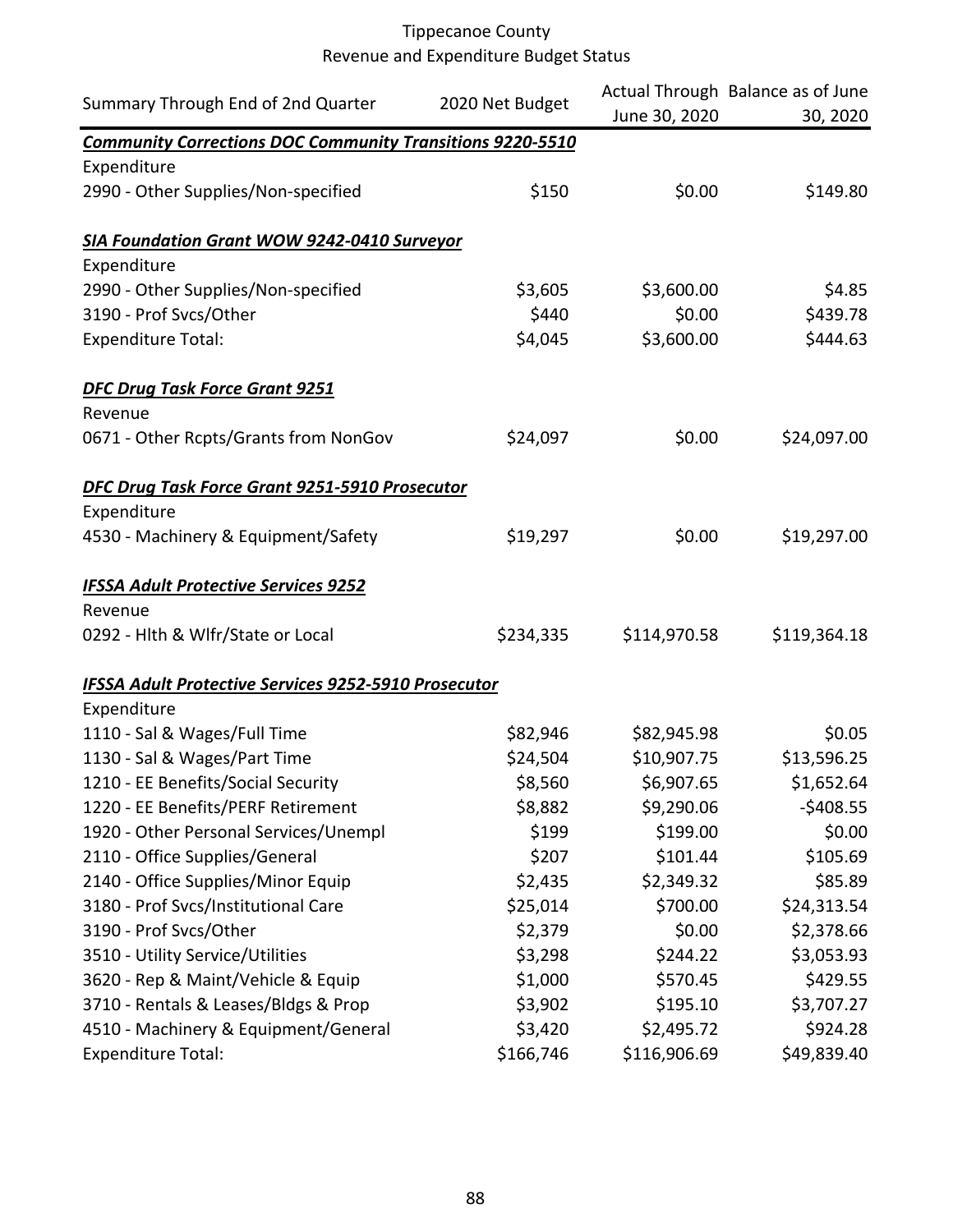|                                                                     | 2020 Net Budget |               | Actual Through Balance as of June |
|---------------------------------------------------------------------|-----------------|---------------|-----------------------------------|
| Summary Through End of 2nd Quarter                                  |                 | June 30, 2020 | 30, 2020                          |
| <b>IFSSA Adult Protective Services 9252-9410 Employee Insurance</b> |                 |               |                                   |
| Expenditure                                                         |                 |               |                                   |
| 1230 - EE Benefits/Health                                           | \$16,376        | \$16,370.16   | \$5.68                            |
| 1231 - EE Benefits/LTD                                              | \$311           | \$311.04      | \$0.36                            |
| 1232 - EE Benefits/Life                                             | \$166           | \$164.16      | \$1.68                            |
| 1920 - Other Personal Services/Unempl                               | \$851           | \$0.00        | \$851.00                          |
| <b>Expenditure Total:</b>                                           | \$17,704        | \$16,845.36   | \$858.72                          |
| <b>ICJI EEDMA Project 9254-5910 Prosecutor</b>                      |                 |               |                                   |
| Expenditure                                                         |                 |               |                                   |
| 3190 - Prof Svcs/Other                                              | \$1,216         | \$836.22      | \$379.98                          |
| 4520 - Machinery & Equipment/Vehicle                                | \$6,713         | \$0.00        | \$6,713.04                        |
| <b>Expenditure Total:</b>                                           | \$7,929         | \$836.22      | \$7,093.02                        |
| <b>Drug Prosecution Fund 9259-5910 Prosecutor</b>                   |                 |               |                                   |
| Expenditure                                                         |                 |               |                                   |
| 2140 - Office Supplies/Minor Equip                                  | \$1             | \$0.00        | \$0.54                            |
| 3190 - Prof Svcs/Other                                              | \$554           | \$0.00        | \$554.00                          |
| <b>Expenditure Total:</b>                                           | \$555           | \$0.00        | \$554.54                          |
| <b>DOC Probation Grant 9512-6110 Probation</b>                      |                 |               |                                   |
| Expenditure                                                         |                 |               |                                   |
| 1110 - Sal & Wages/Full Time                                        | \$5,896         | \$0.00        | \$5,895.59                        |
| 1210 - EE Benefits/Social Security                                  | \$28            | \$0.00        | \$28.39                           |
| 1220 - EE Benefits/PERF Retirement                                  | \$1             | \$0.00        | \$0.63                            |
| 3190 - Prof Svcs/Other                                              | \$5,000         | \$5,000.00    | \$0.00                            |
| <b>Expenditure Total:</b>                                           | \$10,925        | \$5,000.00    | \$5,924.61                        |
| <b>DOC Probation Grant 9512-9410 Employee Benefits</b>              |                 |               |                                   |
| Expenditure                                                         |                 |               |                                   |
| 1230 - EE Benefits/Health                                           | \$0.80          | \$0.00        | \$0.80                            |
| 1231 - EE Benefits/LTD                                              | \$0.50          | \$0.00        | \$0.50                            |
| 1232 - EE Benefits/Life                                             | \$0.02          | \$0.00        | \$0.02\$                          |
| 1910 - Other Personal Services/WC                                   | \$395.00        | \$0.00        | \$395.00                          |
| <b>Expenditure Total:</b>                                           | \$396.32        | \$0.00        | \$396.32                          |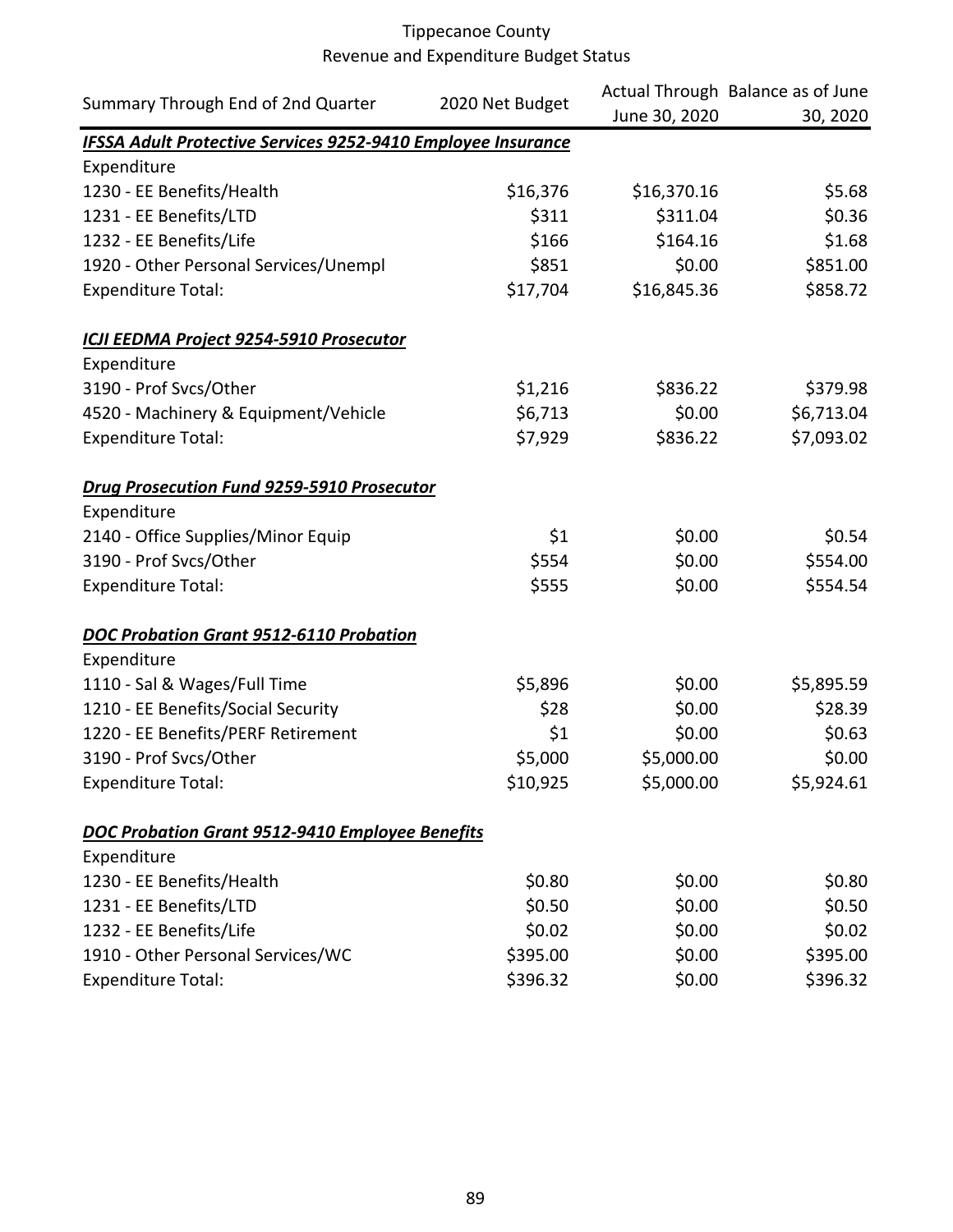| Summary Through End of 2nd Quarter            | 2020 Net Budget |               | Actual Through Balance as of June |
|-----------------------------------------------|-----------------|---------------|-----------------------------------|
|                                               |                 | June 30, 2020 | 30, 2020                          |
| <b>DOC Probation 9513</b>                     |                 |               |                                   |
| Revenue                                       |                 |               |                                   |
| 0291 - Publ Safety/State or Local             | \$87,435        | \$54,646.89   | \$32,788.11                       |
| <b>DOC Probation 9513-6110 Probation</b>      |                 |               |                                   |
| Expenditure                                   |                 |               |                                   |
| 1110 - Sal & Wages/Full Time                  | \$41,015        | \$22,721.50   | \$18,293.50                       |
| 1210 - EE Benefits/Social Security            | \$3,138         | \$1,635.95    | \$1,502.05                        |
| 1220 - EE Benefits/PERF Retirement            | \$4,597         | \$2,544.81    | \$2,052.19                        |
| 3190 - Prof Svcs/Other                        | \$30,000        | \$10,000.00   | \$20,000.00                       |
| <b>Expenditure Total:</b>                     | \$78,750        | \$36,902.26   | \$41,847.74                       |
| DOC Probation 9513-9410 Employee Insurance    |                 |               |                                   |
| Expenditure                                   |                 |               |                                   |
| 1230 - EE Benefits/Health                     | \$8,390         | \$3,347.00    | \$5,043.00                        |
| 1231 - EE Benefits/LTD                        | \$185           | \$76.20       | \$108.80                          |
| 1232 - EE Benefits/Life                       | \$110           | \$45.60       | \$64.40                           |
| <b>Expenditure Total:</b>                     | \$8,685         | \$3,468.80    | \$5,216.20                        |
| <b>CASA Capacity Building Grant 9532</b>      |                 |               |                                   |
| Revenue                                       |                 |               |                                   |
| 0292 - Hlth & Wlfr/State or Local             | \$50,192        | \$24,488.00   | \$25,704.00                       |
| <b>CASA Capacity Building Grant 9532-7310</b> |                 |               |                                   |
| Expenditure                                   |                 |               |                                   |
| 1110 - Sal & Wages/Full Time                  | \$36,695        | \$24,755.73   | \$11,939.69                       |
| 1210 - EE Benefits/Social Security            | \$2,902         | \$1,829.55    | \$1,072.00                        |
| 1220 - EE Benefits/PERF Retirement            | \$4,097         | \$2,772.66    | \$1,324.12                        |
| <b>Expenditure Total:</b>                     | \$43,694        | \$29,357.94   | \$14,335.81                       |
| Veterans Treatment 9535-7010 Circuit Court    |                 |               |                                   |
| Expenditure                                   |                 |               |                                   |
| 2250 - Oper Supplies/Food                     | \$31            | \$0.00        | \$31.18                           |
| 2270 - Oper Supplies/Educational Mtls         | \$164           | \$0.00        | \$164.34                          |
| 3140 - Prof Svcs/Counselng Consults           | \$12,000        | \$0.00        | \$12,000.00                       |
| 3190 - Prof Svcs/Other                        | \$4,316         | \$2,386.00    | \$1,929.71                        |
| 3210 - Comm & Transp/Travel/Training          | \$5,000         | \$0.00        | \$5,000.00                        |
| <b>Expenditure Total:</b>                     | \$21,511        | \$2,386.00    | \$19,125.23                       |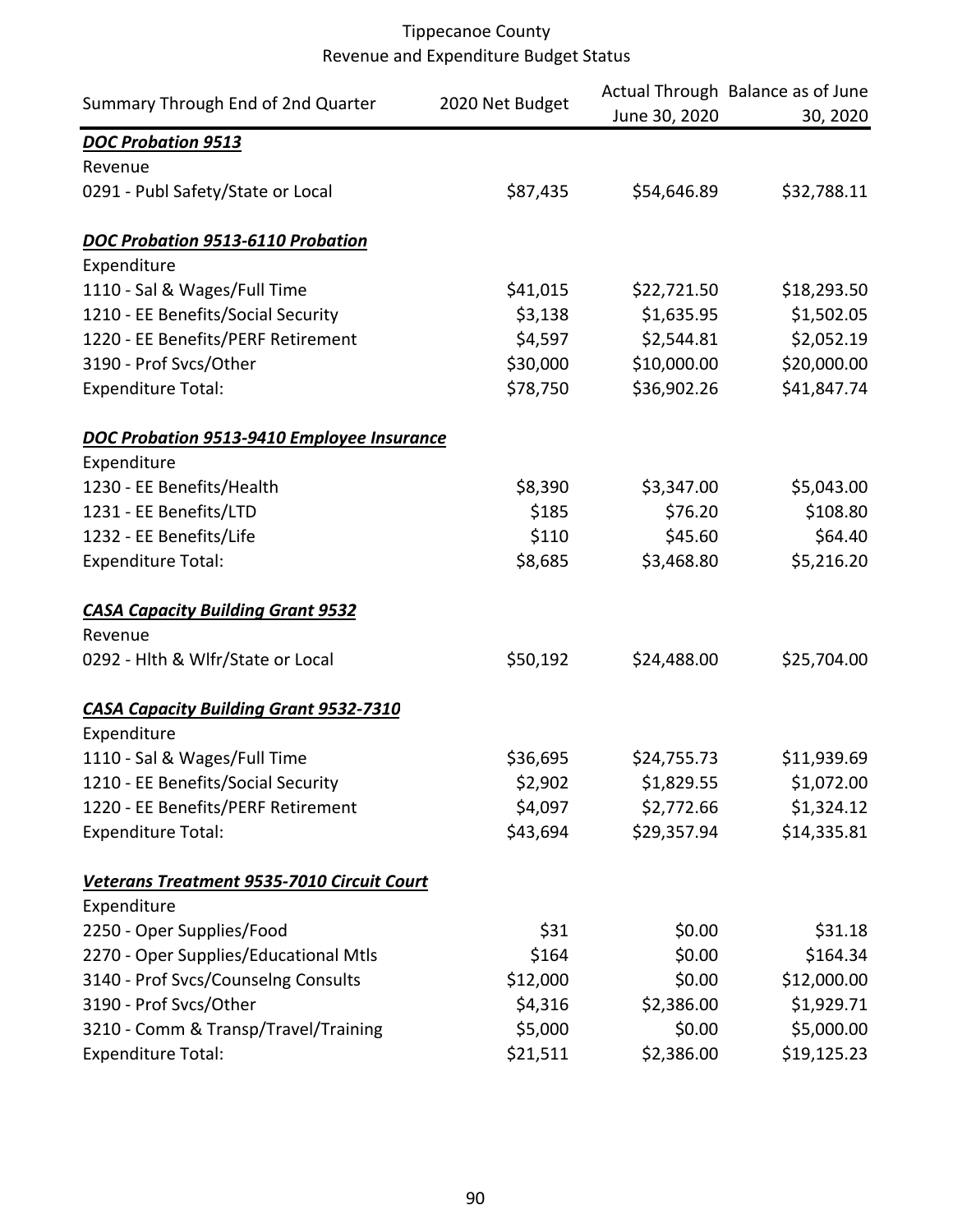| Summary Through End of 2nd Quarter                   | 2020 Net Budget | June 30, 2020 | Actual Through Balance as of June<br>30, 2020 |
|------------------------------------------------------|-----------------|---------------|-----------------------------------------------|
| <b>Court Interpreter 9549</b>                        |                 |               |                                               |
| Revenue                                              |                 |               |                                               |
| 0292 - Hlth & Wlfr/State or Local                    | \$12,003        | \$3,690.00    | \$8,312.52                                    |
| Court Interpreter 9549-7106 Superior Court 6         |                 |               |                                               |
| Expenditure                                          |                 |               |                                               |
| 3170 - Prof Svcs/Translator                          | \$12,083        | \$3,690.00    | \$8,392.76                                    |
| <b>Family Court Grant 9623-7203 Superior Court 3</b> |                 |               |                                               |
| Expenditure                                          |                 |               |                                               |
| 3140 - Prof Svcs/Counselng Consults                  | \$865           | \$725.00      | \$140.00                                      |
| <b>Tags VASIA Grant 9631</b>                         |                 |               |                                               |
| Revenue                                              |                 |               |                                               |
| 0292 - Hlth & Wlfr/State or Local                    | \$75,000        | \$75,000.00   | \$0.00                                        |
| Tags VASIA Grant 9631-7010 Circuit Court             |                 |               |                                               |
| Expenditure                                          |                 |               |                                               |
| 3190 - Prof Svcs/Other                               | \$75,000        | \$37,500.00   | \$37,500.00                                   |